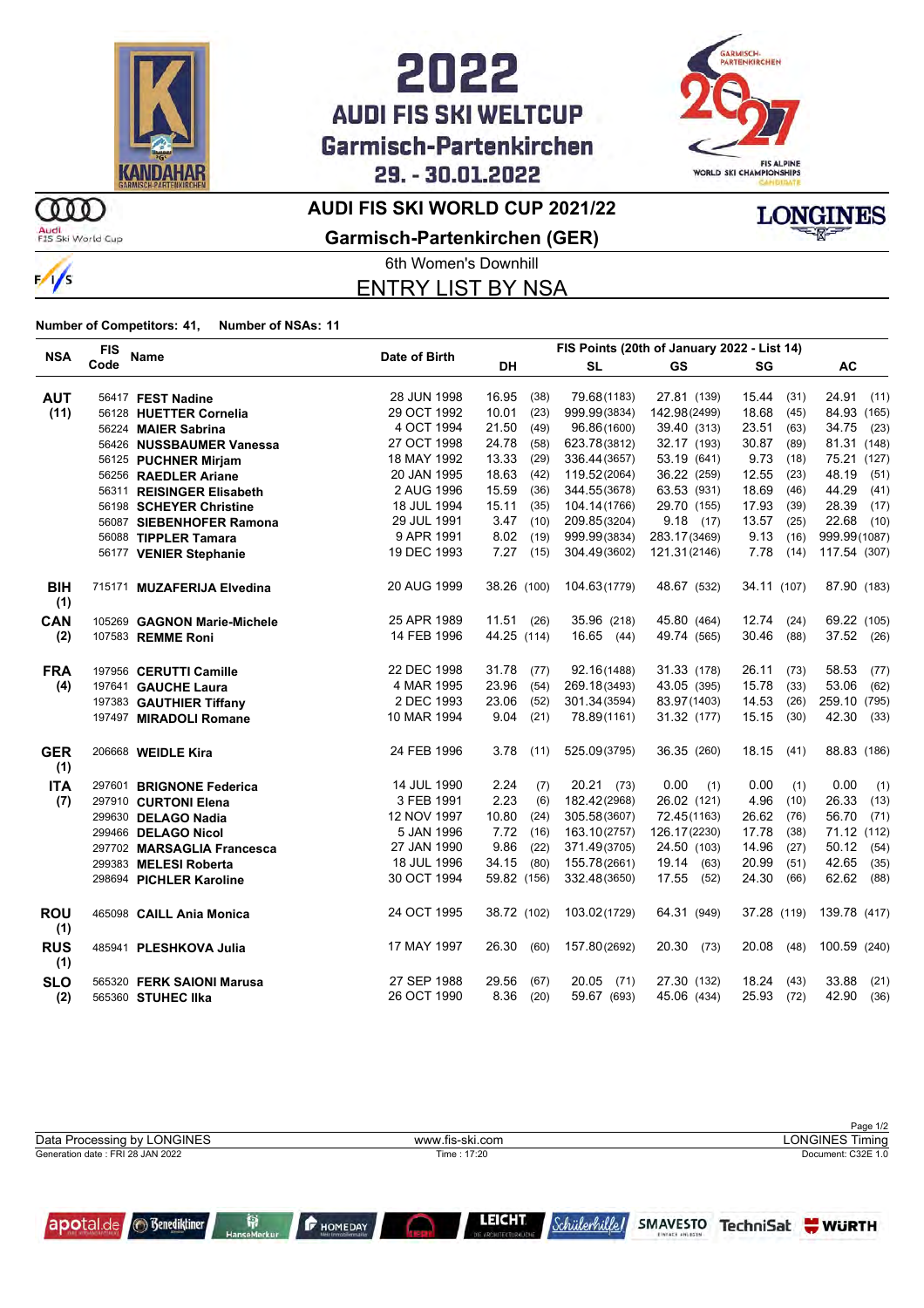

Audi<br>FIS Ski World Cup

### **AUDI FIS SKI WORLD CUP 2021/22**

**Garmisch-Partenkirchen (GER)**



6th Women's Downhill ENTRY LIST BY NSA

#### **Number of Competitors: 41, Number of NSAs: 11**

| <b>NSA</b> | <b>FIS</b><br>Name             | Date of Birth | FIS Points (20th of January 2022 - List 14) |               |               |               |               |  |  |
|------------|--------------------------------|---------------|---------------------------------------------|---------------|---------------|---------------|---------------|--|--|
|            | Code                           |               | DH.                                         | <b>SL</b>     | GS            | SG            | AC            |  |  |
| SUI        | 516248 FLURY Jasmine           | 16 SEP 1993   | 13.55<br>(30)                               | 999.99(3834)  | 75.47(1226)   | 4.49<br>(9)   | 206.36 (670)  |  |  |
| (7)        | 516185 HAEHLEN Joana           | 23 JAN 1992   | 11.29<br>(25)                               | 627.09(3813)  | 149.43(2593)  | 9.18<br>(17)  | 178.44 (576)  |  |  |
|            | 516517 JENAL Stephanie         | 9 MAR 1998    | 31.67<br>(76)                               | 103.76(1750)  | 38.83 (299)   | 21.11<br>(52) | 62.62<br>(88) |  |  |
|            | 516521<br><b>KOLLY Noemie</b>  | 20 JUL 1998   | 24.44<br>(56)                               | 200.71(3137)  | 37.69 (273)   | 28.25<br>(80) | 51.07<br>(56) |  |  |
|            | 516219 NUFER Priska            | 11 FEB 1992   | 14.35<br>(32)                               | 367.74(3703)  | 29.06 (150)   | 17.94<br>(40) | 63.32<br>(90) |  |  |
|            | 516319 SUTER Corinne           | 28 SEP 1994   | 0.00<br>(1)                                 | 999.99(3834)  | 28.27 (144)   | 0.21<br>(4)   | 120.75 (323)  |  |  |
|            | 516394<br><b>SUTER Jasmina</b> | 16 APR 1995   | 17.95<br>(40)                               | 117.75(2026)  | 27.46 (135)   | 15.00<br>(28) | 52.72<br>(61) |  |  |
| <b>USA</b> | 6536213 CASHMAN Keely          | 4 APR 1999    | 19.95<br>(45)                               | 21.34<br>(76) | 19.98<br>(70) | 18.20<br>(42) | 68.09 (101)   |  |  |
| (4)        | 6535765 MANGAN Tricia          | 7 MAR 1997    | 74.85 (222)                                 | 32.24 (170)   | 22.94<br>(91) | 22.97<br>(61) | 87.23 (178)   |  |  |
|            | 539536 WILES Jacqueline        | 13 JUL 1992   | 23.17<br>(53)                               | 166.55(2795)  | 238.29(3338)  | 40.37 (134)   | 139.62 (415)  |  |  |
|            | 6536396 WILKINSON Alix         | 2 AUG 2000    | 39.00 (103)                                 | 48.71 (446)   | 33.22 (209)   | 34.94 (111)   | 181.65 (589)  |  |  |

| Legend:<br>ı –<br> SG | No points<br>Super-G             | АC<br><b>SL</b>         | Alpine Combined<br>Slalom | DH              |                                       | Downhill             | GS                          | Giant Slalom |                        |
|-----------------------|----------------------------------|-------------------------|---------------------------|-----------------|---------------------------------------|----------------------|-----------------------------|--------------|------------------------|
|                       |                                  |                         |                           |                 |                                       |                      |                             |              | Page 2/2               |
|                       | Data Processing by LONGINES      |                         |                           | www.fis-ski.com |                                       |                      |                             |              | <b>LONGINES Timing</b> |
|                       | Generation date: FRI 28 JAN 2022 |                         |                           | Time: 17:20     |                                       |                      |                             |              | Document: C32E 1.0     |
|                       | apotal.de <b>Benediktiner</b>    | Ĥ<br><b>HanseMerkur</b> | <b>F</b> HOMEDAY          |                 | <b>LEICHT</b><br>DIE ARCHITEKTURKÜDHE | <i>Schülerhille!</i> | SMAVESTO<br>EINFACH ANLEGEN |              | TechniSat WURTH        |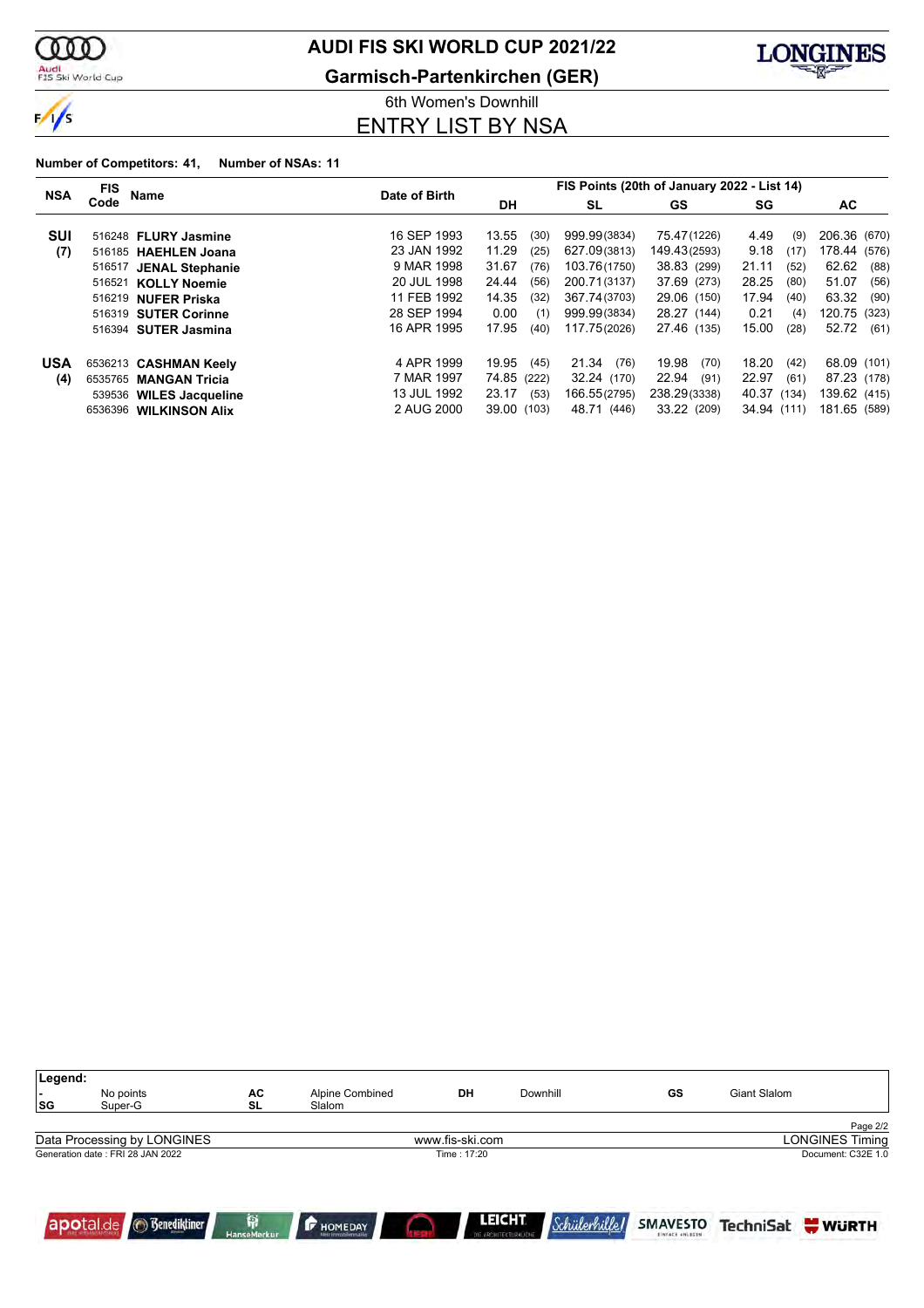

## **AUDI FIS SKI WELTCUP** Garmisch-Partenkirchen 29. - 30.01.2022



### **AUDI FIS SKI WORLD CUP 2021/22**

ന്ത Audi<br>FIS Ski World Cup





#### **Garmisch-Partenkirchen (GER)**

6th Women's Downhill SAT 29 JAN 2022  $\frac{1}{s}$ Start Time 11:30 DRAW LIST

|                         | <b>Number of Competitors: 41,</b><br><b>Number of NSAs: 11</b> |                             | Rank 120 in the FIS List: WELF Carlotta Nimue |                |      |                          |       | 47.38 FIS Points |       |
|-------------------------|----------------------------------------------------------------|-----------------------------|-----------------------------------------------|----------------|------|--------------------------|-------|------------------|-------|
| No.                     | <b>FIS</b><br>Code                                             | Name                        | <b>NSA</b><br>Code                            | <b>WCSL-DH</b> |      | WCSL-O                   |       | <b>FIS DH</b>    |       |
| 1                       | 516319                                                         | <b>SUTER Corinne</b>        | SUI                                           | 486            | (2)  | 862                      | (7)   | 0.00             | (1)   |
| $\overline{\mathbf{c}}$ | 56087                                                          | <b>SIEBENHOFER Ramona</b>   | <b>AUT</b>                                    | 383            | (4)  | 787                      | (9)   | 3.47             | (10)  |
| 3                       | 206668                                                         | <b>WEIDLE Kira</b>          | <b>GER</b>                                    | 340            | (6)  | 432                      | (20)  | 3.78             | (11)  |
| 4                       | 56125                                                          | <b>PUCHNER Mirjam</b>       | AUT                                           | 279            | (7)  | 435                      | (19)  | 13.33            | (29)  |
| 5                       | 299630                                                         | <b>DELAGO Nadia</b>         | <b>ITA</b>                                    | 228            | (9)  | 233                      | (34)  | 10.80            | (24)  |
| 6                       | 297910                                                         | <b>CURTONI Elena</b>        | <b>ITA</b>                                    | 213            | (10) | 717                      | (11)  | 2.23             | (6)   |
| 7                       | 565360                                                         | <b>STUHEC IIka</b>          | <b>SLO</b>                                    | 192            | (11) | 198                      | (42)  | 8.36             | (20)  |
| 8                       | 56088                                                          | <b>TIPPLER Tamara</b>       | <b>AUT</b>                                    | 178            | (12) | 500                      | (17)  | 8.02             | (19)  |
| 9                       | 297601                                                         | <b>BRIGNONE Federica</b>    | <b>ITA</b>                                    | 170            | (13) | 1008                     | (6)   | 2.24             | (7)   |
| 10                      | 105269                                                         | <b>GAGNON Marie-Michele</b> | CAN                                           | 166            | (14) | 293                      | (25)  | 11.51            | (26)  |
| 11                      | 516248                                                         | <b>FLURY Jasmine</b>        | SUI                                           | 151            | (16) | 288                      | (27)  | 13.55            | (30)  |
| 12                      | 56198                                                          | <b>SCHEYER Christine</b>    | AUT                                           | 145            | (18) | 230                      | (35)  | 15.11            | (35)  |
| 13                      | 516219                                                         | <b>NUFER Priska</b>         | SUI                                           | 122            | (19) | 209                      | (39)  | 14.35            | (32)  |
| 14                      | 56128                                                          | <b>HUETTER Cornelia</b>     | <b>AUT</b>                                    | 120            | (21) | 202                      | (40)  | 10.01            | (23)  |
| 15                      | 299466                                                         | <b>DELAGO Nicol</b>         | <b>ITA</b>                                    | 107            | (22) | 151                      | (55)  | 7.72             | (16)  |
| 16                      | 56177                                                          | <b>VENIER Stephanie</b>     | <b>AUT</b>                                    | 84             | (25) | 115                      | (63)  | 7.27             | (15)  |
| 17                      | 197497                                                         | <b>MIRADOLI Romane</b>      | <b>FRA</b>                                    | 84             | (25) | 213                      | (38)  | 9.04             | (21)  |
| 18                      | 56311                                                          | <b>REISINGER Elisabeth</b>  | <b>AUT</b>                                    | 75             | (29) | 96                       | (69)  | 15.59            | (36)  |
| 19                      | 56256                                                          | <b>RAEDLER Ariane</b>       | <b>AUT</b>                                    | 74             | (30) | 238                      | (32)  | 18.63            | (42)  |
| 20                      | 516185                                                         | <b>HAEHLEN Joana</b>        | SUI                                           | 66             | (31) | 175                      | (47)  | 11.29            | (25)  |
| 21                      | 297702                                                         | <b>MARSAGLIA Francesca</b>  | <b>ITA</b>                                    | 53             | (32) | 169                      | (50)  | 9.86             | (22)  |
| 22                      | 197641                                                         | <b>GAUCHE Laura</b>         | <b>FRA</b>                                    | 52             | (33) | 191                      | (44)  | 23.96            | (54)  |
| 23                      | 56417                                                          | <b>FEST Nadine</b>          | <b>AUT</b>                                    | 44             | (34) | 97                       | (68)  | 16.95            | (38)  |
| 24                      | 539536                                                         | <b>WILES Jacqueline</b>     | <b>USA</b>                                    | 43             | (35) | 44                       | (89)  | 23.17            | (53)  |
| 25                      | 516394                                                         | <b>SUTER Jasmina</b>        | SUI                                           | 41             | (36) | 79                       | (73)  | 17.95            | (40)  |
| 26                      | 56224                                                          | <b>MAIER Sabrina</b>        | <b>AUT</b>                                    | 33             | (37) | 42                       | (91)  | 21.50            | (49)  |
| 27                      | 516521                                                         | <b>KOLLY Noemie</b>         | SUI                                           | 33             | (37) | 65                       | (75)  | 24.44            | (56)  |
| 28                      | 485941                                                         | PLESHKOVA Julia             | <b>RUS</b>                                    | 27             | (40) | 64                       | (77)  | 26.30            | (60)  |
| 29                      | 6536213                                                        | <b>CASHMAN Keely</b>        | <b>USA</b>                                    | 14             | (44) | 37                       | (95)  | 19.95            | (45)  |
| 30                      | 6536396                                                        | <b>WILKINSON Alix</b>       | <b>USA</b>                                    | 13             | (45) | 13                       | (121) | 39.00            | (103) |
| 31                      | 197383                                                         | <b>GAUTHIER Tiffany</b>     | <b>FRA</b>                                    | 11             | (46) | 91                       | (71)  | 23.06            | (52)  |
| 32                      | 56426                                                          | <b>NUSSBAUMER Vanessa</b>   | <b>AUT</b>                                    |                |      | $\overline{\phantom{a}}$ |       | 24.78            | (58)  |
| 33                      | 565320                                                         | <b>FERK SAIONI Marusa</b>   | <b>SLO</b>                                    | 8              | (47) | 65                       | (75)  | 29.56            | (67)  |
| 34                      | 516517                                                         | <b>JENAL Stephanie</b>      | SUI                                           |                |      | 21                       | (111) | 31.67            | (76)  |
| 35                      | 197956                                                         | <b>CERUTTI Camille</b>      | <b>FRA</b>                                    | 3              | (56) | 28                       | (102) | 31.78            | (77)  |
| 36                      | 299383                                                         | <b>MELESI Roberta</b>       | <b>ITA</b>                                    | 4              | (53) | 46                       | (88)  | 34.15            | (80)  |
| 37                      | 715171                                                         | <b>MUZAFERIJA Elvedina</b>  | <b>BIH</b>                                    | 4              | (53) | 17                       | (117) | 38.26            | (100) |
| 38                      | 465098                                                         | <b>CAILL Ania Monica</b>    | ROU                                           | $\overline{a}$ |      | $\overline{a}$           |       | 38.72            | (102) |

| SAT 29 JAN 2022 / Garmisch-Partenkirchen (GER) / 5085 | Page 1/2        |                   |
|-------------------------------------------------------|-----------------|-------------------|
| Data Processing by LONGINES                           | www.fis-ski.com | LONGINES Timina   |
| Generation date: FRI 28 JAN 2022                      | Time: 17:20     | Document: C45 1.0 |

|  | apotal.de <b>Benediktiner</b> |
|--|-------------------------------|
|--|-------------------------------|

**F** HOMEDAY

Schülerhilfel SMAVESTO TechniSat WWRTH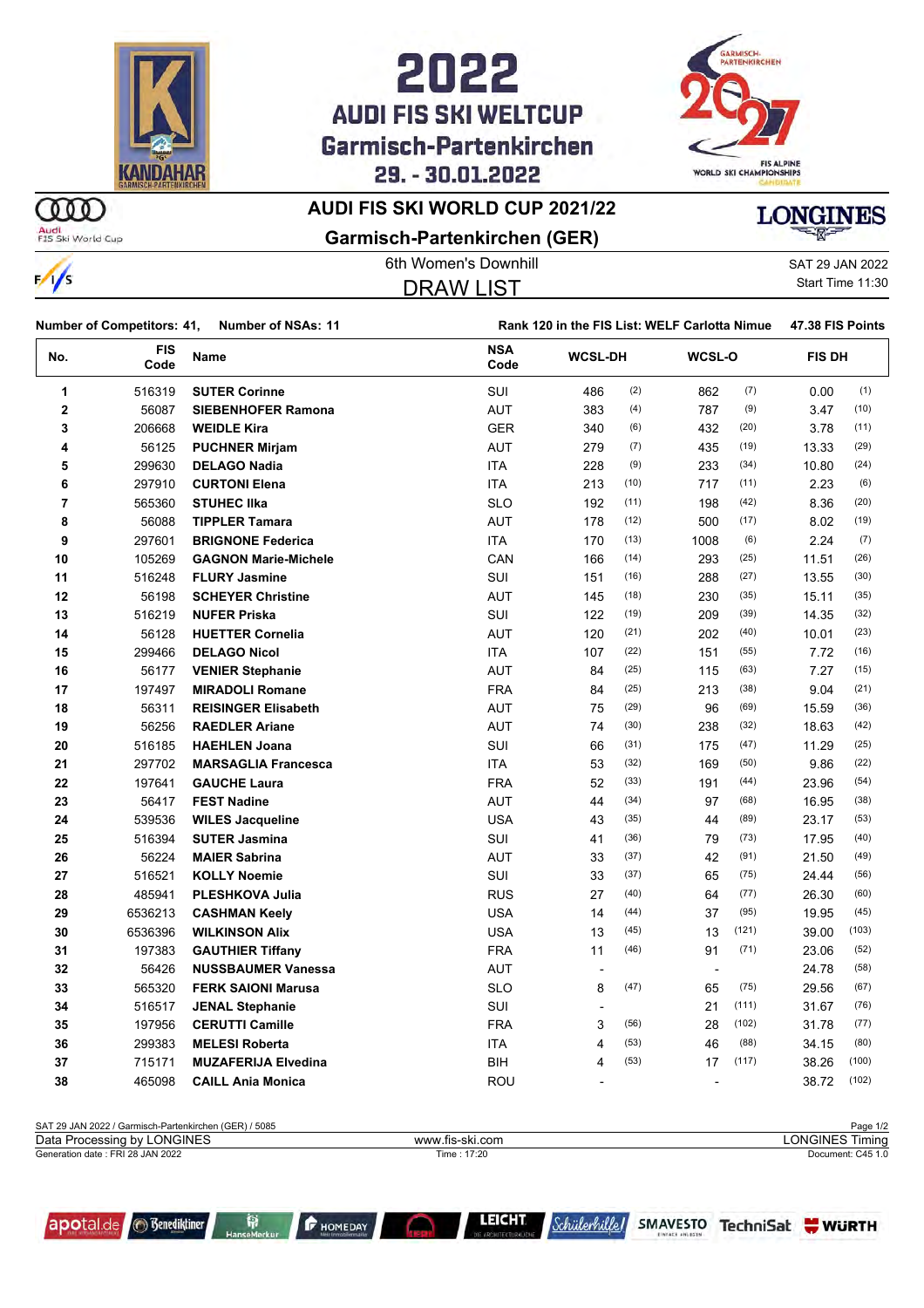ത്ത Audi<br>FIS Ski World Cup

### **AUDI FIS SKI WORLD CUP 2021/22**

**Garmisch-Partenkirchen (GER)**



 $\frac{1}{s}$ 

## DRAW LIST

Franchis Downhill SAT 29 JAN 2022 Start Time 11:30

| <b>Number of Competitors: 41,</b><br>Number of NSAs: 11 |             | Rank 120 in the FIS List: WELF Carlotta Nimue | 47.38 FIS Points |                          |                          |                 |
|---------------------------------------------------------|-------------|-----------------------------------------------|------------------|--------------------------|--------------------------|-----------------|
| No.                                                     | FIS<br>Code | Name                                          | NSA<br>Code      | <b>WCSL-DH</b>           | <b>WCSL-O</b>            | <b>FIS DH</b>   |
| 39                                                      | 107583      | <b>REMME Roni</b>                             | CAN              | $\overline{\phantom{a}}$ | (120)<br>14              | (114)<br>44.25  |
| 40                                                      | 298694      | <b>PICHLER Karoline</b>                       | ITA              | -                        | (109)<br>22              | (156)<br>>59.82 |
| 41                                                      | 6535765     | <b>MANGAN Tricia</b>                          | USA              |                          | $\overline{\phantom{0}}$ | (222)<br>>74.85 |

| Legend:<br>FIS DH<br><b>WCSL-DH</b> | No points<br>FIS points for Downhill (14th FIS points list 2021/2022)<br>FIS World Cup Start List points for Downhill |                         |                  | Greater than 120th rank in the FIS points list | WCSL-O          | Overall FIS World Cup Start List points | No.                                       | <b>Control Number</b> |                        |
|-------------------------------------|-----------------------------------------------------------------------------------------------------------------------|-------------------------|------------------|------------------------------------------------|-----------------|-----------------------------------------|-------------------------------------------|-----------------------|------------------------|
|                                     | SAT 29 JAN 2022 / Garmisch-Partenkirchen (GER) / 5085                                                                 |                         |                  |                                                |                 |                                         |                                           |                       | Page 2/2               |
|                                     | Data Processing by LONGINES                                                                                           |                         |                  |                                                | www.fis-ski.com |                                         |                                           |                       | <b>LONGINES Timing</b> |
|                                     | Generation date: FRI 28 JAN 2022                                                                                      |                         |                  |                                                | Time : 17:20    |                                         |                                           |                       | Document: C45 1.0      |
| apotal.de                           | <b><i>G</i></b> Benediktiner                                                                                          | Q<br><b>HanseMerkur</b> | <b>F</b> HOMEDAY |                                                | <b>LEICHT</b>   | Schülerhille                            | <b>SMAVESTO</b><br><b>EINFATH ANLEGEN</b> |                       | TechniSat WURTH        |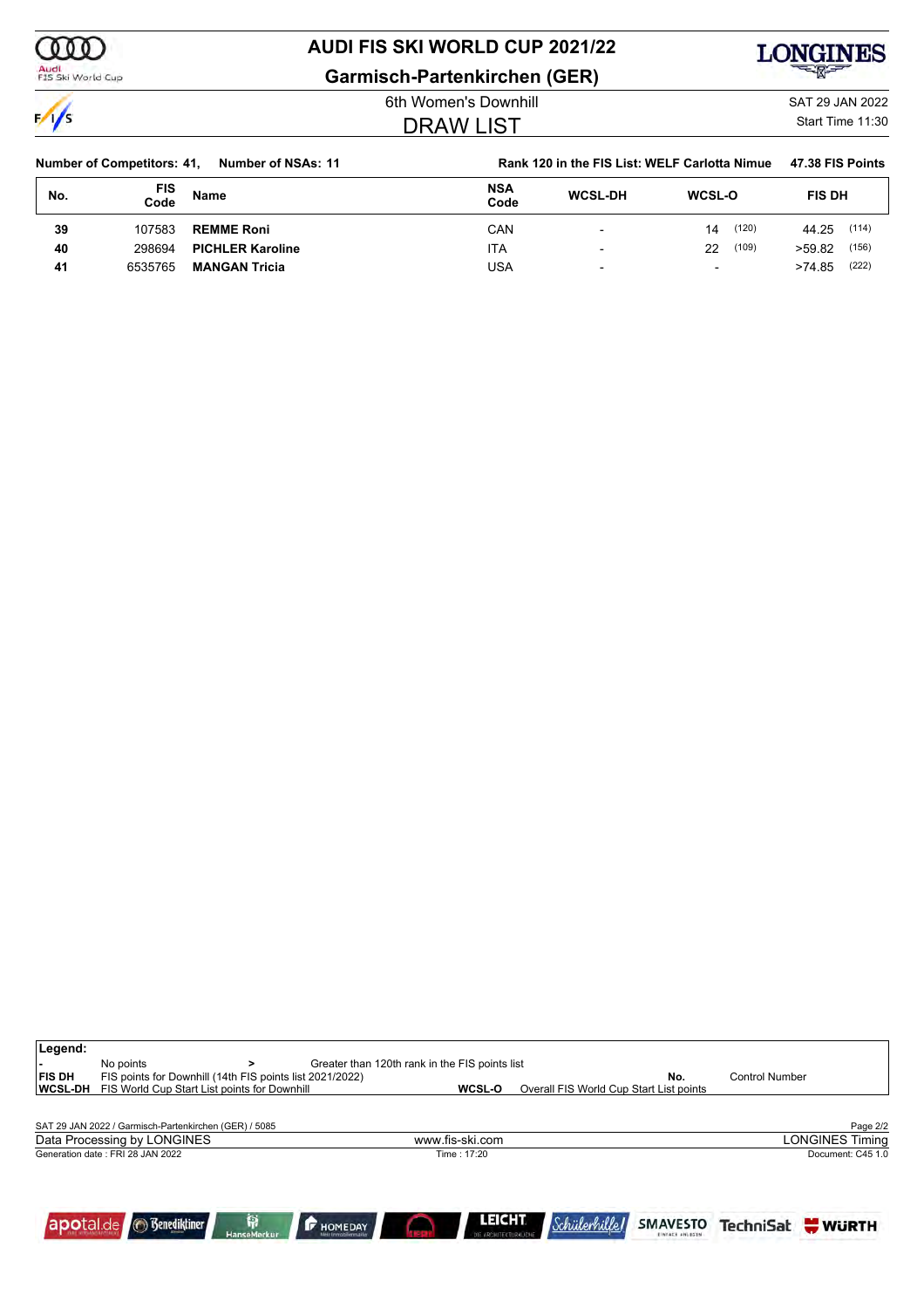

ഞ

Audi<br>FIS Ski World Cup

 $\frac{1}{s}$ 

## **AUDI FIS SKI WELTCUP** Garmisch-Partenkirchen 29. - 30.01.2022



**Time Ski**

### **AUDI FIS SKI WORLD CUP 2021/22**

**Garmisch-Partenkirchen (GER)**



START LIST

**Year of NSA**

6th Women's Downhill SAT 29 JAN 2022 Start Time 11:30

|            |          | Number of Competitors: 41, Number of NSAs: | 11 |
|------------|----------|--------------------------------------------|----|
| <b>Bib</b> | FIS Name |                                            |    |
|            |          | 105269 GAGNON Marie-Michele                |    |

| ыp             | Code | name                        | Birth                                                    | Code     | <b>Time</b> | SKI       |
|----------------|------|-----------------------------|----------------------------------------------------------|----------|-------------|-----------|
|                |      |                             |                                                          |          |             |           |
| 1              |      | 105269 GAGNON Marie-Michele |                                                          | 1989 CAN |             | Head      |
| $\overline{2}$ |      | 56256 RAEDLER Ariane        |                                                          | 1995 AUT |             | Head      |
| 3              |      | 56088 TIPPLER Tamara        |                                                          | 1991 AUT |             | Salomon   |
| 4              |      | 516219 NUFER Priska         |                                                          | 1992 SUI |             | Dynastar  |
| 5              |      | 299630 DELAGO Nadia         | 1997 ITA                                                 |          |             | Atomic    |
| 6              |      | 56128 HUETTER Cornelia      |                                                          | 1992 AUT |             | Head      |
| $\overline{7}$ |      | 516319 SUTER Corinne        |                                                          | 1994 SUI |             | Head      |
| 8              |      | 56311 REISINGER Elisabeth   |                                                          | 1996 AUT |             | Head      |
| 9              |      | 206668 WEIDLE Kira          |                                                          | 1996 GER |             | Rossignol |
| 10             |      | 56177 VENIER Stephanie      |                                                          | 1993 AUT |             | Head      |
|                |      |                             | ------------------------------ break ------------------- |          |             |           |
| 11             |      | 565360 STUHEC IIka          |                                                          | 1990 SLO |             | Stoeckli  |
| 12             |      | 516248 FLURY Jasmine        |                                                          | 1993 SUI |             | Fischer   |
| 13             |      | 56087 SIEBENHOFER Ramona    |                                                          | 1991 AUT |             | Fischer   |
| 14             |      | 56198 SCHEYER Christine     |                                                          | 1994 AUT |             | Head      |
| 15             |      | 56125 PUCHNER Mirjam        |                                                          | 1992 AUT |             | Atomic    |
| 16             |      | 516185 HAEHLEN Joana        |                                                          | 1992 SUI |             | Atomic    |
| 17             |      | 297910 CURTONI Elena        |                                                          | 1991 ITA |             | Head      |
| 18             |      | 197497 MIRADOLI Romane      |                                                          | 1994 FRA |             | Dynastar  |
| 19             |      | 297601 BRIGNONE Federica    | 1990 ITA                                                 |          |             | Rossignol |
| 20             |      | 299466 DELAGO Nicol         | 1996 ITA                                                 |          |             | Atomic    |
|                |      |                             | break                                                    |          |             |           |
| 21             |      | 56224 MAIER Sabrina         |                                                          | 1994 AUT |             | Atomic    |
| 22             |      | 516394 SUTER Jasmina        |                                                          | 1995 SUI |             | Stoeckli  |
| 23             |      | 56417 FEST Nadine           |                                                          | 1998 AUT |             | Rossignol |
| 24             |      | 485941 PLESHKOVA Julia      |                                                          | 1997 RUS |             | Head      |
| 25             |      | 516521 KOLLY Noemie         |                                                          | 1998 SUI |             | Stoeckli  |
| 26             |      | 297702 MARSAGLIA Francesca  | 1990 ITA                                                 |          |             | Salomon   |
| 27             |      | 539536 WILES Jacqueline     |                                                          | 1992 USA |             | Rossignol |
| 28             |      | 6536213 CASHMAN Keely       |                                                          | 1999 USA |             | Rossignol |
| 29             |      | 197641 GAUCHE Laura         |                                                          | 1995 FRA |             | Head      |
| 30             |      | 6536396 WILKINSON Alix      |                                                          | 2000 USA |             |           |
|                |      |                             |                                                          |          |             |           |
| 31             |      | 197383 GAUTHIER Tiffany     |                                                          | 1993 FRA |             | Rossignol |
| 32             |      | 56426 NUSSBAUMER Vanessa    |                                                          | 1998 AUT |             | Head      |
| 33             |      | 565320 FERK SAIONI Marusa   |                                                          | 1988 SLO |             | Salomon   |
| 34             |      | 516517 JENAL Stephanie      |                                                          | 1998 SUI |             | Atomic    |
| 35             |      | 197956 CERUTTI Camille      |                                                          | 1998 FRA |             | Atomic    |
| 36             |      | 299383 MELESI Roberta       |                                                          | 1996 ITA |             | Dynastar  |
| 37             |      | 715171 MUZAFERIJA Elvedina  |                                                          | 1999 BIH |             | Atomic    |
| 38             |      | 465098 CAILL Ania Monica    |                                                          | 1995 ROU |             | Salomon   |
| 39             |      | 107583 REMME Roni           |                                                          | 1996 CAN |             | Head      |
| 40             |      | 298694 PICHLER Karoline     | 1994 ITA                                                 |          |             | Head      |
| 41             |      | 6535765 MANGAN Tricia       |                                                          | 1997 USA |             | Head      |





**F** HOMEDAY

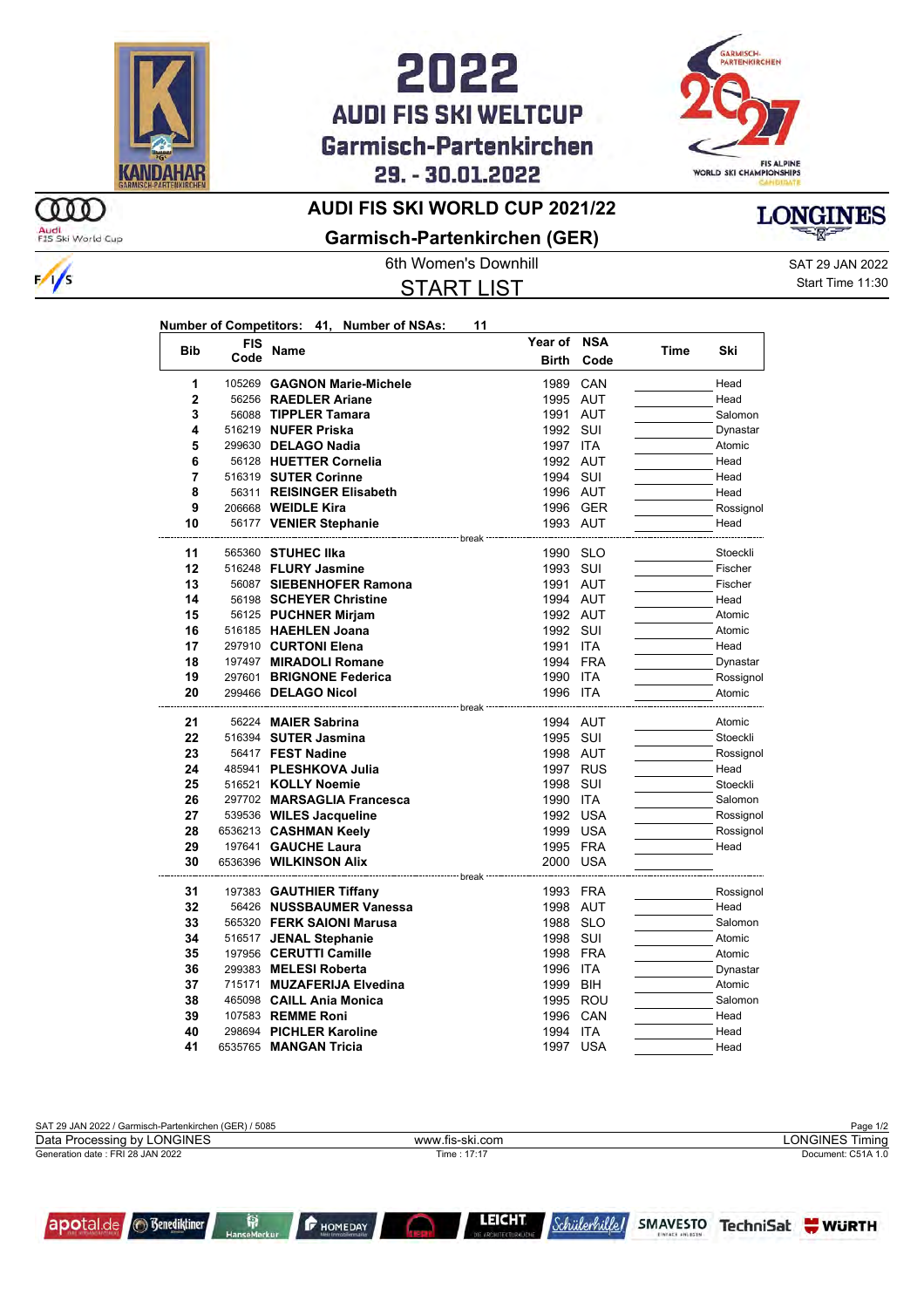|                                                                                              | <b>AUDI FIS SKI WORLD CUP 2021/22</b>                                                                |                                               | ONGINES                                                                                                                                             |                  |                 |                                                             |  |
|----------------------------------------------------------------------------------------------|------------------------------------------------------------------------------------------------------|-----------------------------------------------|-----------------------------------------------------------------------------------------------------------------------------------------------------|------------------|-----------------|-------------------------------------------------------------|--|
| Audi<br>FIS Ski World Cup                                                                    |                                                                                                      | <b>Garmisch-Partenkirchen (GER)</b>           |                                                                                                                                                     |                  |                 | 一个人的                                                        |  |
|                                                                                              |                                                                                                      | 6th Women's Downhill                          |                                                                                                                                                     |                  |                 | SAT 29 JAN 2022                                             |  |
| $\sqrt{}$                                                                                    |                                                                                                      | <b>START LIST</b>                             |                                                                                                                                                     | Start Time 11:30 |                 |                                                             |  |
| Jury                                                                                         |                                                                                                      |                                               | <b>Technical Data</b>                                                                                                                               |                  |                 |                                                             |  |
| <b>FIS Technical Delegate</b><br>Referee<br><b>Assistant Referee</b><br><b>Chief of Race</b> | <b>MURMANN Markus</b><br><b>GERDOL Peter</b><br><b>VULLIET Jean-Philippe</b><br><b>WILD Stefanie</b> | SUI<br><b>FIS</b><br><b>FIS</b><br><b>GER</b> | <b>Course Name</b><br><b>Start Altitude</b><br><b>Finish Altitude</b><br><b>Vertical Drop</b><br><b>Course Length</b><br><b>Homologation Number</b> |                  |                 | Kandahar 1<br>1490m<br>770m<br>720m<br>2920m<br>13281/11/19 |  |
| <b>Race Information</b>                                                                      |                                                                                                      |                                               |                                                                                                                                                     |                  |                 |                                                             |  |
| <b>Course Setter</b><br>Gates<br><b>Start Time</b>                                           | <b>VULLIET Jean-Philippe</b><br>38<br>11:30                                                          | <b>FIS</b>                                    |                                                                                                                                                     |                  |                 |                                                             |  |
| <b>Forerunners:</b>                                                                          | F1 - WIDMESSER Simon                                                                                 | <b>GER</b>                                    | F2 - HERZOG Fabian                                                                                                                                  | <b>GER</b>       | F3 - BOLZ Simon | <b>GER</b>                                                  |  |

| SAT 29 JAN 2022 / Garmisch-Partenkirchen (GER) / 5085 |                                                                                  | Page 2/2                                       |
|-------------------------------------------------------|----------------------------------------------------------------------------------|------------------------------------------------|
| Data Processing by LONGINES                           | www.fis-ski.com                                                                  | <b>LONGINES Timing</b>                         |
| Generation date: FRI 28 JAN 2022                      | Time: 17:17                                                                      | Document: C51A 1.0                             |
| <b><i><u>Benediktiner</u></i></b><br>apotal.de        | <b>LEICHT</b><br>Q<br>F HOMEDAY<br><b>HanseMerkur</b><br><b>E ARCHITEKTURKUD</b> | TechniSat WWRTH<br>SMAVESTO<br>EINFATH ANLEGEN |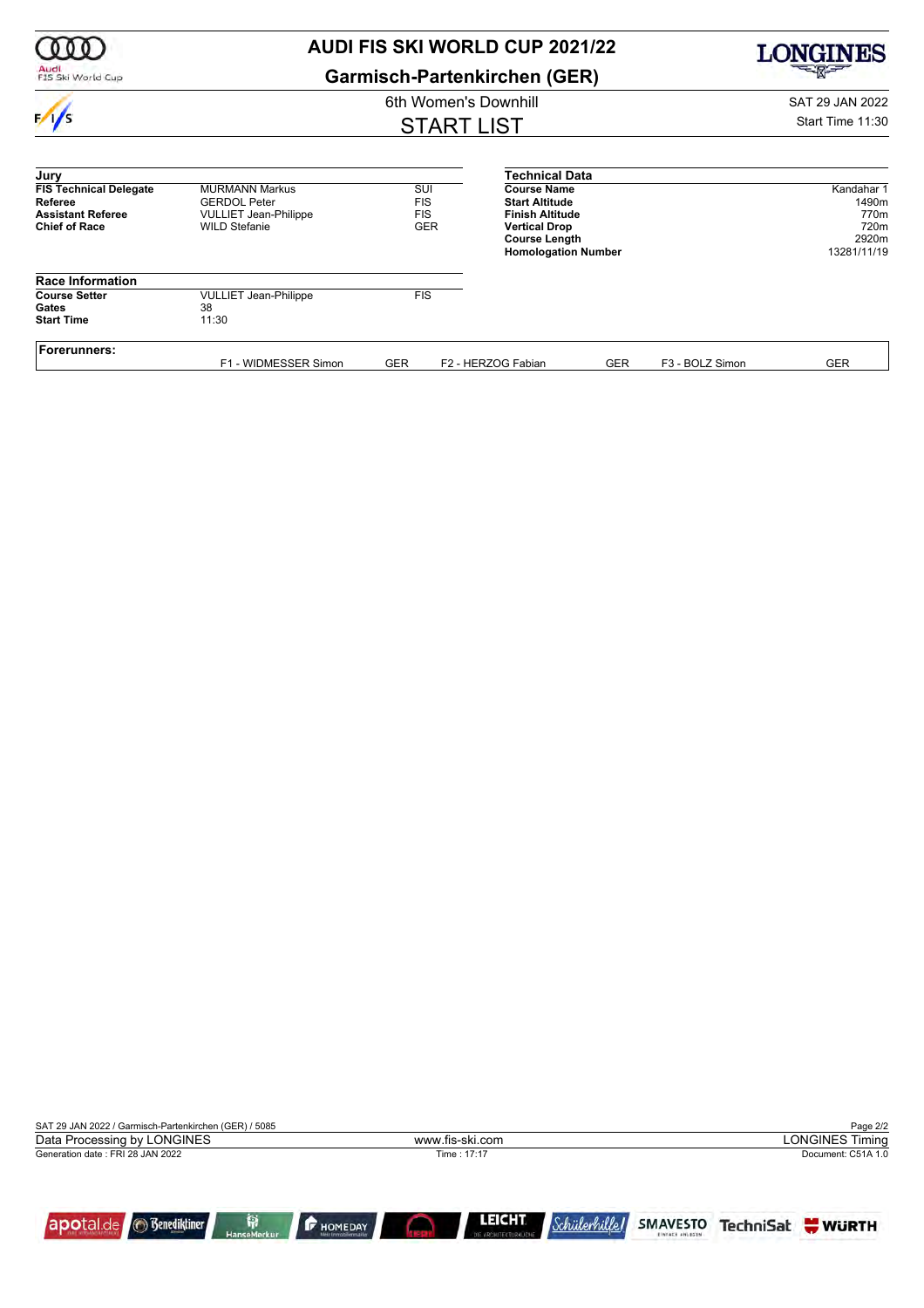

## 2022 **AUDI FIS SKI WELTCUP** Garmisch-Partenkirchen 29. - 30.01.2022



### **AUDI FIS SKI WORLD CUP 2021/22**

Audi<br>FIS Ski World Cup

 $\frac{1}{s}$ 

m

**Garmisch-Partenkirchen (GER)**

OFFICIAL RESULTS

6th Women's Downhill SAT 29 JAN 2022 Start Time 11:30

**LONGINES** 

**Number of Competitors: 41, Number of NSAs: 11 Penalty applied: 0.00**

|                |                | <b>FIS</b>                    |                             |      | <b>NSA</b> |         |                   | <b>Distance</b> | Race          |           |
|----------------|----------------|-------------------------------|-----------------------------|------|------------|---------|-------------------|-----------------|---------------|-----------|
| Rank           | <b>Bib</b>     | Code                          | Name                        | YB   | Code       | Time    | <b>Difference</b> | (m)             | <b>Points</b> | Ski       |
| 1              | $\overline{7}$ | 516319                        | <b>SUTER Corinne</b>        | 1994 | SUI        | 1:40.74 |                   |                 | 0.00          | Head      |
| $\overline{2}$ | 12             | 516248                        | <b>FLURY Jasmine</b>        | 1993 | SUI        | 1:41.25 | 0.51              | 14.71           | 6.33          | Fischer   |
| 3              | 6              | 56128                         | <b>HUETTER Cornelia</b>     | 1992 | <b>AUT</b> | 1.41.52 | 0.78              | 22.43           | 9.68          | Head      |
| 4              | 9              | 206668                        | <b>WEIDLE Kira</b>          | 1996 | <b>GER</b> | 1:41.56 | 0.82              | 23.58           | 10.17         | Rossignol |
| 5              | 5              | 299630                        | <b>DELAGO Nadia</b>         | 1997 | ITA        | 1:41.59 | 0.85              | 24.43           | 10.55         | Atomic    |
| 6              | 8              | 56311                         | <b>REISINGER Elisabeth</b>  | 1996 | <b>AUT</b> | 1.41.66 | 0.92              | 26.43           | 11.42         | Head      |
| $\overline{7}$ | $\overline{2}$ | 56256                         | <b>RAEDLER Ariane</b>       | 1995 | <b>AUT</b> | 1:41.68 | 0.94              | 26.99           | 11.66         | Head      |
| 8              | 16             | 516185                        | <b>HAEHLEN Joana</b>        | 1992 | SUI        | 1.41.76 | 1.02              | 29.27           | 12.66         | Atomic    |
| 9              | $\mathbf{1}$   | 105269                        | <b>GAGNON Marie-Michele</b> | 1989 | CAN        | 1:41.79 | 1.05              | 30.12           | 13.03         | Head      |
| 10             | 14             | 56198                         | <b>SCHEYER Christine</b>    | 1994 | <b>AUT</b> | 1:41.88 | 1.14              | 32.67           | 14.15         | Head      |
| 11             | 18             | 197497                        | <b>MIRADOLI Romane</b>      | 1994 | <b>FRA</b> | 1:41.89 | 1.15              | 32.96           | 14.27         | Dynastar  |
| 12             | 10             | 56177                         | <b>VENIER Stephanie</b>     | 1993 | AUT        | 1:41.91 | 1.17              | 33.52           | 14.52         | Head      |
| 13             | 15             | 56125                         | <b>PUCHNER Mirjam</b>       | 1992 | <b>AUT</b> | 1:42.02 | 1.28              | 36.64           | 15.88         | Atomic    |
| 14             | 4              | 516219                        | <b>NUFER Priska</b>         | 1992 | <b>SUI</b> | 1:42.12 | 1.38              | 39.46           | 17.12         | Dynastar  |
| 15             | 3              | 56088                         | <b>TIPPLER Tamara</b>       | 1991 | <b>AUT</b> | 1:42.17 | 1.43              | 40.87           | 17.74         | Salomon   |
| 16             | 17             | 297910                        | <b>CURTONI Elena</b>        | 1991 | <b>ITA</b> | 1:42.34 | 1.60              | 45.65           | 19.85         | Head      |
| 17             | 13             | 56087                         | <b>SIEBENHOFER Ramona</b>   | 1991 | <b>AUT</b> | 1:42.42 | 1.68              | 47.90           | 20.85         | Fischer   |
| 18             | 19             | 297601                        | <b>BRIGNONE Federica</b>    | 1990 | <b>ITA</b> | 1:42.45 | 1.71              | 48.74           | 21.22         | Rossignol |
| 19             | 23             | 56417                         | <b>FEST Nadine</b>          | 1998 | <b>AUT</b> | 1:42.52 | 1.78              | 50.70           | 22.09         | Rossignol |
| 20             | 22             | 516394                        | <b>SUTER Jasmina</b>        | 1995 | SUI        | 1:42.60 | 1.86              | 52.94           | 23.08         | Stoeckli  |
| 21             | 27             | 539536                        | <b>WILES Jacqueline</b>     | 1992 | <b>USA</b> | 1:42.74 | 2.00              | 56.84           | 24.82         | Rossignol |
| 22             | 29             | 197641                        | <b>GAUCHE Laura</b>         | 1995 | <b>FRA</b> | 1:43.10 | 2.36              | 66.84           | 29.28         | Head      |
| 23             | 31             | 197383                        | <b>GAUTHIER Tiffany</b>     | 1993 | <b>FRA</b> | 1.43.35 | 2.61              | 73.74           | 32.39         | Rossignol |
| 24             | 30             | 6536396                       | <b>WILKINSON Alix</b>       | 2000 | <b>USA</b> | 1:43.51 | 2.77              | 78.14           | 34.37         |           |
| 24             | 25             | 516521                        | <b>KOLLY Noemie</b>         | 1998 | SUI        | 1:43.51 | 2.77              | 78.14           | 34.37         | Stoeckli  |
| 26             | 26             | 297702                        | <b>MARSAGLIA Francesca</b>  | 1990 | <b>ITA</b> | 1.43.60 | 2.86              | 80.61           | 35.49         | Salomon   |
| 27             | 11             | 565360                        | <b>STUHEC IIka</b>          | 1990 | <b>SLO</b> | 1:43.62 | 2.88              | 81.16           | 35.74         | Stoeckli  |
| 28             | 40             | 298694                        | <b>PICHLER Karoline</b>     | 1994 | <b>ITA</b> | 1:43.67 | 2.93              | 82.53           | 36.36         | Head      |
| 29             | 24             | 485941                        | <b>PLESHKOVA Julia</b>      | 1997 | <b>RUS</b> | 1:43.77 | 3.03              | 85.26           | 37.60         | Head      |
| 30             | 33             | 565320                        | <b>FERK SAIONI Marusa</b>   | 1988 | <b>SLO</b> | 1:43.84 | 3.10              | 87.17           | 38.47         | Salomon   |
| 31             | 28             | 6536213                       | <b>CASHMAN Keely</b>        | 1999 | <b>USA</b> | 1:44.11 | 3.37              | 94.52           | 41.82         | Rossignol |
| 32             | 34             | 516517                        | <b>JENAL Stephanie</b>      | 1998 | SUI        | 1:44.34 | 3.60              | 100.75          | 44.67         | Atomic    |
| 33             | 36             | 299383                        | <b>MELESI Roberta</b>       | 1996 | <b>ITA</b> | 1:44.70 | 3.96              | 110.44          | 49.14         | Dynastar  |
| 34             | 32             | 56426                         | <b>NUSSBAUMER Vanessa</b>   | 1998 | <b>AUT</b> | 1:44.85 | 4.11              | 114.46          | 51.00         | Head      |
| 35             | 37             | 715171                        | <b>MUZAFERIJA Elvedina</b>  | 1999 | BIH        | 1 44 92 | 4.18              | 116.33          | 51.87         | Atomic    |
| 36             | 41             | 6535765                       | <b>MANGAN Tricia</b>        | 1997 | <b>USA</b> | 1:45.22 | 4.48              | 124.33          | 55.59         | Head      |
| 37             | 35             | 197956                        | <b>CERUTTI Camille</b>      | 1998 | <b>FRA</b> | 1.45.32 | 4.58              | 126.98          | 56.83         | Atomic    |
| 38             | 38             | 465098                        | <b>CAILL Ania Monica</b>    | 1995 | ROU        | 1:46.54 | 5.80              | 158.96          | 71.97         | Salomon   |
|                |                | DID NOT FINISH: 3 competitors |                             |      |            |         |                   |                 |               |           |
|                | 20             | 299466                        | <b>DELAGO Nicol</b>         | 1996 | <b>ITA</b> |         |                   |                 |               | Atomic    |
|                | 21             | 56224                         | <b>MAIER Sabrina</b>        | 1994 | <b>AUT</b> |         |                   |                 |               | Atomic    |
|                | 39             | 107583                        | <b>REMME Roni</b>           | 1996 | CAN        |         |                   |                 |               | Head      |

| SAT 29 JAN 2022 / Garmisch-Partenkirchen (GER) / 5085 |                 | Page 1/2           |
|-------------------------------------------------------|-----------------|--------------------|
| Data Processing by LONGINES                           | www.fis-ski.com | ONGINES Timing     |
| Generation date: SAT 29 JAN 2022                      | Time: 13:05     | Document: C73A 1.0 |
|                                                       |                 |                    |



**F** HOMEDAY

**LEICHT** 



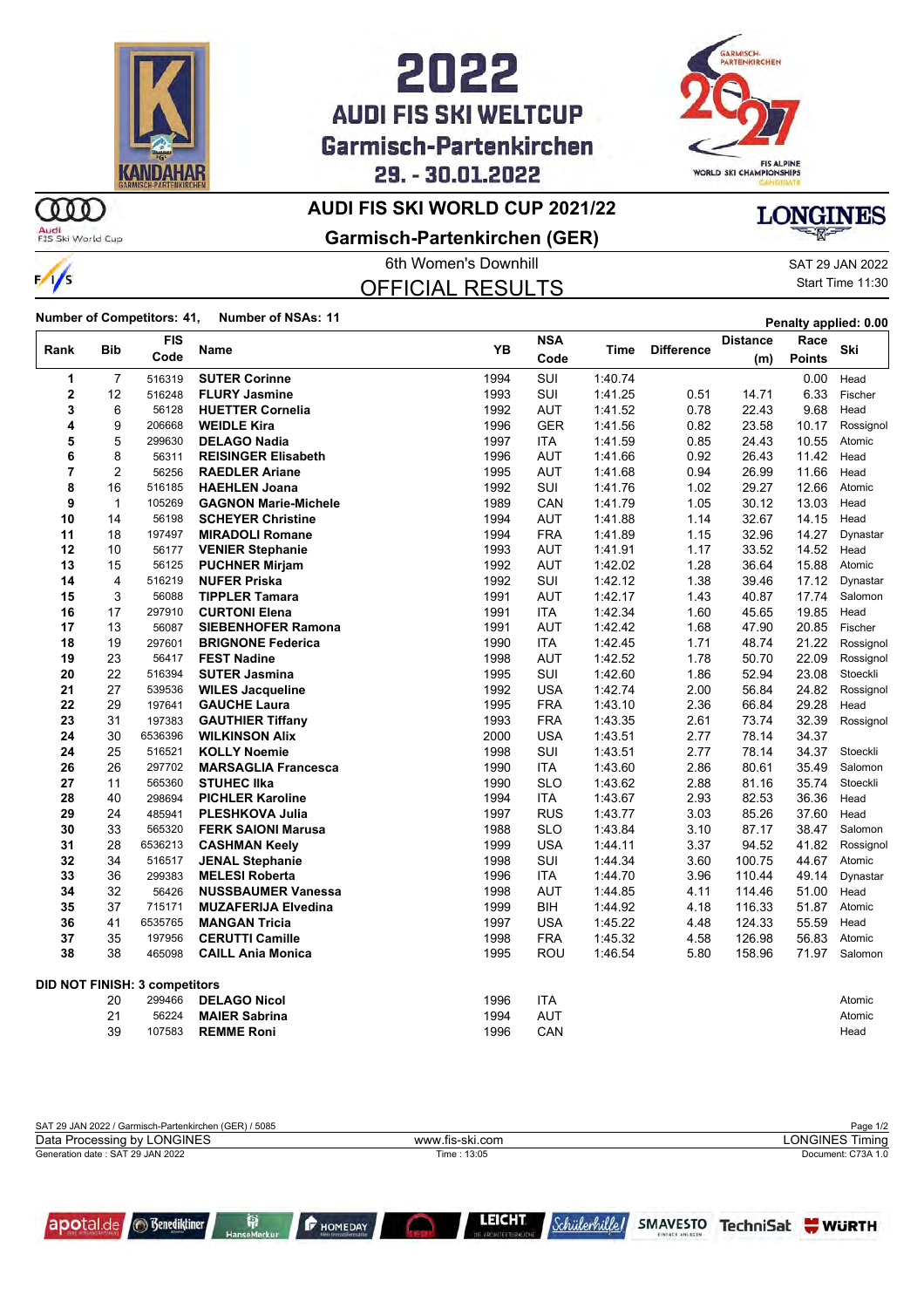

## **AUDI FIS SKI WORLD CUP 2021/22**

**Garmisch-Partenkirchen (GER)**

OFFICIAL RESULTS

## **LONGINES**

6th Women's Downhill SAT 29 JAN 2022

Start Time 11:30

| <b>Number of Competitors: 41,</b>                                                            | Number of NSAs: 11                                                                                   |                                               |                      |                                                                                                                                                     |            |                       |                        | Penalty applied: 0.00 |                                                             |
|----------------------------------------------------------------------------------------------|------------------------------------------------------------------------------------------------------|-----------------------------------------------|----------------------|-----------------------------------------------------------------------------------------------------------------------------------------------------|------------|-----------------------|------------------------|-----------------------|-------------------------------------------------------------|
| <b>FIS</b><br><b>Bib</b><br>Rank<br>Code                                                     | <b>Name</b>                                                                                          |                                               | YB                   | <b>NSA</b><br>Code                                                                                                                                  | Time       | <b>Difference</b>     | <b>Distance</b><br>(m) | Race<br><b>Points</b> | Ski                                                         |
| Jury                                                                                         |                                                                                                      |                                               |                      | Technical Data                                                                                                                                      |            |                       |                        |                       |                                                             |
| <b>FIS Technical Delegate</b><br>Referee<br><b>Assistant Referee</b><br><b>Chief of Race</b> | <b>MURMANN Markus</b><br><b>GERDOL Peter</b><br><b>VULLIET Jean-Philippe</b><br><b>WILD Stefanie</b> | SUI<br><b>FIS</b><br><b>FIS</b><br><b>GER</b> |                      | <b>Course Name</b><br><b>Start Altitude</b><br><b>Finish Altitude</b><br><b>Vertical Drop</b><br><b>Course Length</b><br><b>Homologation Number</b> |            |                       |                        |                       | Kandahar 1<br>1490m<br>770m<br>720m<br>2920m<br>13281/11/19 |
| <b>Race Information</b>                                                                      |                                                                                                      |                                               |                      |                                                                                                                                                     |            |                       |                        |                       |                                                             |
| <b>Course Setter</b><br>Gates<br><b>Start Time</b>                                           | <b>VULLIET Jean-Philippe</b><br>38<br>11:30                                                          | <b>FIS</b>                                    |                      |                                                                                                                                                     |            |                       |                        |                       |                                                             |
| Forerunners:                                                                                 | F1 - WIDMESSER Simon                                                                                 | <b>GER</b>                                    | F2 - HERZOG Fabian   |                                                                                                                                                     | <b>GER</b> | F3 - BOLZ Simon       |                        |                       | <b>GER</b>                                                  |
| <b>Conditions on course:</b><br><b>MOSTLY CLOUDY</b>                                         | <b>HARD</b><br>Snow:                                                                                 |                                               | Temperature - Start: | $1^{\circ}$ C                                                                                                                                       |            | Temperature - Finish: |                        | 0°C                   |                                                             |

| Legend:                                                  |                                          |                                       |                     |                             |                        |
|----------------------------------------------------------|------------------------------------------|---------------------------------------|---------------------|-----------------------------|------------------------|
| YB<br>Year of Birth                                      |                                          |                                       |                     |                             |                        |
|                                                          |                                          |                                       |                     |                             |                        |
|                                                          |                                          |                                       |                     |                             |                        |
| SAT 29 JAN 2022 / Garmisch-Partenkirchen (GER) / 5085    |                                          |                                       |                     |                             | Page 2/2               |
| Data Processing by LONGINES                              |                                          | www.fis-ski.com                       |                     |                             | <b>LONGINES Timing</b> |
| Generation date: SAT 29 JAN 2022                         |                                          | Time: 13:05                           |                     |                             | Document: C73A 1.0     |
|                                                          |                                          |                                       |                     |                             |                        |
|                                                          |                                          |                                       |                     |                             |                        |
|                                                          |                                          |                                       |                     |                             |                        |
| Ĥ<br>apotal.de <b>Benediktiner</b><br><b>HanseMerkur</b> | <b>F</b> HOMEDAY<br>Mein Immabilienmakle | <b>LEICHT</b><br>DIE ARCHITEKTURKUCHE | <i>Schülerhille</i> | SMAVESTO<br>EINFATH ANLEGEN | TechniSat WURTH        |
|                                                          |                                          |                                       |                     |                             |                        |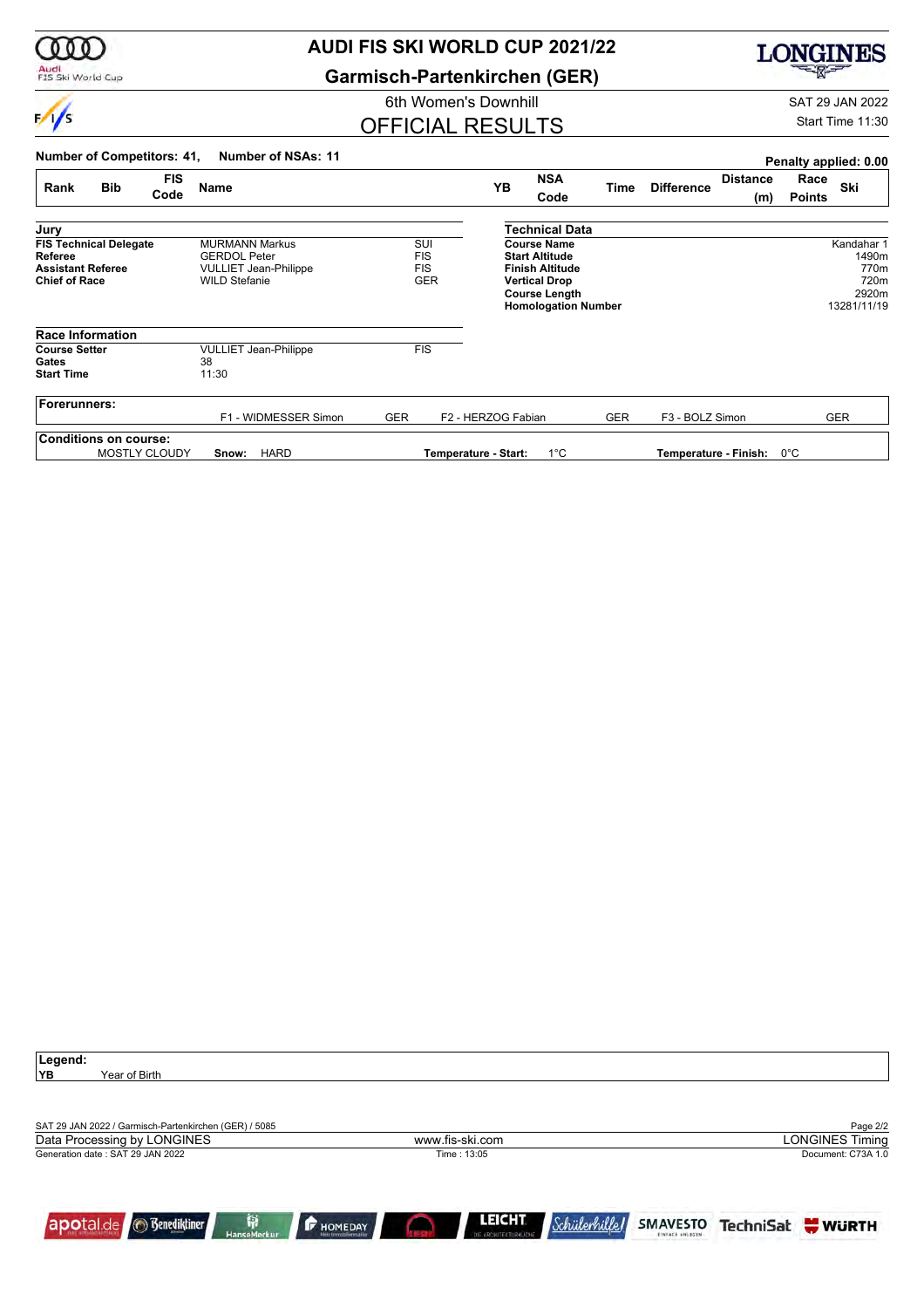

## 2022 **AUDI FIS SKI WELTCUP** Garmisch-Partenkirchen 29. - 30.01.2022



### **AUDI FIS SKI WORLD CUP 2021/22**

m Audi<br>FIS Ski World Cup

 $\frac{1}{s}$ 

**Garmisch-Partenkirchen (GER)**

6th Women's Downhill Gas and Sample SAT 29 JAN 2022 PENALTY CALCULATION

Start Time 11:30

#### **Best 10 at Finish F-factor:** 1250

|              |            | <b>FIS</b> |                             | <b>NSA</b> | <b>FIS</b>    |               | Race          |
|--------------|------------|------------|-----------------------------|------------|---------------|---------------|---------------|
| <b>Rank</b>  | <b>Bib</b> | Code       | Name                        | Code       | <b>Points</b> | <b>Best 5</b> | <b>Points</b> |
|              |            |            | 516319 SUTER Corinne        | SUI        | 0.00          | 0.00          | 0.00          |
| $\mathbf{2}$ | 12         |            | 516248 FLURY Jasmine        | SUI        | 13.55         |               |               |
| 3            | 6          |            | 56128 HUETTER Cornelia      | <b>AUT</b> | 10.01         | 10.01         | 9.68          |
| 4            | 9          |            | 206668 WEIDLE Kira          | <b>GER</b> | 3.78          | 3.78          | 10.17         |
| 5            | 5.         |            | 299630 DELAGO Nadia         | <b>ITA</b> | 10.80         | 10.80         | 10.55         |
| 6            | 8          |            | 56311 REISINGER Elisabeth   | AUT        | 15.59         |               |               |
| 7            | 2          |            | 56256 RAEDLER Ariane        | <b>AUT</b> | 18.63         |               |               |
| 8            | 16         |            | 516185 HAEHLEN Joana        | SUI        | 11.29         | 11.29         | 12.66         |
| 9            |            |            | 105269 GAGNON Marie-Michele | CAN        | 11.51         |               |               |
| 10           | 14         |            | 56198 SCHEYER Christine     | AUT        | 15.11         |               |               |
|              |            |            |                             |            |               |               |               |

#### **Best 5 FIS Points Started**

| Rank | <b>Bib</b> | <b>FIS</b> | <b>Name</b>              | <b>NSA</b> | <b>FIS</b>    |
|------|------------|------------|--------------------------|------------|---------------|
|      |            | Code       |                          | Code       | <b>Points</b> |
|      |            |            | 516319 SUTER Corinne     | SUI        | 0.00          |
| 16   |            |            | 297910 CURTONI Elena     | <b>ITA</b> | 2.23          |
| 18   | 19         |            | 297601 BRIGNONE Federica | <b>ITA</b> | 2.24          |
| 17   | 13         |            | 56087 SIEBENHOFER Ramona | AUT        | 3.47          |
| 4    | 9          |            | 206668 WEIDLE Kira       | <b>GER</b> | 3.78          |

| <b>TOTALS:</b>                               |       |       |       |
|----------------------------------------------|-------|-------|-------|
| FIS Points of Best 5 Started (B)             | 11.72 |       |       |
| FIS Points of Best 5 at Finish in Top 10 (A) |       | 35.88 |       |
| Race Points of Corresponding Competitors (C) |       |       | 43.06 |
| Calculated Penalty (A+B-C):10 =>             | 0.454 |       |       |
| Rounded                                      | 0.45  |       |       |
| <b>Category Adder</b>                        | 0.00  |       |       |
| <b>Correction Value (Z)</b>                  | 0.00  |       |       |
| <b>Calculated Penalty</b>                    | 0.45  |       |       |
| <b>Penalty Applied</b>                       | 0.00  |       |       |

| SAT 29 JAN 2022 / Garmisch-Partenkirchen (GER) / 5085 |                 | Page 1/1               |
|-------------------------------------------------------|-----------------|------------------------|
| Data Processing by LONGINES                           | www.fis-ski.com | <b>LONGINES Timing</b> |
| Generation date: SAT 29 JAN 2022                      | Time: 13:14     | Document: C77C 1.0     |
|                                                       |                 |                        |
|                                                       |                 |                        |
|                                                       |                 |                        |
|                                                       |                 |                        |



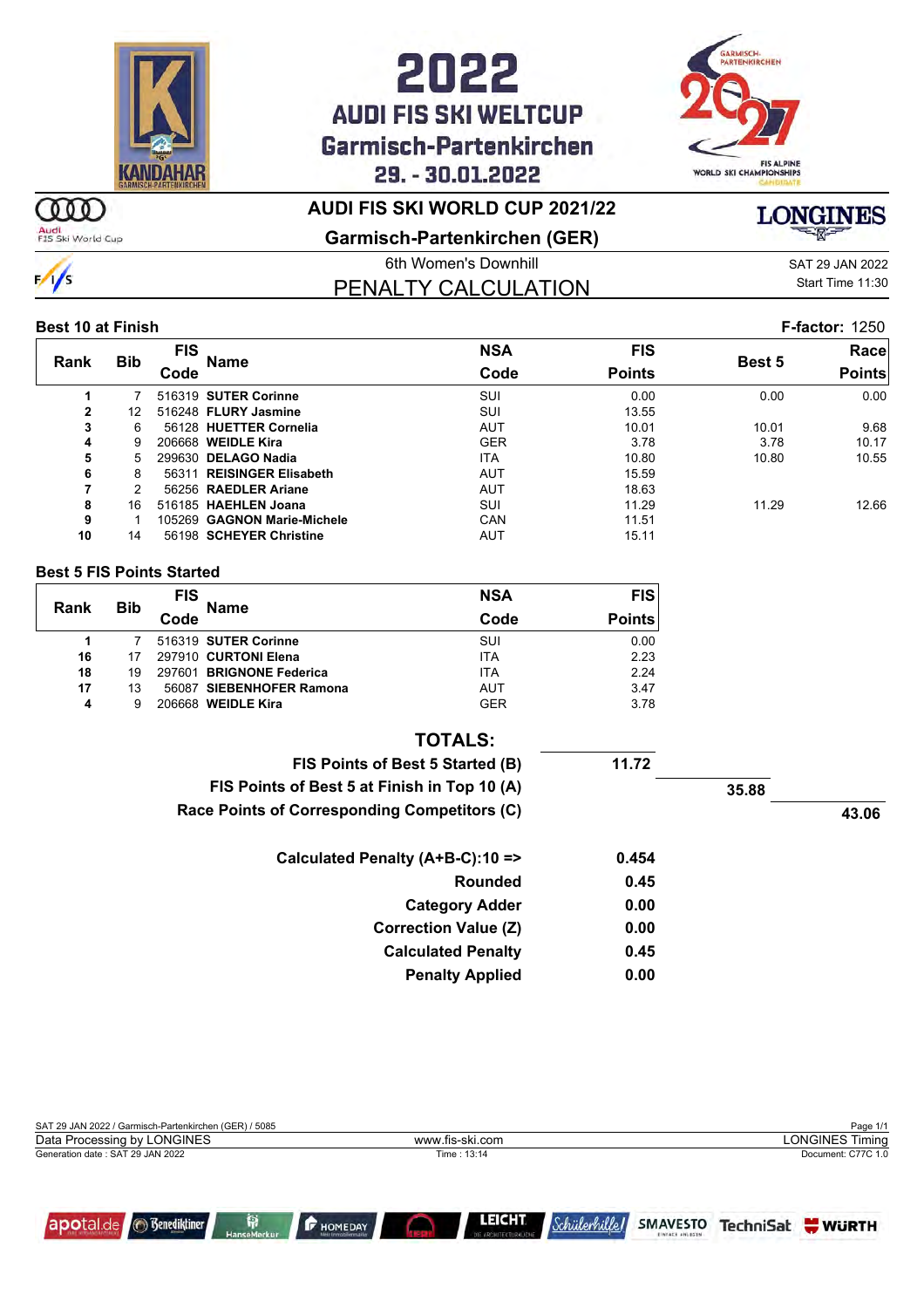

## 2022 **AUDI FIS SKI WELTCUP** Garmisch-Partenkirchen 29. - 30.01.2022



### ഞ

 $\frac{1}{s}$ 

Audi<br>FIS Ski World Cup

### **AUDI FIS SKI WORLD CUP 2021/22**

**Garmisch-Partenkirchen (GER)**



## PERFORMANCE ANALYSIS BY RANK

6th Women's Downhill SAT 29 JAN 2022 Start Time 11:30

#### **Number of Competitors: 38 Number of NSAs: 11**

|                |   |                             | <b>NSA</b> |                   | <b>Positions</b>   |               |                | <b>Partials</b> |            | <b>Difference</b> |                                          |                 | Speed                    |      |
|----------------|---|-----------------------------|------------|-------------------|--------------------|---------------|----------------|-----------------|------------|-------------------|------------------------------------------|-----------------|--------------------------|------|
|                |   | <b>Rank Bib Name</b><br>Ski | Code       | Pos               |                    | Time Rank Pos |                |                 |            |                   | Time Rank Time Dist.(m) Pos. (km/h) Rank |                 |                          |      |
| 1              |   | 7 SUTER Corinne             | SUI        | Int1:             | 7.05               |               | $(4)$ 11-12:   |                 |            | 0.05              |                                          | Sp1             | 111.90                   | (2)  |
|                |   | Head                        |            | Int2:             | 26.22              |               | $(2)$ 12-13:   | 19.17<br>16.16  | (2)        | 0.01              |                                          | Sp2             | 111.29                   | (15) |
|                |   |                             |            | Int3:             | 42.38              |               | $(2)$ 13-14:   | 26.33           | (4)        | 0.08              |                                          | Sp3             | 118.49                   | (1)  |
|                |   |                             |            | Int4:             | 1:08.71            | (1)           | $14 - 15$ :    | 16.84           | (2)<br>(3) | 0.00              |                                          |                 |                          |      |
|                |   |                             |            | Int5:             | 1:25.55            | (1)           | 15-Fin:        | 15.19           | (7)        | 0.00              |                                          |                 |                          |      |
|                |   |                             |            | Fin:              | 1:40.74            | (1)           |                |                 |            | 0.00              | 0.00                                     |                 | Avg: 104.35              |      |
| $\mathbf{2}$   |   | 12 FLURY Jasmine            | SUI        |                   |                    |               |                |                 |            |                   |                                          |                 |                          |      |
|                |   | Fischer                     |            | Int1:<br>$Int2$ : | 7.12<br>26.34      | (22)          | $11 - 12$ :    | 19.22           | (4)        | 0.12<br>0.13      |                                          | Sp1             | 111.90                   | (2)  |
|                |   |                             |            |                   | 42.68              | (3)           | $12-13:$       | 16.34           | (16)       |                   |                                          |                 | Sp2 111.85<br>Sp3 117.68 | (5)  |
|                |   |                             |            | Int3:<br>Int4:    | 1:08.74            | (4)           | $13-14:$       | 26.06           | (1)        | 0.38<br>0.03      |                                          |                 |                          | (2)  |
|                |   |                             |            | Int5:             | 1:26.10            | (2)           | $14 - 15$ :    | 17.36           | (23)       | 0.55              |                                          |                 |                          |      |
|                |   |                             |            | Fin:              | 1:41.25            | (3)           | 15-Fin:        | 15.15           | (6)        | 0.51              | 14.71                                    |                 | Avg: 103.82              |      |
|                |   |                             |            |                   |                    | (2)           |                |                 |            |                   |                                          |                 |                          |      |
| 3              |   | 6 HUETTER Cornelia          | <b>AUT</b> | Int1:             | 7.09               | (16)          | $11 - 12$ :    | 19.32           | (5)        | 0.09              |                                          | Sp1             | 109.70                   | (6)  |
|                |   | Head                        |            | $Int2$ :          | 26.41              | (6)           | $12-13:$       | 16.03           | (1)        | 0.20              |                                          | Sp2             | 110.61                   | (17) |
|                |   |                             |            | Int3:             | 42.44              | (3)           | $13-14:$       | 26.55           | (7)        | 0.14              |                                          |                 | Sp3 113.73               | (12) |
|                |   |                             |            | Int4:             | 1:08.99            |               | $(4)$ 14-15:   | 17.21           | (16)       | 0.28              |                                          |                 |                          |      |
|                |   |                             |            | Int5:             | 1:26.20            | (4)           | 15-Fin:        | 15.32           | (17)       | 0.65              |                                          |                 |                          |      |
|                |   |                             |            | Fin:              | 1:41.52            | (3)           |                |                 |            | 0.78              | 22.43                                    |                 | Avg: 103.55              |      |
| 4              | 9 | <b>WEIDLE Kira</b>          | <b>GER</b> |                   |                    |               |                |                 |            |                   |                                          |                 |                          |      |
|                |   | Rossignol                   |            | Int1:<br>Int2:    | 7.07<br>26.67      | (8)           | $11 - 12$ :    | 19.60           | (16)       | 0.07              |                                          | Sp1             | 107.40                   | (21) |
|                |   |                             |            | Int3:             |                    | (16)          | $12-13:$       | 16.30           | (14)       | 0.46              |                                          | Sp <sub>2</sub> | 110.21                   | (18) |
|                |   |                             |            | Int4:             | 42.97<br>1:09.58   |               | $(17)$ 13-14:  | 26.61           | (11)       | 0.67<br>0.87      |                                          | Sp3             | 117.12                   | (3)  |
|                |   |                             |            | Int5:             |                    |               | $(12)$ 14-15:  | 16.97           | (8)        | 1.00              |                                          |                 |                          |      |
|                |   |                             |            | Fin:              | 1:26.55<br>1:41.56 | (8)<br>(4)    | 15-Fin:        | 15.01           | (3)        | 0.82              | 23.58                                    |                 | Avg: 103.51              |      |
|                |   |                             |            |                   |                    |               |                |                 |            |                   |                                          |                 |                          |      |
| 5              | 5 | <b>DELAGO Nadia</b>         | <b>ITA</b> | Int1:             | 7.05               |               | $(4)$ 11-12:   | 19.16           | (1)        | 0.05              |                                          | Sp1             | 112.00                   | (1)  |
|                |   | Atomic                      |            | Int2:             | 26.21              |               | $(1)$ 12-13:   | 16.09           | (2)        | 0.00              |                                          | Sp2             | 113.48                   | (2)  |
|                |   |                             |            | Int3:             | 42.30              | (1)           | $13-14:$       | 26.54           | (6)        | 0.00              |                                          | Sp3             | 111.20                   | (23) |
|                |   |                             |            | Int4:             | 1:08.84            | (3)           | $14-15:$       | 17.39           | (24)       | 0.13              |                                          |                 |                          |      |
|                |   |                             |            | Int5:             | 1:26.23            | (5)           | 15-Fin:        | 15.36           | (21)       | 0.68              |                                          |                 |                          |      |
|                |   |                             |            | Fin:              | 1:41.59            | (5)           |                |                 |            | 0.85              | 24.43                                    |                 | Avg: 103.47              |      |
| 6              |   | 8 REISINGER Elisabeth       | <b>AUT</b> |                   |                    |               |                |                 |            |                   |                                          |                 |                          |      |
|                |   | Head                        |            | Int1:             | 7.07               |               | $(8)$ 11-12:   | 19.32           | (5)        | 0.07              |                                          | Sp1             | 110.40                   | (4)  |
|                |   |                             |            | $Int2$ :          | 26.39              |               | $(5)$ 12-13:   | 16.31           | (15)       | 0.18              |                                          | Sp2             | 111.42                   | (11) |
|                |   |                             |            | Int3:             | 42.70              |               | $(5)$ 13-14:   | 26.70           | (15)       | 0.40              |                                          | Sp3             | 111.85                   | (18) |
|                |   |                             |            | Int4:             | 1:09.40            |               | $(7)$ 14-15:   | 17.27           | (19)       | 0.69              |                                          |                 |                          |      |
|                |   |                             |            | Int5:             | 1:26.67            |               | $(10)$ 15-Fin: | 14.99           | (2)        | 1.12              |                                          |                 |                          |      |
|                |   |                             |            | Fin:              | 1:41.66            | (6)           |                |                 |            | 0.92              | 26.43                                    |                 | Avg: 103.40              |      |
| $\overline{7}$ |   | 2 RAEDLER Ariane            | <b>AUT</b> | Int1:             | 7.07               |               | $(8)$ 11-12:   | 19.44           | (8)        | 0.07              |                                          | Sp1             | 109.00                   | (9)  |
|                |   | Head                        |            | Int2:             | 26.51              |               | $(8)$ 12-13:   | 16.38           | (18)       | 0.30              |                                          | Sp2             | 109.11                   | (28) |
|                |   |                             |            | Int3:             | 42.89              | (14)          | $13-14:$       | 26.52           | (3)        | 0.59              |                                          | Sp3             | 111.49                   | (21) |
|                |   |                             |            | Int4:             | 1:09.41            | (8)           | $14 - 15$ :    | 16.97           | (8)        | 0.70              |                                          |                 |                          |      |
|                |   |                             |            | Int5:             | 1:26.38            | (6)           | 15-Fin:        | 15.30           | (15)       | 0.83              |                                          |                 |                          |      |
|                |   |                             |            | Fin:              | 1:41.68            | (7)           |                |                 |            | 0.94              | 26.99                                    |                 | Avg: 103.38              |      |

| SAT 29 JAN 2022 / Garmisch-Partenkirchen (GER) / 5085 |                 | Page 1/5           |
|-------------------------------------------------------|-----------------|--------------------|
| Data Processing by LONGINES                           | www.fis-ski.com | LONGINES Timing    |
| Generation date: SAT 29 JAN 2022                      | Time : 13:13    | Document: C77A 1.0 |
|                                                       |                 |                    |



**F** HOMEDAY

**LEICHT**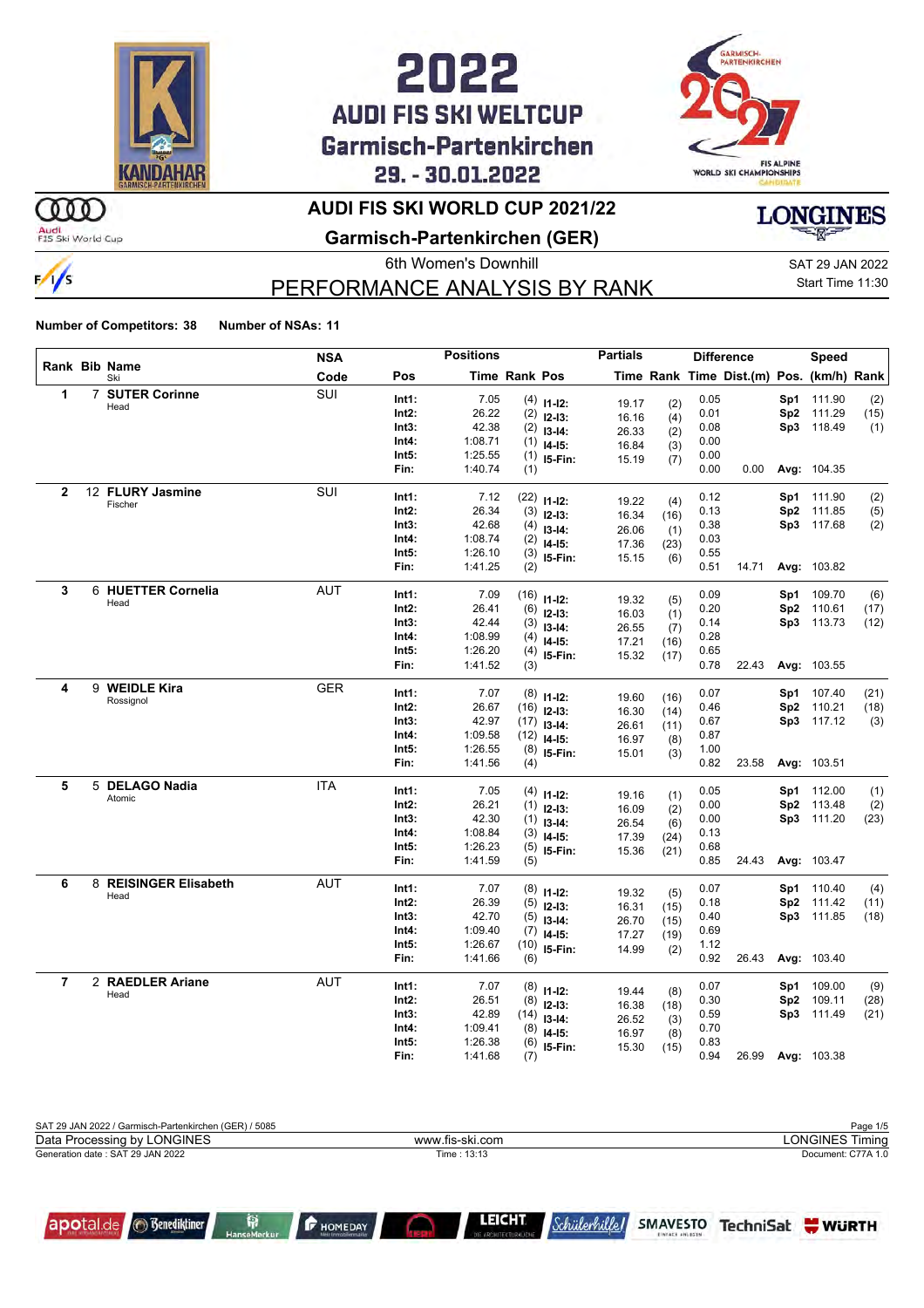

#### Audi<br>FIS Ski World Cup

apotal.de

**Benediktiner** 

ß

## **AUDI FIS SKI WORLD CUP 2021/22**

**Garmisch-Partenkirchen (GER)**



### PERFORMANCE ANALYSIS BY RANK

6th Women's Downhill Gas and Sample SAT 29 JAN 2022 Start Time 11:30

#### **Number of Competitors: 38 Number of NSAs: 11**

|    | <b>Positions</b><br><b>NSA</b><br>Rank Bib Name |                             |            | <b>Partials</b> |                    |                      | <b>Difference</b>              |                | Speed       |              |                                          |      |                    |      |
|----|-------------------------------------------------|-----------------------------|------------|-----------------|--------------------|----------------------|--------------------------------|----------------|-------------|--------------|------------------------------------------|------|--------------------|------|
|    |                                                 | Ski                         | Code       | Pos             |                    | <b>Time Rank Pos</b> |                                |                |             |              | Time Rank Time Dist.(m) Pos. (km/h) Rank |      |                    |      |
| 8  |                                                 | 16 HAEHLEN Joana            | SUI        | Int1:           | 7.14               |                      | $(28)$ 11-12:                  | 19.46          | (10)        | 0.14         |                                          | Sp1  | 108.60             | (14) |
|    |                                                 | Atomic                      |            | Int2:           | 26.60              |                      | $(12)$ 12-13:                  | 16.21          | (8)         | 0.39         |                                          | Sp2  | 111.66             | (8)  |
|    |                                                 |                             |            | Int3:           | 42.81              |                      | $(9)$ 13-14:                   | 26.52          | (3)         | 0.51         |                                          | Sp3  | 110.95             | (25) |
|    |                                                 |                             |            | Int4:           | 1:09.33            | (5)                  | $14-15:$                       | 16.68          | (1)         | 0.62         |                                          |      |                    |      |
|    |                                                 |                             |            | Int5:           | 1:26.01            |                      | $(2)$ 15-Fin:                  | 15.75          | (34)        | 0.46         |                                          |      |                    |      |
|    |                                                 |                             |            | Fin:            | 1:41.76            | (8)                  |                                |                |             | 1.02         | 29.27                                    |      | Avg: 103.30        |      |
| 9  | 1.                                              | <b>GAGNON Marie-Michele</b> | CAN        | Int1:           | 7.06               |                      | $(6)$ 11-12:                   |                |             | 0.06         |                                          | Sp1  | 108.30             | (15) |
|    |                                                 | Head                        |            | $Int2$ :        | 26.61              |                      | $(13)$ 12-13:                  | 19.55<br>16.20 | (13)<br>(7) | 0.40         |                                          | Sp2  | 110.04             | (21) |
|    |                                                 |                             |            | Int3:           | 42.81              |                      | $(9)$ 13-14:                   | 26.56          | (8)         | 0.51         |                                          |      | Sp3 113.80         | (11) |
|    |                                                 |                             |            | Int4:           | 1:09.37            |                      | $(6)$ 14-15:                   | 17.14          | (12)        | 0.66         |                                          |      |                    |      |
|    |                                                 |                             |            | Int5:           | 1:26.51            |                      | $(7)$ 15-Fin:                  | 15.28          | (14)        | 0.96         |                                          |      |                    |      |
|    |                                                 |                             |            | Fin:            | 1:41.79            | (9)                  |                                |                |             | 1.05         | 30.12                                    |      | Avg: 103.27        |      |
| 10 | 14                                              | <b>SCHEYER Christine</b>    | AUT        | Int1:           | 7.08               |                      |                                |                |             | 0.08         |                                          | Sp1  | 108.30             | (15) |
|    |                                                 | Head                        |            | Int2:           | 26.61              |                      | $(13)$ 11-12:<br>$(13)$ 12-13: | 19.53          | (12)        | 0.40         |                                          | Sp2  | 111.64             | (9)  |
|    |                                                 |                             |            | Int3:           | 42.87              |                      | $(13)$ 13-14:                  | 16.26          | (10)        | 0.57         |                                          |      | Sp3 111.53         | (20) |
|    |                                                 |                             |            | Int4:           | 1:09.46            |                      | $(9)$ 14-15:                   | 26.59          | (10)        | 0.75         |                                          |      |                    |      |
|    |                                                 |                             |            | Int5:           | 1:26.94            |                      | $(14)$ 15-Fin:                 | 17.48          | (30)        | 1.39         |                                          |      |                    |      |
|    |                                                 |                             |            | Fin:            | 1:41.88            | (10)                 |                                | 14.94          | (1)         | 1.14         | 32.67                                    |      | Avg: 103.18        |      |
| 11 |                                                 | 18 MIRADOLI Romane          | <b>FRA</b> |                 |                    |                      |                                |                |             |              |                                          |      |                    |      |
|    |                                                 | Dynastar                    |            | Int1:<br>Int2:  | 7.07<br>26.72      |                      | $(8)$ 11-12:                   | 19.65          | (19)        | 0.07<br>0.51 |                                          | Sp1  | 106.70<br>110.15   | (23) |
|    |                                                 |                             |            | Int3:           | 43.19              |                      | $(18)$ 12-13:                  | 16.47          | (22)        | 0.89         |                                          | Sp2  | Sp3 113.04         | (19) |
|    |                                                 |                             |            | Int4:           | 1:09.84            |                      | $(20)$ 13-14:                  | 26.65          | (12)        | 1.13         |                                          |      |                    | (14) |
|    |                                                 |                             |            | Int5:           | 1:26.69            |                      | $(15)$ 14-15:                  | 16.85          | (4)         | 1.14         |                                          |      |                    |      |
|    |                                                 |                             |            | Fin:            | 1:41.89            | (11)                 | $(11)$ 15-Fin:                 | 15.20          | (9)         | 1.15         | 32.96                                    |      | <b>Avg: 103.17</b> |      |
| 12 |                                                 | 10 VENIER Stephanie         | <b>AUT</b> |                 |                    |                      |                                |                |             |              |                                          |      |                    |      |
|    |                                                 | Head                        |            | Int1:           | 7.11               |                      | $(19)$ 11-12:                  | 19.59          | (15)        | 0.11         |                                          | Sp1. | 106.70             | (23) |
|    |                                                 |                             |            | Int2:<br>Int3:  | 26.70<br>42.79     |                      | $(17)$ 12-13:                  | 16.09          | (2)         | 0.49         |                                          | Sp2  | 111.44             | (10) |
|    |                                                 |                             |            | Int4:           | 1:09.52            |                      | $(7)$ 13-14:                   | 26.73          | (16)        | 0.49<br>0.81 |                                          | Sp3  | 115.27             | (6)  |
|    |                                                 |                             |            | Int5:           | 1:26.69            |                      | $(11)$ 14-15:                  | 17.17          | (14)        | 1.14         |                                          |      |                    |      |
|    |                                                 |                             |            | Fin:            | 1:41.91            | (12)                 | $(11)$ 15-Fin:                 | 15.22          | (10)        | 1.17         | 33.52                                    |      | Avg: 103.15        |      |
| 13 |                                                 | 15 PUCHNER Mirjam           | AUT        |                 |                    |                      |                                |                |             |              |                                          |      |                    |      |
|    |                                                 | Atomic                      |            | Int1:           | 7.17               |                      | $(30)$ 11-12:                  | 19.17          | (2)         | 0.17         |                                          | Sp1  | 110.20             | (5)  |
|    |                                                 |                             |            | $Int2$ :        | 26.34              |                      | $(3)$ 12-13:                   | 16.41          | (19)        | 0.13         |                                          | Sp2  | 109.83             | (22) |
|    |                                                 |                             |            | Int3:           | 42.75              |                      | $(6)$ 13-14:                   | 27.02          | (26)        | 0.45         |                                          |      | Sp3 114.61         | (8)  |
|    |                                                 |                             |            | Int4:<br>Int5:  | 1:09.77<br>1:26.94 |                      | $(13)$ 14-15:                  | 17.17          | (14)        | 1.06<br>1.39 |                                          |      |                    |      |
|    |                                                 |                             |            | Fin:            | 1:42.02            | (13)                 | $(14)$ 15-Fin:                 | 15.08          | (4)         | 1.28         | 36.64                                    |      | Avg: 103.04        |      |
| 14 |                                                 | 4 NUFER Priska              | SUI        |                 |                    |                      |                                |                |             |              |                                          |      |                    |      |
|    |                                                 | Dynastar                    |            | Int1:           | 7.00               |                      | $(1)$ 11-12:                   | 19.63          | (18)        | 0.00         |                                          | Sp1  | 109.30             | (8)  |
|    |                                                 |                             |            | Int2:           | 26.63              |                      | $(15)$ 12-13:                  | 16.49          | (23)        | 0.42         |                                          | Sp2  | 108.05             | (32) |
|    |                                                 |                             |            | Int3:           | 43.12              |                      | $(18)$ 13-14:                  | 26.95          | (20)        | 0.82         |                                          | Sp3  | 116.40             | (4)  |
|    |                                                 |                             |            | Int4:           | 1:10.07            |                      | $(19)$ 14-15:                  | 16.82          | (2)         | 1.36         |                                          |      |                    |      |
|    |                                                 |                             |            | Int5:<br>Fin:   | 1:26.89<br>1:42.12 | (14)                 | $(13)$ 15-Fin:                 | 15.23          | (11)        | 1.34<br>1.38 | 39.46                                    |      | Avg: 102.94        |      |
|    |                                                 |                             |            |                 |                    |                      |                                |                |             |              |                                          |      |                    |      |
| 15 |                                                 | 3 TIPPLER Tamara<br>Salomon | <b>AUT</b> | Int1:           | 7.17               |                      | $(30)$ 11-12:                  | 19.62          | (17)        | 0.17         |                                          |      | Sp1 109.00         | (9)  |
|    |                                                 |                             |            | Int2:           | 26.79              |                      | $(22)$ 12-13:                  | 16.17          | (5)         | 0.58         |                                          |      | Sp2 111.83         | (6)  |
|    |                                                 |                             |            | Int3:           | 42.96              |                      | $(15)$ 13-14:                  | 26.52          | (3)         | 0.66         |                                          |      | Sp3 110.12         | (29) |
|    |                                                 |                             |            | Int4:           | 1:09.48            |                      | $(10)$ 14-15:                  | 17.15          | (13)        | 0.77         |                                          |      |                    |      |
|    |                                                 |                             |            | Int5:           | 1:26.63            |                      | $(9)$ 15-Fin:                  | 15.54          | (28)        | 1.08         |                                          |      |                    |      |
|    |                                                 |                             |            | Fin:            | 1:42.17            | (15)                 |                                |                |             | 1.43         | 40.87                                    |      | Avg: 102.89        |      |

| Data Processing by LONGINES       | www.fis-ski.com | <b>LONGINES Timing</b> |
|-----------------------------------|-----------------|------------------------|
| Generation date : SAT 29 JAN 2022 | Time: 13:13     | Document: C77A 1.0     |

 $\bigcirc$ 

**P** HOMEDAY

LEICHT

*Schülerhilfel*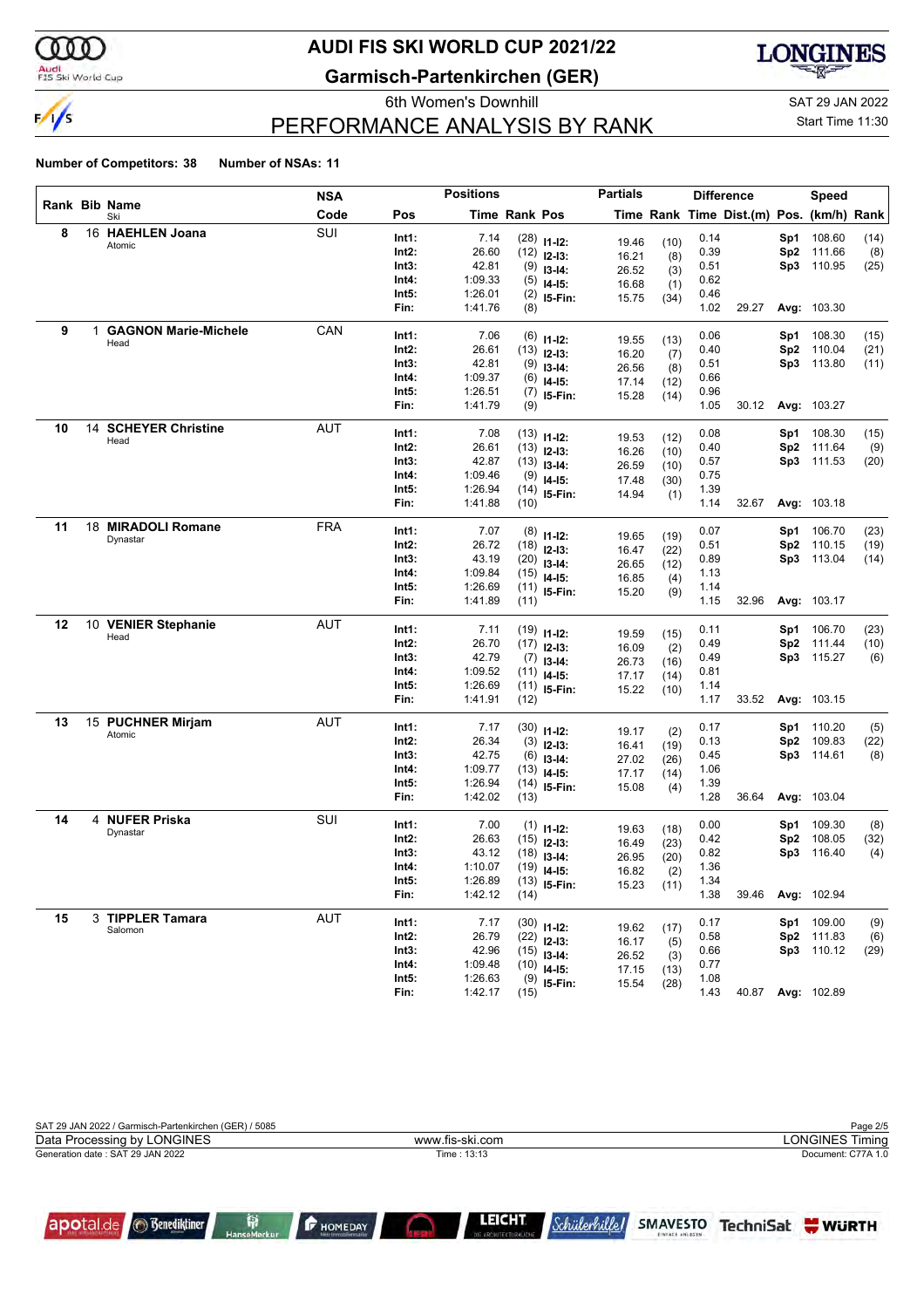

#### Audi<br>FIS Ski World Cup

## **AUDI FIS SKI WORLD CUP 2021/22**

**Garmisch-Partenkirchen (GER)**



### PERFORMANCE ANALYSIS BY RANK

6th Women's Downhill Gas and SAT 29 JAN 2022 Start Time 11:30

#### **Number of Competitors: 38 Number of NSAs: 11**

|    |    |                       | <b>NSA</b> |       | <b>Positions</b> |                      |                                | <b>Partials</b> |              |      | <b>Difference</b>                        |      | Speed             |      |
|----|----|-----------------------|------------|-------|------------------|----------------------|--------------------------------|-----------------|--------------|------|------------------------------------------|------|-------------------|------|
|    |    | Rank Bib Name<br>Ski  | Code       | Pos   |                  | <b>Time Rank Pos</b> |                                |                 |              |      | Time Rank Time Dist.(m) Pos. (km/h) Rank |      |                   |      |
| 16 |    | 17 CURTONI Elena      | <b>ITA</b> | Int1: | 7.12             |                      | $(22)$ 11-12:                  | 19.46           | (10)         | 0.12 |                                          | Sp1  | 108.90            | (11) |
|    |    | Head                  |            | Int2: | 26.58            |                      | $(9)$ 12-13:                   | 16.22           | (9)          | 0.37 |                                          | Sp2  | 111.38            | (13) |
|    |    |                       |            | Int3: | 42.80            |                      | $(8)$ 13-14:                   | 27.09           | (28)         | 0.50 |                                          | Sp3  | 110.84            | (27) |
|    |    |                       |            | Int4: | 1:09.89          |                      | $(16)$ 14-15:                  | 17.26           | (18)         | 1.18 |                                          |      |                   |      |
|    |    |                       |            | Int5: | 1:27.15          |                      | $(17)$ 15-Fin:                 | 15.19           | (7)          | 1.60 |                                          |      |                   |      |
|    |    |                       |            | Fin:  | 1:42.34          | (16)                 |                                |                 |              | 1.60 | 45.65                                    |      | Avg: 102.72       |      |
| 17 |    | 13 SIEBENHOFER Ramona | <b>AUT</b> | Int1: | 7.03             |                      | $(2)$ 11-12:                   | 19.74           |              | 0.03 |                                          | Sp1  | 105.00            | (29) |
|    |    | Fischer               |            | Int2: | 26.77            |                      | $(20)$ 12-13:                  | 16.19           | (23)<br>(6)  | 0.56 |                                          | Sp2  | 109.71            | (23) |
|    |    |                       |            | Int3: | 42.96            |                      | $(15)$ 13-14:                  | 27.00           | (23)         | 0.66 |                                          | Sp3  | 113.61            | (13) |
|    |    |                       |            | Int4: | 1:09.96          |                      | $(17)$ 14-15:                  | 17.22           | (17)         | 1.25 |                                          |      |                   |      |
|    |    |                       |            | Int5: | 1:27.18          |                      | $(18)$ 15-Fin:                 | 15.24           | (12)         | 1.63 |                                          |      |                   |      |
|    |    |                       |            | Fin:  | 1:42.42          | (17)                 |                                |                 |              | 1.68 | 47.90                                    |      | Avg: 102.64       |      |
| 18 |    | 19 BRIGNONE Federica  | <b>ITA</b> | Int1: | 7.11             |                      | $(19)$ 11-12:                  |                 |              | 0.11 |                                          | Sp1  | 108.70            | (13) |
|    |    | Rossignol             |            | Int2: | 26.99            |                      | $(25)$ 12-13:                  | 19.88           | (27)         | 0.78 |                                          | Sp2  | 110.96            | (16) |
|    |    |                       |            | Int3: | 43.56            |                      | $(25)$ 13-14:                  | 16.57<br>26.88  | (24)<br>(19) | 1.26 |                                          |      | Sp3 112.52        | (17) |
|    |    |                       |            | Int4: | 1:10.44          |                      | $(25)$ 14-15:                  | 16.92           | (6)          | 1.73 |                                          |      |                   |      |
|    |    |                       |            | Int5: | 1:27.36          |                      | $(20)$ 15-Fin:                 | 15.09           | (5)          | 1.81 |                                          |      |                   |      |
|    |    |                       |            | Fin:  | 1:42.45          | (18)                 |                                |                 |              | 1.71 | 48.74                                    |      | Avg: 102.61       |      |
| 19 |    | 23 FEST Nadine        | <b>AUT</b> | Int1: | 7.07             |                      | $(8)$ 11-12:                   |                 |              | 0.07 |                                          | Sp1  | 109.50            | (7)  |
|    |    | Rossignol             |            | Int2: | 26.45            |                      | $(7)$ 12-13:                   | 19.38           | (7)          | 0.24 |                                          | Sp2  | 111.78            | (7)  |
|    |    |                       |            | Int3: | 42.81            |                      | $(9)$ 13-14:                   | 16.36           | (17)         | 0.51 |                                          | Sp3  | 108.39            | (32) |
|    |    |                       |            | Int4: | 1:09.82          | (14)                 | $14-15:$                       | 27.01<br>17.44  | (25)<br>(28) | 1.11 |                                          |      |                   |      |
|    |    |                       |            | Int5: | 1:27.26          |                      | $(19)$ 15-Fin:                 | 15.26           | (13)         | 1.71 |                                          |      |                   |      |
|    |    |                       |            | Fin:  | 1:42.52          | (19)                 |                                |                 |              | 1.78 | 50.70                                    |      | Avg: 102.54       |      |
| 20 |    | 22 SUTER Jasmina      | SUI        | Int1: | 7.12             |                      | $(22)$ 11-12:                  |                 |              | 0.12 |                                          | Sp1  | 107.60            | (20) |
|    |    | Stoeckli              |            | Int2: | 26.83            |                      | $(23)$ 12-13:                  | 19.71           | (22)         | 0.62 |                                          | Sp2  | 112.60            | (3)  |
|    |    |                       |            | Int3: | 43.42            |                      | $(23)$ 13-14:                  | 16.59<br>26.65  | (25)<br>(12) | 1.12 |                                          |      | Sp3 113.84        | (10) |
|    |    |                       |            | Int4: | 1:10.07          |                      | $(19)$ 14-15:                  | 17.02           | (10)         | 1.36 |                                          |      |                   |      |
|    |    |                       |            | Int5: | 1:27.09          |                      | $(16)$ 15-Fin:                 | 15.51           | (25)         | 1.54 |                                          |      |                   |      |
|    |    |                       |            | Fin:  | 1:42.60          | (20)                 |                                |                 |              | 1.86 | 52.94                                    |      | Avg: 102.46       |      |
| 21 |    | 27 WILES Jacqueline   | <b>USA</b> | Int1: | 7.03             |                      | $(2)$ 11-12:                   |                 |              | 0.03 |                                          | Sp1  | 108.30            | (15) |
|    |    | Rossignol             |            | Int2: | 26.58            |                      | $(9)$ 12-13:                   | 19.55           | (13)         | 0.37 |                                          | Sp2  | 111.39            | (12) |
|    |    |                       |            | Int3: | 42.85            |                      | $(12)$ 13-14:                  | 16.27           | (11)         | 0.55 |                                          | Sp3  | 110.90            | (26) |
|    |    |                       |            | Int4: | 1:10.08          |                      | $(21)$ 14-15:                  | 27.23<br>17.34  | (34)<br>(22) | 1.37 |                                          |      |                   |      |
|    |    |                       |            | Int5: | 1:27.42          |                      | $(21)$ 15-Fin:                 | 15.32           | (17)         | 1.87 |                                          |      |                   |      |
|    |    |                       |            | Fin:  | 1:42.74          | (21)                 |                                |                 |              | 2.00 | 56.84                                    |      | Avg: 102.32       |      |
| 22 | 29 | <b>GAUCHE Laura</b>   | <b>FRA</b> | Int1: | 7.13             |                      | $(26)$ 11-12:                  |                 |              | 0.13 |                                          | Sp1  | 106.40            | (25) |
|    |    | Head                  |            | Int2: | 26.58            |                      | $(9)$ 12-13:                   | 19.45           | (9)          | 0.37 |                                          | Sp2  | 107.77            | (36) |
|    |    |                       |            | Int3: | 43.86            |                      | $(28)$ 13-14:                  | 17.28           | (38)         | 1.56 |                                          | Sp3. | 115.38            | (5)  |
|    |    |                       |            | Int4: | 1:10.86          |                      | $(27)$ 14-15:                  | 27.00<br>16.92  | (23)<br>(6)  | 2.15 |                                          |      |                   |      |
|    |    |                       |            | Int5: | 1:27.78          |                      | $(22)$ 15-Fin:                 | 15.32           | (17)         | 2.23 |                                          |      |                   |      |
|    |    |                       |            | Fin:  | 1:43.10          | (22)                 |                                |                 |              | 2.36 | 66.84                                    |      | Avg: 101.96       |      |
| 23 |    | 31 GAUTHIER Tiffany   | <b>FRA</b> | Int1: | 7.18             |                      |                                |                 |              | 0.18 |                                          | Sp1  | 108.00            | (18) |
|    |    | Rossignol             |            | Int2: | 26.94            |                      | $(32)$ 11-12:<br>$(24)$ 12-13: | 19.76           | (24)         | 0.73 |                                          |      | Sp2 107.80        | (34) |
|    |    |                       |            | Int3: | 43.92            |                      | $(29)$ 13-14:                  | 16.98           | (36)         | 1.62 |                                          |      | Sp3 115.19        | (7)  |
|    |    |                       |            | Int4: | 1:10.76          |                      | $(26)$ 14-15:                  | 26.84           | (17)         | 2.05 |                                          |      |                   |      |
|    |    |                       |            | Int5: | 1:27.82          |                      | $(24)$ 15-Fin:                 | 17.06           | (11)         | 2.27 |                                          |      |                   |      |
|    |    |                       |            | Fin:  | 1:43.35          | (23)                 |                                | 15.53           | (27)         | 2.61 |                                          |      | 73.74 Avg: 101.71 |      |

| SAT 29 JAN 2022 / Garmisch-Partenkirchen (GER) / 5085 |                 | Page 3/5               |
|-------------------------------------------------------|-----------------|------------------------|
| Data Processing by LONGINES                           | www.fis-ski.com | <b>LONGINES Timing</b> |
| Generation date: SAT 29 JAN 2022                      | Time: 13:13     | Document: C77A 1.0     |
|                                                       |                 |                        |
|                                                       |                 |                        |
|                                                       |                 |                        |



ß

**P** HOMEDAY C. LEICHT *Schülerhilfel* 

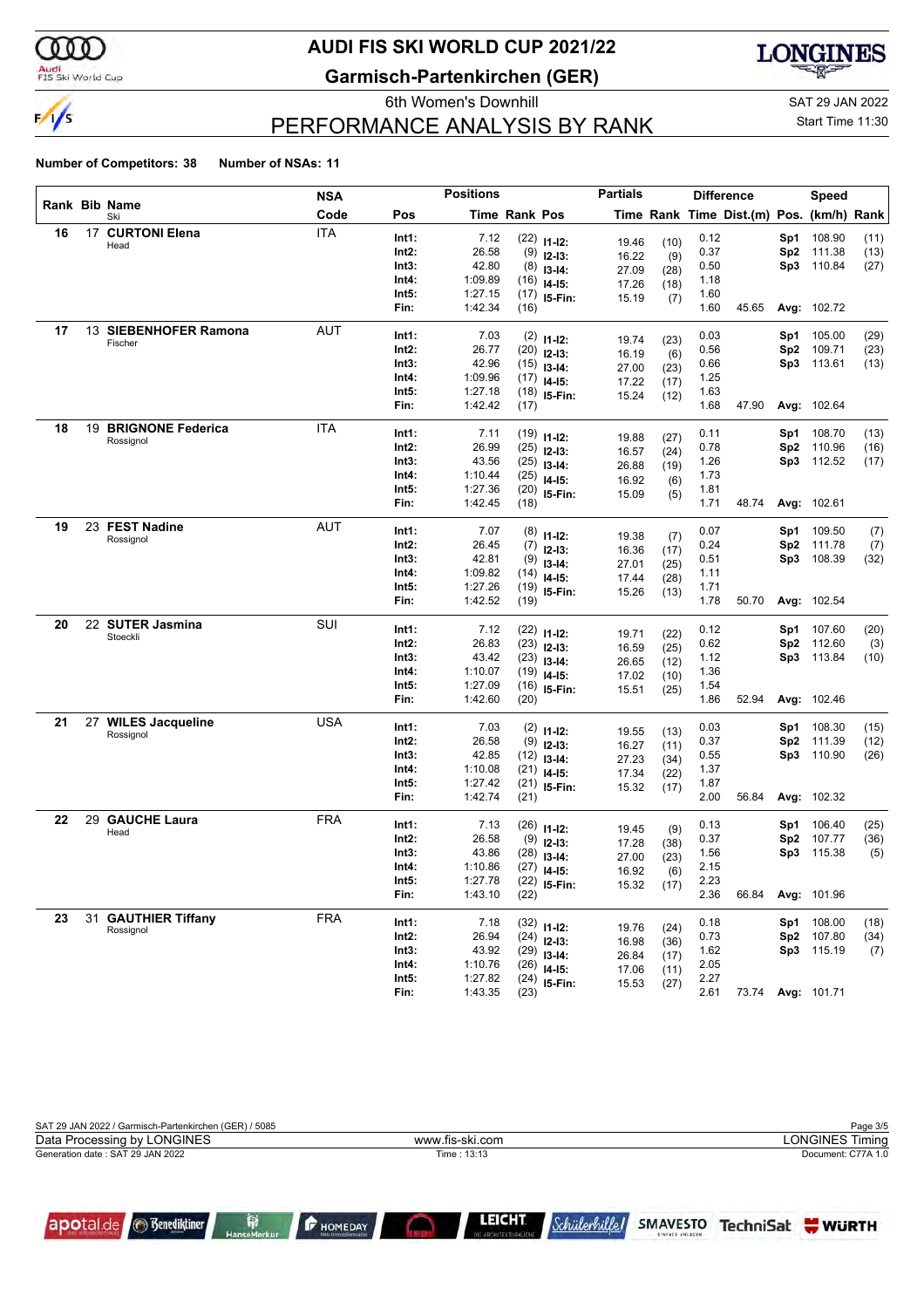

#### Audi<br>FIS Ski World Cup

apotal.de

**Benediktiner** 

ß

## **AUDI FIS SKI WORLD CUP 2021/22**

**Garmisch-Partenkirchen (GER)**



### PERFORMANCE ANALYSIS BY RANK

6th Women's Downhill Gas and Sample SAT 29 JAN 2022 Start Time 11:30

#### **Number of Competitors: 38 Number of NSAs: 11**

|    |    |                            | NSA        |          | <b>Positions</b> |               |                | <b>Partials</b> |              |      | <b>Difference</b>                        |      | <b>Speed</b>       |      |
|----|----|----------------------------|------------|----------|------------------|---------------|----------------|-----------------|--------------|------|------------------------------------------|------|--------------------|------|
|    |    | Rank Bib Name<br>Ski       | Code       | Pos      |                  | Time Rank Pos |                |                 |              |      | Time Rank Time Dist.(m) Pos. (km/h) Rank |      |                    |      |
| 24 |    | <b>30 WILKINSON Alix</b>   | <b>USA</b> | Int1:    | 7.19             |               | $(33)$ 11-12:  | 20.21           | (34)         | 0.19 |                                          | Sp1  | 105.40             | (28) |
|    |    |                            |            | Int2:    | 27.40            |               | $(35)$ 12-13:  | 16.95           | (34)         | 1.19 |                                          | Sp2  | 106.60             | (38) |
|    |    |                            |            | Int3:    | 44.35            |               | $(36)$ 13-14:  | 26.96           | (21)         | 2.05 |                                          | Sp3  | 112.78             | (15) |
|    |    |                            |            | Int4:    | 1:11.31          |               | $(34)$ 14-15:  | 16.90           | (5)          | 2.60 |                                          |      |                    |      |
|    |    |                            |            | Int5:    | 1:28.21          |               | $(27)$ 15-Fin: | 15.30           | (15)         | 2.66 |                                          |      |                    |      |
|    |    |                            |            | Fin:     | 1:43.51          | (24)          |                |                 |              | 2.77 | 78.14                                    |      | Avg: 101.56        |      |
| 24 |    | 25 KOLLY Noemie            | SUI        | Int1:    | 7.25             |               | $(36)$ 11-12:  | 19.87           | (26)         | 0.25 |                                          | Sp1  | 105.00             | (29) |
|    |    | Stoeckli                   |            | Int2:    | 27.12            |               | $(29)$ 12-13:  | 16.28           | (13)         | 0.91 |                                          |      | Sp2 112.07         | (4)  |
|    |    |                            |            | Int3:    | 43.40            |               | $(22)$ 13-14:  | 26.58           | (9)          | 1.10 |                                          |      | Sp3 111.16         | (24) |
|    |    |                            |            | Int4:    | 1:09.98          |               | $(18)$ 14-15:  | 18.05           | (36)         | 1.27 |                                          |      |                    |      |
|    |    |                            |            | Int5:    | 1:28.03          |               | $(25)$ 15-Fin: | 15.48           | (24)         | 2.48 |                                          |      |                    |      |
|    |    |                            |            | Fin:     | 1:43.51          | (24)          |                |                 |              | 2.77 | 78.14                                    |      | <b>Avg: 101.56</b> |      |
| 26 | 26 | <b>MARSAGLIA Francesca</b> | <b>ITA</b> | Int1:    | 7.06             |               | $(6)$ 11-12:   | 19.66           | (20)         | 0.06 |                                          | Sp1. | 108.90             | (11) |
|    |    | Salomon                    |            | Int2:    | 26.72            |               | $(18)$ 12-13:  | 16.42           | (20)         | 0.51 |                                          | Sp2  | 110.09             | (20) |
|    |    |                            |            | Int3:    | 43.14            |               | $(19)$ 13-14:  | 27.20           | (33)         | 0.84 |                                          |      | Sp3 112.75         | (16) |
|    |    |                            |            | Int4:    | 1:10.34          |               | $(23)$ 14-15:  | 17.44           | (28)         | 1.63 |                                          |      |                    |      |
|    |    |                            |            | Int5:    | 1:27.78          |               | $(22)$ 15-Fin: | 15.82           | (36)         | 2.23 |                                          |      |                    |      |
|    |    |                            |            | Fin:     | 1:43.60          | (26)          |                |                 |              | 2.86 | 80.61                                    |      | Avg: 101.47        |      |
| 27 | 11 | <b>STUHEC IIka</b>         | <b>SLO</b> | Int1:    | 7.08             |               | $(13)$ 11-12:  | 19.96           | (29)         | 0.08 |                                          | Sp1. | 104.70             | (31) |
|    |    | Stoeckli                   |            | Int2:    | 27.04            |               | $(28)$ 12-13:  | 16.27           | (11)         | 0.83 |                                          |      | Sp2 114.06         | (1)  |
|    |    |                            |            | Int3:    | 43.31            |               | $(21)$ 13-14:  | 27.02           | (26)         | 1.01 |                                          |      | Sp3 109.22         | (30) |
|    |    |                            |            | Int4:    | 1:10.33          |               | $(22)$ 14-15:  | 17.90           | (35)         | 1.62 |                                          |      |                    |      |
|    |    |                            |            | Int5:    | 1:28.23          |               | $(28)$ 15-Fin: | 15.39           | (22)         | 2.68 |                                          |      |                    |      |
|    |    |                            |            | Fin:     | 1:43.62          | (27)          |                |                 |              | 2.88 | 81.16                                    |      | Avg: 101.45        |      |
| 28 |    | <b>40 PICHLER Karoline</b> | <b>ITA</b> | Int1:    | 7.31             |               | $(38)$ 11-12:  |                 |              | 0.31 |                                          | Sp1  | 102.20             | (36) |
|    |    | Head                       |            | Int2:    | 27.53            |               | $(36)$ 12-13:  | 20.22<br>16.63  | (35)<br>(26) | 1.32 |                                          | Sp2  | 108.57             | (31) |
|    |    |                            |            | Int3:    | 44.16            |               | $(34)$ 13-14:  | 26.85           | (18)         | 1.86 |                                          | Sp3  | 108.30             | (33) |
|    |    |                            |            | Int4:    | 1:11.01          |               | $(29)$ 14-15:  | 17.31           | (20)         | 2.30 |                                          |      |                    |      |
|    |    |                            |            | Int5:    | 1:28.32          |               | $(29)$ 15-Fin: | 15.35           | (20)         | 2.77 |                                          |      |                    |      |
|    |    |                            |            | Fin:     | 1:43.67          | (28)          |                |                 |              | 2.93 | 82.53                                    |      | Avg: 101.40        |      |
| 29 |    | 24 PLESHKOVA Julia         | <b>RUS</b> | Int1:    | 7.15             |               | $(29)$ 11-12:  |                 |              | 0.15 |                                          | Sp1  | 103.90             | (34) |
|    |    | Head                       |            | $Int2$ : | 27.27            |               | $(32)$ 12-13:  | 20.12<br>16.44  | (32)         | 1.06 |                                          | Sp2  | 109.64             | (24) |
|    |    |                            |            | Int3:    | 43.71            |               | $(26)$ 13-14:  | 26.68           | (21)<br>(14) | 1.41 |                                          |      | Sp3 114.13         | (9)  |
|    |    |                            |            | Int4:    | 1:10.39          |               | $(24)$ 14-15:  | 17.76           | (33)         | 1.68 |                                          |      |                    |      |
|    |    |                            |            | Int5:    | 1:28.15          |               | $(26)$ 15-Fin: | 15.62           | (29)         | 2.60 |                                          |      |                    |      |
|    |    |                            |            | Fin:     | 1:43.77          | (29)          |                |                 |              | 3.03 | 85.26                                    |      | <b>Avg: 101.30</b> |      |
| 30 |    | 33 FERK SAIONI Marusa      | <b>SLO</b> | Int1:    | 7.20             |               | $(34)$ 11-12:  |                 |              | 0.20 |                                          | Sp1  | 106.30             | (26) |
|    |    | Salomon                    |            | Int2:    | 27.01            |               | $(27)$ 12-13:  | 19.81<br>16.72  | (25)<br>(29) | 0.80 |                                          | Sp2  | 108.83             | (29) |
|    |    |                            |            | Int3:    | 43.73            |               | $(27)$ 13-14:  | 27.18           | (31)         | 1.43 |                                          | Sp3  | 108.19             | (34) |
|    |    |                            |            | Int4:    | 1:10.91          |               | $(28)$ 14-15:  | 17.42           | (27)         | 2.20 |                                          |      |                    |      |
|    |    |                            |            | Int5:    | 1:28.33          |               | $(30)$ 15-Fin: | 15.51           | (25)         | 2.78 |                                          |      |                    |      |
|    |    |                            |            | Fin:     | 1:43.84          | (30)          |                |                 |              | 3.10 | 87.17                                    |      | Avg: 101.23        |      |
| 31 |    | 28 CASHMAN Keely           | <b>USA</b> | Int1:    | 7.09             |               | $(16)$ 11-12:  |                 |              | 0.09 |                                          |      | Sp1 106.90         | (22) |
|    |    | Rossignol                  |            | Int2:    | 26.77            |               | $(20)$ 12-13:  | 19.68           | (21)         | 0.56 |                                          |      | Sp2 109.33         | (27) |
|    |    |                            |            | Int3:    | 43.45            |               | $(24)$ 13-14:  | 16.68           | (27)         | 1.15 |                                          |      | Sp3 111.70         | (19) |
|    |    |                            |            | Int4:    | 1:11.15          |               | $(32)$ 14-15:  | 27.70<br>17.32  | (37)         | 2.44 |                                          |      |                    |      |
|    |    |                            |            | Int5:    | 1:28.47          |               | $(31)$ 15-Fin: | 15.64           | (21)<br>(30) | 2.92 |                                          |      |                    |      |
|    |    |                            |            | Fin:     | 1:44.11          | (31)          |                |                 |              | 3.37 |                                          |      | 94.52 Avg: 100.97  |      |

| Data Processing by LONGINES      | www.fis-ski.com | <b>LONGINES Timing</b> |
|----------------------------------|-----------------|------------------------|
| Generation date: SAT 29 JAN 2022 | Time: 13:13     | Document: C77A 1.0     |
|                                  |                 |                        |

 $\bigcirc$ 

**P** HOMEDAY

LEICHT

*Schülerhilfel*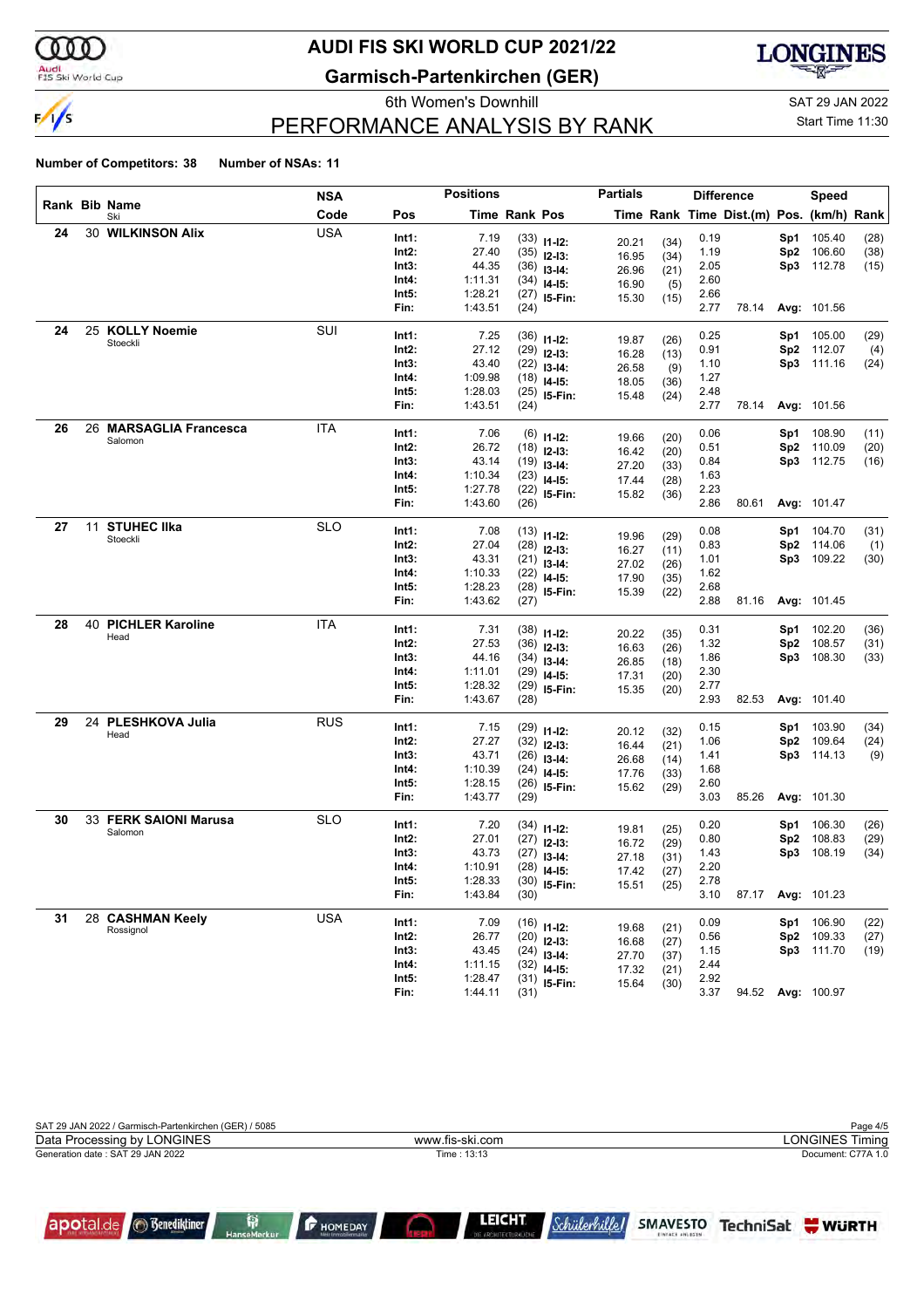

#### Audi<br>FIS Ski World Cup

apotal.de

**Benediktiner** 

## **AUDI FIS SKI WORLD CUP 2021/22**

**Garmisch-Partenkirchen (GER)**



### PERFORMANCE ANALYSIS BY RANK

6th Women's Downhill Gas and Sample SAT 29 JAN 2022 Start Time 11:30

#### **Number of Competitors: 38 Number of NSAs: 11**

|         |    |                                 |                                        | <b>NSA</b>         |                                | <b>Positions</b>                       |               |                                | <b>Partials</b> |                   |              | <b>Difference</b>                        |                 | Speed              |              |
|---------|----|---------------------------------|----------------------------------------|--------------------|--------------------------------|----------------------------------------|---------------|--------------------------------|-----------------|-------------------|--------------|------------------------------------------|-----------------|--------------------|--------------|
|         |    | <b>Rank Bib Name</b><br>Ski     |                                        | Code               | Pos                            |                                        | Time Rank Pos |                                |                 |                   |              | Time Rank Time Dist.(m) Pos. (km/h) Rank |                 |                    |              |
| 32      |    | 34 JENAL Stephanie              |                                        | SUI                | Int1:                          | 7.09                                   |               | $(16)$ 11-12:                  | 20.30           | (36)              | 0.09         |                                          | Sp1             | 104.40             | (32)         |
|         |    | Atomic                          |                                        |                    | Int2:                          | 27.39                                  |               | $(34)$ 12-13:                  | 16.68           | (27)              | 1.18         |                                          |                 | Sp2 111.36         | (14)         |
|         |    |                                 |                                        |                    | Int3:                          | 44.07                                  |               | $(31)$ 13-14:                  | 27.16           | (29)              | 1.77         |                                          |                 | Sp3 111.24         | (22)         |
|         |    |                                 |                                        |                    | Int4:                          | 1:11.23                                |               | $(33)$ 14-15:                  | 17.40           | (25)              | 2.52         |                                          |                 |                    |              |
|         |    |                                 |                                        |                    | Int5:                          | 1:28.63                                |               | $(32)$ 15-Fin:                 | 15.71           | (33)              | 3.08         |                                          |                 |                    |              |
|         |    |                                 |                                        |                    | Fin:                           | 1:44.34                                | (32)          |                                |                 |                   | 3.60         | 100.75                                   |                 | <b>Avg: 100.75</b> |              |
| 33      |    | 36 MELESI Roberta               |                                        | <b>ITA</b>         | Int1:                          | 7.08                                   |               | $(13)$ 11-12:                  | 20.10           | (31)              | 0.08         |                                          |                 | Sp1 104.20         | (33)         |
|         |    | Dynastar                        |                                        |                    | Int2:                          | 27.18                                  |               | $(30)$ 12-13:                  | 16.94           | (33)              | 0.97         |                                          |                 | Sp2 107.80         | (34)         |
|         |    |                                 |                                        |                    | Int3:                          | 44.12                                  |               | $(32)$ 13-14:                  | 27.61           | (36)              | 1.82         |                                          | Sp3             | 108.74             | (31)         |
|         |    |                                 |                                        |                    | Int4:                          | 1:11.73                                |               | $(36)$ 14-15:                  | 17.57           | (31)              | 3.02         |                                          |                 |                    |              |
|         |    |                                 |                                        |                    | Int5:                          | 1:29.30                                |               | $(36)$ 15-Fin:                 | 15.40           | (23)              | 3.75         |                                          |                 |                    |              |
|         |    |                                 |                                        |                    | Fin:                           | 1:44.70                                | (33)          |                                |                 |                   | 3.96         | 110.44                                   |                 | Avg: 100.40        |              |
| 34      |    | 32 NUSSBAUMER Vanessa           |                                        | AUT                | Int1:                          | 7.13                                   |               | $(26)$ 11-12:                  | 20.15           | (33)              | 0.13         |                                          | Sp1             | 103.60             | (35)         |
|         |    | Head                            |                                        |                    | $Int2$ :                       | 27.28                                  |               | $(33)$ 12-13:                  | 16.87           | (31)              | 1.07         |                                          | Sp2             | 108.70             | (30)         |
|         |    |                                 |                                        |                    | Int3:                          | 44.15                                  |               | $(33)$ 13-14:                  | 26.97           | (22)              | 1.85         |                                          |                 | Sp3 107.08         | (36)         |
|         |    |                                 |                                        |                    | Int4:                          | 1:11.12                                |               | $(30)$ 14-15:                  | 18.06           | (37)              | 2.41         |                                          |                 |                    |              |
|         |    |                                 |                                        |                    | Int5:                          | 1:29.18                                |               | $(34)$ 15-Fin:                 | 15.67           | (32)              | 3.63         |                                          |                 |                    |              |
|         |    |                                 |                                        |                    | Fin:                           | 1:44.85                                | (34)          |                                |                 |                   |              | 4.11 114.46                              |                 | Avg: 100.26        |              |
| 35      |    | 37 MUZAFERIJA Elvedina          |                                        | BIH                | Int1:                          | 7.11                                   |               | $(19)$ 11-12:                  |                 |                   | 0.11         |                                          | Sp1             | 108.00             | (18)         |
|         |    | Atomic                          |                                        |                    | Int2:                          | 27.00                                  |               | $(26)$ 12-13:                  | 19.89           | (28)              | 0.79         |                                          |                 | Sp2 109.53         | (25)         |
|         |    |                                 |                                        |                    | Int3:                          | 44.16                                  |               | $(34)$ 13-14:                  | 17.16           | (37)              | 1.86         |                                          | Sp3             | 110.48             | (28)         |
|         |    |                                 |                                        |                    | Int4:                          | 1:11.40                                |               | $(35)$ 14-15:                  | 27.24           | (35)              | 2.69         |                                          |                 |                    |              |
|         |    |                                 |                                        |                    | Int5:                          | 1:29.26                                |               | $(35)$ 15-Fin:                 | 17.86           | (34)              | 3.71         |                                          |                 |                    |              |
|         |    |                                 |                                        |                    | Fin:                           | 1:44.92                                | (35)          |                                | 15.66           | (31)              | 4.18         | 116.33                                   |                 | Avg: 100.19        |              |
| 36      | 41 | <b>MANGAN Tricia</b>            |                                        | <b>USA</b>         | Int1:                          | 7.22                                   |               |                                |                 |                   | 0.22         |                                          | Sp1             | 105.50             |              |
|         |    | Head                            |                                        |                    | Int2:                          | 27.19                                  |               | $(35)$ 11-12:                  | 19.97           | (30)              | 0.98         |                                          | Sp2             | 106.89             | (27)<br>(37) |
|         |    |                                 |                                        |                    | Int3:                          | 43.97                                  |               | $(31)$ 12-13:                  | 16.78           | (30)              | 1.67         |                                          | Sp3             | 103.13             | (37)         |
|         |    |                                 |                                        |                    | Int4:                          | 1:11.13                                |               | $(30)$ 13-14:<br>$(31)$ 14-15: | 27.16           | (29)              | 2.42         |                                          |                 |                    |              |
|         |    |                                 |                                        |                    | Int5:                          | 1:28.82                                |               | $(33)$ 15-Fin:                 | 17.69           | (32)              | 3.27         |                                          |                 |                    |              |
|         |    |                                 |                                        |                    | Fin:                           | 1:45.22                                | (36)          |                                | 16.40           | (38)              | 4.48         | 124.33                                   | Avg:            | 99.90              |              |
| 37      |    | 35 CERUTTI Camille              |                                        | <b>FRA</b>         |                                |                                        |               |                                |                 |                   |              |                                          |                 |                    |              |
|         |    | Atomic                          |                                        |                    | Int1:                          | 7.12                                   |               | $(22)$ 11-12:                  | 20.86           | (38)              | 0.12         |                                          | Sp1             | 99.50              | (38)         |
|         |    |                                 |                                        |                    | Int2:                          | 27.98                                  |               | $(38)$ 12-13:                  | 16.96           | (35)              | 1.77         |                                          | Sp2             | 107.96             | (33)         |
|         |    |                                 |                                        |                    | Int3:<br>Int4:                 | 44.94<br>1:12.13                       |               | $(38)$ 13-14:                  | 27.19           | (32)              | 2.64<br>3.42 |                                          | Sp3             | 107.77             | (35)         |
|         |    |                                 |                                        |                    | Int5:                          | 1:29.54                                |               | $(37)$ 14-15:                  | 17.41           | (26)              | 3.99         |                                          |                 |                    |              |
|         |    |                                 |                                        |                    | Fin:                           | 1:45.32                                | (37)          | $(37)$ 15-Fin:                 | 15.78           | (35)              | 4.58         | 126.98                                   | Avg:            | 99.81              |              |
|         |    |                                 |                                        |                    |                                |                                        |               |                                |                 |                   |              |                                          |                 |                    |              |
| 38      |    | 38 CAILL Ania Monica<br>Salomon |                                        | ROU                | Int1:                          | 7.28                                   |               | $(37)$ 11-12:                  | 20.41           | (37)              | 0.28         |                                          | Sp1             | 100.70             | (37)         |
|         |    |                                 |                                        |                    | $Int2$ :                       | 27.69                                  |               | $(37)$ 12-13:                  | 16.91           | (32)              | 1.48         |                                          | Sp <sub>2</sub> | 109.51             | (26)         |
|         |    |                                 |                                        |                    | Int3:                          | 44.60                                  |               | $(37)$ 13-14:                  | 27.73           | (38)              | 2.30         |                                          | Sp3             | 101.94             | (38)         |
|         |    |                                 |                                        |                    | Int4:                          | 1:12.33                                |               | $(38)$ 14-15:                  | 18.06           | (37)              | 3.62         |                                          |                 |                    |              |
|         |    |                                 |                                        |                    | Int5:                          | 1:30.39                                |               | $(38)$ 15-Fin:                 | 16.15           | (37)              | 4.84         |                                          |                 |                    |              |
|         |    |                                 |                                        |                    | Fin:                           | 1:46.54                                | (38)          |                                |                 |                   |              | 5.80 158.96                              |                 | <b>Avg: 98.67</b>  |              |
|         |    | Intermediate Time Positions:    | $Int. 1 = Inter1$<br>$Int. 4 = Inter4$ |                    |                                | $Int. 2 = Inter2$<br>Int. $5 =$ Inter5 |               |                                |                 | $Int. 3 = Inter3$ |              |                                          |                 |                    |              |
|         |    | Speed Measurement Positions:    | $Sp 1 = Speed 1$                       |                    |                                | $Sp 2 = Speed 2$                       |               |                                |                 |                   |              |                                          |                 |                    |              |
|         |    |                                 |                                        |                    |                                |                                        |               |                                |                 | $Sp 3 = Speed 3$  |              |                                          |                 |                    |              |
| Legend: |    |                                 |                                        |                    |                                |                                        |               |                                |                 |                   |              |                                          |                 |                    |              |
| Avg     |    | Average                         | Dist.(m)                               | Distance in metres |                                | Fin                                    | Finish        |                                |                 | Int               |              | Intermediate                             |                 |                    |              |
| lx.     |    | Intermediate x                  | Pos.                                   |                    | Intermediate or speed position |                                        |               |                                |                 | Sp                |              | Speed trap                               |                 |                    |              |

| SAT 29 JAN 2022 / Garmisch-Partenkirchen (GER) / 5085 |                 | Page 5/5           |
|-------------------------------------------------------|-----------------|--------------------|
| Data Processing by LONGINES                           | www.fis-ski.com | LONGINES Timing    |
| Generation date: SAT 29 JAN 2022                      | Time: 13:13     | Document: C77A 1.0 |

r

**P** HOMEDAY

**LEICHT** 

Schülerhilfe !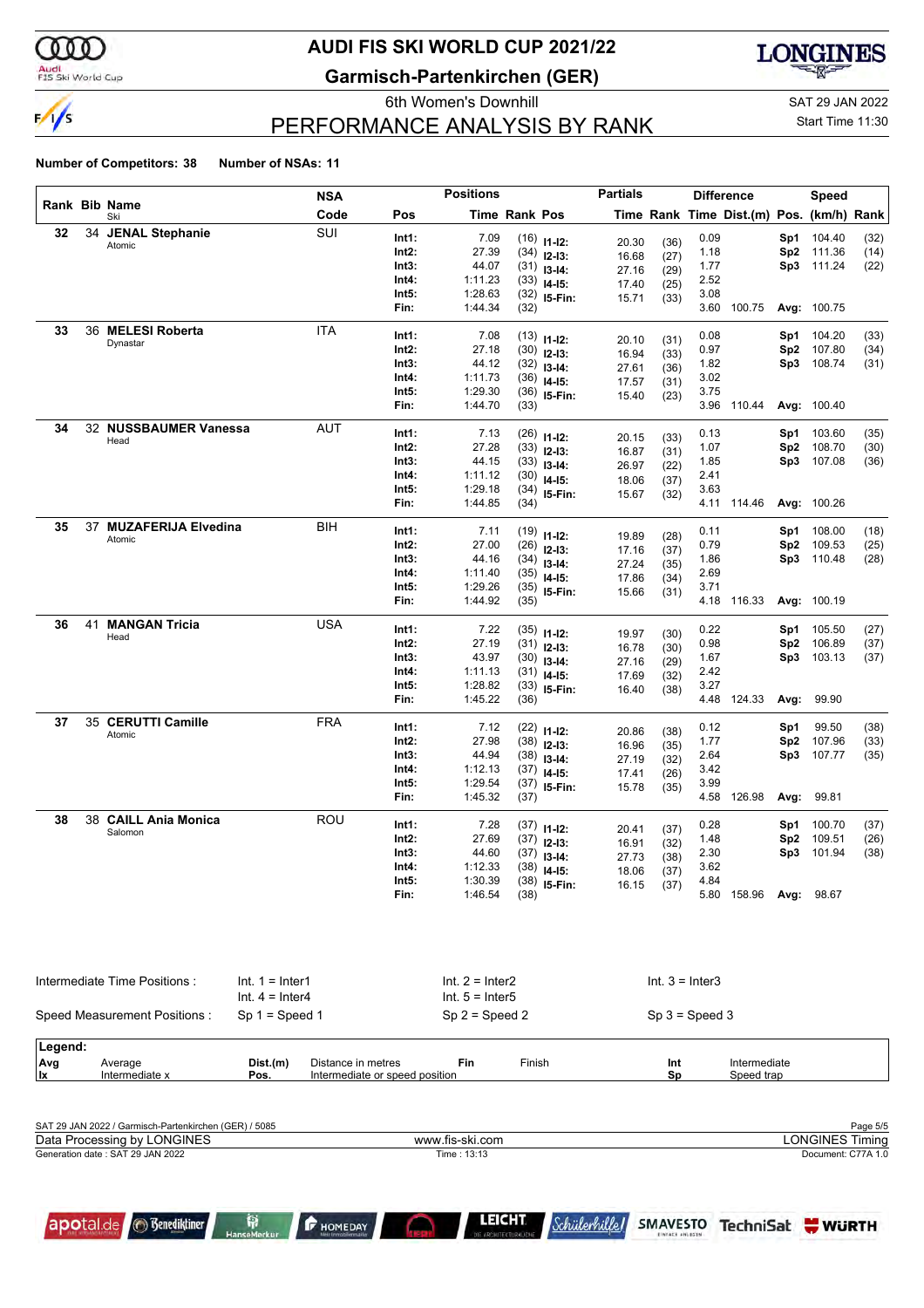

## 2022 **AUDI FIS SKI WELTCUP** Garmisch-Partenkirchen 29. - 30.01.2022



### **AUDI FIS SKI WORLD CUP 2021/22**

Audi<br>FIS Ski World Cup

 $\frac{1}{s}$ 

m

#### **Garmisch-Partenkirchen (GER)**

6th Women's Downhill Gas and Sample SAT 29 JAN 2022

### PERFORMANCE ANALYSIS BY BIB

Start Time 11:30

**LONGINES** 

**Number of Competitors: 41 Number of NSAs: 11**

|                |                             | <b>NSA</b> |                | <b>Positions</b>   |               |                              | <b>Partials</b> |             |              | <b>Difference</b>                        |                 | Speed       |      |
|----------------|-----------------------------|------------|----------------|--------------------|---------------|------------------------------|-----------------|-------------|--------------|------------------------------------------|-----------------|-------------|------|
| <b>Bib</b>     | Name<br>Ski                 | Code       | Pos            |                    | Time Rank Pos |                              |                 |             |              | Time Rank Time Dist.(m) Pos. (km/h) Rank |                 |             |      |
| 1              | <b>GAGNON Marie-Michele</b> | CAN        | Int1:          | 7.06               |               | $(6)$ 11-12:                 |                 |             | 0.06         |                                          | Sp1             | 108.30      | (16) |
|                | Head                        |            | Int2:          | 26.61              |               | $(14)$ 12-13:                | 19.55<br>16.20  | (14)<br>(8) | 0.40         |                                          | Sp <sub>2</sub> | 110.04      | (24) |
|                |                             |            | Int3:          | 42.81              |               | $(10)$ 13-14:                | 26.56           | (8)         | 0.51         |                                          |                 | Sp3 113.80  | (12) |
|                |                             |            | Int4:          | 1:09.37            | (6)           | $14 - 15$ :                  | 17.14           | (13)        | 0.66         |                                          |                 |             |      |
|                |                             |            | Int5:          | 1:26.51            | (8)           | 15-Fin:                      | 15.28           | (14)        | 0.96         |                                          |                 |             |      |
|                |                             |            | Fin:           | 1:41.79            | (9)           |                              |                 |             | 1.05         | 30.12                                    |                 | Avg: 103.27 |      |
| 2              | <b>RAEDLER Ariane</b>       | <b>AUT</b> | Int1:          | 7.07               |               |                              |                 |             | 0.07         |                                          | Sp1             | 109.00      | (10) |
|                | Head                        |            | Int2:          | 26.51              |               | $(10)$ 11-12:                | 19.44           | (9)         | 0.30         |                                          | Sp2             | 109.11      | (31) |
|                |                             |            | Int3:          | 42.89              |               | $(9)$ 12-13:                 | 16.38           | (19)        | 0.59         |                                          |                 | Sp3 111.49  | (22) |
|                |                             |            | Int4:          | 1:09.41            | (8)           | $(15)$ 13-14:                | 26.52           | (3)         | 0.70         |                                          |                 |             |      |
|                |                             |            | Int5:          | 1:26.38            |               | $14-15:$<br>$(6)$ 15-Fin:    | 16.97           | (9)         | 0.83         |                                          |                 |             |      |
|                |                             |            | Fin:           | 1:41.68            | (7)           |                              | 15.30           | (15)        | 0.94         | 26.99                                    |                 | Avg: 103.38 |      |
| 3              | <b>TIPPLER Tamara</b>       | <b>AUT</b> |                |                    |               |                              |                 |             |              |                                          |                 |             |      |
|                | Salomon                     |            | Int1:          | 7.17               |               | $(33)$ 11-12:                | 19.62           | (18)        | 0.17         |                                          | Sp1             | 109.00      | (10) |
|                |                             |            | Int2:          | 26.79              |               | $(23)$ 12-13:                | 16.17           | (5)         | 0.58         |                                          |                 | Sp2 111.83  | (8)  |
|                |                             |            | Int3:          | 42.96              |               | $(16)$ 13-14:                | 26.52           | (3)         | 0.66         |                                          |                 | Sp3 110.12  | (30) |
|                |                             |            | Int4:          | 1:09.48            |               | $(10)$ 14-15:                | 17.15           | (14)        | 0.77         |                                          |                 |             |      |
|                |                             |            | Int5:<br>Fin:  | 1:26.63<br>1:42.17 |               | $(10)$ 15-Fin:               | 15.54           | (28)        | 1.08<br>1.43 | 40.87                                    |                 |             |      |
|                |                             |            |                |                    | (15)          |                              |                 |             |              |                                          |                 | Avg: 102.89 |      |
| 4              | <b>NUFER Priska</b>         | SUI        | Int1:          | 7.00               |               | $(1)$ 11-12:                 | 19.63           | (19)        | 0.00         |                                          | Sp1             | 109.30      | (9)  |
|                | Dynastar                    |            | Int2:          | 26.63              | (16)          | $12-13:$                     | 16.49           | (25)        | 0.42         |                                          | Sp2             | 108.05      | (35) |
|                |                             |            | Int3:          | 43.12              |               | $(19)$ 13-14:                | 26.95           | (21)        | 0.82         |                                          | Sp3             | 116.40      | (5)  |
|                |                             |            | Int4:          | 1:10.07            |               | $(20)$ 14-15:                | 16.82           | (2)         | 1.36         |                                          |                 |             |      |
|                |                             |            | Int5:          | 1:26.89            |               | $(14)$ 15-Fin:               | 15.23           | (11)        | 1.34         |                                          |                 |             |      |
|                |                             |            | Fin:           | 1:42.12            | (14)          |                              |                 |             | 1.38         | 39.46                                    |                 | Avg: 102.94 |      |
| 5              | <b>DELAGO Nadia</b>         | <b>ITA</b> | Int1:          | 7.05               |               |                              |                 |             | 0.05         |                                          | Sp1             | 112.00      | (1)  |
|                | Atomic                      |            | Int2:          | 26.21              |               | $(4)$ 11-12:                 | 19.16           | (1)         | 0.00         |                                          | Sp <sub>2</sub> | 113.48      | (3)  |
|                |                             |            | Int3:          | 42.30              |               | $(1)$ 12-13:<br>$(1)$ 13-14: | 16.09           | (2)         | 0.00         |                                          | Sp3             | 111.20      | (24) |
|                |                             |            | Int4:          | 1:08.84            | (3)           | $14-15$ :                    | 26.54           | (6)         | 0.13         |                                          |                 |             |      |
|                |                             |            | Int5:          | 1:26.23            |               | $(5)$ 15-Fin:                | 17.39           | (25)        | 0.68         |                                          |                 |             |      |
|                |                             |            | Fin:           | 1:41.59            | (5)           |                              | 15.36           | (21)        | 0.85         | 24.43                                    |                 | Avg: 103.47 |      |
| 6              | <b>HUETTER Cornelia</b>     | <b>AUT</b> |                |                    |               |                              |                 |             |              |                                          |                 |             |      |
|                | Head                        |            | Int1:          | 7.09               |               | $(19)$ 11-12:                | 19.32           | (5)         | 0.09         |                                          | Sp1             | 109.70      | (7)  |
|                |                             |            | Int2:          | 26.41              |               | $(7)$ 12-13:                 | 16.03           | (1)         | 0.20         |                                          | Sp2             | 110.61      | (20) |
|                |                             |            | Int3:<br>Int4: | 42.44<br>1:08.99   |               | $(3)$ 13-14:                 | 26.55           | (7)         | 0.14<br>0.28 |                                          |                 | Sp3 113.73  | (13) |
|                |                             |            | Int5:          | 1:26.20            | (4)           | $14-15$ :                    | 17.21           | (17)        | 0.65         |                                          |                 |             |      |
|                |                             |            | Fin:           | 1:41.52            | (4)<br>(3)    | 15-Fin:                      | 15.32           | (17)        | 0.78         | 22.43                                    |                 | Avg: 103.55 |      |
| $\overline{7}$ | <b>SUTER Corinne</b>        | SUI        |                |                    |               |                              |                 |             |              |                                          |                 |             |      |
|                | Head                        |            | Int1:          | 7.05               |               | $(4)$ 11-12:                 | 19.17           | (2)         | 0.05         |                                          |                 | Sp1 111.90  | (2)  |
|                |                             |            | Int2:          | 26.22              |               | $(2)$ 12-13:                 | 16.16           | (4)         | 0.01         |                                          |                 | Sp2 111.29  | (17) |
|                |                             |            | Int3:          | 42.38              |               | $(2)$ 13-14:                 | 26.33           | (2)         | 0.08         |                                          |                 | Sp3 118.49  | (1)  |
|                |                             |            | Int4:<br>Int5: | 1:08.71<br>1:25.55 | (1)           | $14-15:$                     | 16.84           | (3)         | 0.00<br>0.00 |                                          |                 |             |      |
|                |                             |            | Fin:           | 1:40.74            | (1)<br>(1)    | 15-Fin:                      | 15.19           | (7)         | 0.00         | 0.00                                     |                 | Avg: 104.35 |      |
|                |                             |            |                |                    |               |                              |                 |             |              |                                          |                 |             |      |

| SAT 29 JAN 2022 / Garmisch-Partenkirchen (GER) / 5085 |                 | Page 1/6           |
|-------------------------------------------------------|-----------------|--------------------|
| Data Processing by LONGINES                           | www.fis-ski.com | LONGINES Timina    |
| Generation date: SAT 29 JAN 2022                      | Time: 13:13     | Document: C77B 1.0 |



**F** HOMEDAY

**LEICHT** 

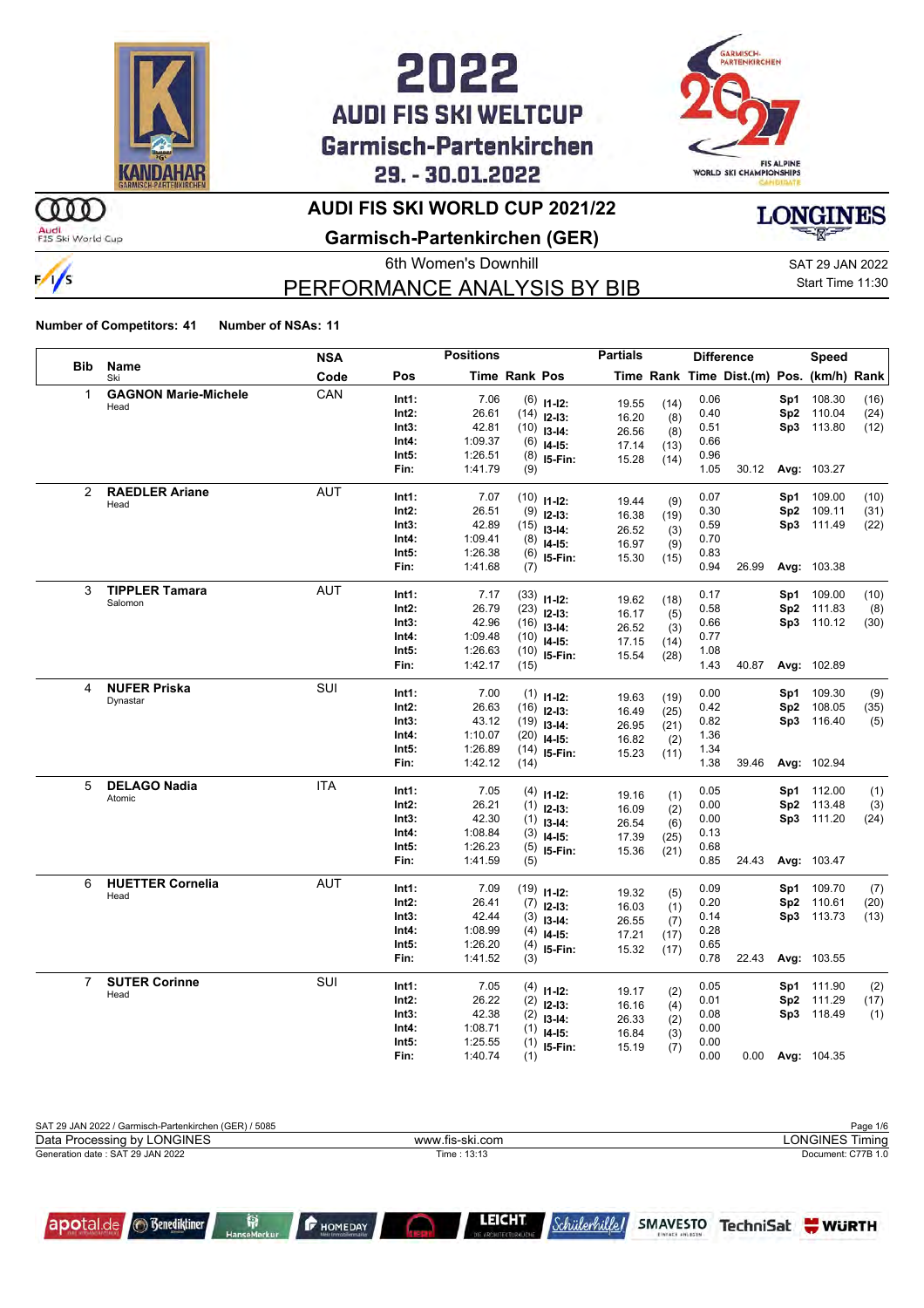

#### Audi<br>FIS Ski World Cup

apotal.de

**Benediktiner** 

ß

## **AUDI FIS SKI WORLD CUP 2021/22**

**Garmisch-Partenkirchen (GER)**



### PERFORMANCE ANALYSIS BY BIB

6th Women's Downhill Gas and Sample SAT 29 JAN 2022

### Start Time 11:30

#### **Number of Competitors: 41 Number of NSAs: 11**

|     |                            | <b>NSA</b> |       | <b>Positions</b> |               |                | <b>Partials</b> |              |      | <b>Difference</b>                        |                 | <b>Speed</b> |      |
|-----|----------------------------|------------|-------|------------------|---------------|----------------|-----------------|--------------|------|------------------------------------------|-----------------|--------------|------|
| Bib | Name<br>Ski                | Code       | Pos   |                  | Time Rank Pos |                |                 |              |      | Time Rank Time Dist.(m) Pos. (km/h) Rank |                 |              |      |
| 8   | <b>REISINGER Elisabeth</b> | <b>AUT</b> | Int1: | 7.07             |               | $(10)$ 11-12:  | 19.32           |              | 0.07 |                                          | Sp1             | 110.40       | (4)  |
|     | Head                       |            | Int2: | 26.39            |               | $(6)$ 12-13:   | 16.31           | (5)<br>(16)  | 0.18 |                                          | Sp <sub>2</sub> | 111.42       | (13) |
|     |                            |            | Int3: | 42.70            |               | $(6)$ 13-14:   | 26.70           | (15)         | 0.40 |                                          |                 | Sp3 111.85   | (19) |
|     |                            |            | Int4: | 1:09.40          |               | $(7)$ 14-15:   | 17.27           | (20)         | 0.69 |                                          |                 |              |      |
|     |                            |            | Int5: | 1:26.67          |               | $(11)$ 15-Fin: | 14.99           | (2)          | 1.12 |                                          |                 |              |      |
|     |                            |            | Fin:  | 1:41.66          | (6)           |                |                 |              | 0.92 | 26.43                                    |                 | Avg: 103.40  |      |
| 9   | <b>WEIDLE Kira</b>         | <b>GER</b> | Int1: | 7.07             |               | $(10)$ 11-12:  |                 |              | 0.07 |                                          | Sp1             | 107.40       | (22) |
|     | Rossignol                  |            | Int2: | 26.67            |               | $(17)$ 12-13:  | 19.60           | (17)         | 0.46 |                                          | Sp <sub>2</sub> | 110.21       | (21) |
|     |                            |            | Int3: | 42.97            |               | $(18)$ 13-14:  | 16.30<br>26.61  | (15)<br>(11) | 0.67 |                                          |                 | Sp3 117.12   | (3)  |
|     |                            |            | Int4: | 1:09.58          |               | $(13)$ 14-15:  | 16.97           | (9)          | 0.87 |                                          |                 |              |      |
|     |                            |            | Int5: | 1:26.55          |               | $(9)$ 15-Fin:  | 15.01           | (3)          | 1.00 |                                          |                 |              |      |
|     |                            |            | Fin:  | 1:41.56          | (4)           |                |                 |              | 0.82 | 23.58                                    |                 | Avg: 103.51  |      |
| 10  | <b>VENIER Stephanie</b>    | <b>AUT</b> | Int1: | 7.11             |               | $(22)$ 11-12:  |                 |              | 0.11 |                                          | Sp1             | 106.70       | (24) |
|     | Head                       |            | Int2: | 26.70            |               | $(18)$ 12-13:  | 19.59           | (16)         | 0.49 |                                          | Sp <sub>2</sub> | 111.44       | (12) |
|     |                            |            | Int3: | 42.79            |               | $(8)$ 13-14:   | 16.09<br>26.73  | (2)<br>(16)  | 0.49 |                                          | Sp3             | 115.27       | (7)  |
|     |                            |            | Int4: | 1:09.52          |               | $(12)$ 14-15:  | 17.17           | (15)         | 0.81 |                                          |                 |              |      |
|     |                            |            | Int5: | 1:26.69          |               | $(12)$ 15-Fin: | 15.22           | (10)         | 1.14 |                                          |                 |              |      |
|     |                            |            | Fin:  | 1:41.91          | (12)          |                |                 |              | 1.17 | 33.52                                    |                 | Avg: 103.15  |      |
| 11  | <b>STUHEC IIka</b>         | <b>SLO</b> | Int1: | 7.08             |               | $(15)$ 11-12:  |                 |              | 0.08 |                                          | Sp1             | 104.70       | (34) |
|     | Stoeckli                   |            | Int2: | 27.04            |               | $(31)$ 12-13:  | 19.96           | (32)         | 0.83 |                                          | Sp <sub>2</sub> | 114.06       | (2)  |
|     |                            |            | Int3: | 43.31            |               | $(22)$ 13-14:  | 16.27           | (12)         | 1.01 |                                          |                 | Sp3 109.22   | (31) |
|     |                            |            | Int4: | 1:10.33          |               | $(23)$ 14-15:  | 27.02           | (27)         | 1.62 |                                          |                 |              |      |
|     |                            |            | Int5: | 1:28.23          |               | $(29)$ 15-Fin: | 17.90           | (36)         | 2.68 |                                          |                 |              |      |
|     |                            |            | Fin:  | 1:43.62          | (27)          |                | 15.39           | (22)         | 2.88 | 81.16                                    |                 | Avg: 101.45  |      |
| 12  | <b>FLURY Jasmine</b>       | SUI        | Int1: | 7.12             |               | $(25)$ 11-12:  |                 |              | 0.12 |                                          | Sp1             | 111.90       | (2)  |
|     | Fischer                    |            | Int2: | 26.34            |               | $(3)$ 12-13:   | 19.22           | (4)          | 0.13 |                                          | Sp2             | 111.85       | (6)  |
|     |                            |            | Int3: | 42.68            |               | $(5)$ 13-14:   | 16.34           | (17)         | 0.38 |                                          |                 | Sp3 117.68   | (2)  |
|     |                            |            | Int4: | 1:08.74          |               | $(2)$ 14-15:   | 26.06           | (1)          | 0.03 |                                          |                 |              |      |
|     |                            |            | Int5: | 1:26.10          |               | $(3)$ 15-Fin:  | 17.36<br>15.15  | (24)<br>(6)  | 0.55 |                                          |                 |              |      |
|     |                            |            | Fin:  | 1:41.25          | (2)           |                |                 |              | 0.51 | 14.71                                    |                 | Avg: 103.82  |      |
| 13  | <b>SIEBENHOFER Ramona</b>  | AUT        | Int1: | 7.03             |               | $(2)$ 11-12:   |                 |              | 0.03 |                                          | Sp1             | 105.00       | (32) |
|     | Fischer                    |            | Int2: | 26.77            |               | $(21)$ 12-13:  | 19.74           | (24)         | 0.56 |                                          | Sp <sub>2</sub> | 109.71       | (26) |
|     |                            |            | Int3: | 42.96            |               | $(16)$ 13-14:  | 16.19<br>27.00  | (7)          | 0.66 |                                          |                 | Sp3 113.61   | (14) |
|     |                            |            | Int4: | 1:09.96          |               | $(18)$ 14-15:  | 17.22           | (24)<br>(18) | 1.25 |                                          |                 |              |      |
|     |                            |            | Int5: | 1:27.18          |               | $(19)$ 15-Fin: | 15.24           | (12)         | 1.63 |                                          |                 |              |      |
|     |                            |            | Fin:  | 1:42.42          | (17)          |                |                 |              | 1.68 | 47.90                                    |                 | Avg: 102.64  |      |
| 14  | <b>SCHEYER Christine</b>   | AUT        | Int1: | 7.08             |               | $(15)$ 11-12:  |                 |              | 0.08 |                                          | Sp1             | 108.30       | (16) |
|     | Head                       |            | Int2: | 26.61            |               | $(14)$ 12-13:  | 19.53<br>16.26  | (13)<br>(11) | 0.40 |                                          | Sp <sub>2</sub> | 111.64       | (11) |
|     |                            |            | Int3: | 42.87            |               | $(14)$ 13-14:  | 26.59           | (10)         | 0.57 |                                          | Sp3             | 111.53       | (21) |
|     |                            |            | Int4: | 1:09.46          |               | $(9)$ 14-15:   | 17.48           | (31)         | 0.75 |                                          |                 |              |      |
|     |                            |            | Int5: | 1:26.94          |               | $(15)$ 15-Fin: | 14.94           | (1)          | 1.39 |                                          |                 |              |      |
|     |                            |            | Fin:  | 1:41.88          | (10)          |                |                 |              | 1.14 | 32.67                                    |                 | Avg: 103.18  |      |
| 15  | <b>PUCHNER Mirjam</b>      | AUT        | Int1: | 7.17             |               | $(33)$ 11-12:  |                 |              | 0.17 |                                          | Sp1             | 110.20       | (5)  |
|     | Atomic                     |            | Int2: | 26.34            |               | $(3)$ 12-13:   | 19.17<br>16.41  | (2)<br>(20)  | 0.13 |                                          | Sp2             | 109.83       | (25) |
|     |                            |            | Int3: | 42.75            |               | $(7)$ 13-14:   | 27.02           | (27)         | 0.45 |                                          |                 | Sp3 114.61   | (9)  |
|     |                            |            | Int4: | 1:09.77          |               | $(14)$ 14-15:  | 17.17           | (15)         | 1.06 |                                          |                 |              |      |
|     |                            |            | Int5: | 1:26.94          |               | $(15)$ 15-Fin: | 15.08           | (4)          | 1.39 |                                          |                 |              |      |
|     |                            |            | Fin:  | 1:42.02          | (13)          |                |                 |              | 1.28 | 36.64                                    |                 | Avg: 103.04  |      |

| SAT 29 JAN 2022 / Garmisch-Partenkirchen (GER) / 5085 |                 | Page 2/6               |
|-------------------------------------------------------|-----------------|------------------------|
| Data Processing by LONGINES                           | www.fis-ski.com | <b>LONGINES Timing</b> |
| Generation date: SAT 29 JAN 2022                      | Time: 13:13     | Document: C77B 1.0     |
|                                                       |                 |                        |
|                                                       |                 |                        |

 $\bigcirc$ 

**P** HOMEDAY

LEICHT

*Schülerhilfel*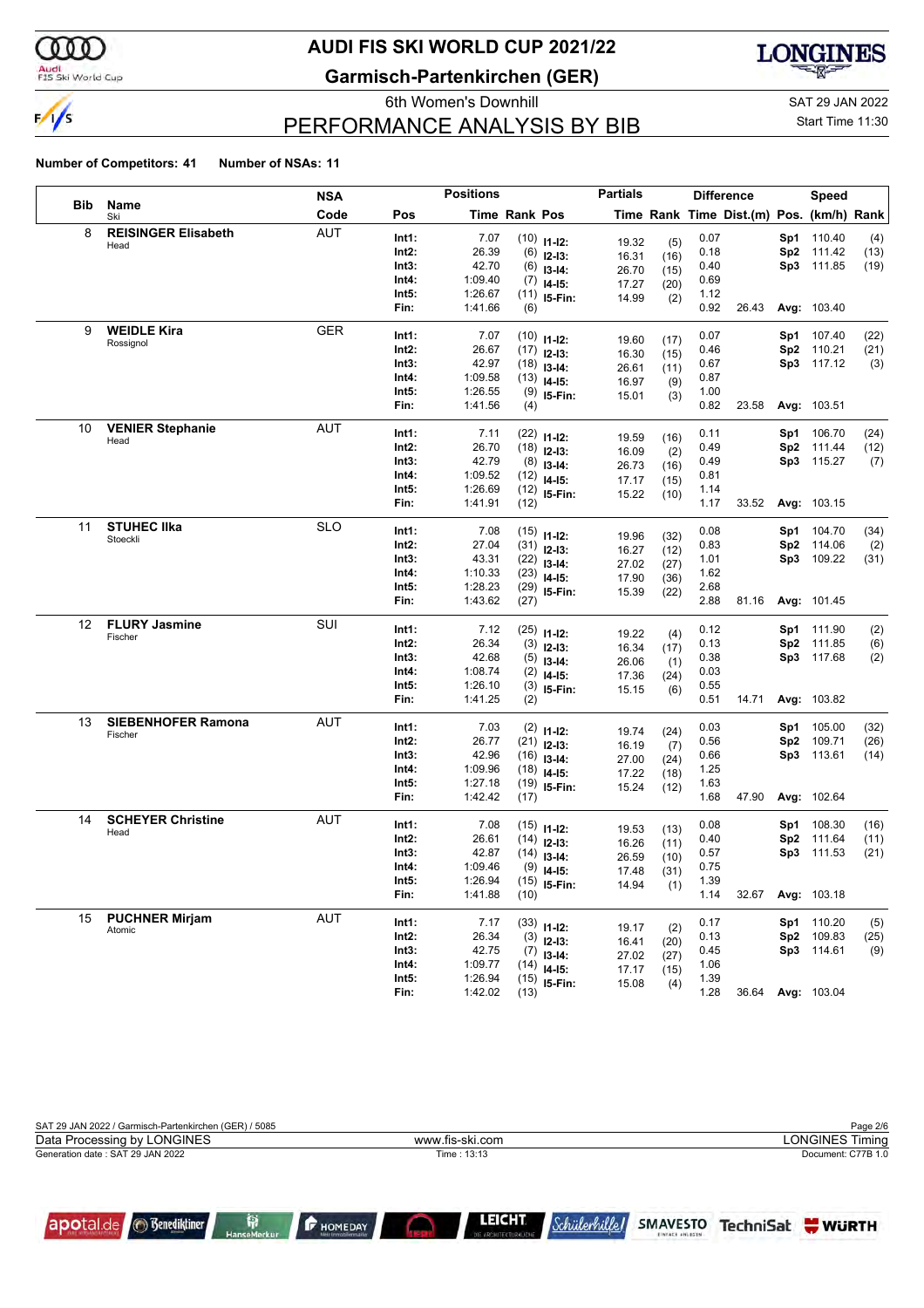

#### Audi<br>FIS Ski World Cup

apotal.de

**Benediktiner** 

R

## **AUDI FIS SKI WORLD CUP 2021/22**

**Garmisch-Partenkirchen (GER)**



### PERFORMANCE ANALYSIS BY BIB

6th Women's Downhill Gas and Sample SAT 29 JAN 2022

### Start Time 11:30

#### **Number of Competitors: 41 Number of NSAs: 11**

|            |                          | <b>NSA</b> |       | <b>Positions</b> |                      |                               | <b>Partials</b> |              |      | <b>Difference</b>                        |      | Speed              |      |
|------------|--------------------------|------------|-------|------------------|----------------------|-------------------------------|-----------------|--------------|------|------------------------------------------|------|--------------------|------|
| <b>Bib</b> | Name<br>Ski              | Code       | Pos   |                  | <b>Time Rank Pos</b> |                               |                 |              |      | Time Rank Time Dist.(m) Pos. (km/h) Rank |      |                    |      |
| 16         | <b>HAEHLEN Joana</b>     | SUI        | Int1: | 7.14             |                      | $(31)$ 11-12:                 | 19.46           | (11)         | 0.14 |                                          | Sp1  | 108.60             | (15) |
|            | Atomic                   |            | Int2: | 26.60            |                      | $(13)$ 12-13:                 | 16.21           | (9)          | 0.39 |                                          | Sp2  | 111.66             | (10) |
|            |                          |            | Int3: | 42.81            |                      | $(10)$ 13-14:                 | 26.52           | (3)          | 0.51 |                                          | Sp3  | 110.95             | (26) |
|            |                          |            | Int4: | 1:09.33          |                      | $(5)$ 14-15:                  | 16.68           | (1)          | 0.62 |                                          |      |                    |      |
|            |                          |            | Int5: | 1:26.01          |                      | $(2)$ 15-Fin:                 | 15.75           | (34)         | 0.46 |                                          |      |                    |      |
|            |                          |            | Fin:  | 1:41.76          | (8)                  |                               |                 |              | 1.02 | 29.27                                    |      | Avg: 103.30        |      |
| 17         | <b>CURTONI Elena</b>     | ITA        | Int1: | 7.12             |                      | $(25)$ 11-12:                 | 19.46           | (11)         | 0.12 |                                          | Sp1  | 108.90             | (12) |
|            | Head                     |            | Int2: | 26.58            |                      | $(10)$ 12-13:                 | 16.22           | (10)         | 0.37 |                                          | Sp2  | 111.38             | (15) |
|            |                          |            | Int3: | 42.80            |                      | $(9)$ 13-14:                  | 27.09           | (29)         | 0.50 |                                          | Sp3  | 110.84             | (28) |
|            |                          |            | Int4: | 1:09.89          |                      | $(17)$ 14-15:                 | 17.26           | (19)         | 1.18 |                                          |      |                    |      |
|            |                          |            | Int5: | 1:27.15          |                      | $(18)$ 15-Fin:                | 15.19           | (7)          | 1.60 |                                          |      |                    |      |
|            |                          |            | Fin:  | 1:42.34          | (16)                 |                               |                 |              | 1.60 | 45.65                                    |      | Avg: 102.72        |      |
| 18         | <b>MIRADOLI Romane</b>   | <b>FRA</b> | Int1: | 7.07             |                      | $(10)$ 11-12:                 | 19.65           | (20)         | 0.07 |                                          | Sp1  | 106.70             | (24) |
|            | Dynastar                 |            | Int2: | 26.72            |                      | $(19)$ 12-13:                 | 16.47           | (24)         | 0.51 |                                          | Sp2  | 110.15             | (22) |
|            |                          |            | Int3: | 43.19            |                      | $(21)$ 13-14:                 | 26.65           | (12)         | 0.89 |                                          | Sp3  | 113.04             | (15) |
|            |                          |            | Int4: | 1:09.84          |                      | $(16)$ 14-15:                 | 16.85           | (4)          | 1.13 |                                          |      |                    |      |
|            |                          |            | Int5: | 1:26.69          |                      | $(12)$ 15-Fin:                | 15.20           | (9)          | 1.14 |                                          |      |                    |      |
|            |                          |            | Fin:  | 1:41.89          | (11)                 |                               |                 |              | 1.15 | 32.96                                    |      | Avg: 103.17        |      |
| 19         | <b>BRIGNONE Federica</b> | ITA        | Int1: | 7.11             |                      | $(22)$ 11-12:                 | 19.88           | (29)         | 0.11 |                                          | Sp1  | 108.70             | (14) |
|            | Rossignol                |            | Int2: | 26.99            |                      | $(28)$ 12-13:                 | 16.57           | (27)         | 0.78 |                                          | Sp2  | 110.96             | (19) |
|            |                          |            | Int3: | 43.56            |                      | $(28)$ 13-14:                 | 26.88           | (19)         | 1.26 |                                          |      | Sp3 112.52         | (18) |
|            |                          |            | Int4: | 1:10.44          |                      | $(26)$ 14-15:                 | 16.92           | (6)          | 1.73 |                                          |      |                    |      |
|            |                          |            | Int5: | 1:27.36          |                      | $(21)$ 15-Fin:                | 15.09           | (5)          | 1.81 |                                          |      |                    |      |
|            |                          |            | Fin:  | 1:42.45          | (18)                 |                               |                 |              | 1.71 | 48.74                                    |      | Avg: 102.61        |      |
| 20         | <b>DELAGO Nicol</b>      | ITA        | Int1: | 7.06             |                      | $(6)$ 11-12:                  |                 |              | 0.06 |                                          | Sp1  | 109.90             | (6)  |
|            | Atomic                   |            | Int2: | 26.38            |                      | $(5)$ 12-13:                  | 19.32           | (5)          | 0.17 |                                          | Sp2  | 111.84             | (7)  |
|            |                          |            | Int3: | 42.56            |                      | $(4)$ 13-14:                  | 16.18<br>26.92  | (6)<br>(20)  | 0.26 |                                          | Sp3  | 116.53             | (4)  |
|            |                          |            | Int4: | 1:09.48          |                      | $(10)$ 14-15:                 | 16.94           | (8)          | 0.77 |                                          |      |                    |      |
|            |                          |            | Int5: | 1:26.42          |                      | $(7)$ 15-Fin:                 |                 |              | 0.87 |                                          |      |                    |      |
|            |                          |            | Fin:  | <b>DNF</b>       |                      |                               |                 |              |      |                                          | Avg: |                    |      |
| 21         | <b>MAIER Sabrina</b>     | AUT        | Int1: | 7.06             |                      | $(6)$ 11-12:                  |                 |              | 0.06 |                                          | Sp1  | 105.60             | (28) |
|            | Atomic                   |            | Int2: | 26.97            |                      | $(27)$ 12-13:                 | 19.91           | (31)         | 0.76 |                                          |      | Sp2 111.10         | (18) |
|            |                          |            | Int3: | 43.51            |                      | $(27)$ 13-14:                 | 16.54           | (26)         | 1.21 |                                          |      |                    |      |
|            |                          |            | Int4: |                  |                      | <b>I4-15:</b>                 |                 |              |      |                                          |      |                    |      |
|            |                          |            | Int5: |                  |                      | 15-Fin:                       |                 |              |      |                                          |      |                    |      |
|            |                          |            | Fin:  | <b>DNF</b>       |                      |                               |                 |              |      |                                          | Avg: |                    |      |
| 22         | <b>SUTER Jasmina</b>     | SUI        | Int1: | 7.12             |                      | $(25)$ 11-12:                 |                 |              | 0.12 |                                          | Sp1. | 107.60             | (21) |
|            | Stoeckli                 |            | Int2: | 26.83            |                      | $(24)$ 12-13:                 | 19.71           | (23)         | 0.62 |                                          | Sp2  | 112.60             | (4)  |
|            |                          |            | Int3: | 43.42            |                      | $(25)$ 13-14:                 | 16.59<br>26.65  | (28)         | 1.12 |                                          | Sp3  | 113.84             | (11) |
|            |                          |            | Int4: | 1:10.07          |                      | $(20)$ 14-15:                 | 17.02           | (12)<br>(11) | 1.36 |                                          |      |                    |      |
|            |                          |            | Int5: | 1:27.09          |                      | $(17)$ 15-Fin:                | 15.51           | (25)         | 1.54 |                                          |      |                    |      |
|            |                          |            | Fin:  | 1:42.60          | (20)                 |                               |                 |              | 1.86 | 52.94                                    |      | Avg: 102.46        |      |
| 23         | <b>FEST Nadine</b>       | AUT        | Int1: | 7.07             |                      |                               |                 |              | 0.07 |                                          |      | Sp1 109.50         | (8)  |
|            | Rossignol                |            | Int2: | 26.45            |                      | $(10)$ 11-12:                 | 19.38           | (8)          | 0.24 |                                          | Sp2  | 111.78             | (9)  |
|            |                          |            | Int3: | 42.81            |                      | $(8)$ 12-13:<br>$(10)$ 13-14: | 16.36           | (18)         | 0.51 |                                          |      | Sp3 108.39         | (33) |
|            |                          |            | Int4: | 1:09.82          |                      | $(15)$ 14-15:                 | 27.01           | (26)         | 1.11 |                                          |      |                    |      |
|            |                          |            | Int5: | 1:27.26          |                      | $(20)$ 15-Fin:                | 17.44           | (29)         | 1.71 |                                          |      |                    |      |
|            |                          |            | Fin:  | 1:42.52          | (19)                 |                               | 15.26           | (13)         | 1.78 | 50.70                                    |      | <b>Avg: 102.54</b> |      |

| SAT 29 JAN 2022 / Garmisch-Partenkirchen (GER) / 5085 |                 | Page 3/6               |
|-------------------------------------------------------|-----------------|------------------------|
| Data Processing by LONGINES                           | www.fis-ski.com | <b>LONGINES Timing</b> |
| Generation date: SAT 29 JAN 2022                      | Time: 13:13     | Document: C77B 1.0     |
|                                                       |                 |                        |
|                                                       |                 |                        |

 $\bigcirc$ 

**P** HOMEDAY

LEICHT

*Schülerhilfel*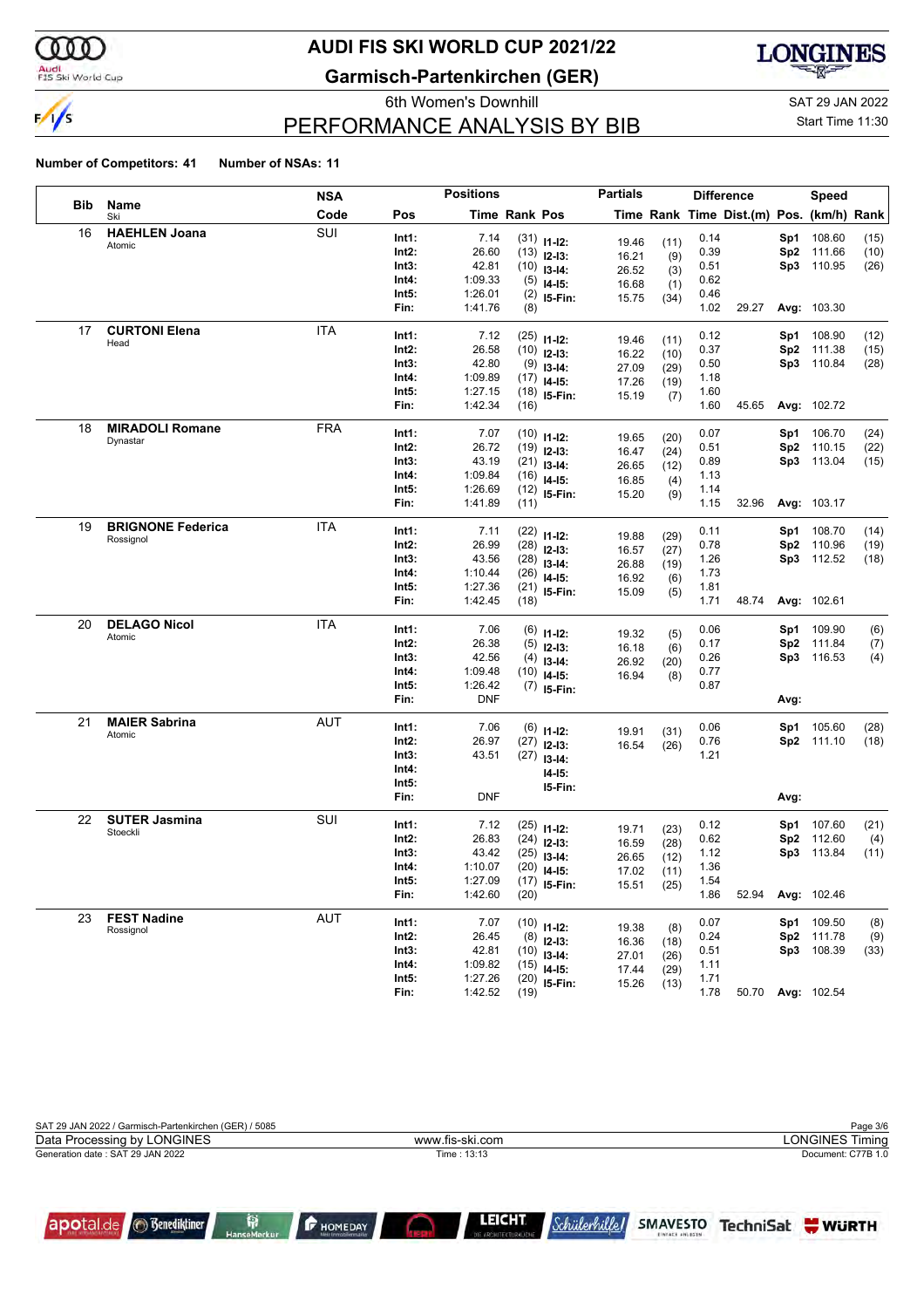

#### Audi<br>FIS Ski World Cup

apotal.de

**Benediktiner** 

R

## **AUDI FIS SKI WORLD CUP 2021/22**

**Garmisch-Partenkirchen (GER)**



### PERFORMANCE ANALYSIS BY BIB

6th Women's Downhill Gas and Sample SAT 29 JAN 2022

### Start Time 11:30

#### **Number of Competitors: 41 Number of NSAs: 11**

|            |                            | <b>NSA</b> |       | <b>Positions</b> |               |                | <b>Partials</b> |      |      | <b>Difference</b>                        |                 | <b>Speed</b>      |      |
|------------|----------------------------|------------|-------|------------------|---------------|----------------|-----------------|------|------|------------------------------------------|-----------------|-------------------|------|
| <b>Bib</b> | Name<br>Ski                | Code       | Pos   |                  | Time Rank Pos |                |                 |      |      | Time Rank Time Dist.(m) Pos. (km/h) Rank |                 |                   |      |
| 24         | PLESHKOVA Julia            | <b>RUS</b> | Int1: | 7.15             |               | $(32)$ 11-12:  | 20.12           | (35) | 0.15 |                                          | Sp1             | 103.90            | (37) |
|            | Head                       |            | Int2: | 27.27            |               | $(35)$ 12-13:  | 16.44           | (23) | 1.06 |                                          | Sp <sub>2</sub> | 109.64            | (27) |
|            |                            |            | Int3: | 43.71            |               | $(29)$ 13-14:  | 26.68           | (14) | 1.41 |                                          | Sp3             | 114.13            | (10) |
|            |                            |            | Int4: | 1:10.39          | (25)          | $14 - 15$ :    | 17.76           | (34) | 1.68 |                                          |                 |                   |      |
|            |                            |            | Int5: | 1:28.15          |               | $(27)$ 15-Fin: | 15.62           | (29) | 2.60 |                                          |                 |                   |      |
|            |                            |            | Fin:  | 1:43.77          | (29)          |                |                 |      | 3.03 | 85.26                                    |                 | Avg: 101.30       |      |
| 25         | <b>KOLLY Noemie</b>        | SUI        | Int1: | 7.25             |               | $(39)$ 11-12:  | 19.87           | (27) | 0.25 |                                          | Sp1             | 105.00            | (32) |
|            | Stoeckli                   |            | Int2: | 27.12            |               | $(32)$ 12-13:  | 16.28           | (14) | 0.91 |                                          | Sp2             | 112.07            | (5)  |
|            |                            |            | Int3: | 43.40            |               | $(24)$ 13-14:  | 26.58           | (9)  | 1.10 |                                          |                 | Sp3 111.16        | (25) |
|            |                            |            | Int4: | 1:09.98          |               | $(19)$ 14-15:  | 18.05           | (37) | 1.27 |                                          |                 |                   |      |
|            |                            |            | Int5: | 1:28.03          |               | $(26)$ 15-Fin: | 15.48           | (24) | 2.48 |                                          |                 |                   |      |
|            |                            |            | Fin:  | 1:43.51          | (24)          |                |                 |      | 2.77 | 78.14                                    |                 | Avg: 101.56       |      |
| 26         | <b>MARSAGLIA Francesca</b> | ITA        | Int1: | 7.06             |               | $(6)$ 11-12:   | 19.66           | (21) | 0.06 |                                          | Sp1             | 108.90            | (12) |
|            | Salomon                    |            | Int2: | 26.72            |               | $(19)$ 12-13:  | 16.42           | (21) | 0.51 |                                          | Sp <sub>2</sub> | 110.09            | (23) |
|            |                            |            | Int3: | 43.14            |               | $(20)$ 13-14:  | 27.20           | (34) | 0.84 |                                          | Sp3             | 112.75            | (17) |
|            |                            |            | Int4: | 1:10.34          |               | $(24)$ 14-15:  | 17.44           | (29) | 1.63 |                                          |                 |                   |      |
|            |                            |            | Int5: | 1:27.78          |               | $(23)$ 15-Fin: | 15.82           | (36) | 2.23 |                                          |                 |                   |      |
|            |                            |            | Fin:  | 1:43.60          | (26)          |                |                 |      | 2.86 | 80.61                                    |                 | Avg: 101.47       |      |
| 27         | <b>WILES Jacqueline</b>    | <b>USA</b> | Int1: | 7.03             |               | $(2)$ 11-12:   | 19.55           | (14) | 0.03 |                                          | Sp1             | 108.30            | (16) |
|            | Rossignol                  |            | Int2: | 26.58            |               | $(10)$ 12-13:  | 16.27           | (12) | 0.37 |                                          | Sp <sub>2</sub> | 111.39            | (14) |
|            |                            |            | Int3: | 42.85            |               | $(13)$ 13-14:  | 27.23           | (35) | 0.55 |                                          | Sp3             | 110.90            | (27) |
|            |                            |            | Int4: | 1:10.08          |               | $(22)$ 14-15:  | 17.34           | (23) | 1.37 |                                          |                 |                   |      |
|            |                            |            | Int5: | 1:27.42          |               | $(22)$ 15-Fin: | 15.32           | (17) | 1.87 |                                          |                 |                   |      |
|            |                            |            | Fin:  | 1:42.74          | (21)          |                |                 |      | 2.00 | 56.84                                    |                 | Avg: 102.32       |      |
| 28         | <b>CASHMAN Keely</b>       | <b>USA</b> | Int1: | 7.09             |               | $(19)$ 11-12:  | 19.68           | (22) | 0.09 |                                          | Sp1             | 106.90            | (23) |
|            | Rossignol                  |            | Int2: | 26.77            |               | $(21)$ 12-13:  | 16.68           | (30) | 0.56 |                                          | Sp <sub>2</sub> | 109.33            | (30) |
|            |                            |            | Int3: | 43.45            |               | $(26)$ 13-14:  | 27.70           | (38) | 1.15 |                                          | Sp3             | 111.70            | (20) |
|            |                            |            | Int4: | 1:11.15          |               | $(33)$ 14-15:  | 17.32           | (22) | 2.44 |                                          |                 |                   |      |
|            |                            |            | Int5: | 1:28.47          |               | $(32)$ 15-Fin: | 15.64           | (30) | 2.92 |                                          |                 |                   |      |
|            |                            |            | Fin:  | 1:44.11          | (31)          |                |                 |      | 3.37 | 94.52                                    |                 | Avg: 100.97       |      |
| 29         | <b>GAUCHE Laura</b>        | <b>FRA</b> | Int1: | 7.13             |               | $(29)$ 11-12:  | 19.45           | (10) | 0.13 |                                          | Sp1             | 106.40            | (26) |
|            | Head                       |            | Int2: | 26.58            |               | $(10)$ 12-13:  | 17.28           | (41) | 0.37 |                                          | Sp <sub>2</sub> | 107.77            | (39) |
|            |                            |            | Int3: | 43.86            |               | $(31)$ 13-14:  | 27.00           | (24) | 1.56 |                                          |                 | Sp3 115.38        | (6)  |
|            |                            |            | Int4: | 1:10.86          |               | $(28)$ 14-15:  | 16.92           | (6)  | 2.15 |                                          |                 |                   |      |
|            |                            |            | Int5: | 1:27.78          |               | $(23)$ 15-Fin: | 15.32           | (17) | 2.23 |                                          |                 |                   |      |
|            |                            |            | Fin:  | 1:43.10          | (22)          |                |                 |      | 2.36 | 66.84                                    |                 | Avg: 101.96       |      |
| 30         | <b>WILKINSON Alix</b>      | <b>USA</b> | Int1: | 7.19             |               | $(36)$ 11-12:  | 20.21           | (37) | 0.19 |                                          | Sp1             | 105.40            | (30) |
|            |                            |            | Int2: | 27.40            |               | $(38)$ 12-13:  | 16.95           | (37) | 1.19 |                                          | Sp <sub>2</sub> | 106.60            | (41) |
|            |                            |            | Int3: | 44.35            |               | $(39)$ 13-14:  | 26.96           | (22) | 2.05 |                                          | Sp3             | 112.78            | (16) |
|            |                            |            | Int4: | 1:11.31          | (35)          | $14 - 15$ :    | 16.90           | (5)  | 2.60 |                                          |                 |                   |      |
|            |                            |            | Int5: | 1:28.21          |               | $(28)$ 15-Fin: | 15.30           | (15) | 2.66 |                                          |                 |                   |      |
|            |                            |            | Fin:  | 1:43.51          | (24)          |                |                 |      | 2.77 | 78.14                                    |                 | Avg: 101.56       |      |
| 31         | <b>GAUTHIER Tiffany</b>    | <b>FRA</b> | Int1: | 7.18             |               | $(35)$ 11-12:  | 19.76           | (25) | 0.18 |                                          | Sp1             | 108.00            | (19) |
|            | Rossignol                  |            | Int2: | 26.94            |               | $(25)$ 12-13:  | 16.98           | (39) | 0.73 |                                          | Sp2             | 107.80            | (37) |
|            |                            |            | Int3: | 43.92            |               | $(32)$ 13-14:  | 26.84           | (17) | 1.62 |                                          |                 | Sp3 115.19        | (8)  |
|            |                            |            | Int4: | 1:10.76          |               | $(27)$ 14-15:  | 17.06           | (12) | 2.05 |                                          |                 |                   |      |
|            |                            |            | Int5: | 1:27.82          |               | $(25)$ 15-Fin: | 15.53           | (27) | 2.27 |                                          |                 |                   |      |
|            |                            |            | Fin:  | 1:43.35          | (23)          |                |                 |      | 2.61 |                                          |                 | 73.74 Avg: 101.71 |      |

| SAT 29 JAN 2022 / Garmisch-Partenkirchen (GER) / 5085 |                 | Page 4/6               |
|-------------------------------------------------------|-----------------|------------------------|
| Data Processing by LONGINES                           | www.fis-ski.com | <b>LONGINES Timing</b> |
| Generation date: SAT 29 JAN 2022                      | Time: 13:13     | Document: C77B 1.0     |
|                                                       |                 |                        |
|                                                       |                 |                        |

 $\bigcirc$ 

**P** HOMEDAY

LEICHT

*Schülerhilfel*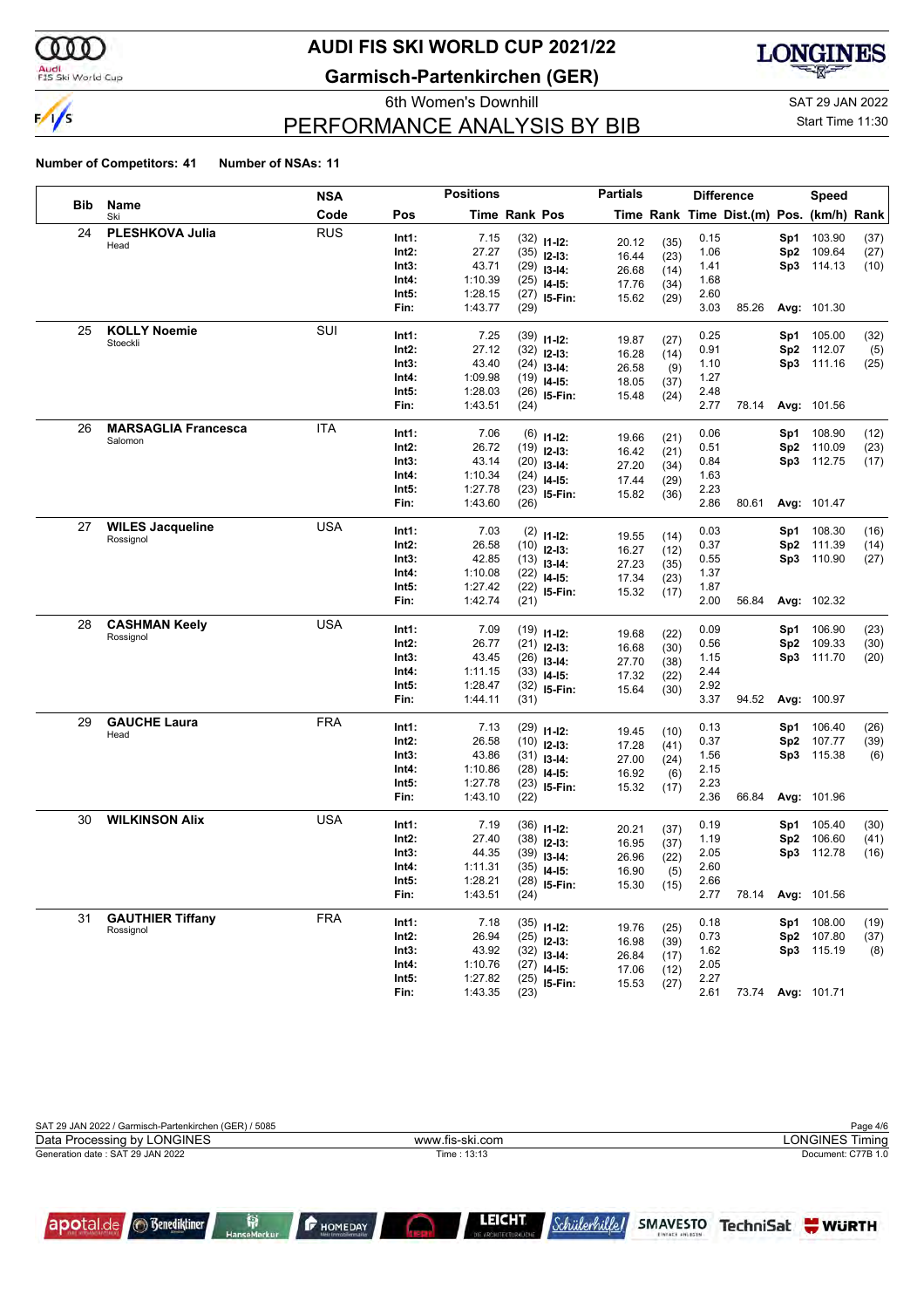

#### Audi<br>FIS Ski World Cup

apotal.de

**Benediktiner** 

R

## **AUDI FIS SKI WORLD CUP 2021/22**

**Garmisch-Partenkirchen (GER)**



### PERFORMANCE ANALYSIS BY BIB

6th Women's Downhill Gas and Sample SAT 29 JAN 2022

### Start Time 11:30

#### **Number of Competitors: 41 Number of NSAs: 11**

|            |                            | <b>NSA</b> |          | <b>Positions</b> |               |                | <b>Partials</b> |              |      | <b>Difference</b>                        |      | <b>Speed</b> |      |
|------------|----------------------------|------------|----------|------------------|---------------|----------------|-----------------|--------------|------|------------------------------------------|------|--------------|------|
| <b>Bib</b> | Name<br>Ski                | Code       | Pos      |                  | Time Rank Pos |                |                 |              |      | Time Rank Time Dist.(m) Pos. (km/h) Rank |      |              |      |
| 32         | <b>NUSSBAUMER Vanessa</b>  | <b>AUT</b> | Int1:    | 7.13             |               | $(29)$ 11-12:  | 20.15           | (36)         | 0.13 |                                          | Sp1  | 103.60       | (38) |
|            | Head                       |            | $Int2$ : | 27.28            |               | $(36)$ 12-13:  | 16.87           | (34)         | 1.07 |                                          | Sp2  | 108.70       | (33) |
|            |                            |            | Int3:    | 44.15            |               | $(36)$ 13-14:  | 26.97           | (23)         | 1.85 |                                          | Sp3  | 107.08       | (37) |
|            |                            |            | Int4:    | 1:11.12          |               | $(31)$ 14-15:  | 18.06           | (38)         | 2.41 |                                          |      |              |      |
|            |                            |            | Int5:    | 1:29.18          |               | $(35)$ 15-Fin: | 15.67           | (32)         | 3.63 |                                          |      |              |      |
|            |                            |            | Fin:     | 1:44.85          | (34)          |                |                 |              |      | 4.11 114.46                              |      | Avg: 100.26  |      |
| 33         | <b>FERK SAIONI Marusa</b>  | <b>SLO</b> | Int1:    | 7.20             |               | $(37)$ 11-12:  | 19.81           | (26)         | 0.20 |                                          | Sp1  | 106.30       | (27) |
|            | Salomon                    |            | $Int2$ : | 27.01            |               | $(30)$ 12-13:  | 16.72           | (32)         | 0.80 |                                          | Sp2  | 108.83       | (32) |
|            |                            |            | Int3:    | 43.73            |               | $(30)$ 13-14:  | 27.18           | (32)         | 1.43 |                                          | Sp3  | 108.19       | (35) |
|            |                            |            | Int4:    | 1:10.91          |               | $(29)$ 14-15:  | 17.42           | (28)         | 2.20 |                                          |      |              |      |
|            |                            |            | Int5:    | 1:28.33          |               | $(31)$ 15-Fin: | 15.51           | (25)         | 2.78 |                                          |      |              |      |
|            |                            |            | Fin:     | 1:43.84          | (30)          |                |                 |              | 3.10 | 87.17                                    |      | Avg: 101.23  |      |
| 34         | <b>JENAL Stephanie</b>     | SUI        | Int1:    | 7.09             |               | $(19)$ 11-12:  | 20.30           | (39)         | 0.09 |                                          | Sp1  | 104.40       | (35) |
|            | Atomic                     |            | $Int2$ : | 27.39            |               | $(37)$ 12-13:  | 16.68           | (30)         | 1.18 |                                          | Sp2  | 111.36       | (16) |
|            |                            |            | Int3:    | 44.07            |               | $(34)$ 13-14:  | 27.16           | (30)         | 1.77 |                                          | Sp3  | 111.24       | (23) |
|            |                            |            | Int4:    | 1:11.23          |               | $(34)$ 14-15:  | 17.40           | (26)         | 2.52 |                                          |      |              |      |
|            |                            |            | Int5:    | 1:28.63          |               | $(33)$ 15-Fin: | 15.71           | (33)         | 3.08 |                                          |      |              |      |
|            |                            |            | Fin:     | 1:44.34          | (32)          |                |                 |              |      | 3.60 100.75                              |      | Avg: 100.75  |      |
| 35         | <b>CERUTTI Camille</b>     | <b>FRA</b> | Int1:    | 7.12             |               | $(25)$ 11-12:  | 20.86           | (41)         | 0.12 |                                          | Sp1  | 99.50        | (41) |
|            | Atomic                     |            | $Int2$ : | 27.98            |               | $(41)$ 12-13:  | 16.96           | (38)         | 1.77 |                                          | Sp2  | 107.96       | (36) |
|            |                            |            | Int3:    | 44.94            |               | $(41)$ 13-14:  | 27.19           | (33)         | 2.64 |                                          | Sp3  | 107.77       | (36) |
|            |                            |            | Int4:    | 1:12.13          |               | $(38)$ 14-15:  | 17.41           | (27)         | 3.42 |                                          |      |              |      |
|            |                            |            | Int5:    | 1:29.54          |               | $(38)$ 15-Fin: | 15.78           | (35)         | 3.99 |                                          |      |              |      |
|            |                            |            | Fin:     | 1:45.32          | (37)          |                |                 |              | 4.58 | 126.98                                   | Avg: | 99.81        |      |
| 36         | <b>MELESI Roberta</b>      | ITA        | Int1:    | 7.08             |               | $(15)$ 11-12:  | 20.10           | (34)         | 0.08 |                                          | Sp1  | 104.20       | (36) |
|            | Dynastar                   |            | $Int2$ : | 27.18            |               | $(33)$ 12-13:  | 16.94           | (36)         | 0.97 |                                          | Sp2  | 107.80       | (37) |
|            |                            |            | Int3:    | 44.12            |               | $(35)$ 13-14:  | 27.61           | (37)         | 1.82 |                                          | Sp3  | 108.74       | (32) |
|            |                            |            | Int4:    | 1:11.73          |               | $(37)$ 14-15:  | 17.57           | (32)         | 3.02 |                                          |      |              |      |
|            |                            |            | Int5:    | 1:29.30          |               | $(37)$ 15-Fin: | 15.40           | (23)         | 3.75 |                                          |      |              |      |
|            |                            |            | Fin:     | 1:44.70          | (33)          |                |                 |              |      | 3.96 110.44                              |      | Avg: 100.40  |      |
| 37         | <b>MUZAFERIJA Elvedina</b> | BIH        | Int1:    | 7.11             |               | $(22)$ 11-12:  | 19.89           | (30)         | 0.11 |                                          | Sp1  | 108.00       | (19) |
|            | Atomic                     |            | $Int2$ : | 27.00            |               | $(29)$ 12-13:  | 17.16           | (40)         | 0.79 |                                          | Sp2  | 109.53       | (28) |
|            |                            |            | Int3:    | 44.16            |               | $(37)$ 13-14:  | 27.24           | (36)         | 1.86 |                                          |      | Sp3 110.48   | (29) |
|            |                            |            | Int4:    | 1:11.40          |               | $(36)$ 14-15:  | 17.86           | (35)         | 2.69 |                                          |      |              |      |
|            |                            |            | Int5:    | 1:29.26          |               | $(36)$ 15-Fin: | 15.66           | (31)         | 3.71 |                                          |      |              |      |
|            |                            |            | Fin:     | 1:44.92          | (35)          |                |                 |              |      | 4.18 116.33                              |      | Avg: 100.19  |      |
| 38         | <b>CAILL Ania Monica</b>   | ROU        | Int1:    | 7.28             |               | $(40)$ 11-12:  | 20.41           | (40)         | 0.28 |                                          | Sp1  | 100.70       | (40) |
|            | Salomon                    |            | $Int2$ : | 27.69            |               | $(40)$ 12-13:  | 16.91           | (35)         | 1.48 |                                          | Sp2  | 109.51       | (29) |
|            |                            |            | Int3:    | 44.60            |               | $(40)$ 13-14:  | 27.73           | (39)         | 2.30 |                                          | Sp3  | 101.94       | (39) |
|            |                            |            | Int4:    | 1:12.33          |               | $(39)$ 14-15:  | 18.06           | (38)         | 3.62 |                                          |      |              |      |
|            |                            |            | Int5:    | 1:30.39          |               | $(39)$ 15-Fin: | 16.15           | (37)         | 4.84 |                                          |      |              |      |
|            |                            |            | Fin:     | 1:46.54          | (38)          |                |                 |              | 5.80 | 158.96                                   | Avg: | 98.67        |      |
| 39         | <b>REMME Roni</b>          | CAN        | Int1:    | 7.08             |               | $(15)$ 11-12:  |                 |              | 0.08 |                                          | Sp1  | 105.40       | (30) |
|            | Head                       |            | $Int2$ : | 26.95            |               | $(26)$ 12-13:  | 19.87<br>16.42  | (27)<br>(21) | 0.74 |                                          |      | Sp2 114.46   | (1)  |
|            |                            |            | Int3:    | 43.37            |               | $(23)$ 13-14:  |                 |              | 1.07 |                                          |      |              |      |
|            |                            |            | Int4:    |                  |               | $14 - 15$ :    |                 |              |      |                                          |      |              |      |
|            |                            |            | Int5:    |                  |               | 15-Fin:        |                 |              |      |                                          |      |              |      |
|            |                            |            | Fin:     | <b>DNF</b>       |               |                |                 |              |      |                                          | Avg: |              |      |

| SAT 29 JAN 2022 / Garmisch-Partenkirchen (GER) / 5085 |                 | Page 5/6               |
|-------------------------------------------------------|-----------------|------------------------|
| Data Processing by LONGINES                           | www.fis-ski.com | <b>LONGINES Timing</b> |
| Generation date: SAT 29 JAN 2022                      | Time: 13:13     | Document: C77B 1.0     |
|                                                       |                 |                        |
|                                                       |                 |                        |

 $\bigcirc$ 

**P** HOMEDAY

LEICHT

*Schülerhilfel*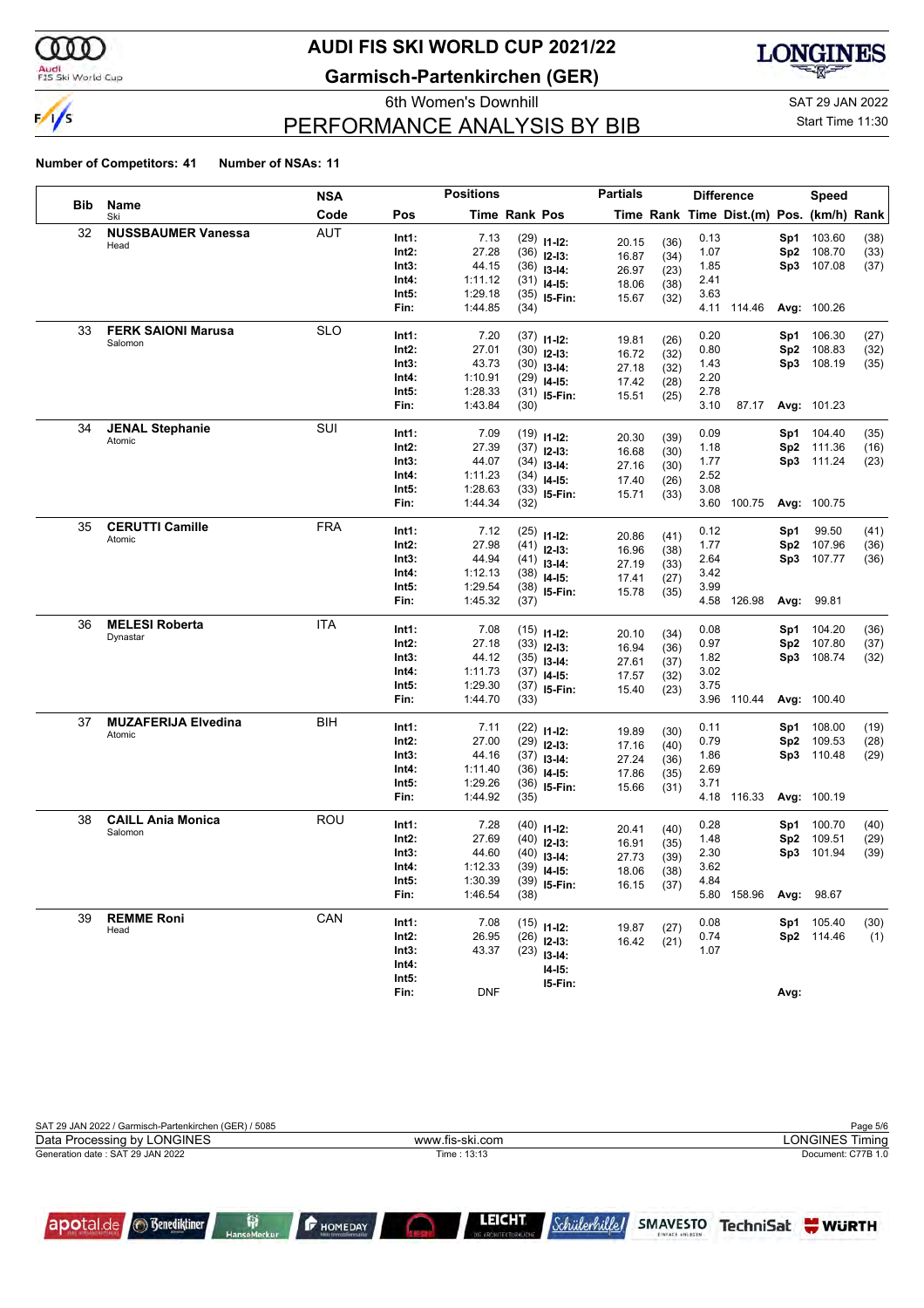

#### Audi<br>FIS Ski World Cup

## **AUDI FIS SKI WORLD CUP 2021/22**

**Garmisch-Partenkirchen (GER)**



PERFORMANCE ANALYSIS BY BIB

6th Women's Downhill Gastro Control of the SAT 29 JAN 2022 Start Time 11:30

#### **Number of Competitors: 41 Number of NSAs: 11**

|            |                                 | <b>NSA</b> |                                                   | <b>Positions</b>                                        |                      |                                                                               | <b>Partials</b>                           |                                      |                                              | <b>Difference</b>                        |                                       | <b>Speed</b>                                     |                      |
|------------|---------------------------------|------------|---------------------------------------------------|---------------------------------------------------------|----------------------|-------------------------------------------------------------------------------|-------------------------------------------|--------------------------------------|----------------------------------------------|------------------------------------------|---------------------------------------|--------------------------------------------------|----------------------|
| <b>Bib</b> | Name<br>Ski                     | Code       | Pos                                               |                                                         | <b>Time Rank Pos</b> |                                                                               |                                           |                                      |                                              | Time Rank Time Dist.(m) Pos. (km/h) Rank |                                       |                                                  |                      |
| 40         | <b>PICHLER Karoline</b><br>Head | <b>ITA</b> | Int1:<br>Int2:<br>Int3:<br>Int4:<br>Int5:<br>Fin: | 7.31<br>27.53<br>44.16<br>1:11.01<br>1:28.32<br>1:43.67 | (30)<br>(28)         | $(41)$ 11-12:<br>$(39)$ 12-13:<br>$(37)$ 13-14:<br>$14-15:$<br>$(30)$ 15-Fin: | 20.22<br>16.63<br>26.85<br>17.31<br>15.35 | (38)<br>(29)<br>(18)<br>(21)<br>(20) | 0.31<br>1.32<br>1.86<br>2.30<br>2.77<br>2.93 | 82.53                                    | Sp1<br>Sp <sub>2</sub><br>Sp3         | 102.20<br>108.57<br>108.30<br><b>Avg: 101.40</b> | (39)<br>(34)<br>(34) |
| 41         | <b>MANGAN Tricia</b><br>Head    | <b>USA</b> | Int1:<br>Int2:<br>Int3:<br>Int4:<br>Int5:<br>Fin: | 7.22<br>27.19<br>43.97<br>1:11.13<br>1:28.82<br>1:45.22 | (34)<br>(36)         | $(38)$ 11-12:<br>$(34)$ 12-13:<br>$(33)$ 13-14:<br>$(32)$ 14-15:<br>$15-Fin:$ | 19.97<br>16.78<br>27.16<br>17.69<br>16.40 | (33)<br>(33)<br>(30)<br>(33)<br>(38) | 0.22<br>0.98<br>1.67<br>2.42<br>3.27<br>4.48 | 124.33                                   | Sp1<br>Sp <sub>2</sub><br>Sp3<br>Avg: | 105.50<br>106.89<br>103.13<br>99.90              | (29)<br>(40)<br>(38) |

| Intermediate Time Positions : |                                                       | $Int. 1 = Inter1$<br>$Int. 4 = Inter4$ |                                      | $Int. 2 = Inter2$<br>$Int. 5 = Inter5$ |                                                        | $Int. 3 = Inter3$                  |        |                        |
|-------------------------------|-------------------------------------------------------|----------------------------------------|--------------------------------------|----------------------------------------|--------------------------------------------------------|------------------------------------|--------|------------------------|
|                               | Speed Measurement Positions:                          | $Sp 1 = Speed 1$                       |                                      | $Sp 2 = Speed 2$                       |                                                        | $Sp 3 = Speed 3$                   |        |                        |
| Legend:                       |                                                       |                                        |                                      |                                        |                                                        |                                    |        |                        |
| Avg<br>Int<br> Sp             | Average<br>Intermediate<br>Speed trap                 | Dist.(m)<br>lx.                        | Distance in metres<br>Intermediate x | <b>DNF</b><br>Pos.                     | Did Not Finish<br>Intermediate or speed position       | Fin                                | Finish |                        |
|                               |                                                       |                                        |                                      |                                        |                                                        |                                    |        |                        |
|                               | SAT 29 JAN 2022 / Garmisch-Partenkirchen (GER) / 5085 |                                        |                                      |                                        |                                                        |                                    |        | Page 6/6               |
|                               | Data Processing by LONGINES                           |                                        |                                      | www.fis-ski.com                        |                                                        |                                    |        | <b>LONGINES Timing</b> |
|                               | Generation date: SAT 29 JAN 2022                      |                                        |                                      | Time: 13:13                            |                                                        |                                    |        | Document: C77B 1.0     |
|                               | <b><i><u>Benediktiner</u></i></b><br>apotal.de        | 會<br><b>HanseMerkur</b>                | <b>F</b> HOMEDAY                     |                                        | <b>LEICHT</b><br>Schülerhilfel<br>DIE ARCHITEKTURKUCHE | <b>SMAVESTO</b><br>EINFACH ANLEGEN |        | TechniSat WURTH        |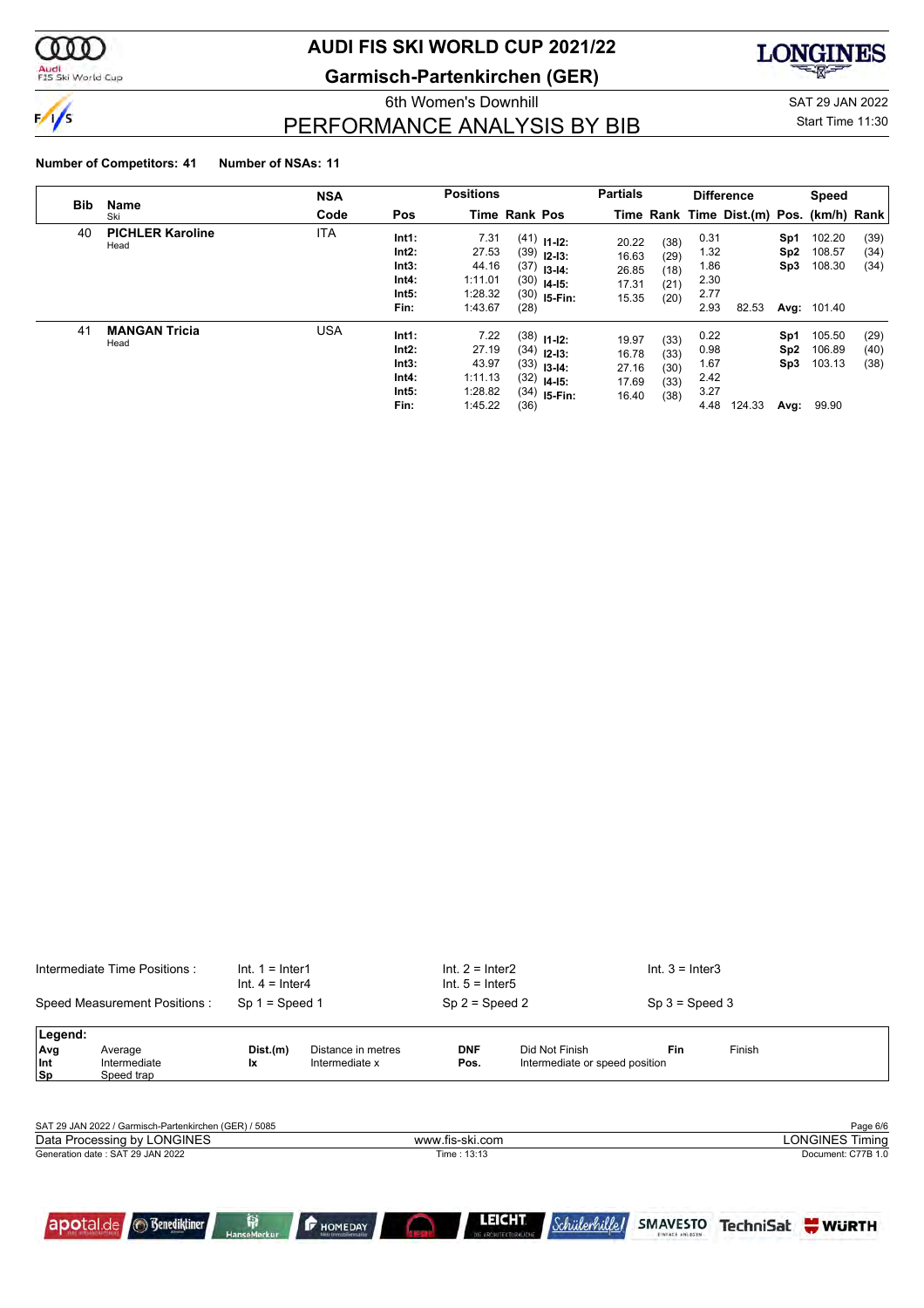

### Audi<br>FIS Ski World Cup

### **AUDI FIS SKI WORLD CUP 2021/22**

**Garmisch-Partenkirchen (GER)**



6th Women's Downhill

### FIS WORLD CUP STANDINGS

|              |            |                                                                |            |                          |                          |                          |                          |                          | 3 DEC 2021 Lake Louise (CAN) |                                     |           |       |
|--------------|------------|----------------------------------------------------------------|------------|--------------------------|--------------------------|--------------------------|--------------------------|--------------------------|------------------------------|-------------------------------------|-----------|-------|
|              |            |                                                                |            |                          |                          |                          |                          |                          | 4 DEC 2021 Lake Louise (CAN) |                                     |           |       |
|              |            |                                                                |            |                          |                          |                          |                          |                          |                              | 18 DEC 2021 Val d'Isère (FRA)       |           |       |
|              |            |                                                                |            |                          |                          |                          |                          |                          |                              | 15 JAN 2022 Zauchensee (AUT)        |           |       |
|              |            |                                                                |            |                          |                          |                          |                          |                          |                              | 22 JAN 2022 Cortina d'Ampezzo (ITA) |           |       |
|              |            | <b>Number of Competitors: 47,</b><br><b>Number of NSAs: 14</b> |            |                          |                          |                          |                          |                          |                              | 29 JAN 2022 Garmisch (GER)          |           |       |
| Rank         | <b>FIS</b> | Name                                                           | <b>NSA</b> | 1                        | $\mathbf{2}$             | 3                        | 4                        | 5                        | 6                            |                                     | <b>WC</b> | Diff. |
|              | Code       |                                                                | Code       |                          |                          |                          |                          |                          |                              | <b>Points</b>                       |           |       |
| 1            | 298323     | <b>GOGGIA Sofia</b>                                            | ITA        | 100                      | 100                      | 100                      | $\overline{\phantom{a}}$ | 100                      |                              |                                     | 400       |       |
| $\mathbf{2}$ | 516319     | <b>SUTER Corinne</b>                                           | SUI        | 45                       | 60                       | 40                       | 36                       | 50                       | 100                          |                                     | 331       | 69    |
| 3            | 56087      | <b>SIEBENHOFER Ramona</b>                                      | AUT        | 50                       | 24                       | 50                       | 60                       | 80                       | 14                           |                                     | 278       | 122   |
| 4            | 6535455    | <b>JOHNSON Breezy</b>                                          | <b>USA</b> | 80                       | 80                       | 80                       | ÷,                       | $\overline{\phantom{a}}$ |                              |                                     | 240       | 160   |
| 5            | 56125      | <b>PUCHNER Mirjam</b>                                          | AUT        | 60                       | 32                       | 60                       | 14                       | 45                       | 20                           |                                     | 231       | 169   |
| 6            | 206668     | <b>WEIDLE Kira</b>                                             | <b>GER</b> | 26                       | 36                       | $\overline{\phantom{a}}$ | 80                       | 26                       | 50                           |                                     | 218       | 182   |
| 6            | 299630     | <b>DELAGO Nadia</b>                                            | ITA        | 40                       | 40                       | 32                       | 50                       | 11                       | 45                           |                                     | 218       | 182   |
| 8            | 56128      | <b>HUETTER Cornelia</b>                                        | AUT        | 36                       | 50                       | 15                       | $\overline{\phantom{a}}$ |                          | 60                           |                                     | 161       | 239   |
| 9            | 516248     | <b>FLURY Jasmine</b>                                           | <b>SUI</b> | 29                       | $\blacksquare$           | 8                        | 29                       | 8                        | 80                           |                                     | 154       | 246   |
| 10           | 516138     | <b>GUT-BEHRAMI Lara</b>                                        | SUI        | 14                       | 8                        | $\overline{\phantom{a}}$ | 100                      | 29                       | ÷,                           |                                     | 151       | 249   |
| 11           | 56198      | <b>SCHEYER Christine</b>                                       | AUT        | 16                       | 45                       | 12                       | 26                       | 20                       | 26                           |                                     | 145       | 255   |
| 12           | 297601     |                                                                |            | 20                       | 26                       | 24                       | 40                       | 12                       | 13                           |                                     |           | 265   |
|              |            | <b>BRIGNONE Federica</b>                                       | ITA        |                          |                          |                          |                          | 60                       |                              |                                     | 135       |       |
| 13           | 155763     | <b>LEDECKA Ester</b>                                           | <b>CZE</b> | 22                       | 9                        | $\overline{a}$           | 32                       |                          | $\overline{\phantom{a}}$     |                                     | 123       | 277   |
| 14           | 105269     | <b>GAGNON Marie-Michele</b>                                    | CAN        | 15                       | 29                       | $\overline{\phantom{a}}$ | 45                       | 3                        | 29                           |                                     | 121       | 279   |
| 15           | 565360     | <b>STUHEC IIka</b>                                             | SLO        | 11                       | 15                       | 45                       | 16                       | 24                       | $\overline{4}$               |                                     | 115       | 285   |
| 16           | 425929     | <b>MOWINCKEL Ragnhild</b>                                      | <b>NOR</b> | 11                       | 15                       | 36                       | 15                       | 32                       | $\overline{a}$               |                                     | 109       | 291   |
| 16           | 297910     | <b>CURTONI Elena</b>                                           | ITA        | 9                        | 18                       | 29                       | 20                       | 18                       | 15                           |                                     | 109       | 291   |
| 18           | 56311      | <b>REISINGER Elisabeth</b>                                     | <b>AUT</b> | $\blacksquare$           | 2                        | 20                       | 9                        | 36                       | 40                           |                                     | 107       | 293   |
| 19           | 56256      | <b>RAEDLER Ariane</b>                                          | AUT        | $\overline{\phantom{a}}$ | 12                       | 22                       | 24                       | $\overline{\phantom{a}}$ | 36                           |                                     | 94        | 306   |
| 20           | 197497     | <b>MIRADOLI Romane</b>                                         | <b>FRA</b> | 12                       | 20                       | $\overline{2}$           | 11                       | 14                       | 24                           |                                     | 83        | 317   |
| 21           | 299466     | <b>DELAGO Nicol</b>                                            | ITA        | 32                       | 10                       | $\overline{\phantom{a}}$ | 22                       | 18                       | $\blacksquare$               |                                     | 82        | 318   |
| 22           | 516219     | <b>NUFER Priska</b>                                            | SUI        | 18                       | 3                        | 4                        | 13                       | 22                       | 18                           |                                     | 78        | 322   |
| 23           | 56088      | <b>TIPPLER Tamara</b>                                          | AUT        | 24                       | 22                       | $\overline{\phantom{a}}$ | 4                        | 5                        | 16                           |                                     | 71        | 329   |
| 24           | 516185     | <b>HAEHLEN Joana</b>                                           | SUI        | 3                        | 18                       | 10                       | 7                        | $\overline{\phantom{a}}$ | 32                           |                                     | 70        | 330   |
| 25           | 516284     | <b>GISIN Michelle</b>                                          | SUI        | $\overline{\phantom{a}}$ | ٠                        | 26                       | ÷,                       | 40                       | $\overline{\phantom{a}}$     |                                     | 66        | 334   |
| 25           | 56177      | <b>VENIER Stephanie</b>                                        | AUT        | 14                       | 11                       | 11                       | ÷,                       | 8                        | 22                           |                                     | 66        | 334   |
| 27           | 197641     | <b>GAUCHE Laura</b>                                            | <b>FRA</b> | $\overline{\phantom{a}}$ | 7                        | 18                       | 9                        | 10                       | 9                            |                                     | 53        | 347   |
| 28           | 56417      | <b>FEST Nadine</b>                                             | AUT        | 6                        | 5                        | 16                       | 10                       | $\mathbf 1$              | 12                           |                                     | 50        | 350   |
| 29           | 539536     | <b>WILES Jacqueline</b>                                        | USA        | 8                        | 2                        | 5                        | $\overline{\phantom{a}}$ | 18                       | 10                           |                                     | 43        | 357   |
| 30           | 516521     | <b>KOLLY Noemie</b>                                            | SUI        | $\blacksquare$           | $\overline{\phantom{0}}$ | 7                        | 18                       | 2                        | 7                            |                                     | 34        | 366   |
| 31           | 297702     | <b>MARSAGLIA Francesca</b>                                     | ITA        |                          | $\overline{\phantom{a}}$ | 13                       | 12                       | L,                       | 5                            |                                     | 30        | 370   |
| 32           | 506701     | <b>HOERNBLAD Lisa</b>                                          | SWE        | 7                        | 13                       | 6                        | L,                       |                          |                              |                                     | 26        | 374   |
| 33           | 56224      | <b>MAIER Sabrina</b>                                           | AUT        |                          |                          | 14                       |                          | 6                        |                              |                                     | 20        | 380   |
| 33           | 6536396    | <b>WILKINSON Alix</b>                                          | <b>USA</b> |                          |                          |                          |                          | 13                       | 7                            |                                     | 20        | 380   |
| 33           | 485941     | <b>PLESHKOVA Julia</b>                                         | <b>RUS</b> | 2                        | 4                        |                          | 2                        | 10                       | 2                            |                                     | 20        | 380   |
| 36           | 516394     | <b>SUTER Jasmina</b>                                           | SUI        |                          |                          | 3                        | 3                        | ÷,                       | 11                           |                                     | 17        | 383   |
| 37           | 299276     | <b>BASSINO Marta</b>                                           | ITA.       |                          |                          | 9                        |                          |                          | $\overline{a}$               |                                     | 9         | 391   |
| 38           | 197383     | <b>GAUTHIER Tiffany</b>                                        | <b>FRA</b> |                          |                          |                          |                          |                          | 8                            |                                     | 8         | 392   |
| 38           | 565320     | <b>FERK Marusa</b>                                             | <b>SLO</b> |                          | 6                        | 1                        |                          |                          | $\mathbf{1}$                 |                                     | 8         | 392   |
| 40           | 516280     | <b>HOLDENER Wendy</b>                                          | SUI        |                          |                          |                          | 6                        |                          |                              |                                     | 6         | 394   |
| 41           | 6535237    | <b>SHIFFRIN Mikaela</b>                                        | <b>USA</b> | 5                        |                          |                          |                          |                          |                              |                                     | 5         | 395   |
| 41           | 705423     | <b>VLHOVA Petra</b>                                            | <b>SVK</b> |                          |                          |                          | 5                        |                          |                              |                                     | 5         | 395   |
| 43           | 6535791    | <b>WRIGHT Isabella</b>                                         | <b>USA</b> | 4                        |                          |                          |                          |                          |                              |                                     | 4         | 396   |
| 43           | 715171     | <b>MUZAFERIJA Elvedina</b>                                     | BIH        |                          |                          |                          |                          | 4                        |                              |                                     | 4         | 396   |
| 45           | 298694     | <b>PICHLER Karoline</b>                                        | ITA        |                          |                          |                          |                          |                          | 3                            |                                     | 3         | 397   |
| 45           | 197956     | <b>CERUTTI Camille</b>                                         | <b>FRA</b> |                          | 2                        |                          | 1                        |                          |                              |                                     | 3         | 397   |
|              |            |                                                                |            | 1                        | $\overline{a}$           |                          |                          |                          |                              |                                     |           |       |
| 47           | 56174      | <b>HAASER Ricarda</b>                                          | <b>AUT</b> |                          |                          |                          |                          |                          |                              |                                     | 1         | 399   |

| Legend:                          |       |                   |                 |           |                        |
|----------------------------------|-------|-------------------|-----------------|-----------|------------------------|
| No points                        | Diff. | <b>Difference</b> | <b>WC</b>       | World Cup |                        |
|                                  |       |                   |                 |           |                        |
|                                  |       |                   |                 |           | Page 1/1               |
| Data Processing by LONGINES      |       |                   | www.fis-ski.com |           | <b>LONGINES Timing</b> |
| Generation date: SAT 29 JAN 2022 |       |                   | Time : 13:14    |           | Document: C25A 1.0     |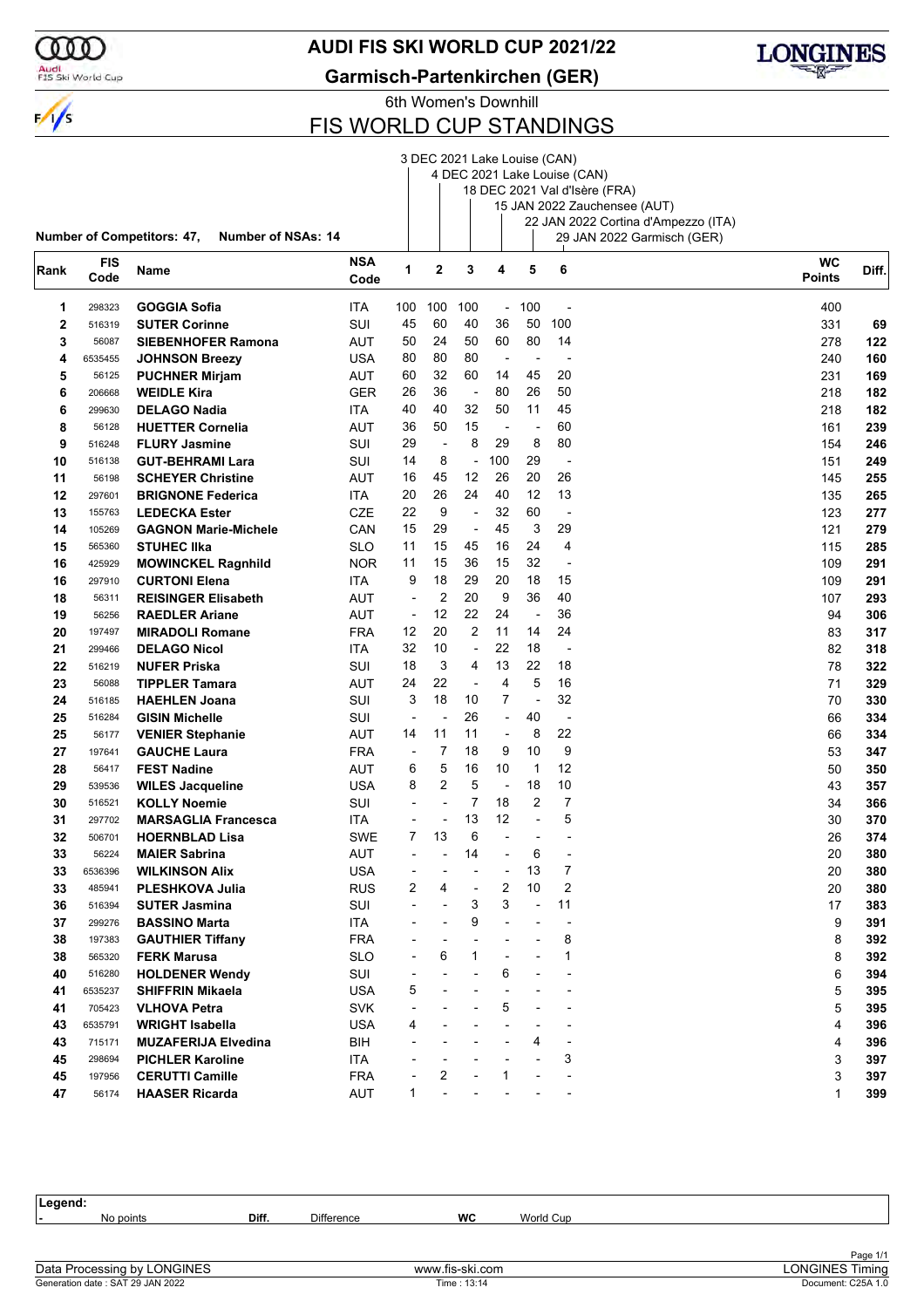ԾԾ

 $\frac{1}{\sqrt{2}}$ 

### Audi<br>FIS Ski World Cup

### **AUDI FIS SKI WORLD CUP 2021/22**

**Garmisch-Partenkirchen (GER)**



### 6th Women's Downhill OVERALL FIS WORLD CUP STANDINGS

#### **Number of Competitors: 125, Number of NSAs: 22**

| Rank     | <b>FIS</b>       | Name                                               | <b>NSA</b>               | <b>WC</b>     | Diff.      | <b>DH</b>                                            | <b>SL</b>                  | GS                                                   | SG                                  | AC                       | <b>PAR</b>               |
|----------|------------------|----------------------------------------------------|--------------------------|---------------|------------|------------------------------------------------------|----------------------------|------------------------------------------------------|-------------------------------------|--------------------------|--------------------------|
|          | Code             |                                                    | Code                     | <b>Points</b> |            | 6 races                                              | 7 races                    | 6 races                                              | 6 races                             | 0 races                  | 1 race                   |
| 1        | 6535237          | <b>SHIFFRIN Mikaela</b>                            | USA                      | 1026          |            | 5 (41)                                               | 440<br>(2)                 | 361<br>(3)                                           | 220<br>(5)                          |                          |                          |
| 2        | 705423           | <b>VLHOVA Petra</b>                                | <b>SVK</b>               | 1009          | 17         | 5 (41)                                               | 660<br>(1)                 | 331<br>(4)                                           | 13 (43)                             |                          |                          |
| 3        | 298323           | GOGGIA Sofia                                       | ITA                      | 769           | 257        | 400<br>(1)                                           |                            | 37 (32)                                              | 332<br>(3)                          |                          |                          |
| 4        | 506399           | <b>HECTOR Sara</b>                                 | <b>SWE</b>               | 682           | 344        | $\blacksquare$                                       | (9)<br>175                 | 462<br>(1)                                           | $\overline{\phantom{a}}$            |                          | 45<br>(5)                |
| 5        | 297601           | <b>BRIGNONE Federica</b>                           | ITA                      | 672           | 354        | 135 (12)                                             | 24 (35)                    | (8)<br>136                                           | 377<br>(1)                          |                          |                          |
| 6        | 56087            | <b>SIEBENHOFER Ramona</b>                          | AUT                      | 547           | 479        | 278<br>(3)                                           | $\overline{a}$             | 130 (10)                                             | 139<br>(9)                          |                          |                          |
| 7        | 516319           | <b>SUTER Corinne</b>                               | SUI                      | 538           | 488        | 331<br>(2)                                           | $\overline{\phantom{a}}$   | 13(41)                                               | 194<br>(8)                          |                          |                          |
| 8<br>9   | 516138<br>516284 | <b>GUT-BEHRAMI Lara</b><br><b>GISIN Michelle</b>   | SUI<br>SUI               | 518<br>490    | 508<br>536 | 151 (10)                                             | $\overline{a}$<br>187      | 125 (12)<br>133                                      | 226<br>(4)                          |                          | 16 (15)                  |
| 10       | 297910           | <b>CURTONI Elena</b>                               | ITA                      | 473           | 553        | 66 (25)<br>109(16)                                   | (7)                        | (9)<br>16<br>(38)                                    | 104 (15)<br>348<br>(2)              |                          |                          |
| 11       | 425929           | <b>MOWINCKEL Ragnhild</b>                          | <b>NOR</b>               | 465           | 561        | 109 (16)                                             |                            | (6)<br>148                                           | 208<br>(6)                          |                          |                          |
| 12       | 196928           | <b>WORLEY Tessa</b>                                | <b>FRA</b>               | 457           | 569        | $\overline{a}$                                       |                            | 367<br>(2)                                           | 90<br>(16)                          |                          |                          |
| 13       | 516280           | <b>HOLDENER Wendy</b>                              | SUI                      | 421           | 605        | 6(40)                                                | 321<br>(3)                 | 42 (29)                                              | 52 (26)                             |                          |                          |
| 14       | 299276           | <b>BASSINO Marta</b>                               | ITA                      | 394           | 632        | 9(37)                                                | $\blacksquare$             | 196<br>(5)                                           | 139<br>(9)                          |                          | 50<br>(4)                |
| 15       | 56125            | <b>PUCHNER Mirjam</b>                              | AUT                      | 367           | 659        | 231<br>(5)                                           |                            |                                                      | 136 (12)                            |                          |                          |
| 16       | 56388            | <b>LIENSBERGER Katharina</b>                       | <b>AUT</b>               | 351           | 675        | $\overline{\phantom{a}}$                             | 272<br>(5)                 | 64 (23)                                              |                                     |                          | 15 (16)                  |
| 17       | 206355           | <b>DUERR Lena</b>                                  | <b>GER</b>               | 348           | 678        | $\overline{\phantom{a}}$                             | 312<br>(4)                 | $\overline{\phantom{0}}$                             |                                     |                          | 36<br>(7)                |
| 18<br>19 | 6535455<br>56315 | <b>JOHNSON Breezy</b><br><b>TRUPPE Katharina</b>   | USA<br><b>AUT</b>        | 322<br>295    | 704<br>731 | 240<br>(4)                                           | $\overline{a}$             | ٠<br>127 (11)                                        | 82 (20)<br>$\overline{\phantom{a}}$ |                          |                          |
| 20       | 206668           | <b>WEIDLE Kira</b>                                 | GER                      | 290           | 736        | $\overline{\phantom{a}}$<br>218<br>(6)               | 157 (10)                   | ٠                                                    | 72 (23)                             | ۰                        | 11 (20)                  |
| 21       | 565401           | <b>BUCIK Ana</b>                                   | <b>SLO</b>               | 279           | 747        | ÷                                                    | (6)<br>191                 | 88 (17)                                              |                                     |                          |                          |
| 22       | 516248           | <b>FLURY Jasmine</b>                               | SUI                      | 277           | 749        | 154<br>(9)                                           |                            |                                                      | 123 (14)                            |                          |                          |
| 23       | 56088            | <b>TIPPLER Tamara</b>                              | <b>AUT</b>               | 270           | 756        | 71 (23)                                              |                            | ٠                                                    | 199<br>(7)                          |                          |                          |
| 24       | 56128            | <b>HUETTER Cornelia</b>                            | AUT                      | 239           | 787        | 161<br>(8)                                           | $\overline{\phantom{a}}$   | ٠                                                    | 78<br>(22)                          |                          |                          |
| 25       | 565463           | <b>SLOKAR Andreja</b>                              | <b>SLO</b>               | 237           | 789        | $\blacksquare$                                       | 99 (18)                    | 38 (30)                                              | $\overline{\phantom{a}}$            |                          | 100<br>(1)               |
| 26       | 56256            | <b>RAEDLER Ariane</b>                              | AUT                      | 233           | 793        | 94 (19)                                              | $\blacksquare$             | ٠                                                    | 139<br>(9)                          | Ĭ.                       |                          |
| 27       | 299630           | <b>DELAGO Nadia</b>                                | ITA                      | 223           | 803        | 218<br>(6)                                           |                            | ٠                                                    | 5<br>(49)                           |                          |                          |
| 28<br>29 | 516562<br>155763 | <b>RAST Camille</b><br><b>LEDECKA Ester</b>        | SUI<br><b>CZE</b>        | 209<br>204    | 817<br>822 | $\overline{\phantom{a}}$<br>123(13)                  | 106 (16)                   | 97 (16)                                              |                                     |                          | 6<br>(25)                |
| 30       | 426193           | <b>STJERNESUND Th.</b>                             | <b>NOR</b>               | 198           | 828        | $\overline{\phantom{a}}$                             | 52 (28)                    | $\overline{a}$<br>66 (21)                            | 81<br>(21)                          |                          | (2)<br>80                |
| 31       | 426100           | <b>HOLTMANN Mina Fuerst</b>                        | <b>NOR</b>               | 191           | 835        |                                                      | 93 (20)                    | 98 (15)                                              |                                     |                          |                          |
| 32       | 56198            | <b>SCHEYER Christine</b>                           | AUT                      | 185           | 841        | 145 (11)                                             |                            | $\overline{\phantom{0}}$                             | 40 (29)                             |                          |                          |
| 33       | 506146           | <b>SWENN LARSSON Anna</b>                          | <b>SWE</b>               | 182           | 844        | ÷                                                    | 182<br>(8)                 | $\overline{a}$                                       |                                     |                          |                          |
| 33       | 105269           | <b>GAGNON Marie-Michele</b>                        | CAN                      | 182           | 844        | 121 (14)                                             |                            | $\overline{a}$                                       | 61<br>(24)                          |                          |                          |
| 35       | 435334           | <b>GASIENICA-DANI.</b>                             | POL                      | 178           | 848        | $\overline{a}$                                       |                            | 146<br>(7)                                           | (48)<br>8                           | Ĭ.                       | 24 (11)                  |
| 36       | 415232           | <b>ROBINSON Alice</b>                              | NZL                      | 177           | 849        | $\overline{a}$                                       |                            | 44 (28)                                              | 133 (13)                            |                          |                          |
| 36<br>38 | 426043<br>197497 | <b>TVIBERG Maria Therese</b>                       | <b>NOR</b><br><b>FRA</b> | 177<br>173    | 849<br>853 | $\overline{\phantom{a}}$                             | 87 (22)                    | 83 (18)<br>$\overline{a}$                            | 90 (16)                             | Ĭ.                       | 7(24)                    |
| 39       | 539909           | <b>MIRADOLI Romane</b><br><b>MOLTZAN Paula</b>     | USA                      | 164           | 862        | 83 (20)<br>$\centerdot$                              | 98 (19)                    | 66 (21)                                              |                                     |                          |                          |
| 40       | 516185           | <b>HAEHLEN Joana</b>                               | SUI                      | 155           | 871        | 70 (24)                                              |                            |                                                      | 85 (18)                             |                          |                          |
| 41       | 56253            | <b>HUBER Katharina</b>                             | AUT                      | 151           | 875        | $\overline{\phantom{a}}$                             | 113(14)                    | 38 (30)                                              | $\overline{a}$                      |                          |                          |
| 42       | 385096           | <b>POPOVIC Leona</b>                               | CRO                      | 146           | 880        |                                                      | 146 (11)                   | $\overline{\phantom{a}}$                             |                                     |                          |                          |
| 43       | 197641           | <b>GAUCHE Laura</b>                                | <b>FRA</b>               | 138           | 888        | 53 (27)                                              | $\overline{\phantom{a}}$   | $\overline{\phantom{a}}$                             | 85 (18)                             |                          |                          |
| 44       | 565471           | <b>HROVAT Meta</b>                                 | <b>SLO</b>               | 131           | 895        | $\overline{\phantom{a}}$                             | 21 (36)                    | 110 (13)                                             | ÷,                                  |                          |                          |
| 45       | 56311            | <b>REISINGER Elisabeth</b>                         | <b>AUT</b>               | 125           | 901        | 107 (18)                                             | $\overline{\phantom{a}}$   | $\overline{\phantom{0}}$                             | 18 (37)                             |                          | $\overline{a}$           |
| 46<br>47 | 56367<br>107798  | <b>GALLHUBER Katharina</b><br><b>NULLMEYER Ali</b> | <b>AUT</b><br>CAN        | 119<br>115    | 907<br>911 | $\overline{\phantom{a}}$<br>$\overline{\phantom{a}}$ | 116 (12)                   | $\overline{\phantom{a}}$<br>$\overline{\phantom{0}}$ |                                     | ۰<br>Ĭ.                  | 3(28)                    |
| 47       | 565360           | <b>STUHEC IIka</b>                                 | <b>SLO</b>               | 115           | 911        | 115(15)                                              | 115 (13)<br>$\overline{a}$ | ٠                                                    |                                     |                          |                          |
| 49       | 107613           | <b>GRENIER Valerie</b>                             | CAN                      | 110           | 916        | $\overline{\phantom{a}}$                             | $\overline{\phantom{a}}$   | 110(13)                                              |                                     | Ĭ.                       |                          |
| 50       | 155728           | <b>DUBOVSKA Martina</b>                            | CZE                      | 108           | 918        | $\overline{\phantom{a}}$                             | 108 (15)                   | $\overline{\phantom{0}}$                             | $\overline{a}$                      | Ĭ.                       |                          |
| 50       | 516219           | <b>NUFER Priska</b>                                | SUI                      | 108           | 918        | 78 (22)                                              | $\overline{a}$             | $\overline{\phantom{0}}$                             | 30(30)                              |                          |                          |
| 52       | 299466           | <b>DELAGO Nicol</b>                                | ITA                      | 106           | 920        | 82 (21)                                              |                            | $\overline{\phantom{a}}$                             | 24 (33)                             |                          |                          |
| 52       | 197124           | <b>FRASSE SOMBET Coralie</b>                       | <b>FRA</b>               | 106           | 920        | $\overline{\phantom{a}}$                             | $\overline{\phantom{a}}$   | 80 (19)                                              | $\overline{\phantom{a}}$            | $\overline{\phantom{0}}$ | 26 (10)                  |
| 54       | 107427           | <b>ST-GERMAIN Laurence</b>                         | CAN                      | 104           | 922        | $\overline{\phantom{a}}$                             | 104 (17)                   | $\overline{\phantom{a}}$                             | $\overline{a}$                      |                          |                          |
| 55       | 56333            | <b>MAIR Chiara</b>                                 | <b>AUT</b>               | 96            | 930        | $\overline{\phantom{a}}$                             | 88 (21)                    | $\qquad \qquad \blacksquare$                         | $\overline{\phantom{a}}$            | $\overline{\phantom{0}}$ | 8(23)                    |
| 56<br>57 | 56417<br>56217   | <b>FEST Nadine</b><br><b>BRUNNER Stephanie</b>     | <b>AUT</b><br>AUT        | 94<br>90      | 932<br>936 | 50 (28)<br>$\overline{\phantom{a}}$                  | $\overline{\phantom{a}}$   | $\overline{\phantom{a}}$<br>61 (24)                  | 44 (28)<br>$\overline{\phantom{a}}$ | ٠                        | 29<br>(9)                |
| 58       | 297702           | <b>MARSAGLIA Francesca</b>                         | ITA                      | 88            | 938        | 30 (31)                                              | $\overline{\phantom{a}}$   | $\overline{\phantom{a}}$                             | 58 (25)                             | $\overline{a}$           |                          |
| 59       | 56174            | <b>HAASER Ricarda</b>                              | <b>AUT</b>               | 85            | 941        | 1 $(47)$                                             | $\overline{\phantom{a}}$   | 68 (20)                                              | 16 (39)                             | $\overline{a}$           | $\overline{a}$           |
| 60       | 106961           | <b>MIELZYNSKI Erin</b>                             | CAN                      | 81            | 945        | $\overline{\phantom{a}}$                             | 81 (23)                    | $\overline{\phantom{a}}$                             |                                     |                          |                          |
| 61       | 6535773          | O BRIEN Nina                                       | <b>USA</b>               | 80            | 946        | $\overline{\phantom{a}}$                             | 18 (37)                    | 61 (24)                                              | $\overline{\phantom{a}}$            | $\overline{\phantom{0}}$ | 1(30)                    |
| 62       | 565373           | <b>ROBNIK Tina</b>                                 | <b>SLO</b>               | 79            | 947        | $\overline{\phantom{a}}$                             | $\overline{\phantom{a}}$   | 47 (27)                                              | ÷,                                  | $\overline{\phantom{a}}$ | 32(8)                    |
| 62       | 516283           | <b>ELLENBERGER Andrea</b>                          | SUI                      | 79            | 947        | $\overline{\phantom{a}}$                             | ٠                          | 57 (26)                                              |                                     | Ĭ.                       | 22 (12)                  |
| 64       | 56177            | <b>VENIER Stephanie</b>                            | <b>AUT</b>               | 76            | 950        | 66 (25)                                              |                            | $\overline{\phantom{a}}$                             | 10 (46)                             | $\overline{\phantom{a}}$ | $\overline{\phantom{0}}$ |
|          |                  |                                                    |                          |               |            |                                                      |                            |                                                      |                                     |                          |                          |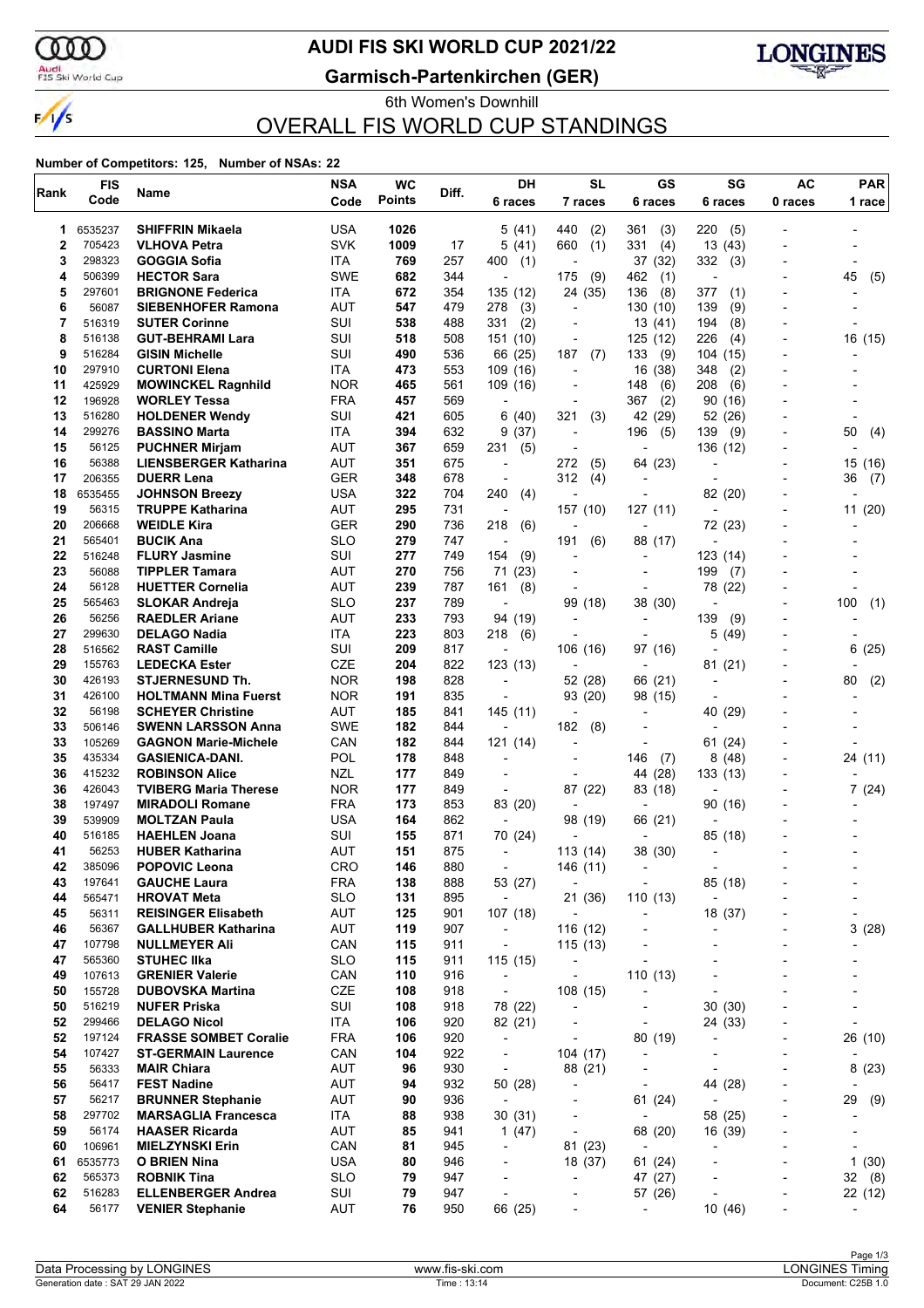

### Audi<br>FIS Ski World Cup

### **AUDI FIS SKI WORLD CUP 2021/22**

**Garmisch-Partenkirchen (GER)**



6th Women's Downhill OVERALL FIS WORLD CUP STANDINGS

#### **Number of Competitors: 125, Number of NSAs: 22**

| Rank                 | <b>FIS</b>        | Name                                           | <b>NSA</b>                  | <b>WC</b>     | Diff.        | DH                                 | <b>SL</b>                | GS                                  | SG                       | AC                       | <b>PAR</b>     |
|----------------------|-------------------|------------------------------------------------|-----------------------------|---------------|--------------|------------------------------------|--------------------------|-------------------------------------|--------------------------|--------------------------|----------------|
|                      | Code              |                                                | Code                        | <b>Points</b> |              | 6 races                            | 7 races                  | 6 races                             | 6 races                  | 0 races                  | 1 race         |
| 65                   | 196806            | <b>NOENS Nastasia</b>                          | <b>FRA</b>                  | 71            | 955          |                                    | 71 (24)                  |                                     |                          |                          |                |
| 66                   | 426187            | <b>LYSDAHL Kristin</b>                         | <b>NOR</b>                  | 66            | 960          | $\overline{\phantom{a}}$           | 6(48)                    |                                     |                          |                          | 60<br>(3)      |
| 67                   | 225518            | <b>GUEST Charlie</b>                           | <b>GBR</b>                  | 64            | 962          | $\overline{\phantom{0}}$           | 64 (25)                  | $\overline{a}$                      |                          | $\overline{a}$           |                |
| 68                   | 107747            | <b>SMART Amelia</b>                            | CAN                         | 60            | 966          |                                    | 60 (26)                  |                                     |                          |                          |                |
| 69                   | 507168            | <b>AICHER Emma</b>                             | <b>GER</b>                  | 58            | 968          | $\overline{a}$                     | 46 (29)                  |                                     |                          |                          | 12 (19)        |
| 70                   | 197383            | <b>GAUTHIER Tiffany</b>                        | <b>FRA</b>                  | 57            | 969          | 8(38)                              | $\overline{\phantom{a}}$ | $\overline{\phantom{0}}$            | 49<br>(27)               | Ĭ.                       |                |
| 70                   | 516521            | <b>KOLLY Noemie</b>                            | SUI                         | 57            | 969          | 34 (30)                            |                          |                                     | 23 (34)                  |                          |                |
| 72                   | 506583            | <b>SAEFVENBERG Charlotta</b>                   | <b>SWE</b>                  | 55            | 971          | $\overline{\phantom{a}}$           | 55 (27)                  | $\overline{\phantom{a}}$            |                          |                          |                |
| 73                   | 516268            | <b>WILD Simone</b>                             | SUI                         | 51            | 975          | $\overline{\phantom{a}}$           | $\overline{\phantom{a}}$ | 37 (32)                             | $\overline{a}$           |                          | 14 (17)        |
| 74                   | 485941            | PLESHKOVA Julia                                | <b>RUS</b>                  | 49            | 977          | 20 (33)                            |                          | $\overline{a}$                      | 29 (31)                  |                          |                |
| 75                   | 565491            | <b>DVORNIK Neja</b>                            | <b>SLO</b>                  | 46            | 980          | $\overline{\phantom{a}}$           | 40 (31)                  | (48)<br>6                           |                          |                          |                |
| 76                   | 539536            | <b>WILES Jacqueline</b>                        | <b>USA</b>                  | 44            | 982          | 43 (29)                            | $\overline{a}$           | $\overline{\phantom{0}}$            | 1<br>(50)                | ٠                        |                |
| 77                   | 56373             | <b>MOERZINGER Elisa</b>                        | AUT                         | 43            | 983          | $\overline{a}$                     |                          | 23 (35)                             |                          |                          | 20 (13)        |
| 77                   | 197616            | <b>ALPHAND Estelle</b>                         | <b>SWE</b>                  | 43            | 983          |                                    |                          | 33 (34)                             |                          |                          | 10(21)         |
| 77                   | 56344             | <b>SPORER Marie-Therese</b>                    | <b>AUT</b>                  | 43            | 983          | $\overline{a}$                     | 43 (30)                  | -                                   |                          | $\overline{\phantom{0}}$ |                |
| 80                   | 426324            | <b>MONSEN Marte</b>                            | <b>NOR</b>                  | 40            | 986          | ÷                                  |                          | $\overline{\phantom{a}}$            |                          |                          | 40<br>(6)      |
| 81                   | 516394            | <b>SUTER Jasmina</b>                           | SUI                         | 35            | 991          | 17 (36)                            |                          |                                     | 14 (42)                  | $\overline{\phantom{0}}$ | 4(27)          |
| 82                   | 507109<br>197651  | <b>ARONSSON ELFMAN Hanna</b>                   | <b>SWE</b>                  | 30            | 996          | $\overline{\phantom{a}}$           | 16 (38)                  | 14 (39)                             | $\overline{\phantom{a}}$ | Ĭ.                       |                |
| 82<br>84             | 56224             | <b>DIREZ Clara</b><br><b>MAIER Sabrina</b>     | <b>FRA</b><br><b>AUT</b>    | 30<br>29      | 996<br>997   | $\blacksquare$<br>20 (33)          |                          | 21 (36)<br>$\overline{\phantom{0}}$ | 9<br>(47)                |                          | 9<br>(22)      |
| 85                   | 197956            | <b>CERUTTI Camille</b>                         | <b>FRA</b>                  | 28            | 998          | 3(45)                              | $\overline{\phantom{a}}$ | $\overline{\phantom{a}}$            | 25 (32)                  |                          |                |
| 86                   | 206497            | <b>FILSER Andrea</b>                           | <b>GER</b>                  | 26            | 1000         | $\overline{\phantom{a}}$           | 13 (42)                  |                                     |                          | ٠                        | 13(18)         |
| 86                   | 506701            | <b>HOERNBLAD Lisa</b>                          | <b>SWE</b>                  | 26            | 1000         | 26 (32)                            |                          | $\overline{\phantom{0}}$            |                          |                          |                |
| 86                   | 299383            | <b>MELESI Roberta</b>                          | ITA                         | 26            | 1000         | $\overline{\phantom{a}}$           |                          | 8<br>(45)                           | 18 (37)                  |                          |                |
| 89                   | 516407            | <b>KASPER Vanessa</b>                          | SUI                         | 25            | 1001         |                                    |                          | 7(47)                               |                          |                          | 18 (14)        |
| 89                   | 185493            | <b>POHJOLAINEN Rosa</b>                        | <b>FIN</b>                  | 25            | 1001         | $\blacksquare$                     | 25 (32)                  | $\overline{\phantom{0}}$            |                          |                          |                |
| 89                   | 299699            | <b>PETERLINI Martina</b>                       | ITA                         | 25            | 1001         | $\overline{\phantom{a}}$           | 25 (32)                  | ٠                                   |                          |                          |                |
| 89                   | 298694            | <b>PICHLER Karoline</b>                        | <b>ITA</b>                  | 25            | 1001         | 3 (45)                             |                          |                                     | 22 (35)                  |                          |                |
| 89                   | 355061            | <b>HILZINGER Jessica</b>                       | <b>GER</b>                  | 25            | 1001         | $\overline{\phantom{a}}$           | 25 (32)                  | $\overline{\phantom{0}}$            |                          |                          |                |
| 94                   | 565320            | <b>FERK Marusa</b>                             | <b>SLO</b>                  | 23            | 1003         | 8(38)                              | $\overline{a}$           | $\overline{a}$                      | 15(41)                   |                          |                |
| 95                   | 516517            | <b>JENAL Stephanie</b>                         | SUI                         | 21            | 1005         | $\overline{a}$                     |                          |                                     | 21 (36)                  |                          |                |
| 96                   | 225525            | <b>TILLEY Alex</b>                             | <b>GBR</b>                  | 20            | 1006         |                                    |                          | 20 (37)                             | $\overline{\phantom{a}}$ |                          |                |
| 96                   | 6536396           | <b>WILKINSON Alix</b>                          | USA                         | 20            | 1006         | 20 (33)                            |                          |                                     | $\overline{\phantom{a}}$ |                          |                |
| 98                   | 6536392           | <b>HURT A J</b>                                | USA                         | 19            | 1007         |                                    |                          | 14 (39)                             |                          |                          | 5(26)          |
| 99                   | 715171            | <b>MUZAFERIJA Elvedina</b>                     | <b>BIH</b>                  | 17            | 1009         | 4(43)                              |                          | $\overline{\phantom{0}}$            | 13 (43)                  |                          |                |
| 100                  | 55970             | <b>SCHMIDHOFER Nicole</b>                      | AUT                         | 16            | 1010         | $\overline{\phantom{a}}$           | $\blacksquare$           | ٠                                   | 16 (39)                  |                          |                |
| 100                  | 516426            | <b>STOFFEL Elena</b>                           | SUI                         | 16            | 1010         |                                    | 16<br>(38)               |                                     |                          |                          |                |
| 102                  | 516504            | <b>DANIOTH Aline</b>                           | SUI                         | 15            | 1011         | $\overline{\phantom{0}}$           | 15 (40)                  |                                     |                          |                          |                |
| 103                  | 107583            | <b>REMME Roni</b>                              | CAN                         | 14            | 1012         | $\overline{\phantom{a}}$           | 14 (41)                  |                                     |                          |                          |                |
| 104                  | 6536213           | <b>CASHMAN Keely</b>                           | <b>USA</b>                  | 13            | 1013         |                                    |                          |                                     | 13 (43)                  |                          |                |
| 105                  | 435432            | <b>LUCZAK Magdalena</b>                        | POL                         | 11            | 1015         | $\overline{a}$                     |                          | 11 (42)                             | $\overline{a}$           |                          |                |
| 105                  | 665009            | <b>SHKANOVA Maria</b>                          | BLR                         | 11            | 1015         |                                    | 11 (43)                  | -                                   |                          |                          |                |
| 105                  | 56392             | <b>GRITSCH Franziska</b>                       | <b>AUT</b>                  | 11            | 1015         |                                    | $\overline{\phantom{a}}$ | 9(43)                               |                          |                          | 2(29)          |
| 108                  | 506867            | <b>FERMBAECK Elsa</b>                          | <b>SWE</b>                  | 10            | 1016         | $\overline{\phantom{0}}$           | 10(44)                   | $\overline{a}$                      |                          | Ĭ.                       |                |
| 109                  | 108461            | <b>RICHARDSON Britt</b>                        | CAN                         | 9             | 1017         | $\overline{\phantom{0}}$           | $\overline{\phantom{a}}$ | 9<br>(43)                           |                          | Ĭ.                       |                |
| 110                  | 299983            | <b>GULLI Anita</b>                             | ITA                         | 8             | 1018         | ٠                                  | 8(45)                    |                                     |                          |                          |                |
| 110                  | 516530            | <b>GOOD Nicole</b>                             | SUI                         | 8             | 1018         | $\overline{a}$                     | 8(45)                    |                                     |                          |                          |                |
| 110                  | 485802            | <b>TKACHENKO Ekaterina</b>                     | <b>RUS</b>                  | 8             | 1018         | $\overline{a}$                     | $\overline{\phantom{a}}$ | 8<br>(45)                           |                          |                          |                |
| 113                  | 307493            | ANDO Asa                                       | <b>JPN</b>                  | 7             | 1019         |                                    | 7(47)                    |                                     |                          |                          |                |
| 114                  | 507046            | <b>BOSTROEM MUSSENER Moa</b>                   | <b>SWE</b>                  | 5             | 1021         | $\overline{a}$                     | 5(49)                    |                                     |                          | -                        |                |
| 114<br>116           | 385116<br>6535791 | <b>LJUTIC Zrinka</b><br><b>WRIGHT Isabella</b> | CRO<br><b>USA</b>           | 5             | 1021<br>1022 | $\overline{\phantom{a}}$           | 5(49)                    |                                     |                          |                          |                |
| 116                  | 516574            | <b>HAERRI Vivianne</b>                         | SUI                         | 4<br>4        |              | 4 (43)<br>$\overline{\phantom{0}}$ |                          | 4                                   |                          |                          |                |
| 116                  | 197931            | <b>LACHEB Kenza</b>                            | <b>FRA</b>                  | 4             | 1022<br>1022 | $\overline{\phantom{0}}$           | 4 (51)                   | (49)                                |                          |                          |                |
| 116                  | 306977            | <b>MUKOGAWA Sakurako</b>                       | <b>JPN</b>                  | 4             | 1022         |                                    | 4(51)                    |                                     |                          |                          |                |
| 120                  | 405138            | JELINKOVA Adriana                              | NED                         | 3             | 1023         | ٠                                  |                          | 3<br>(50)                           |                          |                          |                |
| 120                  | 6536171           | <b>HENSIEN Katie</b>                           | <b>USA</b>                  | 3             | 1023         | ٠                                  | 3(53)                    | -                                   |                          |                          |                |
| 120                  | 185430            | <b>HONKANEN Riikka</b>                         | <b>FIN</b>                  | 3             | 1023         |                                    | 3(53)                    |                                     |                          |                          |                |
| 120                  | 206532            | <b>SCHMOTZ Marlene</b>                         | <b>GER</b>                  | 3             | 1023         | -                                  |                          | 3<br>(50)                           |                          |                          |                |
| 124                  | 507011            | <b>LOEVBLOM Hilma</b>                          | <b>SWE</b>                  | 2             | 1024         | ٠                                  | $\overline{\phantom{a}}$ | 2(52)                               |                          |                          | $\overline{a}$ |
|                      |                   |                                                |                             |               |              |                                    |                          |                                     |                          |                          |                |
| Legend:              |                   |                                                |                             |               |              |                                    |                          |                                     |                          |                          |                |
| $\blacksquare$<br>GS | No points         | АC<br>Giant Slalom<br>PAR                      | Alpine Combined<br>Parallel |               | DH<br>SG     | Downhill<br>Super-G                |                          | Diff.<br>SL                         | Difference<br>Slalom     |                          |                |
| <b>WC</b>            | World Cup         |                                                |                             |               |              |                                    |                          |                                     |                          |                          |                |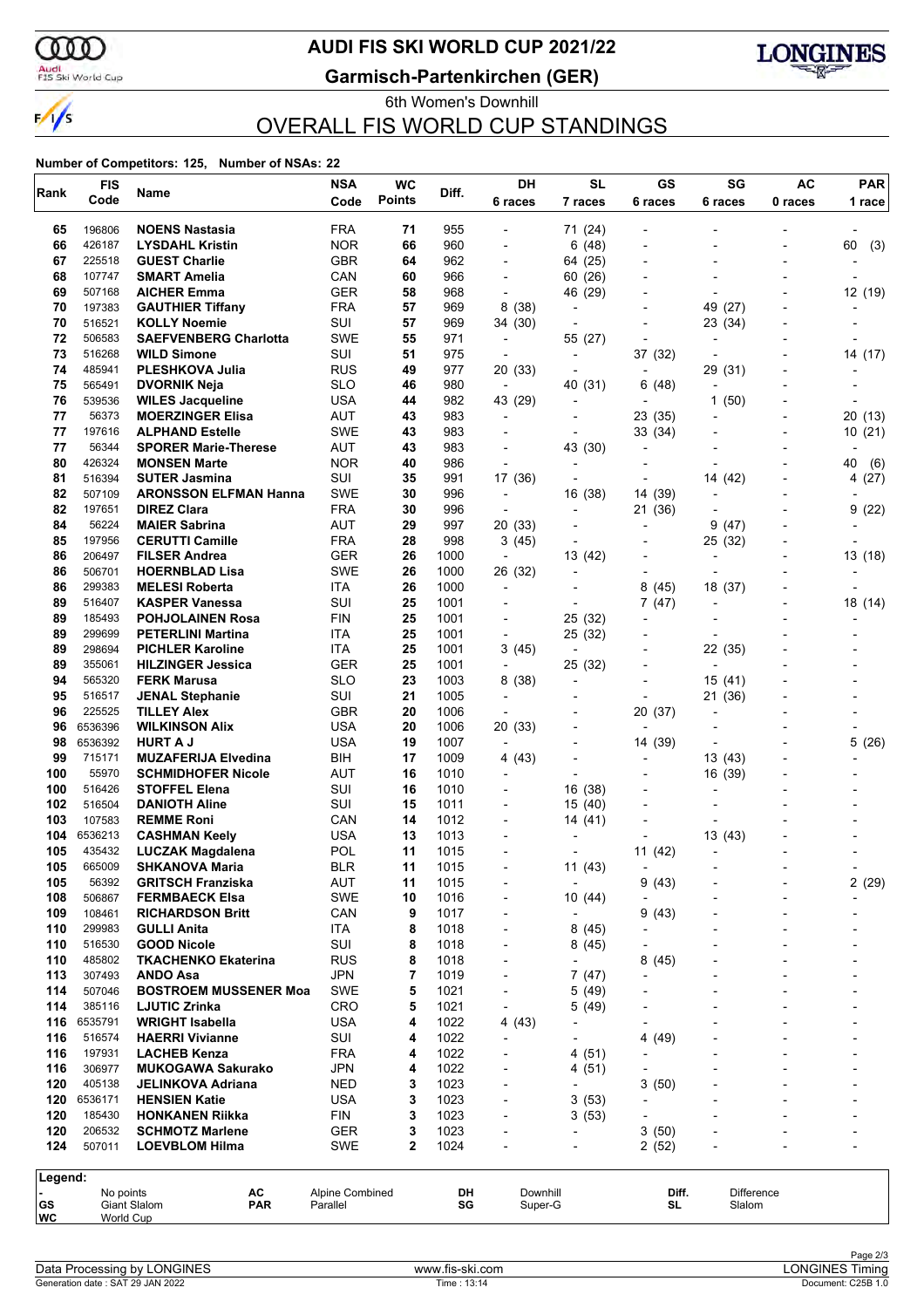

Audi<br>FIS Ski World Cup

## **AUDI FIS SKI WORLD CUP 2021/22**

**Garmisch-Partenkirchen (GER)**

6th Women's Downhill



### OVERALL FIS WORLD CUP STANDINGS

#### **Number of Competitors: 125, Number of NSAs: 22**

| Rank | <b>FIS</b><br>Code | Name                | <b>NSA</b><br>Code | WC<br><b>Points</b> | Diff. | DH<br>, races            | c۱<br>ื้อ∟<br>races      | GS<br>6 races            | SG<br>6 races | AC<br>0 races  | <b>PAR</b><br>race       |
|------|--------------------|---------------------|--------------------|---------------------|-------|--------------------------|--------------------------|--------------------------|---------------|----------------|--------------------------|
| 125  | 516705             | <b>DURRER Delia</b> | SUI                |                     | 1025  | $\overline{\phantom{0}}$ | $\overline{\phantom{0}}$ | $\overline{\phantom{a}}$ | (50)          | $\blacksquare$ | $\overline{\phantom{0}}$ |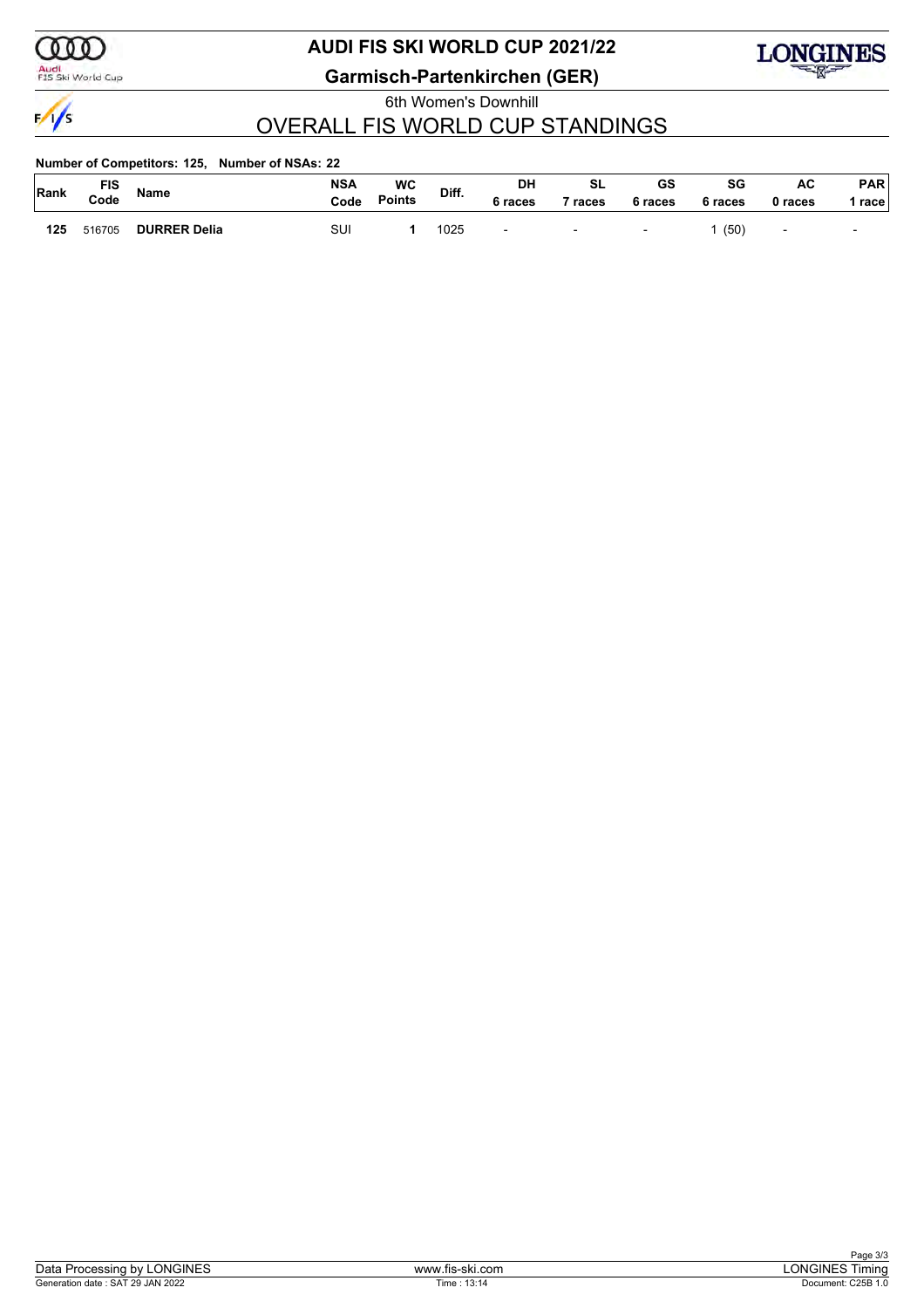### Audi<br>FIS Ski World Cup

### **AUDI FIS SKI WORLD CUP 2021/22**

**Garmisch-Partenkirchen (GER)**



### 6th Women's Downhill FIS WCSL LIST

|              |                    | <b>Number of Competitors: 61,</b><br><b>Number of NSAs: 14</b> |                    |                          |                          |                          |                          |                          | 3 DEC 2021 Lake Louise (CAN)<br>4 DEC 2021 Lake Louise (CAN) | 18 DEC 2021 Val d'Isère (FRA)<br>15 JAN 2022 Zauchensee (AUT)<br>22 JAN 2022 Cortina d'Ampezzo (ITA)<br>29 JAN 2022 Garmisch (GER) |                          |                          |                          |
|--------------|--------------------|----------------------------------------------------------------|--------------------|--------------------------|--------------------------|--------------------------|--------------------------|--------------------------|--------------------------------------------------------------|------------------------------------------------------------------------------------------------------------------------------------|--------------------------|--------------------------|--------------------------|
| Rank         | <b>FIS</b><br>Code | Name                                                           | <b>NSA</b><br>Code | 1                        | $\mathbf 2$              | 3                        | 4                        | 5                        | 6                                                            |                                                                                                                                    |                          |                          | Base - $X + Y = WCSL-DH$ |
| 1            | 298323             | <b>GOGGIA Sofia</b>                                            | <b>ITA</b>         | 100                      | 100                      | 100                      | $\blacksquare$           | 100                      | $\overline{\phantom{a}}$                                     | 480                                                                                                                                | 288                      | 400                      | 592                      |
| $\mathbf{2}$ | 516319             | <b>SUTER Corinne</b>                                           | SUI                | 45                       | 60                       | 40                       | 36                       | 50                       | 100                                                          | 510                                                                                                                                | 306                      | 331                      | 535                      |
| 3            | 6535455            | <b>JOHNSON Breezy</b>                                          | USA                | 80                       | 80                       | 80                       | $\overline{\phantom{a}}$ | Ĭ.                       | $\blacksquare$                                               | 359                                                                                                                                | 215                      | 240                      | 384                      |
| 4            | 56087              | <b>SIEBENHOFER Ramona</b>                                      | AUT                | 50                       | 24                       | 50                       | 60                       | 80                       | 14                                                           | 239                                                                                                                                | 143                      | 278                      | 374                      |
| 5            | 206668             | <b>WEIDLE Kira</b>                                             | <b>GER</b>         | 26                       | 36                       | $\overline{a}$           | 80                       | 26                       | 50                                                           | 345                                                                                                                                | 207                      | 218                      | 356                      |
| 6            | 516138             | <b>GUT-BEHRAMI Lara</b>                                        | SUI                | 14                       | 8                        | $\overline{a}$           | 100                      | 29                       | $\overline{\phantom{a}}$                                     | 443                                                                                                                                | 266                      | 151                      | 328                      |
| 7            | 56125              | <b>PUCHNER Mirjam</b>                                          | AUT                | 60                       | 32                       | 60                       | 14                       | 45                       | 20                                                           | 137                                                                                                                                | 82                       | 231                      | 286                      |
| 8            | 299630             | <b>DELAGO Nadia</b>                                            | ITA                | 40                       | 40                       | 32                       | 50                       | 11                       | 45                                                           | 111                                                                                                                                | 67                       | 218                      | 262                      |
| 9            | 155763             | <b>LEDECKA Ester</b>                                           | CZE                | 22                       | 9                        | $\overline{a}$           | 32                       | 60                       | $\overline{\phantom{a}}$                                     | 256                                                                                                                                | 154                      | 123                      | 225                      |
| 10           | 516248             | <b>FLURY Jasmine</b>                                           | SUI                | 29                       | ÷,                       | 8                        | 29                       | 8                        | 80                                                           | 154                                                                                                                                | 92                       | 154                      | 216                      |
| 11           | 297910             | <b>CURTONI Elena</b>                                           | ITA                | 9                        | 18                       | 29                       | 20                       | 18                       | 15                                                           | 238                                                                                                                                | 143                      | 109                      | 204                      |
| 12           | 105269             | <b>GAGNON Marie-Michele</b>                                    | CAN                | 15                       | 29                       | $\overline{\phantom{a}}$ | 45                       | 3                        | 29                                                           | 148                                                                                                                                | 89                       | 121                      | 180                      |
| 12           | 565360             | <b>STUHEC IIka</b>                                             | SLO                | 11                       | 15                       | 45                       | 16                       | 24                       | 4                                                            | 163                                                                                                                                | 98                       | 115                      | 180                      |
| 14           | 56128              | <b>HUETTER Cornelia</b>                                        | AUT                | 36                       | 50                       | 15                       | $\overline{\phantom{a}}$ | ٠                        | 60                                                           | 39                                                                                                                                 | 23                       | 161                      | 177                      |
| 15           | 297601             | <b>BRIGNONE Federica</b>                                       | <b>ITA</b>         | 20                       | 26                       | 24                       | 40                       | 12                       | 13                                                           | 96                                                                                                                                 | 58                       | 135                      | 173                      |
| 16           | 56088              | <b>TIPPLER Tamara</b>                                          | AUT                | 24                       | 22                       | $\overline{\phantom{a}}$ | 4                        | 5                        | 16                                                           | 247                                                                                                                                | 148                      | 71                       | 170                      |
| 17           | 56198              | <b>SCHEYER Christine</b>                                       | AUT                | 16                       | 45                       | 12                       | 26                       | 20                       | 26                                                           | 52                                                                                                                                 | 31                       | 145                      | 166                      |
| 18           | 425929             | <b>MOWINCKEL Ragnhild</b>                                      | <b>NOR</b>         | 11                       | 15                       | 36                       | 15                       | 32                       | $\overline{\phantom{a}}$                                     | 84                                                                                                                                 | 50                       | 109                      | 143                      |
| 19           | 516284             | <b>GISIN Michelle</b>                                          | SUI                | $\overline{\phantom{a}}$ | Ĭ.                       | 26                       | ÷,                       | 40                       | ÷,                                                           | 188                                                                                                                                | 113                      | 66                       | 141                      |
| 20           | 516219             | <b>NUFER Priska</b>                                            | SUI                | 18                       | 3                        | 4                        | 13                       | 22                       | 18                                                           | 125                                                                                                                                | 75                       | 78                       | 128                      |
| 21           | 56311              | <b>REISINGER Elisabeth</b>                                     | AUT                | $\overline{\phantom{a}}$ | 2                        | 20                       | 9                        | 36                       | 40                                                           | 17                                                                                                                                 | 10                       | 107                      | 114                      |
| 22           | 56256              | <b>RAEDLER Ariane</b>                                          | AUT                | $\overline{\phantom{a}}$ | 12                       | 22                       | 24                       | $\overline{\phantom{a}}$ | 36                                                           | 33                                                                                                                                 | 20                       | 94                       | 107                      |
| 23           | 197497             | <b>MIRADOLI Romane</b>                                         | FRA                | 12                       | 20                       | $\overline{2}$           | 11                       | 14                       | 24                                                           | 51                                                                                                                                 | 31                       | 83                       | 103                      |
| 24           | 299466             | <b>DELAGO Nicol</b>                                            | <b>ITA</b>         | 32                       | 10                       | $\overline{a}$           | 22                       | 18                       | $\overline{\phantom{a}}$                                     | 51                                                                                                                                 | 31                       | 82                       | 102                      |
| 25           | 56177              | <b>VENIER Stephanie</b>                                        | AUT                | 14                       | 11                       | 11                       | ÷,                       | 8                        | 22                                                           | 80                                                                                                                                 | 48                       | 66                       | 98                       |
| 26           | 299624             | <b>PIROVANO Laura</b>                                          | ITA                | ٠                        |                          |                          |                          |                          | ÷,                                                           | 242                                                                                                                                | 145                      | $\overline{a}$           | 97                       |
| 27           | 516185             | <b>HAEHLEN Joana</b>                                           | SUI                | 3                        | 18                       | 10                       | 7                        |                          | 32                                                           | 56                                                                                                                                 | 34                       | 70                       | 92                       |
| 28           | 426257             | <b>LIE Kajsa Vickhoff</b>                                      | <b>NOR</b>         |                          |                          |                          |                          |                          |                                                              | 179                                                                                                                                | 107                      | $\overline{\phantom{a}}$ | 72                       |
| 29           | 705423             | <b>VLHOVA Petra</b>                                            | SVK                |                          |                          |                          | 5                        |                          |                                                              | 164                                                                                                                                | 98                       | 5                        | 71                       |
| 30           | 55970              | <b>SCHMIDHOFER Nicole</b>                                      | AUT                |                          |                          |                          |                          |                          | ٠                                                            | 154                                                                                                                                | 92                       | $\overline{\phantom{a}}$ | 62                       |
| 30           | 56328              | <b>ORTLIEB Nina</b>                                            | AUT                |                          |                          |                          |                          |                          |                                                              | 154                                                                                                                                | 92                       | ÷                        | 62                       |
| 32           | 197641             | <b>GAUCHE Laura</b>                                            | <b>FRA</b>         |                          | 7                        | 18                       | 9                        | 10                       | 9                                                            | 17                                                                                                                                 | 10                       | 53                       | 60                       |
| 33           | 56417              | <b>FEST Nadine</b>                                             | <b>AUT</b>         | 6                        | 5                        | 16                       | 10                       | 1                        | 12                                                           | 13                                                                                                                                 | 8                        | 50                       | 55                       |
| 34           | 297702             | <b>MARSAGLIA Francesca</b>                                     | ITA                |                          | Ĭ.                       | 13                       | 12                       | L,                       | 5                                                            | 57                                                                                                                                 | 34                       | 30                       | 53                       |
| 35           | 539536             | <b>WILES Jacqueline</b>                                        | USA                | 8                        | 2                        | 5                        | $\overline{\phantom{a}}$ | 18                       | 10                                                           | 21                                                                                                                                 | 13                       | 43                       | 51                       |
| 36           | 516394             | <b>SUTER Jasmina</b>                                           | SUI                | $\overline{\phantom{a}}$ |                          | 3                        | 3                        | $\overline{a}$           | 11                                                           | 71                                                                                                                                 | 43                       | 17                       | 45                       |
| 37           | 516521             | <b>KOLLY Noemie</b>                                            | SUI                | $\overline{a}$           | $\overline{\phantom{a}}$ | 7                        | 18                       | 2                        | 7                                                            | 13                                                                                                                                 | 8                        | 34                       | 39                       |
| 38           | 56224              | <b>MAIER Sabrina</b>                                           | AUT                |                          | ٠                        | 14                       |                          | 6                        |                                                              | 26                                                                                                                                 | 16                       | 20                       | 30                       |
| 39           | 485941             | PLESHKOVA Julia                                                | <b>RUS</b>         | 2                        | 4                        | $\overline{\phantom{a}}$ | 2                        | 10                       | 2                                                            | 18                                                                                                                                 | 11                       | 20                       | 27                       |
| 39           | 299276             | <b>BASSINO Marta</b>                                           | ITA                | ÷,                       |                          | 9                        |                          |                          | ÷                                                            | 44                                                                                                                                 | 26                       | 9                        | 27                       |
| 41           | 506701             | <b>HOERNBLAD Lisa</b>                                          | SWE                | 7                        | 13                       | 6                        |                          |                          |                                                              | $\overline{a}$                                                                                                                     | $\overline{\phantom{a}}$ | 26                       | 26                       |
| 42           | 56174              | <b>HAASER Ricarda</b>                                          | AUT                | 1                        | L,                       |                          |                          |                          | $\overline{\phantom{0}}$                                     | 51                                                                                                                                 | 31                       | 1                        | 21                       |
| 43           | 6536396            | <b>WILKINSON Alix</b>                                          | USA                |                          |                          |                          |                          | 13                       | 7                                                            | $\overline{\phantom{a}}$                                                                                                           | $\overline{\phantom{a}}$ | 20                       | 20                       |
| 43           | 6535791            | <b>WRIGHT Isabella</b>                                         | USA                | 4                        |                          |                          |                          |                          |                                                              | 39                                                                                                                                 | 23                       | 4                        | 20                       |
| 45           | 197383             | <b>GAUTHIER Tiffany</b>                                        | <b>FRA</b>         |                          |                          |                          |                          |                          | 8                                                            | 23                                                                                                                                 | 14                       | 8                        | 17                       |
| 46           | 6536213            | <b>CASHMAN Keely</b>                                           | <b>USA</b>         |                          |                          |                          |                          |                          | ÷,                                                           | 29                                                                                                                                 | 17                       | $\overline{\phantom{a}}$ | 12                       |
| 47           | 565320             | <b>FERK Marusa</b>                                             | <b>SLO</b>         |                          | 6                        | 1                        |                          |                          | $\mathbf{1}$                                                 | 3                                                                                                                                  | 2                        | 8                        | 9                        |
| 48           | 516280             | <b>HOLDENER Wendy</b>                                          | SUI                | $\overline{\phantom{a}}$ | $\overline{a}$           |                          | 6                        |                          |                                                              | $\overline{\phantom{a}}$                                                                                                           |                          | 6                        | 6                        |
| 49           | 6535237            | <b>SHIFFRIN Mikaela</b>                                        | USA                | 5                        | $\overline{a}$           |                          |                          |                          |                                                              |                                                                                                                                    |                          | 5                        | 5                        |
| 49           | 56241              | <b>SCHNEEBERGER Rosina</b>                                     | AUT                |                          |                          |                          |                          |                          |                                                              | 13                                                                                                                                 | 8                        | $\overline{\phantom{a}}$ | 5                        |
| 49           | 6535600            | <b>MERRYWEATHER Alice</b>                                      | USA                |                          |                          |                          |                          |                          |                                                              | 13                                                                                                                                 | 8                        | $\overline{\phantom{a}}$ | 5                        |
| 52           | 715171             | <b>MUZAFERIJA Elvedina</b>                                     | BIH                |                          |                          |                          |                          | 4                        | ÷,                                                           | $\overline{a}$                                                                                                                     |                          | 4                        | 4                        |
| 52           | 56268              | <b>HEIDER Michaela</b>                                         | <b>AUT</b>         |                          |                          |                          |                          |                          | $\overline{a}$                                               | 11                                                                                                                                 | $\overline{7}$           | $\overline{\phantom{a}}$ | 4                        |
| 54           | 298694             | <b>PICHLER Karoline</b>                                        | <b>ITA</b>         |                          |                          |                          |                          |                          | 3                                                            | $\overline{\phantom{a}}$                                                                                                           |                          | 3                        | 3                        |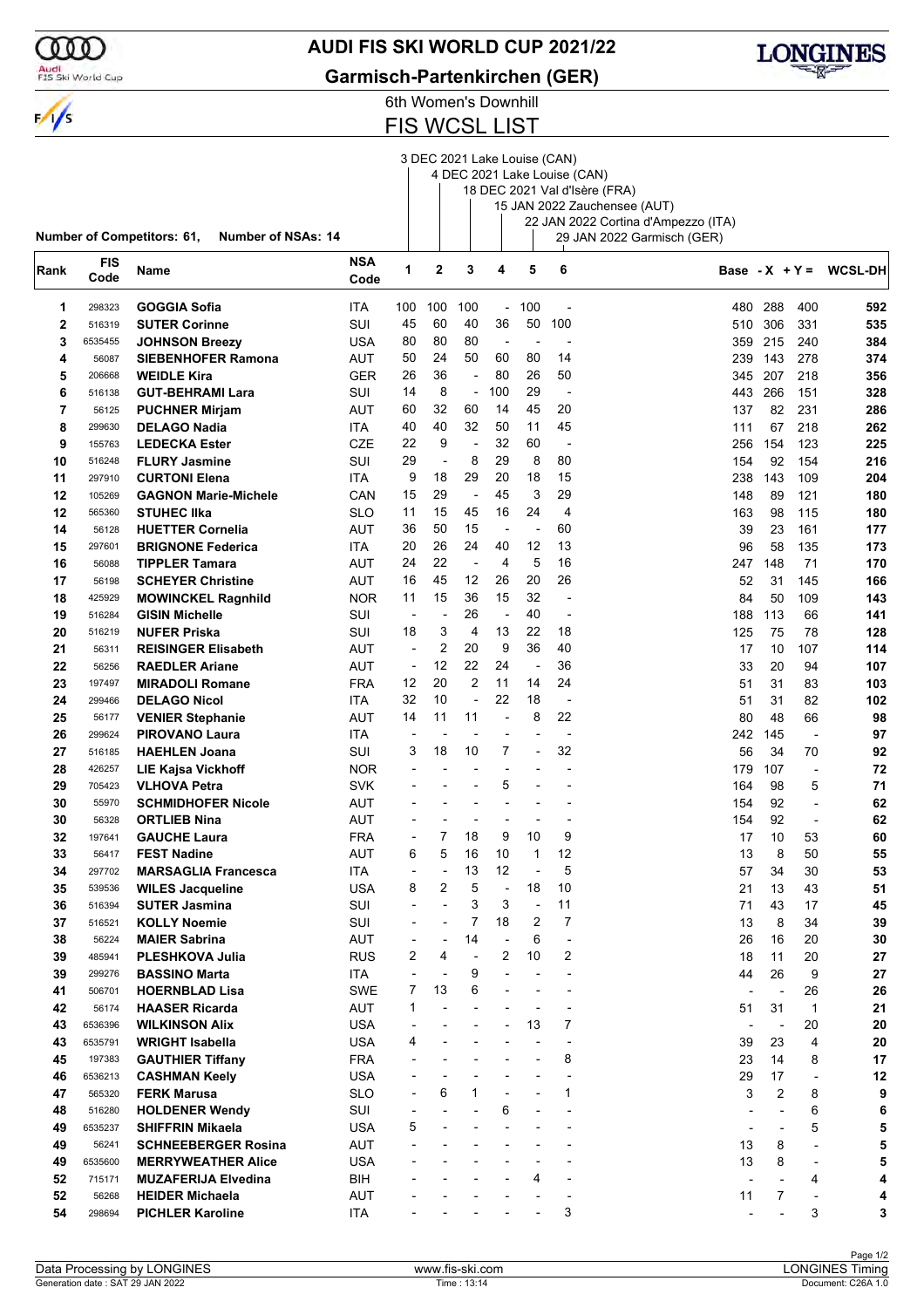

### Audi<br>FIS Ski World Cup

### **AUDI FIS SKI WORLD CUP 2021/22**

**Garmisch-Partenkirchen (GER)**

# LONGINES

### 6th Women's Downhill FIS WCSL LIST

|      |                    |                                             |                           |                    |                          |              |   | 3 DEC 2021 Lake Louise (CAN) |   | 4 DEC 2021 Lake Louise (CAN) |                                     |    |                |      |                          |                          |
|------|--------------------|---------------------------------------------|---------------------------|--------------------|--------------------------|--------------|---|------------------------------|---|------------------------------|-------------------------------------|----|----------------|------|--------------------------|--------------------------|
|      |                    |                                             |                           |                    |                          |              |   |                              |   |                              | 18 DEC 2021 Val d'Isère (FRA)       |    |                |      |                          |                          |
|      |                    |                                             |                           |                    |                          |              |   |                              |   |                              | 15 JAN 2022 Zauchensee (AUT)        |    |                |      |                          |                          |
|      |                    |                                             |                           |                    |                          |              |   |                              |   |                              | 22 JAN 2022 Cortina d'Ampezzo (ITA) |    |                |      |                          |                          |
|      |                    | <b>Number of Competitors: 61,</b>           | <b>Number of NSAs: 14</b> |                    |                          |              |   |                              |   |                              | 29 JAN 2022 Garmisch (GER)          |    |                |      |                          |                          |
| Rank | <b>FIS</b><br>Code | <b>Name</b>                                 |                           | <b>NSA</b><br>Code |                          | $\mathbf{2}$ | 3 | 4                            | 5 | 6                            |                                     |    |                |      |                          | Base - $X + Y = WCSL-DH$ |
| 54   | 197956             | <b>CERUTTI Camille</b>                      |                           | <b>FRA</b>         | $\overline{\phantom{0}}$ | 2            |   |                              |   |                              |                                     |    |                |      | 3                        | 3                        |
| 54   | 299383             | <b>MELESI Roberta</b>                       |                           | ITA                |                          |              |   |                              |   |                              |                                     |    | 8              | 5    | $\overline{\phantom{a}}$ | 3                        |
| 54   | 538573             | <b>ROSS Laurenne</b>                        |                           | <b>USA</b>         |                          |              |   |                              |   |                              |                                     |    | 8              | 5    | $\overline{\phantom{a}}$ | 3                        |
| 58   | 516344             | <b>KOPP Rahel</b>                           |                           | <b>SUI</b>         |                          |              |   |                              |   |                              |                                     |    | $\overline{2}$ |      | $\overline{\phantom{a}}$ |                          |
| 58   | 538685             | <b>MCKENNIS DURAN Alice</b>                 |                           | <b>USA</b>         |                          |              |   |                              |   |                              |                                     |    | $\overline{2}$ | 1    | $\blacksquare$           |                          |
| 58   | 506718             | <b>IVARSSON Lin</b>                         |                           | <b>SWE</b>         |                          |              |   |                              |   |                              |                                     |    | 3              | 2    | $\overline{\phantom{a}}$ | 1.                       |
| 58   | 516519             | <b>SUTER Juliana</b>                        |                           | <b>SUI</b>         |                          |              |   |                              |   |                              |                                     |    | $\overline{2}$ | 1    |                          | 1                        |
|      |                    | Number of competitors per NSA in the top 60 |                           |                    |                          |              |   |                              |   |                              |                                     |    |                |      |                          |                          |
| AUT: | 15                 | BIH:                                        |                           | CAN:               |                          |              |   | CZE:                         |   | 1                            | FRA:                                | 4  |                | GER: |                          | 1                        |
| ITA: | 10                 | NOR:                                        | 2                         | RUS:               | 1                        |              |   | SLO:                         |   | 2                            | SUI:                                | 10 |                | SVK: |                          | 1                        |
| SWE: | 2                  | USA:                                        | 9                         |                    |                          |              |   |                              |   |                              |                                     |    |                |      |                          |                          |

| Legend: |           |                                                             |                                                                                                         |
|---------|-----------|-------------------------------------------------------------|---------------------------------------------------------------------------------------------------------|
|         | No points | Base                                                        | Last season FIS World Cup Start List points                                                             |
|         |           | <b>WCSL-DH</b> FIS World Cup Start List points for Downhill |                                                                                                         |
| lχ      |           |                                                             | (Base/number of planned races in the current season) *(number of completed races in the current season) |
| lv      |           | FIS World Cup points won in the current season              |                                                                                                         |
|         |           |                                                             |                                                                                                         |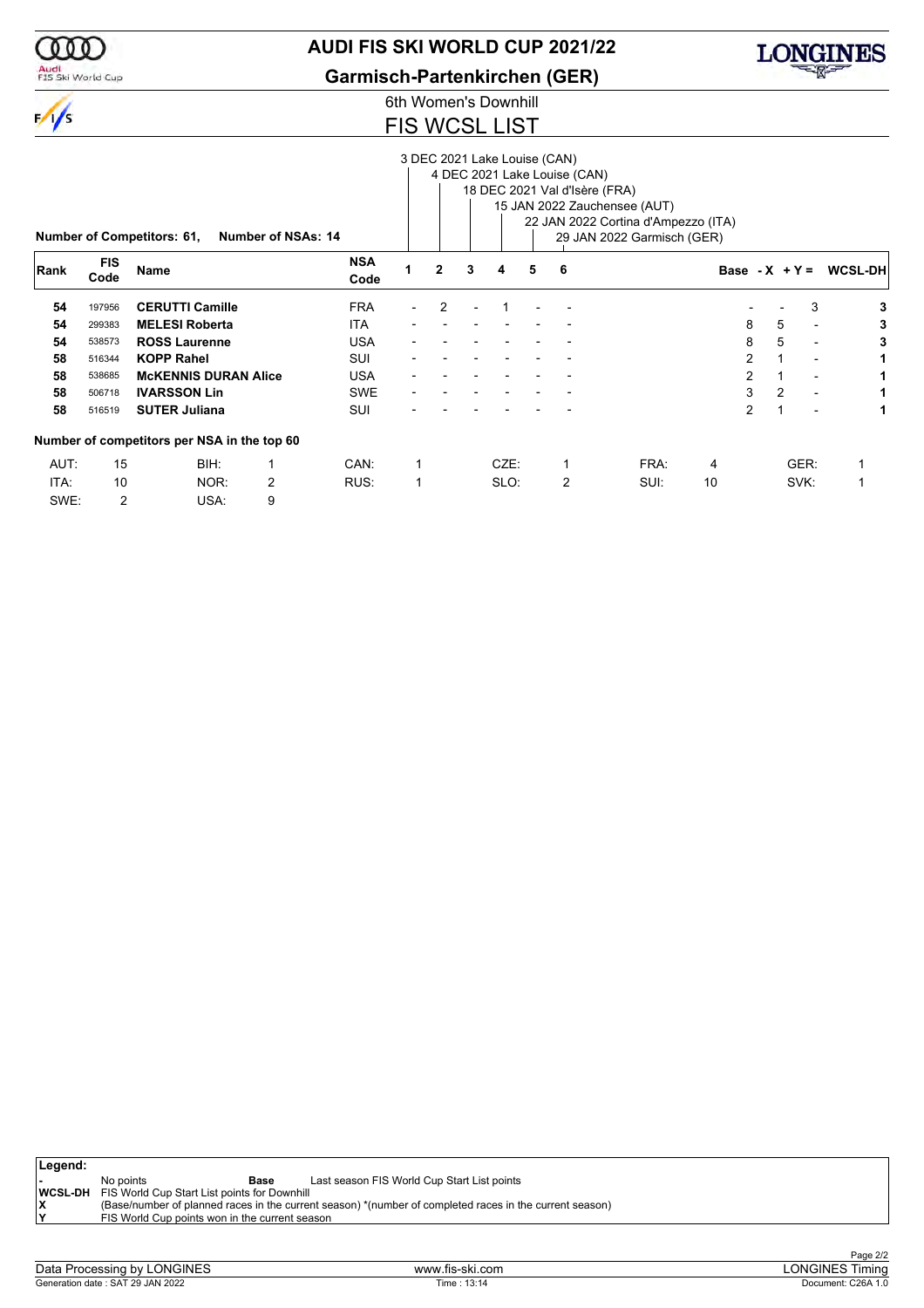ണ

### **AUDI FIS SKI WORLD CUP 2021/22**

Audi<br>FIS Ski World Cup

 $\frac{1}{\sqrt{2}}$ 

**Garmisch-Partenkirchen (GER)**



6th Women's Downhill OVERALL FIS WCSL LIST

#### **Number of Competitors: 160, Number of NSAs: 23**

| <b>SVK</b><br><b>VLHOVA Petra</b><br>1596<br>880<br>80<br>(2)<br>705423<br>71 (29)<br>(1)<br>477<br>(4)<br>88 (27)<br>1<br>6535237<br><b>USA</b><br>1564<br>32<br>654<br>(2)<br>100<br>(1)<br>2<br><b>SHIFFRIN Mikaela</b><br>5(49)<br>561<br>(1)<br>244<br>(8)<br>SUI<br>3<br>516138<br><b>GUT-BEHRAMI Lara</b><br>1100<br>496<br>328<br>(6)<br>280<br>(8)<br>476<br>(2)<br>$\overline{a}$<br>$\overline{\phantom{a}}$<br>298323<br><b>GOGGIA Sofia</b><br>ITA<br>1063<br>533<br>592<br>366<br>4<br>(1)<br>105(21)<br>(4)<br>$\blacksquare$<br>297601<br>ITA<br>5<br><b>BRIGNONE Federica</b><br>1011<br>585<br>173 (15)<br>36<br>(36)<br>285<br>(7)<br>517<br>(1)<br>$\blacksquare$<br>SUI<br>6<br>516284<br><b>GISIN Michelle</b><br>993<br>603<br>141 (19)<br>334<br>(6)<br>298<br>(6)<br>160 (12)<br>60<br>(3)<br>SUI<br>7<br>911<br>685<br>535<br>(2)<br>350<br>516319<br><b>SUTER Corinne</b><br>26 (39)<br>(5)<br>$\overline{\phantom{a}}$<br>8<br>506399<br><b>SWE</b><br>803<br>793<br><b>HECTOR Sara</b><br>218<br>(9)<br>540<br>(2)<br>45<br>$\overline{\phantom{a}}$<br>$\overline{a}$<br>$\overline{\phantom{a}}$<br>9<br>299276<br><b>BASSINO Marta</b><br><b>ITA</b><br>783<br>813<br>27 (39)<br>4 (59)<br>422<br>(5)<br>240<br>(9)<br>(6)<br>50<br>40<br><b>AUT</b><br>10<br>56087<br>778<br>217<br>(9)<br>(5)<br><b>SIEBENHOFER Ramona</b><br>818<br>374 (4)<br>142 (15)<br>45<br>$\overline{\phantom{0}}$<br>297910<br>ITA<br>708<br>888<br>11<br><b>CURTONI Elena</b><br>204 (11)<br>52 (31)<br>402<br>50<br>(4)<br>(3)<br>٠<br>12<br><b>AUT</b><br>15 (16)<br>56388<br><b>LIENSBERGER Katharina</b><br>691<br>905<br>509<br>(3)<br>167 (14)<br>$\blacksquare$<br>$\overline{a}$<br>$\overline{\phantom{a}}$<br>13<br>196928<br><b>FRA</b><br>671<br>925<br>538<br>(3)<br><b>WORLEY Tessa</b><br>133 (17)<br>$\overline{\phantom{a}}$<br>14<br>425929<br><b>NOR</b><br>978<br>(9)<br><b>MOWINCKEL Ragnhild</b><br>618<br>143 (18)<br>192 (12)<br>254<br>29<br>(7)<br>÷<br>15<br>SUI<br>516280<br><b>HOLDENER Wendy</b><br>617<br>979<br>6(48)<br>460<br>(4)<br>80 (27)<br>71 (32)<br>16<br><b>AUT</b><br>56088<br><b>TIPPLER Tamara</b><br>492<br>1104<br>322<br>170 (16)<br>(6)<br>$\overline{\phantom{a}}$<br>$\overline{\phantom{a}}$<br>6535455<br>USA<br>17<br><b>JOHNSON Breezy</b><br>487<br>1109<br>384<br>(3)<br>103(23)<br>$\blacksquare$<br>$\overline{\phantom{a}}$<br><b>CZE</b><br>18<br>155763<br><b>LEDECKA Ester</b><br>456<br>1140<br>225<br>(9)<br>(58)<br>195 (10)<br>32<br>(8)<br>4<br>$\overline{a}$<br>19<br>206668<br><b>GER</b><br>(5)<br><b>WEIDLE Kira</b><br>448<br>1148<br>356<br>92 (25)<br>20<br>56125<br>AUT<br><b>PUCHNER Mirjam</b><br>442<br>1154<br>286<br>(7)<br>156 (13)<br>$\overline{a}$<br>$\overline{a}$<br>21<br><b>GER</b><br>206355<br><b>DUERR Lena</b><br>424<br>1172<br>388<br>(5)<br>36<br>$\blacksquare$<br>22<br><b>AUT</b><br>56315<br><b>TRUPPE Katharina</b><br>367<br>1229<br>158 (15)<br>198 (10)<br>$\blacksquare$<br>23<br>565401<br><b>BUCIK Ana</b><br><b>SLO</b><br>356<br>237<br>1240<br>(8)<br>119 (18)<br>$\overline{\phantom{a}}$<br>24<br>SUI<br>516248<br><b>FLURY Jasmine</b><br>353<br>1243<br>216 (10)<br>137 (16)<br>$\overline{a}$<br>$\overline{\phantom{a}}$<br>25<br><b>NZL</b><br>322<br>415232<br>1274<br>175 (13)<br><b>ROBINSON Alice</b><br>147 (14)<br>26<br>105269<br>CAN<br>307<br>1289<br><b>GAGNON Marie-Michele</b><br>180 (12)<br>127 (18)<br>$\overline{a}$<br>$\overline{a}$<br>27<br><b>SLO</b><br>49 (32)<br>565463<br><b>SLOKAR Andreja</b><br>291<br>1305<br>142 (18)<br>100<br>$\blacksquare$<br>28<br>POL<br>435334<br>272<br>1324<br>22 (12)<br><b>GASIENICA-DANI.</b><br>216 (10)<br>10(51)<br>$\overline{a}$<br>29<br>56256<br>AUT<br>271<br>1325<br><b>RAEDLER Ariane</b><br>107 (22)<br>164 (11)<br>٠<br>$\overline{a}$<br>30<br>ITA<br>267<br>299630<br><b>DELAGO Nadia</b><br>1329<br>262<br>5(59)<br>(8)<br>-<br>$\overline{\phantom{a}}$<br><b>AUT</b><br>31<br>259<br>1337<br>82 (29)<br>56128<br><b>HUETTER Cornelia</b><br>177 (14)<br>32<br>426100<br><b>NOR</b><br>253<br>1343<br>115 (21)<br><b>HOLTMANN Mina Fuerst</b><br>138 (16)<br>$\overline{\phantom{a}}$<br>33<br><b>AUT</b><br>56198<br><b>SCHEYER Christine</b><br>251<br>1345<br>166 (17)<br>85 (28)<br>SUI<br>34<br>516562<br><b>RAST Camille</b><br>250<br>1346<br>143 (17)<br>101(22)<br>$\overline{\phantom{a}}$<br>$\overline{\phantom{a}}$<br><b>SWE</b><br>249<br>35<br>506146<br><b>SWENN LARSSON Anna</b><br>1347<br>249<br>(7)<br>$\overline{\phantom{a}}$<br>$\overline{\phantom{a}}$<br><b>USA</b><br>234<br>36<br>539909<br><b>MOLTZAN Paula</b><br>1362<br>153 (15)<br>81 (26)<br>$\overline{\phantom{a}}$<br>37<br><b>FRA</b><br>232<br>1364<br>103 (23)<br>8(52)<br>197497<br><b>MIRADOLI Romane</b><br>121 (19)<br>$\blacksquare$<br>38<br><b>SLO</b><br>227<br>23 (44)<br>565471<br><b>HROVAT Meta</b><br>1369<br>204 (11)<br>$\overline{a}$<br>39<br><b>NOR</b><br>426193<br><b>STJERNESUND Th.</b><br>215<br>1381<br>69 (27)<br>80<br>66 (30)<br>39<br>SUI<br>215<br>1381<br>516219<br><b>NUFER Priska</b><br>128 (20)<br>8<br>(52)<br>79 (31)<br>$\overline{a}$<br>41<br>516185<br><b>HAEHLEN Joana</b><br>SUI<br>201<br>1395<br>92(27)<br>109(21)<br>٠<br>$\overline{a}$<br>42<br><b>FRA</b><br>199<br>197641<br><b>GAUCHE Laura</b><br>1397<br>60 (32)<br>103 (23)<br>36<br>(7)<br>$\overline{a}$<br>$\overline{\phantom{a}}$<br>AUT<br>42<br>56253<br><b>HUBER Katharina</b><br>199<br>1397<br>141 (19)<br>38 (34)<br>20(13)<br>$\overline{\phantom{a}}$<br>$\overline{\phantom{a}}$<br><b>NOR</b><br>44<br>426043<br><b>TVIBERG Maria Therese</b><br>197<br>1399<br>101 (24)<br>89 (25)<br>$\overline{\phantom{a}}$<br>٠<br><b>SLO</b><br>45<br>565360<br><b>STUHEC IIka</b><br>186<br>1410<br>180 (12)<br>6(55)<br>$\overline{\phantom{a}}$<br>$\overline{\phantom{a}}$<br>$\overline{a}$<br>46<br>CAN<br>171<br>1425<br>171 (11)<br>107427<br><b>ST-GERMAIN Laurence</b><br>$\overline{\phantom{a}}$<br>$\overline{\phantom{a}}$<br>$\overline{\phantom{a}}$<br>297702<br>ITA<br>169<br>1427<br>53 (34)<br>116 (20)<br>47<br><b>MARSAGLIA Francesca</b><br>$\overline{\phantom{a}}$<br>$\overline{\phantom{a}}$<br>47<br>55970<br><b>SCHMIDHOFER Nicole</b><br>AUT<br>169<br>1427<br>62 (30)<br>107 (22)<br>$\qquad \qquad \blacksquare$<br>$\overline{\phantom{a}}$<br>49<br>56174<br>AUT<br>167<br>1429<br>55 (33)<br><b>HAASER Ricarda</b><br>21 (42)<br>91 (24)<br>$\overline{\phantom{a}}$<br>$\qquad \qquad \blacksquare$<br>50<br>56333<br><b>MAIR Chiara</b><br>AUT<br>166<br>1430<br>158 (13)<br>8(23)<br>$\overline{\phantom{a}}$<br>$\qquad \qquad \blacksquare$<br>$\overline{\phantom{a}}$<br>CZE<br>51<br>155728<br><b>DUBOVSKA Martina</b><br>164<br>1432<br>164 (12)<br>$\overline{\phantom{a}}$<br>$\overline{a}$<br>$\blacksquare$<br>52<br>426257<br><b>NOR</b><br>163<br>1433<br><b>LIE Kajsa Vickhoff</b><br>72 (28)<br>91 (26)<br>$\overline{\phantom{a}}$<br>$\overline{\phantom{a}}$<br>53<br>385096<br><b>POPOVIC Leona</b><br><b>CRO</b><br>156<br>156 (14)<br>1440<br>$\overline{\phantom{a}}$<br>$\overline{\phantom{a}}$<br>$\overline{a}$<br>54<br>60<br>426187<br><b>NOR</b><br>153<br>1443<br>85 (25)<br>8(52)<br><b>LYSDAHL Kristin</b><br>$\overline{\phantom{a}}$<br>$\overline{a}$<br>$\overline{a}$<br><b>AUT</b><br>55<br>56367<br>151<br>1445<br><b>GALLHUBER Katharina</b><br>148 (16)<br>$\overline{\phantom{a}}$<br>$\overline{a}$<br>$\overline{\phantom{a}}$<br>56<br>299466<br><b>DELAGO Nicol</b><br>ITA<br>146<br>102 (24)<br>1450<br>44 (35)<br>$\overline{\phantom{a}}$<br>$\overline{\phantom{a}}$<br>-<br>57<br>6535773<br><b>O BRIEN Nina</b><br>USA<br>143<br>1453<br>32 (37)<br>110 (19)<br>$\overline{\phantom{a}}$<br>$\overline{a}$<br><b>AUT</b><br>58<br>138<br>29<br>56217<br><b>BRUNNER Stephanie</b><br>1458<br>109(20)<br>$\overline{\phantom{a}}$<br>$\overline{\phantom{a}}$<br>$\overline{\phantom{a}}$<br>59<br>56311<br>AUT<br>135<br><b>REISINGER Elisabeth</b><br>1461<br>114(21)<br>21 (46)<br>$\overline{\phantom{a}}$<br>$\overline{\phantom{a}}$<br>٠<br>CAN<br>60<br>107613<br><b>GRENIER Valerie</b><br>133<br>1463<br>133 (17)<br>$\overline{\phantom{a}}$<br>$\overline{\phantom{a}}$<br>$\overline{a}$<br>61<br>107798<br>CAN<br>130<br><b>NULLMEYER Ali</b><br>1466<br>130 (20)<br>$\overline{\phantom{a}}$<br>$\overline{\phantom{a}}$<br>$\overline{\phantom{a}}$<br>$\overline{\phantom{a}}$<br>62<br>56177<br>AUT<br>129<br>98 (25)<br><b>VENIER Stephanie</b><br>1467<br>31(41)<br>$\overline{\phantom{a}}$<br>$\overline{\phantom{a}}$<br>٠<br>$\overline{\phantom{0}}$<br>63<br>101 (22)<br>197124<br><b>FRASSE SOMBET Coralie</b><br><b>FRA</b><br>127<br>1469<br>$\overline{\phantom{a}}$<br>-<br>$\overline{\phantom{a}}$<br>$\overline{a}$<br>64<br>299624<br>118<br>1478<br><b>PIROVANO Laura</b><br>ITA<br>97 (26)<br>2(65)<br>19 (48)<br>$\overline{\phantom{a}}$<br>$\overline{a}$ | <b>FIS</b><br>Rank<br>Code |  | Name | <b>NSA</b><br>Code | <b>WCSL</b> | Diff. | DH<br>6 races | <b>SL</b><br>7 races | GS<br>6 races | SG<br>6 races | AC<br>0 races | <b>PAR</b><br>1 race |
|-----------------------------------------------------------------------------------------------------------------------------------------------------------------------------------------------------------------------------------------------------------------------------------------------------------------------------------------------------------------------------------------------------------------------------------------------------------------------------------------------------------------------------------------------------------------------------------------------------------------------------------------------------------------------------------------------------------------------------------------------------------------------------------------------------------------------------------------------------------------------------------------------------------------------------------------------------------------------------------------------------------------------------------------------------------------------------------------------------------------------------------------------------------------------------------------------------------------------------------------------------------------------------------------------------------------------------------------------------------------------------------------------------------------------------------------------------------------------------------------------------------------------------------------------------------------------------------------------------------------------------------------------------------------------------------------------------------------------------------------------------------------------------------------------------------------------------------------------------------------------------------------------------------------------------------------------------------------------------------------------------------------------------------------------------------------------------------------------------------------------------------------------------------------------------------------------------------------------------------------------------------------------------------------------------------------------------------------------------------------------------------------------------------------------------------------------------------------------------------------------------------------------------------------------------------------------------------------------------------------------------------------------------------------------------------------------------------------------------------------------------------------------------------------------------------------------------------------------------------------------------------------------------------------------------------------------------------------------------------------------------------------------------------------------------------------------------------------------------------------------------------------------------------------------------------------------------------------------------------------------------------------------------------------------------------------------------------------------------------------------------------------------------------------------------------------------------------------------------------------------------------------------------------------------------------------------------------------------------------------------------------------------------------------------------------------------------------------------------------------------------------------------------------------------------------------------------------------------------------------------------------------------------------------------------------------------------------------------------------------------------------------------------------------------------------------------------------------------------------------------------------------------------------------------------------------------------------------------------------------------------------------------------------------------------------------------------------------------------------------------------------------------------------------------------------------------------------------------------------------------------------------------------------------------------------------------------------------------------------------------------------------------------------------------------------------------------------------------------------------------------------------------------------------------------------------------------------------------------------------------------------------------------------------------------------------------------------------------------------------------------------------------------------------------------------------------------------------------------------------------------------------------------------------------------------------------------------------------------------------------------------------------------------------------------------------------------------------------------------------------------------------------------------------------------------------------------------------------------------------------------------------------------------------------------------------------------------------------------------------------------------------------------------------------------------------------------------------------------------------------------------------------------------------------------------------------------------------------------------------------------------------------------------------------------------------------------------------------------------------------------------------------------------------------------------------------------------------------------------------------------------------------------------------------------------------------------------------------------------------------------------------------------------------------------------------------------------------------------------------------------------------------------------------------------------------------------------------------------------------------------------------------------------------------------------------------------------------------------------------------------------------------------------------------------------------------------------------------------------------------------------------------------------------------------------------------------------------------------------------------------------------------------------------------------------------------------------------------------------------------------------------------------------------------------------------------------------------------------------------------------------------------------------------------------------------------------------------------------------------------------------------------------------------------------------------------------------------------------------------------------------------------------------------------------------------------------------------------------------------------------------------------------------------------------------------------------------------------------------------------------------------------------------------------------------------------------------------------------------------------------------------------------------------------------------------------------------------------------------------------------------------------------------------------------------------------------------------------------------------------------------------------------------------------------------------------------------------------------------------------------------------------------------------------------------------------------------------------------------------------------------------------------------------------------------------------------------------------------------------------------------------------------------------------------------------------------------------------------------------------------------------------------------------------------------------------------------------------------------------------------------------------------------------------------------------------------------------------------------------------------------------------------------------------------------------------------------------------------------------------------------------------------------------------------------------------------------------------------------------------------------|----------------------------|--|------|--------------------|-------------|-------|---------------|----------------------|---------------|---------------|---------------|----------------------|
|                                                                                                                                                                                                                                                                                                                                                                                                                                                                                                                                                                                                                                                                                                                                                                                                                                                                                                                                                                                                                                                                                                                                                                                                                                                                                                                                                                                                                                                                                                                                                                                                                                                                                                                                                                                                                                                                                                                                                                                                                                                                                                                                                                                                                                                                                                                                                                                                                                                                                                                                                                                                                                                                                                                                                                                                                                                                                                                                                                                                                                                                                                                                                                                                                                                                                                                                                                                                                                                                                                                                                                                                                                                                                                                                                                                                                                                                                                                                                                                                                                                                                                                                                                                                                                                                                                                                                                                                                                                                                                                                                                                                                                                                                                                                                                                                                                                                                                                                                                                                                                                                                                                                                                                                                                                                                                                                                                                                                                                                                                                                                                                                                                                                                                                                                                                                                                                                                                                                                                                                                                                                                                                                                                                                                                                                                                                                                                                                                                                                                                                                                                                                                                                                                                                                                                                                                                                                                                                                                                                                                                                                                                                                                                                                                                                                                                                                                                                                                                                                                                                                                                                                                                                                                                                                                                                                                                                                                                                                                                                                                                                                                                                                                                                                                                                                                                                                                                                                                                                                                                                                                                                                                                                                                                                                                                                                                                                                                                                                                                                                           |                            |  |      |                    |             |       |               |                      |               |               |               |                      |
|                                                                                                                                                                                                                                                                                                                                                                                                                                                                                                                                                                                                                                                                                                                                                                                                                                                                                                                                                                                                                                                                                                                                                                                                                                                                                                                                                                                                                                                                                                                                                                                                                                                                                                                                                                                                                                                                                                                                                                                                                                                                                                                                                                                                                                                                                                                                                                                                                                                                                                                                                                                                                                                                                                                                                                                                                                                                                                                                                                                                                                                                                                                                                                                                                                                                                                                                                                                                                                                                                                                                                                                                                                                                                                                                                                                                                                                                                                                                                                                                                                                                                                                                                                                                                                                                                                                                                                                                                                                                                                                                                                                                                                                                                                                                                                                                                                                                                                                                                                                                                                                                                                                                                                                                                                                                                                                                                                                                                                                                                                                                                                                                                                                                                                                                                                                                                                                                                                                                                                                                                                                                                                                                                                                                                                                                                                                                                                                                                                                                                                                                                                                                                                                                                                                                                                                                                                                                                                                                                                                                                                                                                                                                                                                                                                                                                                                                                                                                                                                                                                                                                                                                                                                                                                                                                                                                                                                                                                                                                                                                                                                                                                                                                                                                                                                                                                                                                                                                                                                                                                                                                                                                                                                                                                                                                                                                                                                                                                                                                                                                           |                            |  |      |                    |             |       |               |                      |               |               |               |                      |
|                                                                                                                                                                                                                                                                                                                                                                                                                                                                                                                                                                                                                                                                                                                                                                                                                                                                                                                                                                                                                                                                                                                                                                                                                                                                                                                                                                                                                                                                                                                                                                                                                                                                                                                                                                                                                                                                                                                                                                                                                                                                                                                                                                                                                                                                                                                                                                                                                                                                                                                                                                                                                                                                                                                                                                                                                                                                                                                                                                                                                                                                                                                                                                                                                                                                                                                                                                                                                                                                                                                                                                                                                                                                                                                                                                                                                                                                                                                                                                                                                                                                                                                                                                                                                                                                                                                                                                                                                                                                                                                                                                                                                                                                                                                                                                                                                                                                                                                                                                                                                                                                                                                                                                                                                                                                                                                                                                                                                                                                                                                                                                                                                                                                                                                                                                                                                                                                                                                                                                                                                                                                                                                                                                                                                                                                                                                                                                                                                                                                                                                                                                                                                                                                                                                                                                                                                                                                                                                                                                                                                                                                                                                                                                                                                                                                                                                                                                                                                                                                                                                                                                                                                                                                                                                                                                                                                                                                                                                                                                                                                                                                                                                                                                                                                                                                                                                                                                                                                                                                                                                                                                                                                                                                                                                                                                                                                                                                                                                                                                                                           |                            |  |      |                    |             |       |               |                      |               |               |               | 16 (15)              |
|                                                                                                                                                                                                                                                                                                                                                                                                                                                                                                                                                                                                                                                                                                                                                                                                                                                                                                                                                                                                                                                                                                                                                                                                                                                                                                                                                                                                                                                                                                                                                                                                                                                                                                                                                                                                                                                                                                                                                                                                                                                                                                                                                                                                                                                                                                                                                                                                                                                                                                                                                                                                                                                                                                                                                                                                                                                                                                                                                                                                                                                                                                                                                                                                                                                                                                                                                                                                                                                                                                                                                                                                                                                                                                                                                                                                                                                                                                                                                                                                                                                                                                                                                                                                                                                                                                                                                                                                                                                                                                                                                                                                                                                                                                                                                                                                                                                                                                                                                                                                                                                                                                                                                                                                                                                                                                                                                                                                                                                                                                                                                                                                                                                                                                                                                                                                                                                                                                                                                                                                                                                                                                                                                                                                                                                                                                                                                                                                                                                                                                                                                                                                                                                                                                                                                                                                                                                                                                                                                                                                                                                                                                                                                                                                                                                                                                                                                                                                                                                                                                                                                                                                                                                                                                                                                                                                                                                                                                                                                                                                                                                                                                                                                                                                                                                                                                                                                                                                                                                                                                                                                                                                                                                                                                                                                                                                                                                                                                                                                                                                           |                            |  |      |                    |             |       |               |                      |               |               |               |                      |
|                                                                                                                                                                                                                                                                                                                                                                                                                                                                                                                                                                                                                                                                                                                                                                                                                                                                                                                                                                                                                                                                                                                                                                                                                                                                                                                                                                                                                                                                                                                                                                                                                                                                                                                                                                                                                                                                                                                                                                                                                                                                                                                                                                                                                                                                                                                                                                                                                                                                                                                                                                                                                                                                                                                                                                                                                                                                                                                                                                                                                                                                                                                                                                                                                                                                                                                                                                                                                                                                                                                                                                                                                                                                                                                                                                                                                                                                                                                                                                                                                                                                                                                                                                                                                                                                                                                                                                                                                                                                                                                                                                                                                                                                                                                                                                                                                                                                                                                                                                                                                                                                                                                                                                                                                                                                                                                                                                                                                                                                                                                                                                                                                                                                                                                                                                                                                                                                                                                                                                                                                                                                                                                                                                                                                                                                                                                                                                                                                                                                                                                                                                                                                                                                                                                                                                                                                                                                                                                                                                                                                                                                                                                                                                                                                                                                                                                                                                                                                                                                                                                                                                                                                                                                                                                                                                                                                                                                                                                                                                                                                                                                                                                                                                                                                                                                                                                                                                                                                                                                                                                                                                                                                                                                                                                                                                                                                                                                                                                                                                                                           |                            |  |      |                    |             |       |               |                      |               |               |               |                      |
|                                                                                                                                                                                                                                                                                                                                                                                                                                                                                                                                                                                                                                                                                                                                                                                                                                                                                                                                                                                                                                                                                                                                                                                                                                                                                                                                                                                                                                                                                                                                                                                                                                                                                                                                                                                                                                                                                                                                                                                                                                                                                                                                                                                                                                                                                                                                                                                                                                                                                                                                                                                                                                                                                                                                                                                                                                                                                                                                                                                                                                                                                                                                                                                                                                                                                                                                                                                                                                                                                                                                                                                                                                                                                                                                                                                                                                                                                                                                                                                                                                                                                                                                                                                                                                                                                                                                                                                                                                                                                                                                                                                                                                                                                                                                                                                                                                                                                                                                                                                                                                                                                                                                                                                                                                                                                                                                                                                                                                                                                                                                                                                                                                                                                                                                                                                                                                                                                                                                                                                                                                                                                                                                                                                                                                                                                                                                                                                                                                                                                                                                                                                                                                                                                                                                                                                                                                                                                                                                                                                                                                                                                                                                                                                                                                                                                                                                                                                                                                                                                                                                                                                                                                                                                                                                                                                                                                                                                                                                                                                                                                                                                                                                                                                                                                                                                                                                                                                                                                                                                                                                                                                                                                                                                                                                                                                                                                                                                                                                                                                                           |                            |  |      |                    |             |       |               |                      |               |               |               |                      |
|                                                                                                                                                                                                                                                                                                                                                                                                                                                                                                                                                                                                                                                                                                                                                                                                                                                                                                                                                                                                                                                                                                                                                                                                                                                                                                                                                                                                                                                                                                                                                                                                                                                                                                                                                                                                                                                                                                                                                                                                                                                                                                                                                                                                                                                                                                                                                                                                                                                                                                                                                                                                                                                                                                                                                                                                                                                                                                                                                                                                                                                                                                                                                                                                                                                                                                                                                                                                                                                                                                                                                                                                                                                                                                                                                                                                                                                                                                                                                                                                                                                                                                                                                                                                                                                                                                                                                                                                                                                                                                                                                                                                                                                                                                                                                                                                                                                                                                                                                                                                                                                                                                                                                                                                                                                                                                                                                                                                                                                                                                                                                                                                                                                                                                                                                                                                                                                                                                                                                                                                                                                                                                                                                                                                                                                                                                                                                                                                                                                                                                                                                                                                                                                                                                                                                                                                                                                                                                                                                                                                                                                                                                                                                                                                                                                                                                                                                                                                                                                                                                                                                                                                                                                                                                                                                                                                                                                                                                                                                                                                                                                                                                                                                                                                                                                                                                                                                                                                                                                                                                                                                                                                                                                                                                                                                                                                                                                                                                                                                                                                           |                            |  |      |                    |             |       |               |                      |               |               |               |                      |
|                                                                                                                                                                                                                                                                                                                                                                                                                                                                                                                                                                                                                                                                                                                                                                                                                                                                                                                                                                                                                                                                                                                                                                                                                                                                                                                                                                                                                                                                                                                                                                                                                                                                                                                                                                                                                                                                                                                                                                                                                                                                                                                                                                                                                                                                                                                                                                                                                                                                                                                                                                                                                                                                                                                                                                                                                                                                                                                                                                                                                                                                                                                                                                                                                                                                                                                                                                                                                                                                                                                                                                                                                                                                                                                                                                                                                                                                                                                                                                                                                                                                                                                                                                                                                                                                                                                                                                                                                                                                                                                                                                                                                                                                                                                                                                                                                                                                                                                                                                                                                                                                                                                                                                                                                                                                                                                                                                                                                                                                                                                                                                                                                                                                                                                                                                                                                                                                                                                                                                                                                                                                                                                                                                                                                                                                                                                                                                                                                                                                                                                                                                                                                                                                                                                                                                                                                                                                                                                                                                                                                                                                                                                                                                                                                                                                                                                                                                                                                                                                                                                                                                                                                                                                                                                                                                                                                                                                                                                                                                                                                                                                                                                                                                                                                                                                                                                                                                                                                                                                                                                                                                                                                                                                                                                                                                                                                                                                                                                                                                                                           |                            |  |      |                    |             |       |               |                      |               |               |               | (5)                  |
|                                                                                                                                                                                                                                                                                                                                                                                                                                                                                                                                                                                                                                                                                                                                                                                                                                                                                                                                                                                                                                                                                                                                                                                                                                                                                                                                                                                                                                                                                                                                                                                                                                                                                                                                                                                                                                                                                                                                                                                                                                                                                                                                                                                                                                                                                                                                                                                                                                                                                                                                                                                                                                                                                                                                                                                                                                                                                                                                                                                                                                                                                                                                                                                                                                                                                                                                                                                                                                                                                                                                                                                                                                                                                                                                                                                                                                                                                                                                                                                                                                                                                                                                                                                                                                                                                                                                                                                                                                                                                                                                                                                                                                                                                                                                                                                                                                                                                                                                                                                                                                                                                                                                                                                                                                                                                                                                                                                                                                                                                                                                                                                                                                                                                                                                                                                                                                                                                                                                                                                                                                                                                                                                                                                                                                                                                                                                                                                                                                                                                                                                                                                                                                                                                                                                                                                                                                                                                                                                                                                                                                                                                                                                                                                                                                                                                                                                                                                                                                                                                                                                                                                                                                                                                                                                                                                                                                                                                                                                                                                                                                                                                                                                                                                                                                                                                                                                                                                                                                                                                                                                                                                                                                                                                                                                                                                                                                                                                                                                                                                                           |                            |  |      |                    |             |       |               |                      |               |               |               | (4)                  |
|                                                                                                                                                                                                                                                                                                                                                                                                                                                                                                                                                                                                                                                                                                                                                                                                                                                                                                                                                                                                                                                                                                                                                                                                                                                                                                                                                                                                                                                                                                                                                                                                                                                                                                                                                                                                                                                                                                                                                                                                                                                                                                                                                                                                                                                                                                                                                                                                                                                                                                                                                                                                                                                                                                                                                                                                                                                                                                                                                                                                                                                                                                                                                                                                                                                                                                                                                                                                                                                                                                                                                                                                                                                                                                                                                                                                                                                                                                                                                                                                                                                                                                                                                                                                                                                                                                                                                                                                                                                                                                                                                                                                                                                                                                                                                                                                                                                                                                                                                                                                                                                                                                                                                                                                                                                                                                                                                                                                                                                                                                                                                                                                                                                                                                                                                                                                                                                                                                                                                                                                                                                                                                                                                                                                                                                                                                                                                                                                                                                                                                                                                                                                                                                                                                                                                                                                                                                                                                                                                                                                                                                                                                                                                                                                                                                                                                                                                                                                                                                                                                                                                                                                                                                                                                                                                                                                                                                                                                                                                                                                                                                                                                                                                                                                                                                                                                                                                                                                                                                                                                                                                                                                                                                                                                                                                                                                                                                                                                                                                                                                           |                            |  |      |                    |             |       |               |                      |               |               |               |                      |
|                                                                                                                                                                                                                                                                                                                                                                                                                                                                                                                                                                                                                                                                                                                                                                                                                                                                                                                                                                                                                                                                                                                                                                                                                                                                                                                                                                                                                                                                                                                                                                                                                                                                                                                                                                                                                                                                                                                                                                                                                                                                                                                                                                                                                                                                                                                                                                                                                                                                                                                                                                                                                                                                                                                                                                                                                                                                                                                                                                                                                                                                                                                                                                                                                                                                                                                                                                                                                                                                                                                                                                                                                                                                                                                                                                                                                                                                                                                                                                                                                                                                                                                                                                                                                                                                                                                                                                                                                                                                                                                                                                                                                                                                                                                                                                                                                                                                                                                                                                                                                                                                                                                                                                                                                                                                                                                                                                                                                                                                                                                                                                                                                                                                                                                                                                                                                                                                                                                                                                                                                                                                                                                                                                                                                                                                                                                                                                                                                                                                                                                                                                                                                                                                                                                                                                                                                                                                                                                                                                                                                                                                                                                                                                                                                                                                                                                                                                                                                                                                                                                                                                                                                                                                                                                                                                                                                                                                                                                                                                                                                                                                                                                                                                                                                                                                                                                                                                                                                                                                                                                                                                                                                                                                                                                                                                                                                                                                                                                                                                                                           |                            |  |      |                    |             |       |               |                      |               |               |               |                      |
|                                                                                                                                                                                                                                                                                                                                                                                                                                                                                                                                                                                                                                                                                                                                                                                                                                                                                                                                                                                                                                                                                                                                                                                                                                                                                                                                                                                                                                                                                                                                                                                                                                                                                                                                                                                                                                                                                                                                                                                                                                                                                                                                                                                                                                                                                                                                                                                                                                                                                                                                                                                                                                                                                                                                                                                                                                                                                                                                                                                                                                                                                                                                                                                                                                                                                                                                                                                                                                                                                                                                                                                                                                                                                                                                                                                                                                                                                                                                                                                                                                                                                                                                                                                                                                                                                                                                                                                                                                                                                                                                                                                                                                                                                                                                                                                                                                                                                                                                                                                                                                                                                                                                                                                                                                                                                                                                                                                                                                                                                                                                                                                                                                                                                                                                                                                                                                                                                                                                                                                                                                                                                                                                                                                                                                                                                                                                                                                                                                                                                                                                                                                                                                                                                                                                                                                                                                                                                                                                                                                                                                                                                                                                                                                                                                                                                                                                                                                                                                                                                                                                                                                                                                                                                                                                                                                                                                                                                                                                                                                                                                                                                                                                                                                                                                                                                                                                                                                                                                                                                                                                                                                                                                                                                                                                                                                                                                                                                                                                                                                                           |                            |  |      |                    |             |       |               |                      |               |               |               |                      |
|                                                                                                                                                                                                                                                                                                                                                                                                                                                                                                                                                                                                                                                                                                                                                                                                                                                                                                                                                                                                                                                                                                                                                                                                                                                                                                                                                                                                                                                                                                                                                                                                                                                                                                                                                                                                                                                                                                                                                                                                                                                                                                                                                                                                                                                                                                                                                                                                                                                                                                                                                                                                                                                                                                                                                                                                                                                                                                                                                                                                                                                                                                                                                                                                                                                                                                                                                                                                                                                                                                                                                                                                                                                                                                                                                                                                                                                                                                                                                                                                                                                                                                                                                                                                                                                                                                                                                                                                                                                                                                                                                                                                                                                                                                                                                                                                                                                                                                                                                                                                                                                                                                                                                                                                                                                                                                                                                                                                                                                                                                                                                                                                                                                                                                                                                                                                                                                                                                                                                                                                                                                                                                                                                                                                                                                                                                                                                                                                                                                                                                                                                                                                                                                                                                                                                                                                                                                                                                                                                                                                                                                                                                                                                                                                                                                                                                                                                                                                                                                                                                                                                                                                                                                                                                                                                                                                                                                                                                                                                                                                                                                                                                                                                                                                                                                                                                                                                                                                                                                                                                                                                                                                                                                                                                                                                                                                                                                                                                                                                                                                           |                            |  |      |                    |             |       |               |                      |               |               |               |                      |
|                                                                                                                                                                                                                                                                                                                                                                                                                                                                                                                                                                                                                                                                                                                                                                                                                                                                                                                                                                                                                                                                                                                                                                                                                                                                                                                                                                                                                                                                                                                                                                                                                                                                                                                                                                                                                                                                                                                                                                                                                                                                                                                                                                                                                                                                                                                                                                                                                                                                                                                                                                                                                                                                                                                                                                                                                                                                                                                                                                                                                                                                                                                                                                                                                                                                                                                                                                                                                                                                                                                                                                                                                                                                                                                                                                                                                                                                                                                                                                                                                                                                                                                                                                                                                                                                                                                                                                                                                                                                                                                                                                                                                                                                                                                                                                                                                                                                                                                                                                                                                                                                                                                                                                                                                                                                                                                                                                                                                                                                                                                                                                                                                                                                                                                                                                                                                                                                                                                                                                                                                                                                                                                                                                                                                                                                                                                                                                                                                                                                                                                                                                                                                                                                                                                                                                                                                                                                                                                                                                                                                                                                                                                                                                                                                                                                                                                                                                                                                                                                                                                                                                                                                                                                                                                                                                                                                                                                                                                                                                                                                                                                                                                                                                                                                                                                                                                                                                                                                                                                                                                                                                                                                                                                                                                                                                                                                                                                                                                                                                                                           |                            |  |      |                    |             |       |               |                      |               |               |               |                      |
|                                                                                                                                                                                                                                                                                                                                                                                                                                                                                                                                                                                                                                                                                                                                                                                                                                                                                                                                                                                                                                                                                                                                                                                                                                                                                                                                                                                                                                                                                                                                                                                                                                                                                                                                                                                                                                                                                                                                                                                                                                                                                                                                                                                                                                                                                                                                                                                                                                                                                                                                                                                                                                                                                                                                                                                                                                                                                                                                                                                                                                                                                                                                                                                                                                                                                                                                                                                                                                                                                                                                                                                                                                                                                                                                                                                                                                                                                                                                                                                                                                                                                                                                                                                                                                                                                                                                                                                                                                                                                                                                                                                                                                                                                                                                                                                                                                                                                                                                                                                                                                                                                                                                                                                                                                                                                                                                                                                                                                                                                                                                                                                                                                                                                                                                                                                                                                                                                                                                                                                                                                                                                                                                                                                                                                                                                                                                                                                                                                                                                                                                                                                                                                                                                                                                                                                                                                                                                                                                                                                                                                                                                                                                                                                                                                                                                                                                                                                                                                                                                                                                                                                                                                                                                                                                                                                                                                                                                                                                                                                                                                                                                                                                                                                                                                                                                                                                                                                                                                                                                                                                                                                                                                                                                                                                                                                                                                                                                                                                                                                                           |                            |  |      |                    |             |       |               |                      |               |               |               |                      |
|                                                                                                                                                                                                                                                                                                                                                                                                                                                                                                                                                                                                                                                                                                                                                                                                                                                                                                                                                                                                                                                                                                                                                                                                                                                                                                                                                                                                                                                                                                                                                                                                                                                                                                                                                                                                                                                                                                                                                                                                                                                                                                                                                                                                                                                                                                                                                                                                                                                                                                                                                                                                                                                                                                                                                                                                                                                                                                                                                                                                                                                                                                                                                                                                                                                                                                                                                                                                                                                                                                                                                                                                                                                                                                                                                                                                                                                                                                                                                                                                                                                                                                                                                                                                                                                                                                                                                                                                                                                                                                                                                                                                                                                                                                                                                                                                                                                                                                                                                                                                                                                                                                                                                                                                                                                                                                                                                                                                                                                                                                                                                                                                                                                                                                                                                                                                                                                                                                                                                                                                                                                                                                                                                                                                                                                                                                                                                                                                                                                                                                                                                                                                                                                                                                                                                                                                                                                                                                                                                                                                                                                                                                                                                                                                                                                                                                                                                                                                                                                                                                                                                                                                                                                                                                                                                                                                                                                                                                                                                                                                                                                                                                                                                                                                                                                                                                                                                                                                                                                                                                                                                                                                                                                                                                                                                                                                                                                                                                                                                                                                           |                            |  |      |                    |             |       |               |                      |               |               |               |                      |
|                                                                                                                                                                                                                                                                                                                                                                                                                                                                                                                                                                                                                                                                                                                                                                                                                                                                                                                                                                                                                                                                                                                                                                                                                                                                                                                                                                                                                                                                                                                                                                                                                                                                                                                                                                                                                                                                                                                                                                                                                                                                                                                                                                                                                                                                                                                                                                                                                                                                                                                                                                                                                                                                                                                                                                                                                                                                                                                                                                                                                                                                                                                                                                                                                                                                                                                                                                                                                                                                                                                                                                                                                                                                                                                                                                                                                                                                                                                                                                                                                                                                                                                                                                                                                                                                                                                                                                                                                                                                                                                                                                                                                                                                                                                                                                                                                                                                                                                                                                                                                                                                                                                                                                                                                                                                                                                                                                                                                                                                                                                                                                                                                                                                                                                                                                                                                                                                                                                                                                                                                                                                                                                                                                                                                                                                                                                                                                                                                                                                                                                                                                                                                                                                                                                                                                                                                                                                                                                                                                                                                                                                                                                                                                                                                                                                                                                                                                                                                                                                                                                                                                                                                                                                                                                                                                                                                                                                                                                                                                                                                                                                                                                                                                                                                                                                                                                                                                                                                                                                                                                                                                                                                                                                                                                                                                                                                                                                                                                                                                                                           |                            |  |      |                    |             |       |               |                      |               |               |               |                      |
|                                                                                                                                                                                                                                                                                                                                                                                                                                                                                                                                                                                                                                                                                                                                                                                                                                                                                                                                                                                                                                                                                                                                                                                                                                                                                                                                                                                                                                                                                                                                                                                                                                                                                                                                                                                                                                                                                                                                                                                                                                                                                                                                                                                                                                                                                                                                                                                                                                                                                                                                                                                                                                                                                                                                                                                                                                                                                                                                                                                                                                                                                                                                                                                                                                                                                                                                                                                                                                                                                                                                                                                                                                                                                                                                                                                                                                                                                                                                                                                                                                                                                                                                                                                                                                                                                                                                                                                                                                                                                                                                                                                                                                                                                                                                                                                                                                                                                                                                                                                                                                                                                                                                                                                                                                                                                                                                                                                                                                                                                                                                                                                                                                                                                                                                                                                                                                                                                                                                                                                                                                                                                                                                                                                                                                                                                                                                                                                                                                                                                                                                                                                                                                                                                                                                                                                                                                                                                                                                                                                                                                                                                                                                                                                                                                                                                                                                                                                                                                                                                                                                                                                                                                                                                                                                                                                                                                                                                                                                                                                                                                                                                                                                                                                                                                                                                                                                                                                                                                                                                                                                                                                                                                                                                                                                                                                                                                                                                                                                                                                                           |                            |  |      |                    |             |       |               |                      |               |               |               |                      |
|                                                                                                                                                                                                                                                                                                                                                                                                                                                                                                                                                                                                                                                                                                                                                                                                                                                                                                                                                                                                                                                                                                                                                                                                                                                                                                                                                                                                                                                                                                                                                                                                                                                                                                                                                                                                                                                                                                                                                                                                                                                                                                                                                                                                                                                                                                                                                                                                                                                                                                                                                                                                                                                                                                                                                                                                                                                                                                                                                                                                                                                                                                                                                                                                                                                                                                                                                                                                                                                                                                                                                                                                                                                                                                                                                                                                                                                                                                                                                                                                                                                                                                                                                                                                                                                                                                                                                                                                                                                                                                                                                                                                                                                                                                                                                                                                                                                                                                                                                                                                                                                                                                                                                                                                                                                                                                                                                                                                                                                                                                                                                                                                                                                                                                                                                                                                                                                                                                                                                                                                                                                                                                                                                                                                                                                                                                                                                                                                                                                                                                                                                                                                                                                                                                                                                                                                                                                                                                                                                                                                                                                                                                                                                                                                                                                                                                                                                                                                                                                                                                                                                                                                                                                                                                                                                                                                                                                                                                                                                                                                                                                                                                                                                                                                                                                                                                                                                                                                                                                                                                                                                                                                                                                                                                                                                                                                                                                                                                                                                                                                           |                            |  |      |                    |             |       |               |                      |               |               |               |                      |
|                                                                                                                                                                                                                                                                                                                                                                                                                                                                                                                                                                                                                                                                                                                                                                                                                                                                                                                                                                                                                                                                                                                                                                                                                                                                                                                                                                                                                                                                                                                                                                                                                                                                                                                                                                                                                                                                                                                                                                                                                                                                                                                                                                                                                                                                                                                                                                                                                                                                                                                                                                                                                                                                                                                                                                                                                                                                                                                                                                                                                                                                                                                                                                                                                                                                                                                                                                                                                                                                                                                                                                                                                                                                                                                                                                                                                                                                                                                                                                                                                                                                                                                                                                                                                                                                                                                                                                                                                                                                                                                                                                                                                                                                                                                                                                                                                                                                                                                                                                                                                                                                                                                                                                                                                                                                                                                                                                                                                                                                                                                                                                                                                                                                                                                                                                                                                                                                                                                                                                                                                                                                                                                                                                                                                                                                                                                                                                                                                                                                                                                                                                                                                                                                                                                                                                                                                                                                                                                                                                                                                                                                                                                                                                                                                                                                                                                                                                                                                                                                                                                                                                                                                                                                                                                                                                                                                                                                                                                                                                                                                                                                                                                                                                                                                                                                                                                                                                                                                                                                                                                                                                                                                                                                                                                                                                                                                                                                                                                                                                                                           |                            |  |      |                    |             |       |               |                      |               |               |               | (7)                  |
|                                                                                                                                                                                                                                                                                                                                                                                                                                                                                                                                                                                                                                                                                                                                                                                                                                                                                                                                                                                                                                                                                                                                                                                                                                                                                                                                                                                                                                                                                                                                                                                                                                                                                                                                                                                                                                                                                                                                                                                                                                                                                                                                                                                                                                                                                                                                                                                                                                                                                                                                                                                                                                                                                                                                                                                                                                                                                                                                                                                                                                                                                                                                                                                                                                                                                                                                                                                                                                                                                                                                                                                                                                                                                                                                                                                                                                                                                                                                                                                                                                                                                                                                                                                                                                                                                                                                                                                                                                                                                                                                                                                                                                                                                                                                                                                                                                                                                                                                                                                                                                                                                                                                                                                                                                                                                                                                                                                                                                                                                                                                                                                                                                                                                                                                                                                                                                                                                                                                                                                                                                                                                                                                                                                                                                                                                                                                                                                                                                                                                                                                                                                                                                                                                                                                                                                                                                                                                                                                                                                                                                                                                                                                                                                                                                                                                                                                                                                                                                                                                                                                                                                                                                                                                                                                                                                                                                                                                                                                                                                                                                                                                                                                                                                                                                                                                                                                                                                                                                                                                                                                                                                                                                                                                                                                                                                                                                                                                                                                                                                                           |                            |  |      |                    |             |       |               |                      |               |               |               | 11 (20)              |
|                                                                                                                                                                                                                                                                                                                                                                                                                                                                                                                                                                                                                                                                                                                                                                                                                                                                                                                                                                                                                                                                                                                                                                                                                                                                                                                                                                                                                                                                                                                                                                                                                                                                                                                                                                                                                                                                                                                                                                                                                                                                                                                                                                                                                                                                                                                                                                                                                                                                                                                                                                                                                                                                                                                                                                                                                                                                                                                                                                                                                                                                                                                                                                                                                                                                                                                                                                                                                                                                                                                                                                                                                                                                                                                                                                                                                                                                                                                                                                                                                                                                                                                                                                                                                                                                                                                                                                                                                                                                                                                                                                                                                                                                                                                                                                                                                                                                                                                                                                                                                                                                                                                                                                                                                                                                                                                                                                                                                                                                                                                                                                                                                                                                                                                                                                                                                                                                                                                                                                                                                                                                                                                                                                                                                                                                                                                                                                                                                                                                                                                                                                                                                                                                                                                                                                                                                                                                                                                                                                                                                                                                                                                                                                                                                                                                                                                                                                                                                                                                                                                                                                                                                                                                                                                                                                                                                                                                                                                                                                                                                                                                                                                                                                                                                                                                                                                                                                                                                                                                                                                                                                                                                                                                                                                                                                                                                                                                                                                                                                                                           |                            |  |      |                    |             |       |               |                      |               |               |               |                      |
|                                                                                                                                                                                                                                                                                                                                                                                                                                                                                                                                                                                                                                                                                                                                                                                                                                                                                                                                                                                                                                                                                                                                                                                                                                                                                                                                                                                                                                                                                                                                                                                                                                                                                                                                                                                                                                                                                                                                                                                                                                                                                                                                                                                                                                                                                                                                                                                                                                                                                                                                                                                                                                                                                                                                                                                                                                                                                                                                                                                                                                                                                                                                                                                                                                                                                                                                                                                                                                                                                                                                                                                                                                                                                                                                                                                                                                                                                                                                                                                                                                                                                                                                                                                                                                                                                                                                                                                                                                                                                                                                                                                                                                                                                                                                                                                                                                                                                                                                                                                                                                                                                                                                                                                                                                                                                                                                                                                                                                                                                                                                                                                                                                                                                                                                                                                                                                                                                                                                                                                                                                                                                                                                                                                                                                                                                                                                                                                                                                                                                                                                                                                                                                                                                                                                                                                                                                                                                                                                                                                                                                                                                                                                                                                                                                                                                                                                                                                                                                                                                                                                                                                                                                                                                                                                                                                                                                                                                                                                                                                                                                                                                                                                                                                                                                                                                                                                                                                                                                                                                                                                                                                                                                                                                                                                                                                                                                                                                                                                                                                                           |                            |  |      |                    |             |       |               |                      |               |               |               |                      |
|                                                                                                                                                                                                                                                                                                                                                                                                                                                                                                                                                                                                                                                                                                                                                                                                                                                                                                                                                                                                                                                                                                                                                                                                                                                                                                                                                                                                                                                                                                                                                                                                                                                                                                                                                                                                                                                                                                                                                                                                                                                                                                                                                                                                                                                                                                                                                                                                                                                                                                                                                                                                                                                                                                                                                                                                                                                                                                                                                                                                                                                                                                                                                                                                                                                                                                                                                                                                                                                                                                                                                                                                                                                                                                                                                                                                                                                                                                                                                                                                                                                                                                                                                                                                                                                                                                                                                                                                                                                                                                                                                                                                                                                                                                                                                                                                                                                                                                                                                                                                                                                                                                                                                                                                                                                                                                                                                                                                                                                                                                                                                                                                                                                                                                                                                                                                                                                                                                                                                                                                                                                                                                                                                                                                                                                                                                                                                                                                                                                                                                                                                                                                                                                                                                                                                                                                                                                                                                                                                                                                                                                                                                                                                                                                                                                                                                                                                                                                                                                                                                                                                                                                                                                                                                                                                                                                                                                                                                                                                                                                                                                                                                                                                                                                                                                                                                                                                                                                                                                                                                                                                                                                                                                                                                                                                                                                                                                                                                                                                                                                           |                            |  |      |                    |             |       |               |                      |               |               |               |                      |
|                                                                                                                                                                                                                                                                                                                                                                                                                                                                                                                                                                                                                                                                                                                                                                                                                                                                                                                                                                                                                                                                                                                                                                                                                                                                                                                                                                                                                                                                                                                                                                                                                                                                                                                                                                                                                                                                                                                                                                                                                                                                                                                                                                                                                                                                                                                                                                                                                                                                                                                                                                                                                                                                                                                                                                                                                                                                                                                                                                                                                                                                                                                                                                                                                                                                                                                                                                                                                                                                                                                                                                                                                                                                                                                                                                                                                                                                                                                                                                                                                                                                                                                                                                                                                                                                                                                                                                                                                                                                                                                                                                                                                                                                                                                                                                                                                                                                                                                                                                                                                                                                                                                                                                                                                                                                                                                                                                                                                                                                                                                                                                                                                                                                                                                                                                                                                                                                                                                                                                                                                                                                                                                                                                                                                                                                                                                                                                                                                                                                                                                                                                                                                                                                                                                                                                                                                                                                                                                                                                                                                                                                                                                                                                                                                                                                                                                                                                                                                                                                                                                                                                                                                                                                                                                                                                                                                                                                                                                                                                                                                                                                                                                                                                                                                                                                                                                                                                                                                                                                                                                                                                                                                                                                                                                                                                                                                                                                                                                                                                                                           |                            |  |      |                    |             |       |               |                      |               |               |               |                      |
|                                                                                                                                                                                                                                                                                                                                                                                                                                                                                                                                                                                                                                                                                                                                                                                                                                                                                                                                                                                                                                                                                                                                                                                                                                                                                                                                                                                                                                                                                                                                                                                                                                                                                                                                                                                                                                                                                                                                                                                                                                                                                                                                                                                                                                                                                                                                                                                                                                                                                                                                                                                                                                                                                                                                                                                                                                                                                                                                                                                                                                                                                                                                                                                                                                                                                                                                                                                                                                                                                                                                                                                                                                                                                                                                                                                                                                                                                                                                                                                                                                                                                                                                                                                                                                                                                                                                                                                                                                                                                                                                                                                                                                                                                                                                                                                                                                                                                                                                                                                                                                                                                                                                                                                                                                                                                                                                                                                                                                                                                                                                                                                                                                                                                                                                                                                                                                                                                                                                                                                                                                                                                                                                                                                                                                                                                                                                                                                                                                                                                                                                                                                                                                                                                                                                                                                                                                                                                                                                                                                                                                                                                                                                                                                                                                                                                                                                                                                                                                                                                                                                                                                                                                                                                                                                                                                                                                                                                                                                                                                                                                                                                                                                                                                                                                                                                                                                                                                                                                                                                                                                                                                                                                                                                                                                                                                                                                                                                                                                                                                                           |                            |  |      |                    |             |       |               |                      |               |               |               | (1)                  |
|                                                                                                                                                                                                                                                                                                                                                                                                                                                                                                                                                                                                                                                                                                                                                                                                                                                                                                                                                                                                                                                                                                                                                                                                                                                                                                                                                                                                                                                                                                                                                                                                                                                                                                                                                                                                                                                                                                                                                                                                                                                                                                                                                                                                                                                                                                                                                                                                                                                                                                                                                                                                                                                                                                                                                                                                                                                                                                                                                                                                                                                                                                                                                                                                                                                                                                                                                                                                                                                                                                                                                                                                                                                                                                                                                                                                                                                                                                                                                                                                                                                                                                                                                                                                                                                                                                                                                                                                                                                                                                                                                                                                                                                                                                                                                                                                                                                                                                                                                                                                                                                                                                                                                                                                                                                                                                                                                                                                                                                                                                                                                                                                                                                                                                                                                                                                                                                                                                                                                                                                                                                                                                                                                                                                                                                                                                                                                                                                                                                                                                                                                                                                                                                                                                                                                                                                                                                                                                                                                                                                                                                                                                                                                                                                                                                                                                                                                                                                                                                                                                                                                                                                                                                                                                                                                                                                                                                                                                                                                                                                                                                                                                                                                                                                                                                                                                                                                                                                                                                                                                                                                                                                                                                                                                                                                                                                                                                                                                                                                                                                           |                            |  |      |                    |             |       |               |                      |               |               |               | 24 (11)              |
|                                                                                                                                                                                                                                                                                                                                                                                                                                                                                                                                                                                                                                                                                                                                                                                                                                                                                                                                                                                                                                                                                                                                                                                                                                                                                                                                                                                                                                                                                                                                                                                                                                                                                                                                                                                                                                                                                                                                                                                                                                                                                                                                                                                                                                                                                                                                                                                                                                                                                                                                                                                                                                                                                                                                                                                                                                                                                                                                                                                                                                                                                                                                                                                                                                                                                                                                                                                                                                                                                                                                                                                                                                                                                                                                                                                                                                                                                                                                                                                                                                                                                                                                                                                                                                                                                                                                                                                                                                                                                                                                                                                                                                                                                                                                                                                                                                                                                                                                                                                                                                                                                                                                                                                                                                                                                                                                                                                                                                                                                                                                                                                                                                                                                                                                                                                                                                                                                                                                                                                                                                                                                                                                                                                                                                                                                                                                                                                                                                                                                                                                                                                                                                                                                                                                                                                                                                                                                                                                                                                                                                                                                                                                                                                                                                                                                                                                                                                                                                                                                                                                                                                                                                                                                                                                                                                                                                                                                                                                                                                                                                                                                                                                                                                                                                                                                                                                                                                                                                                                                                                                                                                                                                                                                                                                                                                                                                                                                                                                                                                                           |                            |  |      |                    |             |       |               |                      |               |               |               |                      |
|                                                                                                                                                                                                                                                                                                                                                                                                                                                                                                                                                                                                                                                                                                                                                                                                                                                                                                                                                                                                                                                                                                                                                                                                                                                                                                                                                                                                                                                                                                                                                                                                                                                                                                                                                                                                                                                                                                                                                                                                                                                                                                                                                                                                                                                                                                                                                                                                                                                                                                                                                                                                                                                                                                                                                                                                                                                                                                                                                                                                                                                                                                                                                                                                                                                                                                                                                                                                                                                                                                                                                                                                                                                                                                                                                                                                                                                                                                                                                                                                                                                                                                                                                                                                                                                                                                                                                                                                                                                                                                                                                                                                                                                                                                                                                                                                                                                                                                                                                                                                                                                                                                                                                                                                                                                                                                                                                                                                                                                                                                                                                                                                                                                                                                                                                                                                                                                                                                                                                                                                                                                                                                                                                                                                                                                                                                                                                                                                                                                                                                                                                                                                                                                                                                                                                                                                                                                                                                                                                                                                                                                                                                                                                                                                                                                                                                                                                                                                                                                                                                                                                                                                                                                                                                                                                                                                                                                                                                                                                                                                                                                                                                                                                                                                                                                                                                                                                                                                                                                                                                                                                                                                                                                                                                                                                                                                                                                                                                                                                                                                           |                            |  |      |                    |             |       |               |                      |               |               |               |                      |
|                                                                                                                                                                                                                                                                                                                                                                                                                                                                                                                                                                                                                                                                                                                                                                                                                                                                                                                                                                                                                                                                                                                                                                                                                                                                                                                                                                                                                                                                                                                                                                                                                                                                                                                                                                                                                                                                                                                                                                                                                                                                                                                                                                                                                                                                                                                                                                                                                                                                                                                                                                                                                                                                                                                                                                                                                                                                                                                                                                                                                                                                                                                                                                                                                                                                                                                                                                                                                                                                                                                                                                                                                                                                                                                                                                                                                                                                                                                                                                                                                                                                                                                                                                                                                                                                                                                                                                                                                                                                                                                                                                                                                                                                                                                                                                                                                                                                                                                                                                                                                                                                                                                                                                                                                                                                                                                                                                                                                                                                                                                                                                                                                                                                                                                                                                                                                                                                                                                                                                                                                                                                                                                                                                                                                                                                                                                                                                                                                                                                                                                                                                                                                                                                                                                                                                                                                                                                                                                                                                                                                                                                                                                                                                                                                                                                                                                                                                                                                                                                                                                                                                                                                                                                                                                                                                                                                                                                                                                                                                                                                                                                                                                                                                                                                                                                                                                                                                                                                                                                                                                                                                                                                                                                                                                                                                                                                                                                                                                                                                                                           |                            |  |      |                    |             |       |               |                      |               |               |               |                      |
|                                                                                                                                                                                                                                                                                                                                                                                                                                                                                                                                                                                                                                                                                                                                                                                                                                                                                                                                                                                                                                                                                                                                                                                                                                                                                                                                                                                                                                                                                                                                                                                                                                                                                                                                                                                                                                                                                                                                                                                                                                                                                                                                                                                                                                                                                                                                                                                                                                                                                                                                                                                                                                                                                                                                                                                                                                                                                                                                                                                                                                                                                                                                                                                                                                                                                                                                                                                                                                                                                                                                                                                                                                                                                                                                                                                                                                                                                                                                                                                                                                                                                                                                                                                                                                                                                                                                                                                                                                                                                                                                                                                                                                                                                                                                                                                                                                                                                                                                                                                                                                                                                                                                                                                                                                                                                                                                                                                                                                                                                                                                                                                                                                                                                                                                                                                                                                                                                                                                                                                                                                                                                                                                                                                                                                                                                                                                                                                                                                                                                                                                                                                                                                                                                                                                                                                                                                                                                                                                                                                                                                                                                                                                                                                                                                                                                                                                                                                                                                                                                                                                                                                                                                                                                                                                                                                                                                                                                                                                                                                                                                                                                                                                                                                                                                                                                                                                                                                                                                                                                                                                                                                                                                                                                                                                                                                                                                                                                                                                                                                                           |                            |  |      |                    |             |       |               |                      |               |               |               |                      |
|                                                                                                                                                                                                                                                                                                                                                                                                                                                                                                                                                                                                                                                                                                                                                                                                                                                                                                                                                                                                                                                                                                                                                                                                                                                                                                                                                                                                                                                                                                                                                                                                                                                                                                                                                                                                                                                                                                                                                                                                                                                                                                                                                                                                                                                                                                                                                                                                                                                                                                                                                                                                                                                                                                                                                                                                                                                                                                                                                                                                                                                                                                                                                                                                                                                                                                                                                                                                                                                                                                                                                                                                                                                                                                                                                                                                                                                                                                                                                                                                                                                                                                                                                                                                                                                                                                                                                                                                                                                                                                                                                                                                                                                                                                                                                                                                                                                                                                                                                                                                                                                                                                                                                                                                                                                                                                                                                                                                                                                                                                                                                                                                                                                                                                                                                                                                                                                                                                                                                                                                                                                                                                                                                                                                                                                                                                                                                                                                                                                                                                                                                                                                                                                                                                                                                                                                                                                                                                                                                                                                                                                                                                                                                                                                                                                                                                                                                                                                                                                                                                                                                                                                                                                                                                                                                                                                                                                                                                                                                                                                                                                                                                                                                                                                                                                                                                                                                                                                                                                                                                                                                                                                                                                                                                                                                                                                                                                                                                                                                                                                           |                            |  |      |                    |             |       |               |                      |               |               |               | 6(25)                |
|                                                                                                                                                                                                                                                                                                                                                                                                                                                                                                                                                                                                                                                                                                                                                                                                                                                                                                                                                                                                                                                                                                                                                                                                                                                                                                                                                                                                                                                                                                                                                                                                                                                                                                                                                                                                                                                                                                                                                                                                                                                                                                                                                                                                                                                                                                                                                                                                                                                                                                                                                                                                                                                                                                                                                                                                                                                                                                                                                                                                                                                                                                                                                                                                                                                                                                                                                                                                                                                                                                                                                                                                                                                                                                                                                                                                                                                                                                                                                                                                                                                                                                                                                                                                                                                                                                                                                                                                                                                                                                                                                                                                                                                                                                                                                                                                                                                                                                                                                                                                                                                                                                                                                                                                                                                                                                                                                                                                                                                                                                                                                                                                                                                                                                                                                                                                                                                                                                                                                                                                                                                                                                                                                                                                                                                                                                                                                                                                                                                                                                                                                                                                                                                                                                                                                                                                                                                                                                                                                                                                                                                                                                                                                                                                                                                                                                                                                                                                                                                                                                                                                                                                                                                                                                                                                                                                                                                                                                                                                                                                                                                                                                                                                                                                                                                                                                                                                                                                                                                                                                                                                                                                                                                                                                                                                                                                                                                                                                                                                                                                           |                            |  |      |                    |             |       |               |                      |               |               |               |                      |
|                                                                                                                                                                                                                                                                                                                                                                                                                                                                                                                                                                                                                                                                                                                                                                                                                                                                                                                                                                                                                                                                                                                                                                                                                                                                                                                                                                                                                                                                                                                                                                                                                                                                                                                                                                                                                                                                                                                                                                                                                                                                                                                                                                                                                                                                                                                                                                                                                                                                                                                                                                                                                                                                                                                                                                                                                                                                                                                                                                                                                                                                                                                                                                                                                                                                                                                                                                                                                                                                                                                                                                                                                                                                                                                                                                                                                                                                                                                                                                                                                                                                                                                                                                                                                                                                                                                                                                                                                                                                                                                                                                                                                                                                                                                                                                                                                                                                                                                                                                                                                                                                                                                                                                                                                                                                                                                                                                                                                                                                                                                                                                                                                                                                                                                                                                                                                                                                                                                                                                                                                                                                                                                                                                                                                                                                                                                                                                                                                                                                                                                                                                                                                                                                                                                                                                                                                                                                                                                                                                                                                                                                                                                                                                                                                                                                                                                                                                                                                                                                                                                                                                                                                                                                                                                                                                                                                                                                                                                                                                                                                                                                                                                                                                                                                                                                                                                                                                                                                                                                                                                                                                                                                                                                                                                                                                                                                                                                                                                                                                                                           |                            |  |      |                    |             |       |               |                      |               |               |               |                      |
|                                                                                                                                                                                                                                                                                                                                                                                                                                                                                                                                                                                                                                                                                                                                                                                                                                                                                                                                                                                                                                                                                                                                                                                                                                                                                                                                                                                                                                                                                                                                                                                                                                                                                                                                                                                                                                                                                                                                                                                                                                                                                                                                                                                                                                                                                                                                                                                                                                                                                                                                                                                                                                                                                                                                                                                                                                                                                                                                                                                                                                                                                                                                                                                                                                                                                                                                                                                                                                                                                                                                                                                                                                                                                                                                                                                                                                                                                                                                                                                                                                                                                                                                                                                                                                                                                                                                                                                                                                                                                                                                                                                                                                                                                                                                                                                                                                                                                                                                                                                                                                                                                                                                                                                                                                                                                                                                                                                                                                                                                                                                                                                                                                                                                                                                                                                                                                                                                                                                                                                                                                                                                                                                                                                                                                                                                                                                                                                                                                                                                                                                                                                                                                                                                                                                                                                                                                                                                                                                                                                                                                                                                                                                                                                                                                                                                                                                                                                                                                                                                                                                                                                                                                                                                                                                                                                                                                                                                                                                                                                                                                                                                                                                                                                                                                                                                                                                                                                                                                                                                                                                                                                                                                                                                                                                                                                                                                                                                                                                                                                                           |                            |  |      |                    |             |       |               |                      |               |               |               |                      |
|                                                                                                                                                                                                                                                                                                                                                                                                                                                                                                                                                                                                                                                                                                                                                                                                                                                                                                                                                                                                                                                                                                                                                                                                                                                                                                                                                                                                                                                                                                                                                                                                                                                                                                                                                                                                                                                                                                                                                                                                                                                                                                                                                                                                                                                                                                                                                                                                                                                                                                                                                                                                                                                                                                                                                                                                                                                                                                                                                                                                                                                                                                                                                                                                                                                                                                                                                                                                                                                                                                                                                                                                                                                                                                                                                                                                                                                                                                                                                                                                                                                                                                                                                                                                                                                                                                                                                                                                                                                                                                                                                                                                                                                                                                                                                                                                                                                                                                                                                                                                                                                                                                                                                                                                                                                                                                                                                                                                                                                                                                                                                                                                                                                                                                                                                                                                                                                                                                                                                                                                                                                                                                                                                                                                                                                                                                                                                                                                                                                                                                                                                                                                                                                                                                                                                                                                                                                                                                                                                                                                                                                                                                                                                                                                                                                                                                                                                                                                                                                                                                                                                                                                                                                                                                                                                                                                                                                                                                                                                                                                                                                                                                                                                                                                                                                                                                                                                                                                                                                                                                                                                                                                                                                                                                                                                                                                                                                                                                                                                                                                           |                            |  |      |                    |             |       |               |                      |               |               |               |                      |
|                                                                                                                                                                                                                                                                                                                                                                                                                                                                                                                                                                                                                                                                                                                                                                                                                                                                                                                                                                                                                                                                                                                                                                                                                                                                                                                                                                                                                                                                                                                                                                                                                                                                                                                                                                                                                                                                                                                                                                                                                                                                                                                                                                                                                                                                                                                                                                                                                                                                                                                                                                                                                                                                                                                                                                                                                                                                                                                                                                                                                                                                                                                                                                                                                                                                                                                                                                                                                                                                                                                                                                                                                                                                                                                                                                                                                                                                                                                                                                                                                                                                                                                                                                                                                                                                                                                                                                                                                                                                                                                                                                                                                                                                                                                                                                                                                                                                                                                                                                                                                                                                                                                                                                                                                                                                                                                                                                                                                                                                                                                                                                                                                                                                                                                                                                                                                                                                                                                                                                                                                                                                                                                                                                                                                                                                                                                                                                                                                                                                                                                                                                                                                                                                                                                                                                                                                                                                                                                                                                                                                                                                                                                                                                                                                                                                                                                                                                                                                                                                                                                                                                                                                                                                                                                                                                                                                                                                                                                                                                                                                                                                                                                                                                                                                                                                                                                                                                                                                                                                                                                                                                                                                                                                                                                                                                                                                                                                                                                                                                                                           |                            |  |      |                    |             |       |               |                      |               |               |               | (2)                  |
|                                                                                                                                                                                                                                                                                                                                                                                                                                                                                                                                                                                                                                                                                                                                                                                                                                                                                                                                                                                                                                                                                                                                                                                                                                                                                                                                                                                                                                                                                                                                                                                                                                                                                                                                                                                                                                                                                                                                                                                                                                                                                                                                                                                                                                                                                                                                                                                                                                                                                                                                                                                                                                                                                                                                                                                                                                                                                                                                                                                                                                                                                                                                                                                                                                                                                                                                                                                                                                                                                                                                                                                                                                                                                                                                                                                                                                                                                                                                                                                                                                                                                                                                                                                                                                                                                                                                                                                                                                                                                                                                                                                                                                                                                                                                                                                                                                                                                                                                                                                                                                                                                                                                                                                                                                                                                                                                                                                                                                                                                                                                                                                                                                                                                                                                                                                                                                                                                                                                                                                                                                                                                                                                                                                                                                                                                                                                                                                                                                                                                                                                                                                                                                                                                                                                                                                                                                                                                                                                                                                                                                                                                                                                                                                                                                                                                                                                                                                                                                                                                                                                                                                                                                                                                                                                                                                                                                                                                                                                                                                                                                                                                                                                                                                                                                                                                                                                                                                                                                                                                                                                                                                                                                                                                                                                                                                                                                                                                                                                                                                                           |                            |  |      |                    |             |       |               |                      |               |               |               |                      |
|                                                                                                                                                                                                                                                                                                                                                                                                                                                                                                                                                                                                                                                                                                                                                                                                                                                                                                                                                                                                                                                                                                                                                                                                                                                                                                                                                                                                                                                                                                                                                                                                                                                                                                                                                                                                                                                                                                                                                                                                                                                                                                                                                                                                                                                                                                                                                                                                                                                                                                                                                                                                                                                                                                                                                                                                                                                                                                                                                                                                                                                                                                                                                                                                                                                                                                                                                                                                                                                                                                                                                                                                                                                                                                                                                                                                                                                                                                                                                                                                                                                                                                                                                                                                                                                                                                                                                                                                                                                                                                                                                                                                                                                                                                                                                                                                                                                                                                                                                                                                                                                                                                                                                                                                                                                                                                                                                                                                                                                                                                                                                                                                                                                                                                                                                                                                                                                                                                                                                                                                                                                                                                                                                                                                                                                                                                                                                                                                                                                                                                                                                                                                                                                                                                                                                                                                                                                                                                                                                                                                                                                                                                                                                                                                                                                                                                                                                                                                                                                                                                                                                                                                                                                                                                                                                                                                                                                                                                                                                                                                                                                                                                                                                                                                                                                                                                                                                                                                                                                                                                                                                                                                                                                                                                                                                                                                                                                                                                                                                                                                           |                            |  |      |                    |             |       |               |                      |               |               |               |                      |
|                                                                                                                                                                                                                                                                                                                                                                                                                                                                                                                                                                                                                                                                                                                                                                                                                                                                                                                                                                                                                                                                                                                                                                                                                                                                                                                                                                                                                                                                                                                                                                                                                                                                                                                                                                                                                                                                                                                                                                                                                                                                                                                                                                                                                                                                                                                                                                                                                                                                                                                                                                                                                                                                                                                                                                                                                                                                                                                                                                                                                                                                                                                                                                                                                                                                                                                                                                                                                                                                                                                                                                                                                                                                                                                                                                                                                                                                                                                                                                                                                                                                                                                                                                                                                                                                                                                                                                                                                                                                                                                                                                                                                                                                                                                                                                                                                                                                                                                                                                                                                                                                                                                                                                                                                                                                                                                                                                                                                                                                                                                                                                                                                                                                                                                                                                                                                                                                                                                                                                                                                                                                                                                                                                                                                                                                                                                                                                                                                                                                                                                                                                                                                                                                                                                                                                                                                                                                                                                                                                                                                                                                                                                                                                                                                                                                                                                                                                                                                                                                                                                                                                                                                                                                                                                                                                                                                                                                                                                                                                                                                                                                                                                                                                                                                                                                                                                                                                                                                                                                                                                                                                                                                                                                                                                                                                                                                                                                                                                                                                                                           |                            |  |      |                    |             |       |               |                      |               |               |               |                      |
|                                                                                                                                                                                                                                                                                                                                                                                                                                                                                                                                                                                                                                                                                                                                                                                                                                                                                                                                                                                                                                                                                                                                                                                                                                                                                                                                                                                                                                                                                                                                                                                                                                                                                                                                                                                                                                                                                                                                                                                                                                                                                                                                                                                                                                                                                                                                                                                                                                                                                                                                                                                                                                                                                                                                                                                                                                                                                                                                                                                                                                                                                                                                                                                                                                                                                                                                                                                                                                                                                                                                                                                                                                                                                                                                                                                                                                                                                                                                                                                                                                                                                                                                                                                                                                                                                                                                                                                                                                                                                                                                                                                                                                                                                                                                                                                                                                                                                                                                                                                                                                                                                                                                                                                                                                                                                                                                                                                                                                                                                                                                                                                                                                                                                                                                                                                                                                                                                                                                                                                                                                                                                                                                                                                                                                                                                                                                                                                                                                                                                                                                                                                                                                                                                                                                                                                                                                                                                                                                                                                                                                                                                                                                                                                                                                                                                                                                                                                                                                                                                                                                                                                                                                                                                                                                                                                                                                                                                                                                                                                                                                                                                                                                                                                                                                                                                                                                                                                                                                                                                                                                                                                                                                                                                                                                                                                                                                                                                                                                                                                                           |                            |  |      |                    |             |       |               |                      |               |               |               |                      |
|                                                                                                                                                                                                                                                                                                                                                                                                                                                                                                                                                                                                                                                                                                                                                                                                                                                                                                                                                                                                                                                                                                                                                                                                                                                                                                                                                                                                                                                                                                                                                                                                                                                                                                                                                                                                                                                                                                                                                                                                                                                                                                                                                                                                                                                                                                                                                                                                                                                                                                                                                                                                                                                                                                                                                                                                                                                                                                                                                                                                                                                                                                                                                                                                                                                                                                                                                                                                                                                                                                                                                                                                                                                                                                                                                                                                                                                                                                                                                                                                                                                                                                                                                                                                                                                                                                                                                                                                                                                                                                                                                                                                                                                                                                                                                                                                                                                                                                                                                                                                                                                                                                                                                                                                                                                                                                                                                                                                                                                                                                                                                                                                                                                                                                                                                                                                                                                                                                                                                                                                                                                                                                                                                                                                                                                                                                                                                                                                                                                                                                                                                                                                                                                                                                                                                                                                                                                                                                                                                                                                                                                                                                                                                                                                                                                                                                                                                                                                                                                                                                                                                                                                                                                                                                                                                                                                                                                                                                                                                                                                                                                                                                                                                                                                                                                                                                                                                                                                                                                                                                                                                                                                                                                                                                                                                                                                                                                                                                                                                                                                           |                            |  |      |                    |             |       |               |                      |               |               |               | 7(24)                |
|                                                                                                                                                                                                                                                                                                                                                                                                                                                                                                                                                                                                                                                                                                                                                                                                                                                                                                                                                                                                                                                                                                                                                                                                                                                                                                                                                                                                                                                                                                                                                                                                                                                                                                                                                                                                                                                                                                                                                                                                                                                                                                                                                                                                                                                                                                                                                                                                                                                                                                                                                                                                                                                                                                                                                                                                                                                                                                                                                                                                                                                                                                                                                                                                                                                                                                                                                                                                                                                                                                                                                                                                                                                                                                                                                                                                                                                                                                                                                                                                                                                                                                                                                                                                                                                                                                                                                                                                                                                                                                                                                                                                                                                                                                                                                                                                                                                                                                                                                                                                                                                                                                                                                                                                                                                                                                                                                                                                                                                                                                                                                                                                                                                                                                                                                                                                                                                                                                                                                                                                                                                                                                                                                                                                                                                                                                                                                                                                                                                                                                                                                                                                                                                                                                                                                                                                                                                                                                                                                                                                                                                                                                                                                                                                                                                                                                                                                                                                                                                                                                                                                                                                                                                                                                                                                                                                                                                                                                                                                                                                                                                                                                                                                                                                                                                                                                                                                                                                                                                                                                                                                                                                                                                                                                                                                                                                                                                                                                                                                                                                           |                            |  |      |                    |             |       |               |                      |               |               |               |                      |
|                                                                                                                                                                                                                                                                                                                                                                                                                                                                                                                                                                                                                                                                                                                                                                                                                                                                                                                                                                                                                                                                                                                                                                                                                                                                                                                                                                                                                                                                                                                                                                                                                                                                                                                                                                                                                                                                                                                                                                                                                                                                                                                                                                                                                                                                                                                                                                                                                                                                                                                                                                                                                                                                                                                                                                                                                                                                                                                                                                                                                                                                                                                                                                                                                                                                                                                                                                                                                                                                                                                                                                                                                                                                                                                                                                                                                                                                                                                                                                                                                                                                                                                                                                                                                                                                                                                                                                                                                                                                                                                                                                                                                                                                                                                                                                                                                                                                                                                                                                                                                                                                                                                                                                                                                                                                                                                                                                                                                                                                                                                                                                                                                                                                                                                                                                                                                                                                                                                                                                                                                                                                                                                                                                                                                                                                                                                                                                                                                                                                                                                                                                                                                                                                                                                                                                                                                                                                                                                                                                                                                                                                                                                                                                                                                                                                                                                                                                                                                                                                                                                                                                                                                                                                                                                                                                                                                                                                                                                                                                                                                                                                                                                                                                                                                                                                                                                                                                                                                                                                                                                                                                                                                                                                                                                                                                                                                                                                                                                                                                                                           |                            |  |      |                    |             |       |               |                      |               |               |               |                      |
|                                                                                                                                                                                                                                                                                                                                                                                                                                                                                                                                                                                                                                                                                                                                                                                                                                                                                                                                                                                                                                                                                                                                                                                                                                                                                                                                                                                                                                                                                                                                                                                                                                                                                                                                                                                                                                                                                                                                                                                                                                                                                                                                                                                                                                                                                                                                                                                                                                                                                                                                                                                                                                                                                                                                                                                                                                                                                                                                                                                                                                                                                                                                                                                                                                                                                                                                                                                                                                                                                                                                                                                                                                                                                                                                                                                                                                                                                                                                                                                                                                                                                                                                                                                                                                                                                                                                                                                                                                                                                                                                                                                                                                                                                                                                                                                                                                                                                                                                                                                                                                                                                                                                                                                                                                                                                                                                                                                                                                                                                                                                                                                                                                                                                                                                                                                                                                                                                                                                                                                                                                                                                                                                                                                                                                                                                                                                                                                                                                                                                                                                                                                                                                                                                                                                                                                                                                                                                                                                                                                                                                                                                                                                                                                                                                                                                                                                                                                                                                                                                                                                                                                                                                                                                                                                                                                                                                                                                                                                                                                                                                                                                                                                                                                                                                                                                                                                                                                                                                                                                                                                                                                                                                                                                                                                                                                                                                                                                                                                                                                                           |                            |  |      |                    |             |       |               |                      |               |               |               |                      |
|                                                                                                                                                                                                                                                                                                                                                                                                                                                                                                                                                                                                                                                                                                                                                                                                                                                                                                                                                                                                                                                                                                                                                                                                                                                                                                                                                                                                                                                                                                                                                                                                                                                                                                                                                                                                                                                                                                                                                                                                                                                                                                                                                                                                                                                                                                                                                                                                                                                                                                                                                                                                                                                                                                                                                                                                                                                                                                                                                                                                                                                                                                                                                                                                                                                                                                                                                                                                                                                                                                                                                                                                                                                                                                                                                                                                                                                                                                                                                                                                                                                                                                                                                                                                                                                                                                                                                                                                                                                                                                                                                                                                                                                                                                                                                                                                                                                                                                                                                                                                                                                                                                                                                                                                                                                                                                                                                                                                                                                                                                                                                                                                                                                                                                                                                                                                                                                                                                                                                                                                                                                                                                                                                                                                                                                                                                                                                                                                                                                                                                                                                                                                                                                                                                                                                                                                                                                                                                                                                                                                                                                                                                                                                                                                                                                                                                                                                                                                                                                                                                                                                                                                                                                                                                                                                                                                                                                                                                                                                                                                                                                                                                                                                                                                                                                                                                                                                                                                                                                                                                                                                                                                                                                                                                                                                                                                                                                                                                                                                                                                           |                            |  |      |                    |             |       |               |                      |               |               |               |                      |
|                                                                                                                                                                                                                                                                                                                                                                                                                                                                                                                                                                                                                                                                                                                                                                                                                                                                                                                                                                                                                                                                                                                                                                                                                                                                                                                                                                                                                                                                                                                                                                                                                                                                                                                                                                                                                                                                                                                                                                                                                                                                                                                                                                                                                                                                                                                                                                                                                                                                                                                                                                                                                                                                                                                                                                                                                                                                                                                                                                                                                                                                                                                                                                                                                                                                                                                                                                                                                                                                                                                                                                                                                                                                                                                                                                                                                                                                                                                                                                                                                                                                                                                                                                                                                                                                                                                                                                                                                                                                                                                                                                                                                                                                                                                                                                                                                                                                                                                                                                                                                                                                                                                                                                                                                                                                                                                                                                                                                                                                                                                                                                                                                                                                                                                                                                                                                                                                                                                                                                                                                                                                                                                                                                                                                                                                                                                                                                                                                                                                                                                                                                                                                                                                                                                                                                                                                                                                                                                                                                                                                                                                                                                                                                                                                                                                                                                                                                                                                                                                                                                                                                                                                                                                                                                                                                                                                                                                                                                                                                                                                                                                                                                                                                                                                                                                                                                                                                                                                                                                                                                                                                                                                                                                                                                                                                                                                                                                                                                                                                                                           |                            |  |      |                    |             |       |               |                      |               |               |               |                      |
|                                                                                                                                                                                                                                                                                                                                                                                                                                                                                                                                                                                                                                                                                                                                                                                                                                                                                                                                                                                                                                                                                                                                                                                                                                                                                                                                                                                                                                                                                                                                                                                                                                                                                                                                                                                                                                                                                                                                                                                                                                                                                                                                                                                                                                                                                                                                                                                                                                                                                                                                                                                                                                                                                                                                                                                                                                                                                                                                                                                                                                                                                                                                                                                                                                                                                                                                                                                                                                                                                                                                                                                                                                                                                                                                                                                                                                                                                                                                                                                                                                                                                                                                                                                                                                                                                                                                                                                                                                                                                                                                                                                                                                                                                                                                                                                                                                                                                                                                                                                                                                                                                                                                                                                                                                                                                                                                                                                                                                                                                                                                                                                                                                                                                                                                                                                                                                                                                                                                                                                                                                                                                                                                                                                                                                                                                                                                                                                                                                                                                                                                                                                                                                                                                                                                                                                                                                                                                                                                                                                                                                                                                                                                                                                                                                                                                                                                                                                                                                                                                                                                                                                                                                                                                                                                                                                                                                                                                                                                                                                                                                                                                                                                                                                                                                                                                                                                                                                                                                                                                                                                                                                                                                                                                                                                                                                                                                                                                                                                                                                                           |                            |  |      |                    |             |       |               |                      |               |               |               |                      |
|                                                                                                                                                                                                                                                                                                                                                                                                                                                                                                                                                                                                                                                                                                                                                                                                                                                                                                                                                                                                                                                                                                                                                                                                                                                                                                                                                                                                                                                                                                                                                                                                                                                                                                                                                                                                                                                                                                                                                                                                                                                                                                                                                                                                                                                                                                                                                                                                                                                                                                                                                                                                                                                                                                                                                                                                                                                                                                                                                                                                                                                                                                                                                                                                                                                                                                                                                                                                                                                                                                                                                                                                                                                                                                                                                                                                                                                                                                                                                                                                                                                                                                                                                                                                                                                                                                                                                                                                                                                                                                                                                                                                                                                                                                                                                                                                                                                                                                                                                                                                                                                                                                                                                                                                                                                                                                                                                                                                                                                                                                                                                                                                                                                                                                                                                                                                                                                                                                                                                                                                                                                                                                                                                                                                                                                                                                                                                                                                                                                                                                                                                                                                                                                                                                                                                                                                                                                                                                                                                                                                                                                                                                                                                                                                                                                                                                                                                                                                                                                                                                                                                                                                                                                                                                                                                                                                                                                                                                                                                                                                                                                                                                                                                                                                                                                                                                                                                                                                                                                                                                                                                                                                                                                                                                                                                                                                                                                                                                                                                                                                           |                            |  |      |                    |             |       |               |                      |               |               |               |                      |
|                                                                                                                                                                                                                                                                                                                                                                                                                                                                                                                                                                                                                                                                                                                                                                                                                                                                                                                                                                                                                                                                                                                                                                                                                                                                                                                                                                                                                                                                                                                                                                                                                                                                                                                                                                                                                                                                                                                                                                                                                                                                                                                                                                                                                                                                                                                                                                                                                                                                                                                                                                                                                                                                                                                                                                                                                                                                                                                                                                                                                                                                                                                                                                                                                                                                                                                                                                                                                                                                                                                                                                                                                                                                                                                                                                                                                                                                                                                                                                                                                                                                                                                                                                                                                                                                                                                                                                                                                                                                                                                                                                                                                                                                                                                                                                                                                                                                                                                                                                                                                                                                                                                                                                                                                                                                                                                                                                                                                                                                                                                                                                                                                                                                                                                                                                                                                                                                                                                                                                                                                                                                                                                                                                                                                                                                                                                                                                                                                                                                                                                                                                                                                                                                                                                                                                                                                                                                                                                                                                                                                                                                                                                                                                                                                                                                                                                                                                                                                                                                                                                                                                                                                                                                                                                                                                                                                                                                                                                                                                                                                                                                                                                                                                                                                                                                                                                                                                                                                                                                                                                                                                                                                                                                                                                                                                                                                                                                                                                                                                                                           |                            |  |      |                    |             |       |               |                      |               |               |               |                      |
|                                                                                                                                                                                                                                                                                                                                                                                                                                                                                                                                                                                                                                                                                                                                                                                                                                                                                                                                                                                                                                                                                                                                                                                                                                                                                                                                                                                                                                                                                                                                                                                                                                                                                                                                                                                                                                                                                                                                                                                                                                                                                                                                                                                                                                                                                                                                                                                                                                                                                                                                                                                                                                                                                                                                                                                                                                                                                                                                                                                                                                                                                                                                                                                                                                                                                                                                                                                                                                                                                                                                                                                                                                                                                                                                                                                                                                                                                                                                                                                                                                                                                                                                                                                                                                                                                                                                                                                                                                                                                                                                                                                                                                                                                                                                                                                                                                                                                                                                                                                                                                                                                                                                                                                                                                                                                                                                                                                                                                                                                                                                                                                                                                                                                                                                                                                                                                                                                                                                                                                                                                                                                                                                                                                                                                                                                                                                                                                                                                                                                                                                                                                                                                                                                                                                                                                                                                                                                                                                                                                                                                                                                                                                                                                                                                                                                                                                                                                                                                                                                                                                                                                                                                                                                                                                                                                                                                                                                                                                                                                                                                                                                                                                                                                                                                                                                                                                                                                                                                                                                                                                                                                                                                                                                                                                                                                                                                                                                                                                                                                                           |                            |  |      |                    |             |       |               |                      |               |               |               | (3)                  |
|                                                                                                                                                                                                                                                                                                                                                                                                                                                                                                                                                                                                                                                                                                                                                                                                                                                                                                                                                                                                                                                                                                                                                                                                                                                                                                                                                                                                                                                                                                                                                                                                                                                                                                                                                                                                                                                                                                                                                                                                                                                                                                                                                                                                                                                                                                                                                                                                                                                                                                                                                                                                                                                                                                                                                                                                                                                                                                                                                                                                                                                                                                                                                                                                                                                                                                                                                                                                                                                                                                                                                                                                                                                                                                                                                                                                                                                                                                                                                                                                                                                                                                                                                                                                                                                                                                                                                                                                                                                                                                                                                                                                                                                                                                                                                                                                                                                                                                                                                                                                                                                                                                                                                                                                                                                                                                                                                                                                                                                                                                                                                                                                                                                                                                                                                                                                                                                                                                                                                                                                                                                                                                                                                                                                                                                                                                                                                                                                                                                                                                                                                                                                                                                                                                                                                                                                                                                                                                                                                                                                                                                                                                                                                                                                                                                                                                                                                                                                                                                                                                                                                                                                                                                                                                                                                                                                                                                                                                                                                                                                                                                                                                                                                                                                                                                                                                                                                                                                                                                                                                                                                                                                                                                                                                                                                                                                                                                                                                                                                                                                           |                            |  |      |                    |             |       |               |                      |               |               |               | 3(28)                |
|                                                                                                                                                                                                                                                                                                                                                                                                                                                                                                                                                                                                                                                                                                                                                                                                                                                                                                                                                                                                                                                                                                                                                                                                                                                                                                                                                                                                                                                                                                                                                                                                                                                                                                                                                                                                                                                                                                                                                                                                                                                                                                                                                                                                                                                                                                                                                                                                                                                                                                                                                                                                                                                                                                                                                                                                                                                                                                                                                                                                                                                                                                                                                                                                                                                                                                                                                                                                                                                                                                                                                                                                                                                                                                                                                                                                                                                                                                                                                                                                                                                                                                                                                                                                                                                                                                                                                                                                                                                                                                                                                                                                                                                                                                                                                                                                                                                                                                                                                                                                                                                                                                                                                                                                                                                                                                                                                                                                                                                                                                                                                                                                                                                                                                                                                                                                                                                                                                                                                                                                                                                                                                                                                                                                                                                                                                                                                                                                                                                                                                                                                                                                                                                                                                                                                                                                                                                                                                                                                                                                                                                                                                                                                                                                                                                                                                                                                                                                                                                                                                                                                                                                                                                                                                                                                                                                                                                                                                                                                                                                                                                                                                                                                                                                                                                                                                                                                                                                                                                                                                                                                                                                                                                                                                                                                                                                                                                                                                                                                                                                           |                            |  |      |                    |             |       |               |                      |               |               |               |                      |
|                                                                                                                                                                                                                                                                                                                                                                                                                                                                                                                                                                                                                                                                                                                                                                                                                                                                                                                                                                                                                                                                                                                                                                                                                                                                                                                                                                                                                                                                                                                                                                                                                                                                                                                                                                                                                                                                                                                                                                                                                                                                                                                                                                                                                                                                                                                                                                                                                                                                                                                                                                                                                                                                                                                                                                                                                                                                                                                                                                                                                                                                                                                                                                                                                                                                                                                                                                                                                                                                                                                                                                                                                                                                                                                                                                                                                                                                                                                                                                                                                                                                                                                                                                                                                                                                                                                                                                                                                                                                                                                                                                                                                                                                                                                                                                                                                                                                                                                                                                                                                                                                                                                                                                                                                                                                                                                                                                                                                                                                                                                                                                                                                                                                                                                                                                                                                                                                                                                                                                                                                                                                                                                                                                                                                                                                                                                                                                                                                                                                                                                                                                                                                                                                                                                                                                                                                                                                                                                                                                                                                                                                                                                                                                                                                                                                                                                                                                                                                                                                                                                                                                                                                                                                                                                                                                                                                                                                                                                                                                                                                                                                                                                                                                                                                                                                                                                                                                                                                                                                                                                                                                                                                                                                                                                                                                                                                                                                                                                                                                                                           |                            |  |      |                    |             |       |               |                      |               |               |               | 1(30)                |
|                                                                                                                                                                                                                                                                                                                                                                                                                                                                                                                                                                                                                                                                                                                                                                                                                                                                                                                                                                                                                                                                                                                                                                                                                                                                                                                                                                                                                                                                                                                                                                                                                                                                                                                                                                                                                                                                                                                                                                                                                                                                                                                                                                                                                                                                                                                                                                                                                                                                                                                                                                                                                                                                                                                                                                                                                                                                                                                                                                                                                                                                                                                                                                                                                                                                                                                                                                                                                                                                                                                                                                                                                                                                                                                                                                                                                                                                                                                                                                                                                                                                                                                                                                                                                                                                                                                                                                                                                                                                                                                                                                                                                                                                                                                                                                                                                                                                                                                                                                                                                                                                                                                                                                                                                                                                                                                                                                                                                                                                                                                                                                                                                                                                                                                                                                                                                                                                                                                                                                                                                                                                                                                                                                                                                                                                                                                                                                                                                                                                                                                                                                                                                                                                                                                                                                                                                                                                                                                                                                                                                                                                                                                                                                                                                                                                                                                                                                                                                                                                                                                                                                                                                                                                                                                                                                                                                                                                                                                                                                                                                                                                                                                                                                                                                                                                                                                                                                                                                                                                                                                                                                                                                                                                                                                                                                                                                                                                                                                                                                                                           |                            |  |      |                    |             |       |               |                      |               |               |               | (9)                  |
|                                                                                                                                                                                                                                                                                                                                                                                                                                                                                                                                                                                                                                                                                                                                                                                                                                                                                                                                                                                                                                                                                                                                                                                                                                                                                                                                                                                                                                                                                                                                                                                                                                                                                                                                                                                                                                                                                                                                                                                                                                                                                                                                                                                                                                                                                                                                                                                                                                                                                                                                                                                                                                                                                                                                                                                                                                                                                                                                                                                                                                                                                                                                                                                                                                                                                                                                                                                                                                                                                                                                                                                                                                                                                                                                                                                                                                                                                                                                                                                                                                                                                                                                                                                                                                                                                                                                                                                                                                                                                                                                                                                                                                                                                                                                                                                                                                                                                                                                                                                                                                                                                                                                                                                                                                                                                                                                                                                                                                                                                                                                                                                                                                                                                                                                                                                                                                                                                                                                                                                                                                                                                                                                                                                                                                                                                                                                                                                                                                                                                                                                                                                                                                                                                                                                                                                                                                                                                                                                                                                                                                                                                                                                                                                                                                                                                                                                                                                                                                                                                                                                                                                                                                                                                                                                                                                                                                                                                                                                                                                                                                                                                                                                                                                                                                                                                                                                                                                                                                                                                                                                                                                                                                                                                                                                                                                                                                                                                                                                                                                                           |                            |  |      |                    |             |       |               |                      |               |               |               |                      |
|                                                                                                                                                                                                                                                                                                                                                                                                                                                                                                                                                                                                                                                                                                                                                                                                                                                                                                                                                                                                                                                                                                                                                                                                                                                                                                                                                                                                                                                                                                                                                                                                                                                                                                                                                                                                                                                                                                                                                                                                                                                                                                                                                                                                                                                                                                                                                                                                                                                                                                                                                                                                                                                                                                                                                                                                                                                                                                                                                                                                                                                                                                                                                                                                                                                                                                                                                                                                                                                                                                                                                                                                                                                                                                                                                                                                                                                                                                                                                                                                                                                                                                                                                                                                                                                                                                                                                                                                                                                                                                                                                                                                                                                                                                                                                                                                                                                                                                                                                                                                                                                                                                                                                                                                                                                                                                                                                                                                                                                                                                                                                                                                                                                                                                                                                                                                                                                                                                                                                                                                                                                                                                                                                                                                                                                                                                                                                                                                                                                                                                                                                                                                                                                                                                                                                                                                                                                                                                                                                                                                                                                                                                                                                                                                                                                                                                                                                                                                                                                                                                                                                                                                                                                                                                                                                                                                                                                                                                                                                                                                                                                                                                                                                                                                                                                                                                                                                                                                                                                                                                                                                                                                                                                                                                                                                                                                                                                                                                                                                                                                           |                            |  |      |                    |             |       |               |                      |               |               |               |                      |
|                                                                                                                                                                                                                                                                                                                                                                                                                                                                                                                                                                                                                                                                                                                                                                                                                                                                                                                                                                                                                                                                                                                                                                                                                                                                                                                                                                                                                                                                                                                                                                                                                                                                                                                                                                                                                                                                                                                                                                                                                                                                                                                                                                                                                                                                                                                                                                                                                                                                                                                                                                                                                                                                                                                                                                                                                                                                                                                                                                                                                                                                                                                                                                                                                                                                                                                                                                                                                                                                                                                                                                                                                                                                                                                                                                                                                                                                                                                                                                                                                                                                                                                                                                                                                                                                                                                                                                                                                                                                                                                                                                                                                                                                                                                                                                                                                                                                                                                                                                                                                                                                                                                                                                                                                                                                                                                                                                                                                                                                                                                                                                                                                                                                                                                                                                                                                                                                                                                                                                                                                                                                                                                                                                                                                                                                                                                                                                                                                                                                                                                                                                                                                                                                                                                                                                                                                                                                                                                                                                                                                                                                                                                                                                                                                                                                                                                                                                                                                                                                                                                                                                                                                                                                                                                                                                                                                                                                                                                                                                                                                                                                                                                                                                                                                                                                                                                                                                                                                                                                                                                                                                                                                                                                                                                                                                                                                                                                                                                                                                                                           |                            |  |      |                    |             |       |               |                      |               |               |               |                      |
|                                                                                                                                                                                                                                                                                                                                                                                                                                                                                                                                                                                                                                                                                                                                                                                                                                                                                                                                                                                                                                                                                                                                                                                                                                                                                                                                                                                                                                                                                                                                                                                                                                                                                                                                                                                                                                                                                                                                                                                                                                                                                                                                                                                                                                                                                                                                                                                                                                                                                                                                                                                                                                                                                                                                                                                                                                                                                                                                                                                                                                                                                                                                                                                                                                                                                                                                                                                                                                                                                                                                                                                                                                                                                                                                                                                                                                                                                                                                                                                                                                                                                                                                                                                                                                                                                                                                                                                                                                                                                                                                                                                                                                                                                                                                                                                                                                                                                                                                                                                                                                                                                                                                                                                                                                                                                                                                                                                                                                                                                                                                                                                                                                                                                                                                                                                                                                                                                                                                                                                                                                                                                                                                                                                                                                                                                                                                                                                                                                                                                                                                                                                                                                                                                                                                                                                                                                                                                                                                                                                                                                                                                                                                                                                                                                                                                                                                                                                                                                                                                                                                                                                                                                                                                                                                                                                                                                                                                                                                                                                                                                                                                                                                                                                                                                                                                                                                                                                                                                                                                                                                                                                                                                                                                                                                                                                                                                                                                                                                                                                                           |                            |  |      |                    |             |       |               |                      |               |               |               |                      |
|                                                                                                                                                                                                                                                                                                                                                                                                                                                                                                                                                                                                                                                                                                                                                                                                                                                                                                                                                                                                                                                                                                                                                                                                                                                                                                                                                                                                                                                                                                                                                                                                                                                                                                                                                                                                                                                                                                                                                                                                                                                                                                                                                                                                                                                                                                                                                                                                                                                                                                                                                                                                                                                                                                                                                                                                                                                                                                                                                                                                                                                                                                                                                                                                                                                                                                                                                                                                                                                                                                                                                                                                                                                                                                                                                                                                                                                                                                                                                                                                                                                                                                                                                                                                                                                                                                                                                                                                                                                                                                                                                                                                                                                                                                                                                                                                                                                                                                                                                                                                                                                                                                                                                                                                                                                                                                                                                                                                                                                                                                                                                                                                                                                                                                                                                                                                                                                                                                                                                                                                                                                                                                                                                                                                                                                                                                                                                                                                                                                                                                                                                                                                                                                                                                                                                                                                                                                                                                                                                                                                                                                                                                                                                                                                                                                                                                                                                                                                                                                                                                                                                                                                                                                                                                                                                                                                                                                                                                                                                                                                                                                                                                                                                                                                                                                                                                                                                                                                                                                                                                                                                                                                                                                                                                                                                                                                                                                                                                                                                                                                           |                            |  |      |                    |             |       |               |                      |               |               |               | 26 (10)              |
|                                                                                                                                                                                                                                                                                                                                                                                                                                                                                                                                                                                                                                                                                                                                                                                                                                                                                                                                                                                                                                                                                                                                                                                                                                                                                                                                                                                                                                                                                                                                                                                                                                                                                                                                                                                                                                                                                                                                                                                                                                                                                                                                                                                                                                                                                                                                                                                                                                                                                                                                                                                                                                                                                                                                                                                                                                                                                                                                                                                                                                                                                                                                                                                                                                                                                                                                                                                                                                                                                                                                                                                                                                                                                                                                                                                                                                                                                                                                                                                                                                                                                                                                                                                                                                                                                                                                                                                                                                                                                                                                                                                                                                                                                                                                                                                                                                                                                                                                                                                                                                                                                                                                                                                                                                                                                                                                                                                                                                                                                                                                                                                                                                                                                                                                                                                                                                                                                                                                                                                                                                                                                                                                                                                                                                                                                                                                                                                                                                                                                                                                                                                                                                                                                                                                                                                                                                                                                                                                                                                                                                                                                                                                                                                                                                                                                                                                                                                                                                                                                                                                                                                                                                                                                                                                                                                                                                                                                                                                                                                                                                                                                                                                                                                                                                                                                                                                                                                                                                                                                                                                                                                                                                                                                                                                                                                                                                                                                                                                                                                                           |                            |  |      |                    |             |       |               |                      |               |               |               |                      |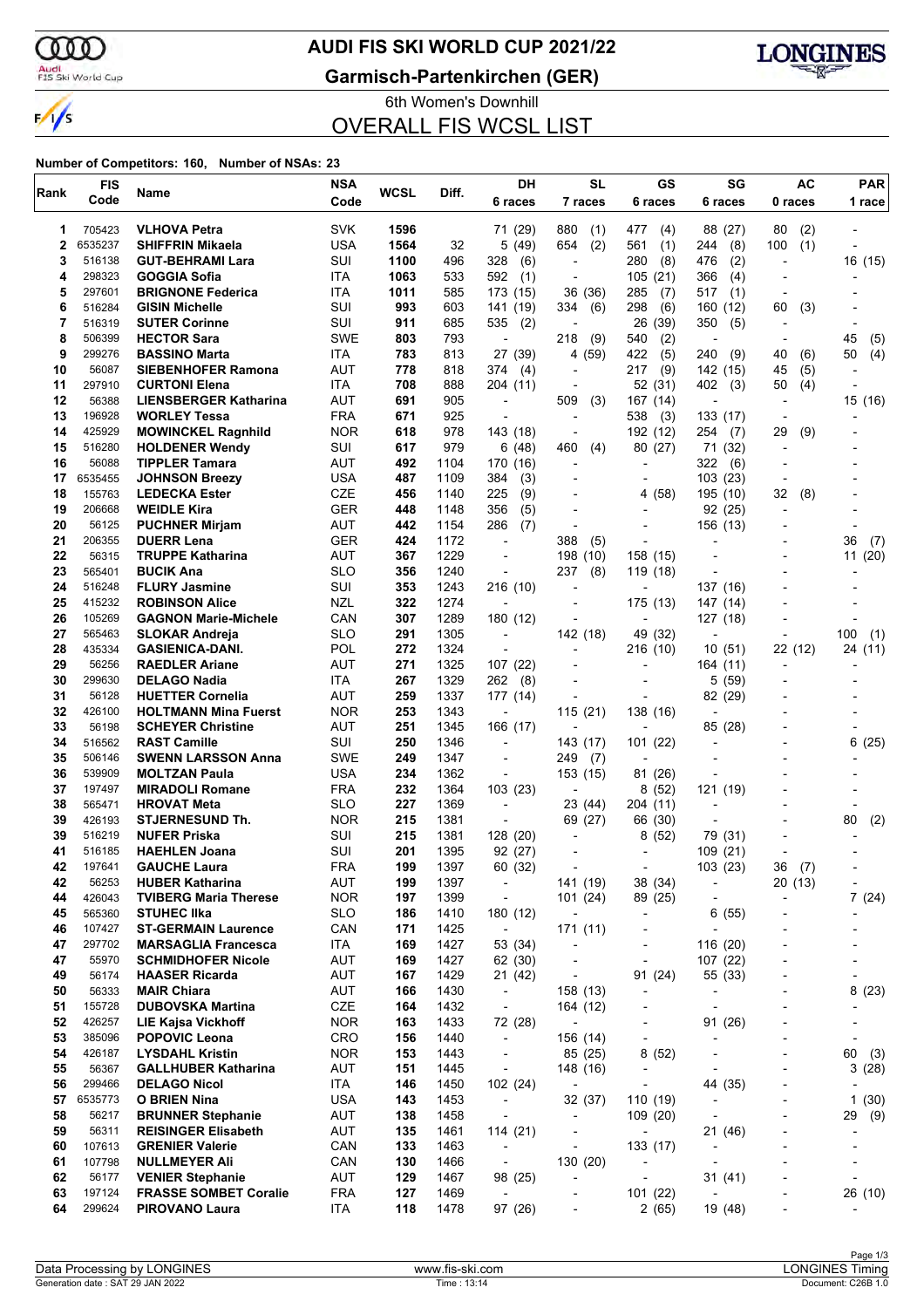ണ

 $\frac{1}{\sqrt{2}}$ 

### **AUDI FIS SKI WORLD CUP 2021/22**

Audi<br>FIS Ski World Cup

**Garmisch-Partenkirchen (GER)**



6th Women's Downhill OVERALL FIS WCSL LIST

#### **Number of Competitors: 160, Number of NSAs: 23**

| Rank       | <b>FIS</b>        | Name                                                   | <b>NSA</b>               | WCSL     | Diff.        | DH                                  | <b>SL</b>                                  | GS                           | SG                       | AC      | <b>PAR</b>               |
|------------|-------------------|--------------------------------------------------------|--------------------------|----------|--------------|-------------------------------------|--------------------------------------------|------------------------------|--------------------------|---------|--------------------------|
|            | Code              |                                                        | Code                     |          |              | 6 races                             | 7 races                                    | 6 races                      | 6 races                  | 0 races | 1 race                   |
| 65         | 106961            | <b>MIELZYNSKI Erin</b>                                 | CAN                      | 113      | 1483         | $\overline{\phantom{a}}$            | 113 (22)                                   |                              |                          |         |                          |
| 66         | 56417             | <b>FEST Nadine</b>                                     | <b>AUT</b>               | 108      | 1488         | 55 (33)                             | $\overline{a}$                             |                              | 53 (34)                  |         |                          |
| 67         | 196806            | <b>NOENS Nastasia</b>                                  | <b>FRA</b>               | 105      | 1491         | $\overline{\phantom{a}}$            | 105 (23)                                   |                              |                          |         |                          |
| 68         | 565373            | <b>ROBNIK Tina</b>                                     | <b>SLO</b>               | 99       | 1497         | $\overline{\phantom{a}}$            | $\overline{\phantom{a}}$                   | 67 (28)                      |                          |         | 32<br>(8)                |
| 69         | 197383            | <b>GAUTHIER Tiffany</b>                                | <b>FRA</b>               | 97       | 1499         | 17 (45)                             |                                            | $\overline{\phantom{a}}$     | 80<br>(30)               |         |                          |
| 70         | 56328             | <b>ORTLIEB Nina</b>                                    | AUT                      | 96       | 1500         | 62 (30)                             | $\overline{a}$                             | ٠                            | 34 (37)                  |         |                          |
| 71         | 56392             | <b>GRITSCH Franziska</b>                               | <b>AUT</b>               | 95       | 1501         | $\overline{\phantom{a}}$            | 42 (33)                                    | 27 (38)                      | $\overline{\phantom{a}}$ | 24 (11) | 2 (29)                   |
| 72<br>73   | 516283<br>516394  | <b>ELLENBERGER Andrea</b><br><b>SUTER Jasmina</b>      | SUI<br>SUI               | 89<br>83 | 1507<br>1513 | $\overline{a}$<br>45 (36)           | $\overline{a}$                             | 67 (28)<br>٠                 | 34 (37)                  |         | 22 (12)                  |
| 74         | 225518            | <b>GUEST Charlie</b>                                   | <b>GBR</b>               | 75       | 1521         | $\overline{\phantom{a}}$            | 75 (26)                                    |                              | $\overline{\phantom{a}}$ |         | 4 (27)                   |
| 75         | 516521            | <b>KOLLY Noemie</b>                                    | SUI                      | 71       | 1525         | 39 (37)                             | $\overline{a}$                             |                              | 32 (39)                  |         |                          |
| 76         | 565320            | <b>FERK Marusa</b>                                     | <b>SLO</b>               | 66       | 1530         | 9(47)                               | $\overline{a}$                             |                              | 31 (41)                  | 26 (10) |                          |
| 77         | 107747            | <b>SMART Amelia</b>                                    | CAN                      | 64       | 1532         | $\overline{\phantom{a}}$            | 64 (28)                                    |                              |                          |         |                          |
| 77         | 485941            | PLESHKOVA Julia                                        | <b>RUS</b>               | 64       | 1532         | 27 (39)                             | $\overline{a}$                             | $\overline{a}$               | 37 (36)                  |         |                          |
| 79         | 516268            | <b>WILD Simone</b>                                     | SUI                      | 61       | 1535         | $\overline{a}$                      | $\overline{a}$                             | 47<br>(33)                   |                          |         | 14 (17)                  |
| 80         | 506583            | <b>SAEFVENBERG Charlotta</b>                           | <b>SWE</b>               | 60       | 1536         |                                     | 60 (29)                                    | $\overline{\phantom{0}}$     |                          |         |                          |
| 81         | 507168            | <b>AICHER Emma</b>                                     | <b>GER</b>               | 58       | 1538         | $\blacksquare$                      | 46 (32)                                    |                              |                          |         | 12 (19)                  |
| 82         | 565491            | <b>DVORNIK Neja</b>                                    | <b>SLO</b>               | 54       | 1542         |                                     | 41 (34)                                    | 13 (44)                      |                          |         |                          |
| 83<br>84   | 56373<br>539536   | <b>MOERZINGER Elisa</b>                                | <b>AUT</b><br><b>USA</b> | 53<br>52 | 1543         | $\overline{\phantom{a}}$<br>51 (35) | $\overline{\phantom{a}}$                   | 33 (37)                      | 1                        |         | 20 (13)                  |
| 85         | 56344             | <b>WILES Jacqueline</b><br><b>SPORER Marie-Therese</b> | AUT                      | 50       | 1544<br>1546 | $\overline{\phantom{a}}$            | 50 (30)                                    |                              | (66)                     |         |                          |
| 86         | 197616            | <b>ALPHAND Estelle</b>                                 | <b>SWE</b>               | 49       | 1547         |                                     | $\overline{a}$                             | 36 (35)                      | 3 (61)                   |         | 10(21)                   |
| 87         | 516504            | <b>DANIOTH Aline</b>                                   | SUI                      | 47       | 1549         | $\blacksquare$                      | 47 (31)                                    | $\blacksquare$               |                          |         | $\overline{\phantom{0}}$ |
| 88         | 299383            | <b>MELESI Roberta</b>                                  | ITA                      | 45       | 1551         | 3 (54)                              | $\overline{a}$                             | 10 (48)                      | 32 (39)                  |         |                          |
| 89         | 6535791           | <b>WRIGHT Isabella</b>                                 | <b>USA</b>               | 44       | 1552         | 20 (43)                             |                                            | $\overline{\phantom{0}}$     | 6 (55)                   | 18 (14) |                          |
| 90         | 197651            | <b>DIREZ Clara</b>                                     | <b>FRA</b>               | 43       | 1553         | $\overline{a}$                      |                                            | 34 (36)                      |                          |         | (22)<br>9                |
| 91         | 299699            | <b>PETERLINI Martina</b>                               | ITA.                     | 41       | 1555         |                                     | 41 (34)                                    |                              |                          |         |                          |
| 92         | 426324            | <b>MONSEN Marte</b>                                    | <b>NOR</b>               | 40       | 1556         |                                     |                                            |                              |                          |         | 40<br>(6)                |
| 92         | 206497            | <b>FILSER Andrea</b>                                   | <b>GER</b>               | 40       | 1556         | ÷,                                  | 20 (46)                                    | 7<br>(55)                    |                          |         | 13 (18)                  |
| 94         | 56224             | <b>MAIER Sabrina</b>                                   | <b>AUT</b><br><b>USA</b> | 39<br>35 | 1557<br>1561 | 30 (38)                             | $\overline{a}$                             |                              | 9<br>(54)                |         |                          |
| 95<br>96   | 6536213<br>355061 | <b>CASHMAN Keely</b><br><b>HILZINGER Jessica</b>       | <b>GER</b>               | 32       | 1564         | 12 (46)<br>$\overline{\phantom{a}}$ | 32 (37)                                    |                              | 23 (44)                  |         |                          |
| 96         | 425879            | <b>RIIS-JOHANNESS.</b>                                 | <b>NOR</b>               | 32       | 1564         |                                     | 32 (37)                                    |                              |                          |         |                          |
| 98         | 6536392           | <b>HURT A J</b>                                        | <b>USA</b>               | 31       | 1565         |                                     | 1(69)                                      | 23 (40)                      | 2 (63)                   |         | 5(26)                    |
| 99         | 507109            | <b>ARONSSON ELFMAN Hanna</b>                           | <b>SWE</b>               | 30       | 1566         | $\blacksquare$                      | 16 (50)                                    | 14 (43)                      |                          |         |                          |
| 100        | 516407            | <b>KASPER Vanessa</b>                                  | SUI                      | 29       | 1567         | -                                   | $\overline{a}$                             | (46)<br>11                   |                          |         | 18 (14)                  |
| 100        | 307493            | <b>ANDO Asa</b>                                        | <b>JPN</b>               | 29       | 1567         | $\overline{\phantom{a}}$            | 25 (42)                                    | (58)<br>4                    |                          |         |                          |
| 102        | 197956            | <b>CERUTTI Camille</b>                                 | <b>FRA</b>               | 28       | 1568         | 3(54)                               | $\overline{a}$                             |                              | 25 (43)                  |         |                          |
| 102        | 296509            | <b>CURTONI Irene</b>                                   | ITA                      | 28       | 1568         |                                     | 28 (40)                                    |                              |                          |         |                          |
| 104        | 516528            | <b>MEILLARD Melanie</b>                                | SUI                      | 27       | 1569         |                                     | 18 (47)                                    | 9<br>(49)                    |                          |         |                          |
| 105<br>105 | 185493<br>506701  | <b>POHJOLAINEN Rosa</b><br><b>HOERNBLAD Lisa</b>       | <b>FIN</b><br>SWE        | 26<br>26 | 1570<br>1570 | $\blacksquare$<br>26 (41)           | 26 (41)<br>$\overline{a}$                  | $\overline{a}$               |                          |         |                          |
| 107        | 298694            | <b>PICHLER Karoline</b>                                | ITA                      | 25       | 1571         | 3(54)                               | $\overline{\phantom{a}}$                   | $\blacksquare$               | 22 (45)                  |         |                          |
| 108        | 516426            | <b>STOFFEL Elena</b>                                   | SUI                      | 24       | 1572         | $\overline{\phantom{a}}$            | 24 (43)                                    | $\overline{\phantom{a}}$     | ÷,                       |         |                          |
| 109        | 225525            | <b>TILLEY Alex</b>                                     | GBR                      | 23       | 1573         | $\overline{\phantom{a}}$            | $\overline{\phantom{a}}$                   | 23 (40)                      | Ĭ.                       |         |                          |
| 110        | 506341            | <b>WIKSTROEM Emelie</b>                                | <b>SWE</b>               | 22       | 1574         | $\overline{\phantom{a}}$            | 22 (45)                                    | $\qquad \qquad \blacksquare$ |                          |         |                          |
| 111        | 516517            | <b>JENAL Stephanie</b>                                 | SUI                      | 21       | 1575         | $\overline{\phantom{a}}$            | $\overline{\phantom{a}}$                   | $\overline{\phantom{a}}$     | 21 (46)                  |         |                          |
| 111        | 405138            | JELINKOVA Adriana                                      | <b>NED</b>               | 21       | 1575         | $\overline{\phantom{a}}$            | $\overline{\phantom{a}}$                   | 21 (42)                      |                          |         |                          |
| 111        | 506664            | <b>FJAELLSTROEM Magdalena</b>                          | <b>SWE</b>               | 21       | 1575         | $\overline{\phantom{a}}$            | 18 (47)                                    | 3(63)                        |                          |         |                          |
| 114        | 6536396<br>506867 | <b>WILKINSON Alix</b>                                  | <b>USA</b><br><b>SWE</b> | 20       | 1576         | 20 (43)                             | $\overline{\phantom{a}}$                   | $\overline{a}$               | L,<br>÷,                 |         |                          |
| 115<br>116 | 715171            | <b>FERMBAECK Elsa</b><br><b>MUZAFERIJA Elvedina</b>    | BIH                      | 18<br>17 | 1578<br>1579 | $\overline{\phantom{a}}$<br>4 (52)  | 18 (47)<br>$\overline{\phantom{a}}$        | $\overline{\phantom{a}}$     | 13 (49)                  |         |                          |
| 116        | 56268             | <b>HEIDER Michaela</b>                                 | <b>AUT</b>               | 17       | 1579         | 4(52)                               | -                                          | $\overline{\phantom{0}}$     | 13 (49)                  |         |                          |
| 116        | 56241             | <b>SCHNEEBERGER Rosina</b>                             | AUT                      | 17       | 1579         | 5 (49)                              | ٠                                          | 2(65)                        | 10(51)                   |         |                          |
| 119        | 45331             | <b>SMALL Greta</b>                                     | <b>AUS</b>               | 16       | 1580         | $\overline{\phantom{a}}$            | $\overline{\phantom{0}}$                   | $\overline{\phantom{0}}$     | $\overline{\phantom{a}}$ | 16 (15) |                          |
| 120        | 6535600           | <b>MERRYWEATHER Alice</b>                              | <b>USA</b>               | 15       | 1581         | 5(49)                               | $\overline{a}$                             |                              | 10(51)                   |         |                          |
| 121        | 107583            | <b>REMME Roni</b>                                      | CAN                      | 14       | 1582         | $\overline{\phantom{a}}$            | 14 (51)                                    | $\overline{\phantom{0}}$     | $\overline{a}$           |         |                          |
| 122        | 485802            | <b>TKACHENKO Ekaterina</b>                             | <b>RUS</b>               | 13       | 1583         | -                                   | $\overline{\phantom{a}}$                   | 13 (44)                      | Ĭ.                       |         |                          |
| 123        | 435432            | <b>LUCZAK Magdalena</b>                                | POL                      | 11       | 1585         | $\overline{\phantom{a}}$            | ٠                                          | 11 (46)                      | Ĭ.                       |         |                          |
| 123        | 665009            | <b>SHKANOVA Maria</b>                                  | <b>BLR</b>               | 11       | 1585         | $\overline{\phantom{a}}$            | 11 (52)                                    |                              |                          |         |                          |
| 125        | 6295165           | <b>ROSSETTI Marta</b>                                  | ITA                      | 10       | 1586         | -                                   | 10(53)                                     | $\overline{\phantom{a}}$     | $\overline{\phantom{a}}$ |         |                          |
| 125<br>127 | 56416<br>108461   | <b>SCHEIB Julia</b><br><b>RICHARDSON Britt</b>         | <b>AUT</b><br>CAN        | 10<br>9  | 1586<br>1587 | $\overline{\phantom{a}}$<br>-       | $\overline{\phantom{a}}$<br>$\overline{a}$ | 9<br>(49)<br>9<br>(49)       | 1(66)                    |         | $\overline{\phantom{a}}$ |
| 127        | 299983            | <b>GULLI Anita</b>                                     | ITA                      | 9        | 1587         | -                                   | 9(54)                                      |                              |                          |         |                          |
|            |                   |                                                        |                          |          |              |                                     |                                            |                              |                          |         |                          |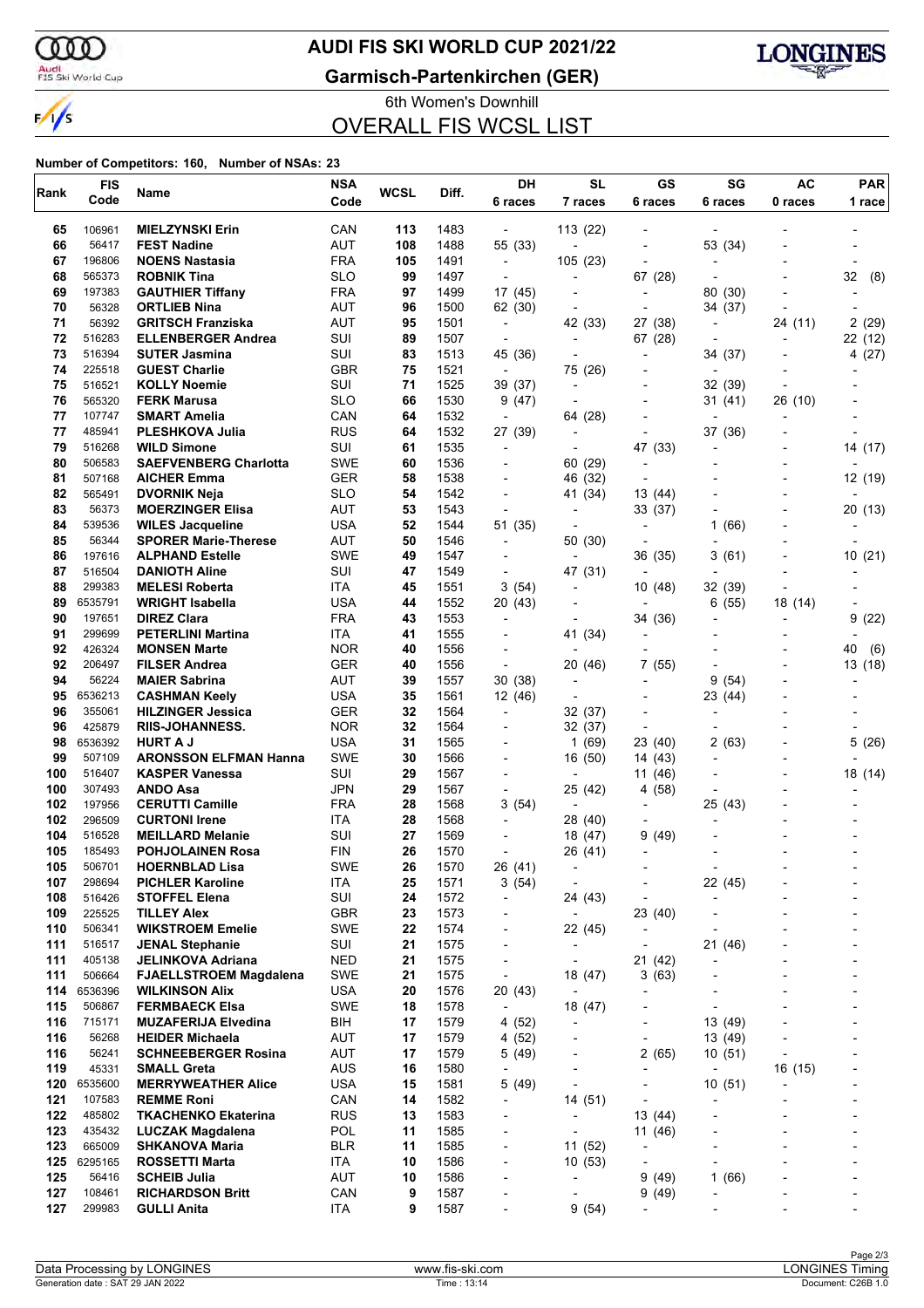

### **AUDI FIS SKI WORLD CUP 2021/22**

Audi<br>FIS Ski World Cup

### **Garmisch-Partenkirchen (GER)**



6th Women's Downhill OVERALL FIS WCSL LIST

#### **Number of Competitors: 160, Number of NSAs: 23**

| <b>FIS</b><br>Rank<br>Code | <b>Name</b> | <b>NSA</b>                   | <b>WCSL</b> | Diff. | DH   | <b>SL</b>                | GS                       | SG                       | <b>AC</b>                | <b>PAR</b> |                          |
|----------------------------|-------------|------------------------------|-------------|-------|------|--------------------------|--------------------------|--------------------------|--------------------------|------------|--------------------------|
|                            |             |                              | Code        |       |      | 6 races                  | 7 races                  | 6 races                  | 6 races                  | 0 races    | 1 race                   |
| 127                        | 426303      | <b>NORBYE Kaja</b>           | <b>NOR</b>  | 9     | 1587 |                          | 3(63)                    | (56)<br>6                |                          |            |                          |
| 130                        | 516530      | <b>GOOD Nicole</b>           | SUI         | 8     | 1588 |                          | 8(55)                    | $\blacksquare$           |                          |            |                          |
| 131                        | 6536171     | <b>HENSIEN Katie</b>         | <b>USA</b>  | 7     | 1589 | $\overline{\phantom{0}}$ | 7 (56)                   | $\blacksquare$           |                          |            |                          |
| 131                        | 516344      | <b>KOPP Rahel</b>            | SUI         | 7     | 1589 | 1(58)                    |                          | $\overline{\phantom{0}}$ | 6<br>(55)                |            |                          |
| 133                        | 197860      | <b>ROUX Tifany</b>           | <b>FRA</b>  | 6     | 1590 | $\overline{\phantom{a}}$ |                          | $\blacksquare$           | (55)<br>6                |            |                          |
| 134                        | 507046      | <b>BOSTROEM MUSSENER Moa</b> | <b>SWE</b>  | 5     | 1591 | $\blacksquare$           | (57)<br>5                | $\blacksquare$           | $\overline{a}$           |            |                          |
| 134                        | 385116      | <b>LJUTIC Zrinka</b>         | <b>CRO</b>  | 5     | 1591 | -                        | (57)<br>5.               | $\blacksquare$           |                          |            |                          |
| 134                        | 298723      | <b>MIDALI Roberta</b>        | <b>ITA</b>  | 5     | 1591 | -                        |                          | 5<br>(57)                |                          |            |                          |
| 134                        | 56509       | <b>GRILL Lisa</b>            | <b>AUT</b>  | 5     | 1591 | -                        |                          |                          | 5<br>(59)                |            |                          |
| 138                        | 516574      | <b>HAERRI Vivianne</b>       | SUI         | 4     | 1592 | $\blacksquare$           |                          | (58)<br>4                | ۰                        |            |                          |
| 138                        | 197931      | <b>LACHEB Kenza</b>          | <b>FRA</b>  | 4     | 1592 | $\overline{\phantom{a}}$ | 4 (59)                   |                          |                          |            |                          |
| 138                        | 306977      | <b>MUKOGAWA Sakurako</b>     | <b>JPN</b>  | 4     | 1592 | $\overline{\phantom{0}}$ | 4 (59)                   |                          |                          |            |                          |
| 138                        | 56551       | <b>EGGER Magdalena</b>       | <b>AUT</b>  | 4     | 1592 | $\blacksquare$           | 4 (59)                   |                          |                          |            |                          |
| 138                        | 198016      | <b>ESCANE Doriane</b>        | <b>FRA</b>  | 4     | 1592 | $\blacksquare$           | $\overline{a}$           | (58)<br>4                |                          |            |                          |
| 138                        | 108077      | <b>GRAY Cassidy</b>          | CAN         | 4     | 1592 | $\overline{\phantom{0}}$ |                          | (58)<br>4                |                          |            |                          |
| 138                        | 538685      | <b>MCKENNIS DURAN Alice</b>  | <b>USA</b>  | 4     | 1592 | 1(58)                    |                          |                          | 3(61)                    |            |                          |
| 145                        | 185430      | <b>HONKANEN Riikka</b>       | <b>FIN</b>  | 3     | 1593 | $\overline{\phantom{a}}$ | 3(63)                    |                          |                          |            |                          |
| 145                        | 206532      | <b>SCHMOTZ Marlene</b>       | <b>GER</b>  | 3     | 1593 | $\overline{\phantom{0}}$ |                          | 3<br>(63)                |                          |            |                          |
| 145                        | 538573      | <b>ROSS Laurenne</b>         | <b>USA</b>  | 3     | 1593 | 3(54)                    | $\blacksquare$           | $\blacksquare$           |                          |            |                          |
| 145                        | 56032       | <b>SCHILD Bernadette</b>     | <b>AUT</b>  | 3     | 1593 | $\overline{\phantom{0}}$ | 3<br>(63)                |                          |                          |            |                          |
| 149                        | 507011      | <b>LOEVBLOM Hilma</b>        | <b>SWE</b>  | 2     | 1594 | $\blacksquare$           | $\overline{\phantom{a}}$ | 2<br>(65)                |                          |            |                          |
| 149                        | 56258       | <b>AGER Christina</b>        | <b>AUT</b>  | 2     | 1594 | -                        |                          | $\overline{\phantom{0}}$ | 2<br>(63)                |            |                          |
| 149                        | 516429      | <b>GROEBLI Nathalie</b>      | <b>SUI</b>  | 2     | 1594 | -                        | $\overline{\phantom{0}}$ | $\overline{\phantom{0}}$ | 2(63)                    |            |                          |
| 149                        | 197540      | <b>FORNI Josephine</b>       | <b>FRA</b>  | 2     | 1594 | $\overline{\phantom{0}}$ | 2(66)                    | $\blacksquare$           | $\overline{a}$           |            |                          |
| 149                        | 539927      | <b>LAPANJA Lila</b>          | <b>USA</b>  | 2     | 1594 | $\overline{\phantom{a}}$ | 2(66)                    | $\overline{\phantom{a}}$ |                          |            |                          |
| 149                        | 206536      | <b>WALLNER Marina</b>        | <b>GER</b>  | 2     | 1594 | $\overline{\phantom{0}}$ | 2(66)                    |                          |                          |            |                          |
| 155                        | 516705      | <b>DURRER Delia</b>          | SUI         | 1     | 1595 | -                        | $\overline{a}$           | $\overline{\phantom{0}}$ | (66)<br>1                |            |                          |
| 155                        | 55898       | <b>BREM Eva-Maria</b>        | <b>AUT</b>  | 1     | 1595 | $\overline{\phantom{a}}$ |                          | (68)<br>1                | L,                       |            |                          |
| 155                        | 299402      | <b>GASSLITTER Verena</b>     | <b>ITA</b>  | 1     | 1595 | $\overline{\phantom{0}}$ | $\overline{a}$           | $\blacksquare$           | (66)<br>1                |            |                          |
| 155                        | 506718      | <b>IVARSSON Lin</b>          | <b>SWE</b>  | 1     | 1595 | 1(58)                    |                          |                          |                          |            |                          |
| 155                        | 197295      | <b>PIOT Jennifer</b>         | <b>FRA</b>  | 1     | 1595 |                          |                          |                          | (66)                     |            |                          |
| 155                        | 516519      | <b>SUTER Juliana</b>         | SUI         | 1     | 1595 | 1(58)                    |                          |                          | $\overline{\phantom{a}}$ |            | $\overline{\phantom{0}}$ |

| ∣Legend:                  |                                             |                  |                             |          |                     |             |                             |  |
|---------------------------|---------------------------------------------|------------------|-----------------------------|----------|---------------------|-------------|-----------------------------|--|
| . .<br> GS<br><b>WCSL</b> | No points<br>Giant Slalom<br>Overall points | AC<br><b>PAR</b> | Alpine Combined<br>Parallel | DH<br>SG | Downhill<br>Super-G | Diff.<br>SL | <b>Difference</b><br>Slalom |  |
|                           |                                             |                  |                             |          |                     |             |                             |  |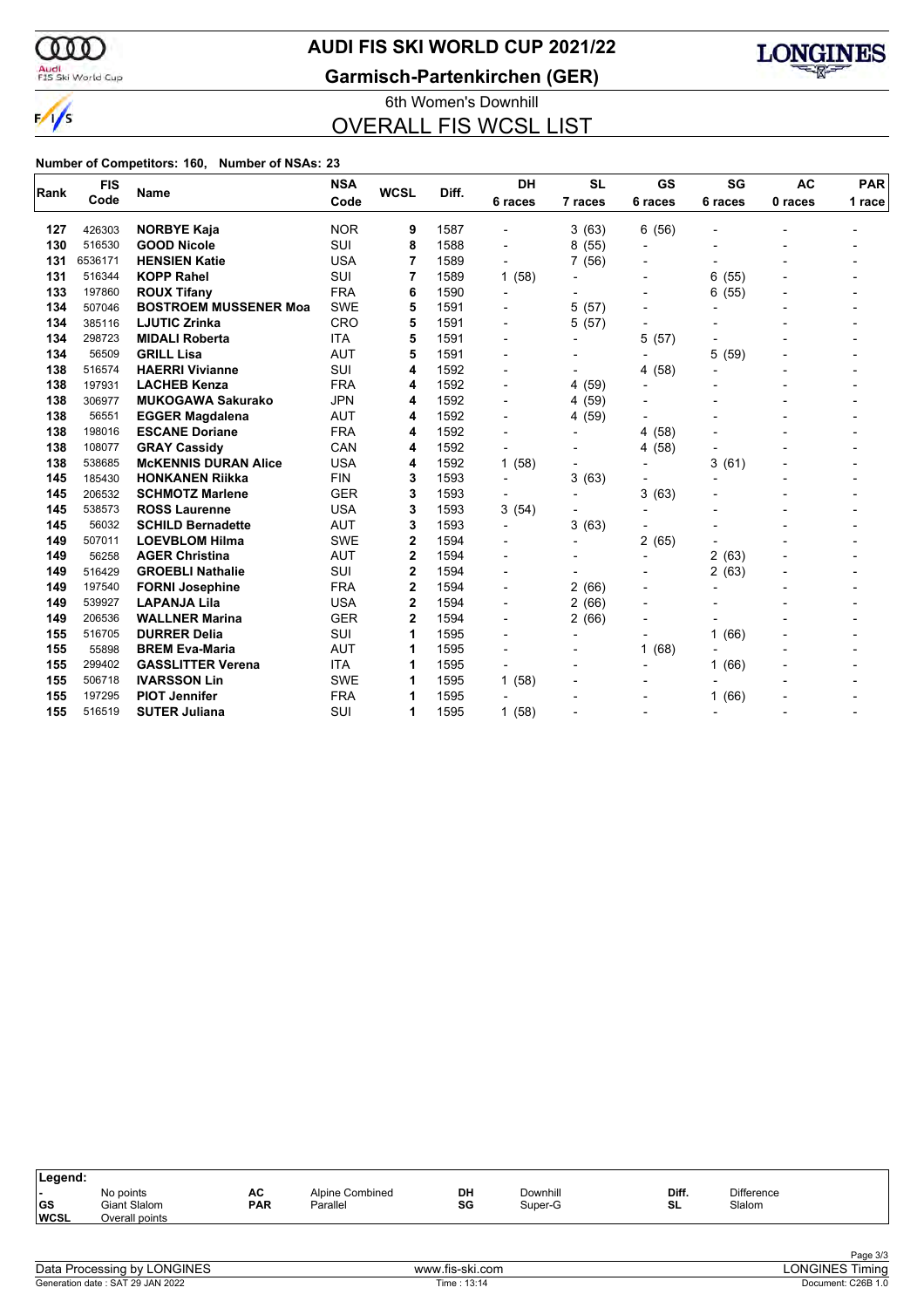

### **AUDI FIS SKI WORLD CUP 2021/22**

**Garmisch-Partenkirchen (GER)**



### $\frac{1}{s}$ **Number of Nations: 22**

### 6th Women's Downhill **FIS NATION CUP**

| Rank NSA     |            | Name                            | <b>Points</b> | Diff. | <b>DH</b>      | <b>SL</b> | GS  | SG   | AC                       | <b>PAR</b>               | TΕ. |
|--------------|------------|---------------------------------|---------------|-------|----------------|-----------|-----|------|--------------------------|--------------------------|-----|
| 1            | AUT        | Austria                         | 3465          |       | 1224           | 789       | 520 | 844  | ۰                        | 88                       |     |
| $\mathbf{2}$ | SUI        | Switzerland                     | 3028          | 437   | 907            | 653       | 515 | 873  | ۰                        | 80                       |     |
| 3            | <b>ITA</b> | <b>Italy</b>                    | 2809          | 656   | 986            | 57        | 393 | 1323 | Ξ.                       | 50                       |     |
| 4            | <b>USA</b> | <b>United States of America</b> | 1695          | 1770  | 312            | 559       | 502 | 316  | $\overline{\phantom{0}}$ | 6                        |     |
| 5            | <b>NOR</b> | Norway                          | 1137          | 2328  | 109            | 238       | 395 | 208  | -                        | 187                      |     |
| 6            | <b>FRA</b> | <b>France</b>                   | 1064          | 2401  | 147            | 75        | 468 | 339  | ۰                        | 35                       |     |
| 7            | <b>SWE</b> | Sweden                          | 1035          | 2430  | 26             | 443       | 511 |      | -                        | 55                       |     |
| 8            | <b>SVK</b> | Slovakia                        | 1009          | 2456  | 5              | 660       | 331 | 13   | $\overline{\phantom{0}}$ |                          |     |
| 9            | <b>SLO</b> | Slovenia                        | 910           | 2555  | 123            | 351       | 289 | 15   | -                        | 132                      |     |
| 10           | <b>GER</b> | Germany                         | 750           | 2715  | 218            | 396       | 3   | 72   | ۰                        | 61                       |     |
| 11           | CAN        | Canada                          | 675           | 2790  | 121            | 374       | 119 | 61   |                          |                          |     |
| $12 \,$      | CZE        | <b>Czech Republic</b>           | 312           | 3153  | 123            | 108       |     | 81   | -                        |                          |     |
| 13           | POL        | Poland                          | 189           | 3276  |                |           | 157 | 8    | ۰                        | 24                       |     |
| 14           | <b>NZL</b> | <b>New Zealand</b>              | 177           | 3288  | -              |           | 44  | 133  |                          | -                        |     |
| 15           | CRO        | Croatia                         | 151           | 3314  | $\blacksquare$ | 151       |     |      |                          |                          |     |
| 16           | <b>GBR</b> | <b>Great Britain</b>            | 84            | 3381  |                | 64        | 20  |      |                          | $\overline{\phantom{0}}$ |     |
| 17           | <b>RUS</b> | <b>Russian Federation</b>       | 57            | 3408  | 20             |           | 8   | 29   |                          |                          |     |
| 18           | <b>FIN</b> | <b>Finland</b>                  | 28            | 3437  |                | 28        |     |      |                          |                          |     |
| 19           | <b>BIH</b> | Bosnia and Herzegovina          | 17            | 3448  | 4              |           |     | 13   |                          |                          |     |
| 20           | <b>JPN</b> | Japan                           | 11            | 3454  |                | 11        |     |      |                          |                          |     |
| 20           | <b>BLR</b> | <b>Belarus</b>                  | 11            | 3454  |                | 11        |     |      |                          |                          |     |
| 22           | <b>NED</b> | <b>Netherlands</b>              | 3             | 3462  |                |           | 3   |      |                          |                          |     |
|              |            |                                 |               |       |                |           |     |      |                          |                          |     |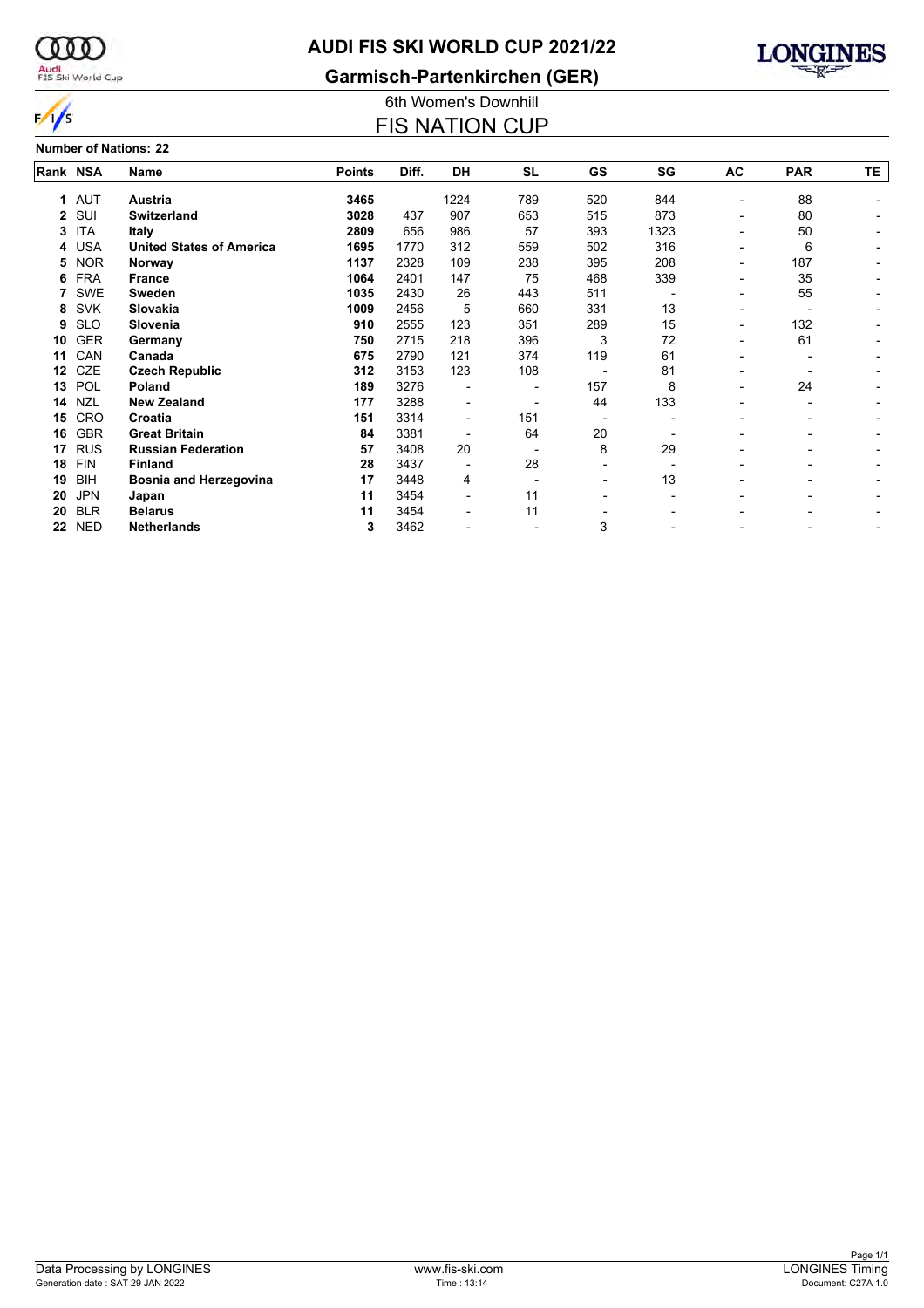$\infty$ Audi<br>FIS Ski World Cup

 $\frac{1}{s}$ 

### **AUDI FIS SKI WORLD CUP 2021/22**

**Garmisch-Partenkirchen (GER)**



### 6th Women's Downhill OVERALL FIS NATION CUP

**Number of Nations: 25**

|               |                | Overall        |          |                | <b>DH Points</b> |                          |       | <b>SL Points</b>         |         |      | <b>GS Points</b> |                          |                | <b>SG Points</b>         |     |       | <b>AC Points</b> |   | <b>PAR Points</b> |     |     | <b>TE Points</b> |
|---------------|----------------|----------------|----------|----------------|------------------|--------------------------|-------|--------------------------|---------|------|------------------|--------------------------|----------------|--------------------------|-----|-------|------------------|---|-------------------|-----|-----|------------------|
| <b>RK NSA</b> | M+W            | M              | W        | M+W            | м                | W                        | $M+W$ | м                        | w       | M+W  | м                | W                        | $M+W$          | м                        | W   | $M+W$ | м                | W | $M+W$             | м   | W   | $M+W$            |
| 1 AUT         | 7363 3898 3465 |                |          | 2699 1475 1224 |                  |                          | 1428  | 639                      | 789     | 1133 | 613              | 520                      | 1763 919 844   |                          |     |       |                  |   | 340               | 252 | 88  |                  |
| 2 SUI         | 6824 3796 3028 |                |          | 2238 1331      |                  | 907                      | 1342  | 689                      | 653     | 1443 | 928              | 515                      | 1698 825 873   |                          |     |       |                  |   | 103               | 23  | 80  |                  |
| 3 ITA         | 4697 1888 2809 |                |          | 1687           | 701              | 986                      | 619   | 562                      | 57      | 719  | 326              | 393                      | 1596           | 273 1323                 |     |       |                  |   | 76                | 26  | 50  |                  |
| 4 NOR         | 3555 2418 1137 |                |          | 595            | 486              | 109                      | 1066  | 828                      | 238     | 925  | 530              | 395                      |                | 664 456                  | 208 |       |                  |   | 305               | 118 | 187 |                  |
| 5 FRA         | 2702 1638 1064 |                |          |                | 584 437          | 147                      | 390   | 315                      | 75      | 946  | 478              | 468                      |                | 706 367                  | 339 |       |                  |   | 76                | -41 | 35  |                  |
| 6 USA         | 2666 971 1695  |                |          | 867            | 555              | 312                      | 628   | 69                       | 559     | 634  | 132              | 502                      | 531            | 215                      | 316 |       |                  |   | 6                 |     | 6   |                  |
| 7 GER         | 1878 1128 750  |                |          | 625            | 407              | 218                      | 621   | 225                      | 396     | 148  | 145              | 3                        | 354            | 282                      | 72  |       |                  |   | 130               | 69  | 61  |                  |
| 8 SLO         | 1382 472 910   |                |          | 352            | 229              | 123                      | 364   | 13                       | 351     | 429  | 140              | 289                      | 47             | 32                       | 15  |       |                  |   | 190               | 58  | 132 |                  |
| 9 CAN         | 1263           |                | 588 675  | 230            | 109              | 121                      | 417   | 43                       | 374     | 239  | 120              | 119                      | 296            | 235                      | 61  |       |                  |   | 81                | 81  |     |                  |
| <b>10 SWE</b> | 1229           |                | 194 1035 | 46             | 20               | 26                       | 583   |                          | 140 443 | 532  | 21               | 511                      | 3              | 3                        |     |       |                  |   | 65                | 10  | 55  |                  |
| <b>11 SVK</b> | 1031           |                | 22 1009  | 5              |                  | 5                        | 660   | $\overline{\phantom{a}}$ | 660     | 353  | 22               | 331                      | 13             |                          | 13  |       |                  |   |                   |     |     |                  |
| <b>12 CRO</b> | 443            |                | 292 151  |                |                  | $\overline{\phantom{a}}$ | 320   | 169                      | 151     | 116  | 116              | $\overline{\phantom{a}}$ |                |                          |     |       |                  |   |                   | 7   |     |                  |
| <b>13 CZE</b> | 312            | $\blacksquare$ | 312      | 123            |                  | $-123$                   | 108   | $\overline{\phantom{a}}$ | 108     |      |                  |                          | 81             |                          | 81  |       |                  |   |                   |     |     |                  |
| <b>14 GBR</b> | 288            | 204            | 84       |                |                  |                          | 254   | 190                      | 64      | 20   |                  | 20                       | $\overline{a}$ |                          |     |       |                  |   | 14                | 14  |     |                  |
| <b>15 POL</b> | 189            |                | 189      |                |                  |                          |       |                          |         | 157  |                  | $-157$                   | 8              |                          | 8   |       |                  |   | 24                |     | 24  |                  |
| <b>16 NZL</b> | 177            |                | 177      |                |                  |                          |       |                          |         | 44   |                  | 44                       | 133            | $\overline{a}$           | 133 |       |                  |   |                   |     |     |                  |
| 17 RUS        | 136            | 79             | 57       | 20             |                  | 20                       | 64    | 64                       |         | 23   | 15               | 8                        | 29             | $\overline{\phantom{a}}$ | 29  |       |                  |   |                   |     |     |                  |
| <b>18 BUL</b> | 97             | 97             |          |                |                  |                          | 97    | 97                       |         |      |                  |                          |                |                          |     |       |                  |   |                   |     |     |                  |
| <b>19 BEL</b> | 82             | 82             |          |                |                  |                          | 67    | 67                       |         |      |                  |                          |                |                          |     |       |                  |   | 15                | 15  |     |                  |
| <b>20 JPN</b> | 52             | 41             | 11       |                |                  |                          | 48    | 37                       | 11      |      |                  |                          |                |                          |     |       |                  |   |                   | 4   |     |                  |
| <b>21 ESP</b> | 32             | 32             |          |                |                  |                          | 32    | 32                       |         |      |                  |                          |                |                          |     |       |                  |   |                   |     |     |                  |
| <b>22 FIN</b> | 28             |                | 28       |                |                  |                          | 28    |                          | 28      |      |                  |                          |                |                          |     |       |                  |   |                   |     |     |                  |
| 23 BIH        | 17             |                | 17       | 4              |                  | 4                        |       |                          |         |      |                  |                          | 13             |                          | 13  |       |                  |   |                   |     |     |                  |
| <b>24 BLR</b> | 11             |                | 11       |                |                  |                          | 11    |                          | 11      |      |                  |                          |                |                          |     |       |                  |   |                   |     |     |                  |
| <b>25 NED</b> | 6              | 3              | 3        |                |                  |                          |       |                          |         | 6    | 3                | 3                        |                |                          |     |       |                  |   |                   |     |     |                  |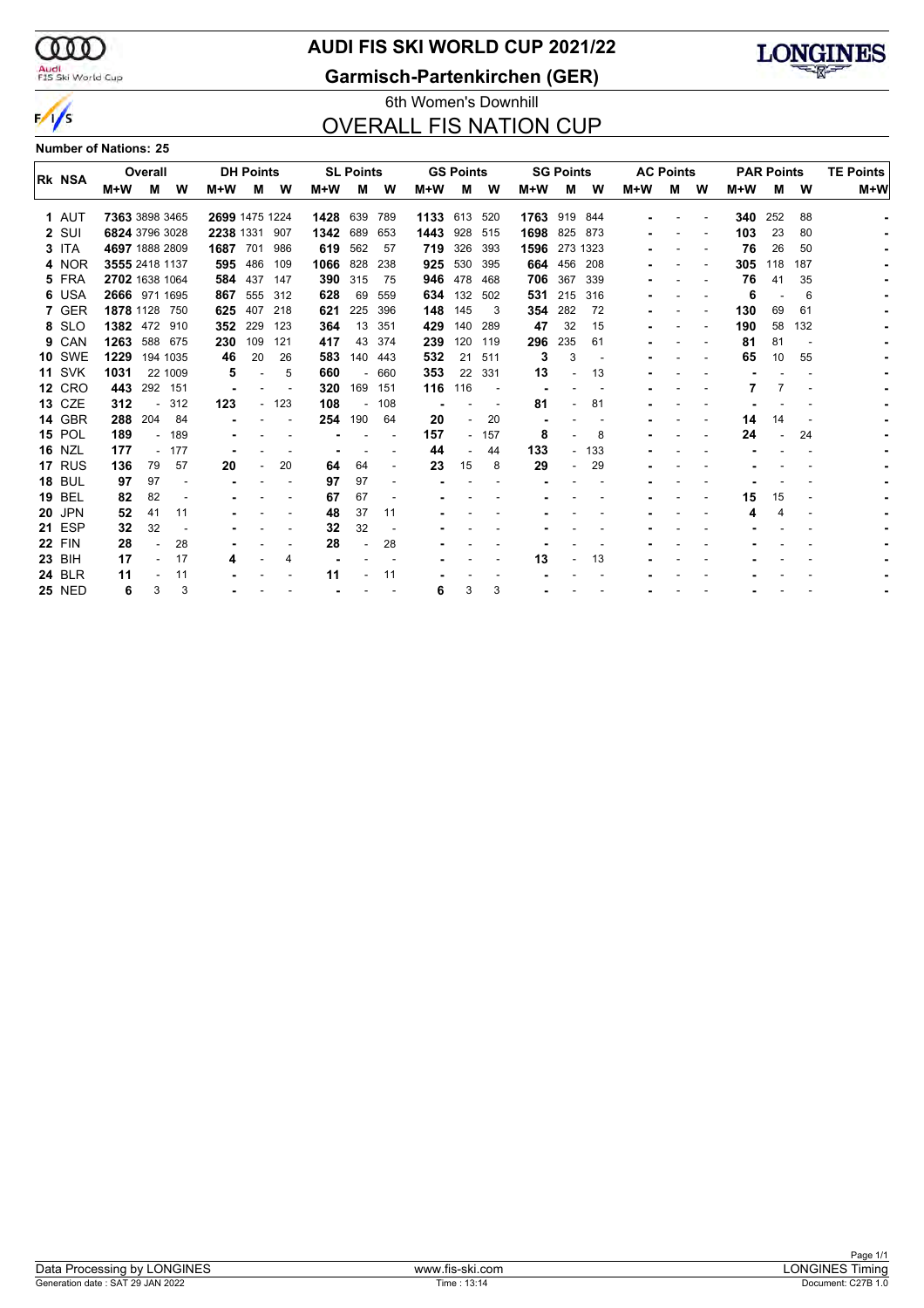

Audi<br>FIS Ski World Cup

### **AUDI FIS SKI WORLD CUP 2021/22**

**Garmisch-Partenkirchen (GER)**



### 6th Women's Downhill BRANDS STANDINGS

#### **Number of Brands: 8**

| Rank Name   | <b>Points</b> | Diff. | DH                       | SL                       | GS                       | SG                       | AC                       | <b>PAR</b> |
|-------------|---------------|-------|--------------------------|--------------------------|--------------------------|--------------------------|--------------------------|------------|
| Head        | 2995          |       | 635                      | 755                      | 655                      | 905                      |                          | 45         |
| 2 Rossignol | 2825          | 170   | 210                      | 995                      | 950                      | 490                      | $\overline{\phantom{0}}$ | 180        |
| 3 Atomic    | 2675          | 320   | 1040                     | 605                      | 445                      | 585                      | $\overline{\phantom{0}}$ |            |
| 4 Salomon   | 475           | 2520  | $\overline{\phantom{a}}$ | 45                       | 200                      | 180                      |                          | 50         |
| 5 Fischer   | 415           | 2580  | 320                      | 50                       | $\blacksquare$           | 45                       |                          |            |
| 6 Voelkl    | 180           | 2815  | $\blacksquare$           | 130                      | $\blacksquare$           | 50                       |                          |            |
| 7 Nordica   | 150           | 2845  | $\overline{\phantom{0}}$ | 50                       | $\overline{\phantom{0}}$ | $\overline{\phantom{a}}$ | $\overline{\phantom{0}}$ | 100        |
| 8 Stoeckli  | 45            | 2950  | 45                       | $\overline{\phantom{a}}$ | $\overline{\phantom{0}}$ | $\overline{\phantom{a}}$ |                          |            |
|             |               |       |                          |                          |                          |                          |                          |            |